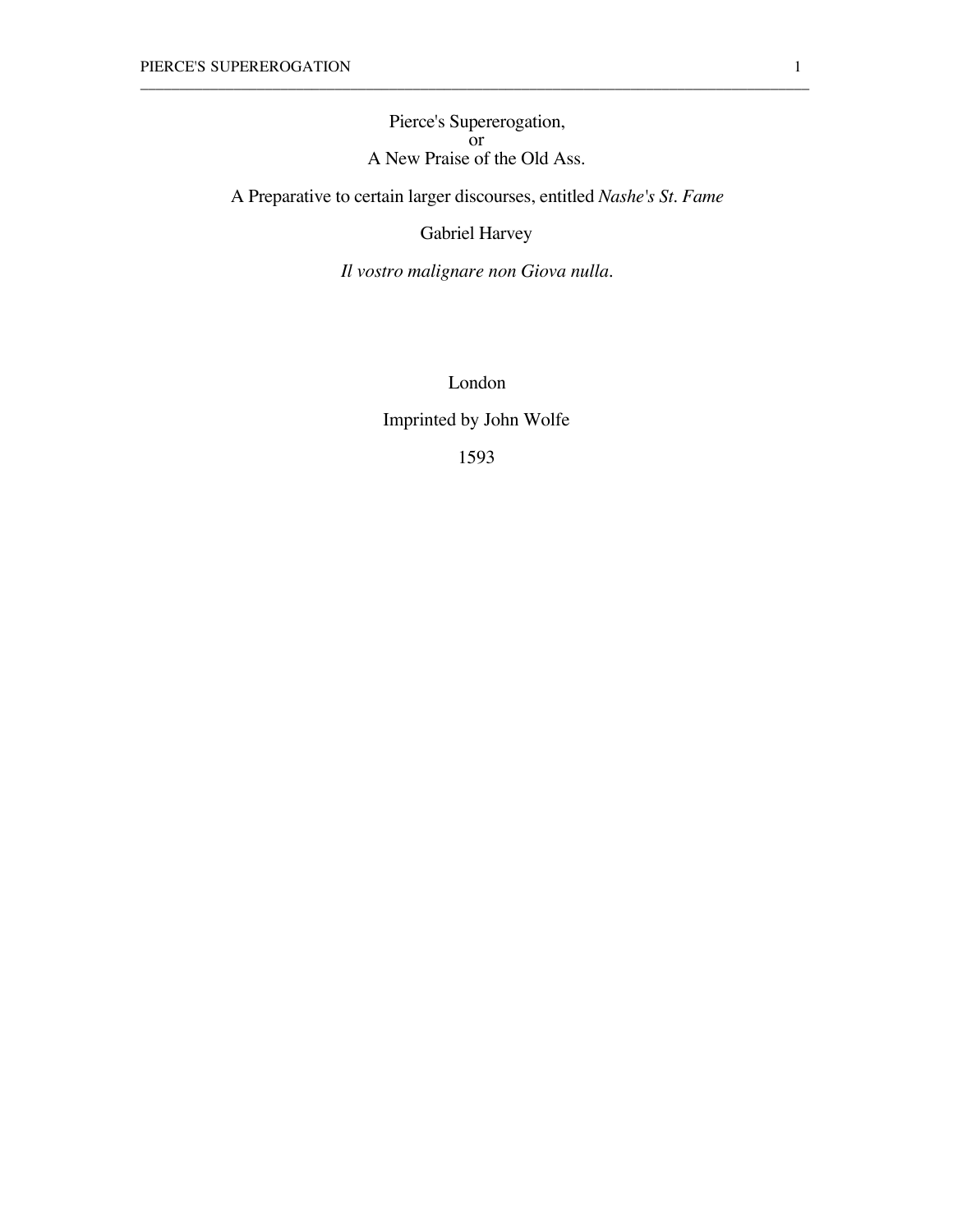## To my very gentle and liberal friends, M. Barnabe Barnes, M. John Thorius, M. Anthony Chewt, and every favourable reader.

\_\_\_\_\_\_\_\_\_\_\_\_\_\_\_\_\_\_\_\_\_\_\_\_\_\_\_\_\_\_\_\_\_\_\_\_\_\_\_\_\_\_\_\_\_\_\_\_\_\_\_\_\_\_\_\_\_\_\_\_\_\_\_\_\_\_\_\_\_\_\_\_\_\_\_\_\_\_\_\_\_\_\_\_\_\_

Loving M. Barnabe, M. John, and M. Anthony (for the rest of my partial commenders must pardon me, till the print be better acquainted with their names), I have lately received your thrice-courteous letters, with the overplus of your thrice-sweet sonnets annexed, the liberallest gifts, I believe, that ever you bestowed upon so slight occasion, and the very prodigallest fruits of your flourishing wits. Whose only default is, not your, but my, default, that the matter is nothing correspondent to the manner, and myself must either grossly forget myself, or frankly acknowledge my simple self an unworthy subject of so worthy commendations. Which I cannot read without blushing, repeat without shame, or remember without grief, that I come so exceeding short in so excessive great accounts, the sums of your rich largess, not of my poor desert, and percase devised to advertise me what I should be, or to signify what you wish to be, not to declare what I am, or to insinuate what I may be. Eloquence and courtesy were ever bountiful in the amplifying vein, and it hath been reputed a friendly policy to encourage their loving acquaintance to labour the attainment of those perfections which they blazon in them, as already achieved. Either some such intention you have by way of stratagem, to awaken my negligence or enkindle my confidence, or you are disposed by way of civility to make me unreasonably beholding unto you for your extreme affection. Which I must either leave unrequited, or recompense affection with affection, & recommend me unto you with your own stratagem, fitter to animate fresher spirits, or to whet finer edges. Little other use can I or the world reap of those great great commendations wherewith you, and divers other Orient wits, have newly surcharged me by tendering so many kind apologies in my behalf, and presenting so many sharp invectives against my adversaries, unless also you purposed to make me notably ashamed of my confessed insufficiency, guilty of so manifold imperfections in respect of the least semblance of those imputed singularities. Whatsoever your intendment in an overflowing affection was, I am none of those that greedily surfeit of self-conceit, or sottishly hug their own babies. Narcissus was a fair boy, but a boy; Suffenus a noble braggart, but a braggart; Nestor a sweet-tongued old man, but an old man; and Tully (whom I honour in his virtues, and excuse in his oversights) an eloquent self-lover, but a self-lover. He that thought to make himself famous with his overweening and braving *I'll, I'll, I'll* might perhaps nourish an aspiring imagination to imitate his *Ego, Ego, Ego*, so gloriously reiterated in his gallant orations. Some smirking minions are fine fellows in their own heads, and some crank princocks jolly men in their own humours, as desperate in resolution as the doughtiest rank of errant knights, and as coy in fantasy as the nicest sort of simpering damosels, that in their own glasses find no creature so beautiful or amiable as their delicious selves. I have beheld, & who hath not seen, some lofty conceits towering very high, & coying themselves sweetly on their own amounting wings, young feathers of old Icarus. The gay peacock is wondrously enamoured upon the glittering fan of his own gorgeous tail, and weeneth himself worthy to be crowned the prince of birds, and to be enthronized in the chair of supreme excellency. Would Christ the green popinjay, with his newfangled jests, as new as Newgate, were not as much to say as his own idol. Quaint wits must have a privilege to prank up their dainty limbs, & to fawn upon their own tricksy devises. But they that unpartially know themselves severely examine their own abilities, uprightly counterpoise defects with sufficiencies, frankly confess the greatest part of their knowledge to be the least part of their ignorance, advisedly weigh the difficulties of the painful and toilsome way, the hard maintenance of credit easily gotten, the impossible satisfaction of unsatisfiable expectation, the uncertain fickleness of private fantasy,  $\&$  the certain brittleness of public fame, are not lightly bewitched with a fond doting upon their own plumes. And they that deeply consider upon the weakness of inward frailty, the casualty of outward fortune, the detraction of envy, the virulency of malice, the counter-policy of ambition, and a hundred hundred impeachments of growing reputation, that as well divinely as philosophically have learned to love the gentleness of humanity, to embrace the mildness of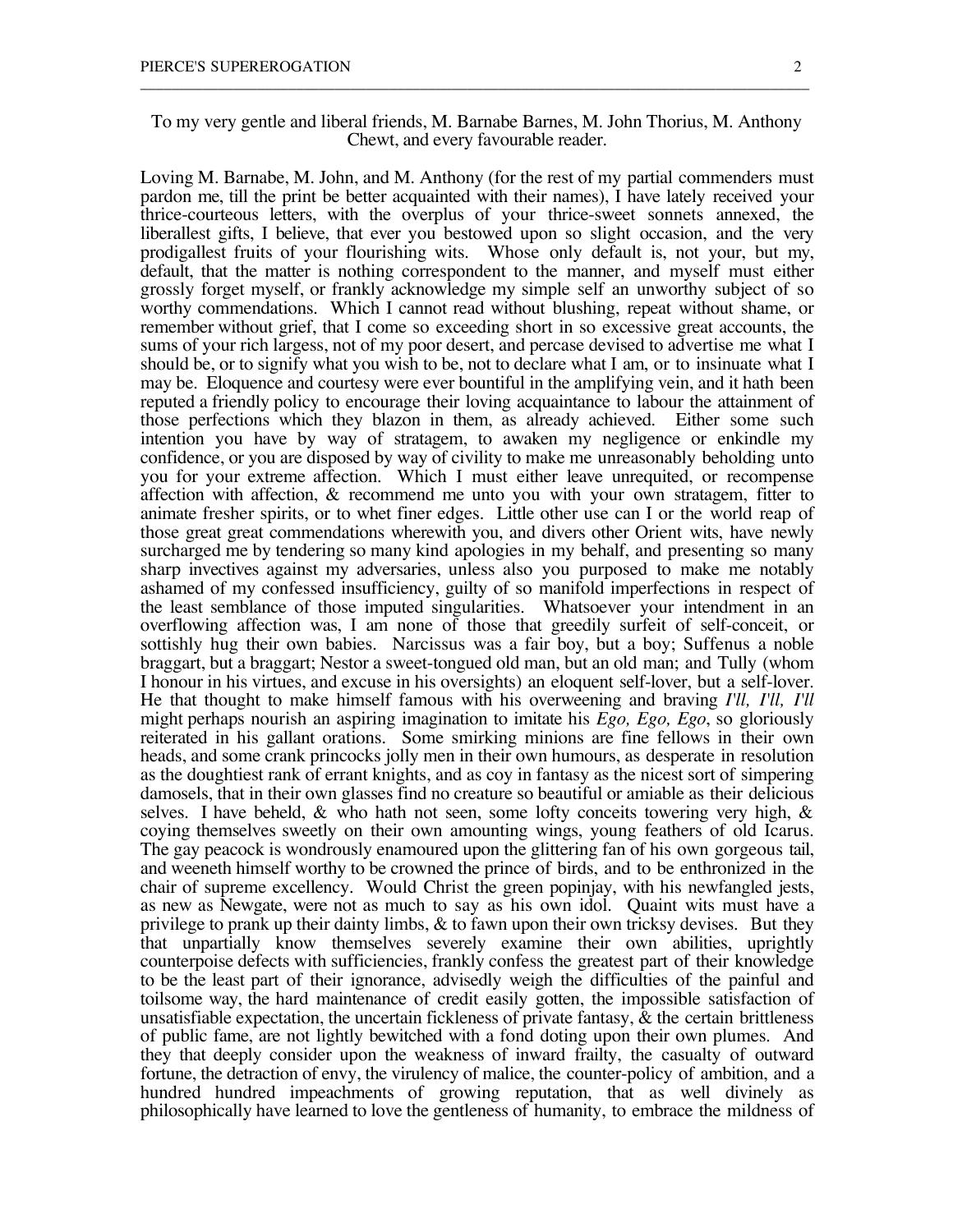modesty, to kiss the meekness of humility, to loathe the odiousness of pride, to assuage the eagerness of spite, to prevent the vengeance of hatred, to reap the sweet fruits of temperance, to tread the smooth path of security, to take the firm course of assurance, and to enjoy the felicity of contentment, that judiciously have framed themselves to carry minds like their bodies and fortunes, as appertaineth unto them, that would be loath to overreach in presumptuous conceit, they, I say, and all they that would rather underlie the reproach of obscurity than overcharge their mediocrity with an illusive opinion of extraordinary furniture, and I wot not what imaginary complements, are readier, and a thousand times readier, to return the greatest praises where they are debt than to accept the meanest where they are alms. And I could nominate some that in effect make the same reckoning of letters, sonnets, orations, or other writings commendatory that they do of meat without nourishment, of herbs without virtue, of plants without fruit, of a lamp without oil, a link without light, or a fire without heat. Only some of us are not so devoid of good manner but we conceive what belongeth to civil duty, and will ever be pressed to entertain courtesy with courtesy, & to requite any friendship with friendship, unfeignedly desirous rather to recompense in deeds than to gloze or paint in words. You may easily persuade me to publish that was long sithence finished in writing, and is now almost dispatched in print (the amends must be addressed in some other more material treatise or more formal discourse, and haply *Nashe's St. Fame* may supply some defects of *Pierce's Supererogation*), but to suffer your thrice-affectionate letters and sonnets, or rather your thrice-lavish benevolences, to be published, which so far surmount not only the mediocrity of my present endeavour, but even the possibility of any my future improvement, I could not be persuaded by any eloquence or importunacy in the world, were I not as monstrously reviled by some other without reason as I am excessively extolled by you without cause. In which case he may seem to a discreet enemy excusable, to an indifferent friend justifiable, that is not transported with his own passion, but relieth on the judgement of the learnedest, and referreth himself to the practice of the wisest, in the one esteeming Plutarch or Homer as an hundred authors, in the other valuing Cato or Scipio as a thousand examples. I never read or heard of any respective or considerate person, under the degree of those that might revenge at pleasure, contemn with authority, as secure themselves from common obloquy, or command public reputation (mighty men may find it a policy to take a singular or extraordinary course), so careless of his own credit, so reckless of the present time, so senseless of the posterity, so negligent in occurrents of consequence, so dissolute in his proceedings, so prodigal of his name, so devoid of all regard, so bereft of common sense, so vilely base, or so hugely haughty of mind, that in case of infamous imputation, or unworthy reproach notoriously scattered abroad, thought it not requisite, or rather necessary, to stand upon his own defence according to equity, and even to labour his own commendation according to the presented occasion. Discourses yield plenty of reasons and histories afford store of examples. It is no vainglory to permit with consideration that abused modesty hath affected with discretion. It is vanity to control that true honour hath practised, and folly to condemn that right wisdom hath allowed. If any dislike immodesty indeed, despise vanity indeed, reprove arrogancy indeed, or loathe vainglory indeed, I am as forward with tongue and heart as the foremost of the forwardest, and were my pen answerable, perhaps at occasion it should not greatly lag behind. To accomplish or advance any virtuous purpose (sith it is now enforced to be stirring), it might easily be entreated, even to the uttermost extent of that little little possibility wherewith it hath pleased the Greatest to endow it. Howbeit courtesy is as ready to overload with praise as malice eager to overthrow with reproach. Both overshoot, as the manner is, but malice is the devil. For my poor part, I hope the one shall do me as little harm as fair weather in my journey; I am sure the other hath done me more good than was intended, and shall never puddle or annoy the course of the clear-running water. Albeit I have studied much and learned little, yet I have learned to glean some handfuls of corn out of the rankest cockle, to make choice of the most fragrant flowers of humanity, the most virtuous herbs of philosophy, the most sovereign fruits of government, and the most heavenly manna of divinity, to be acquainted with the fairest,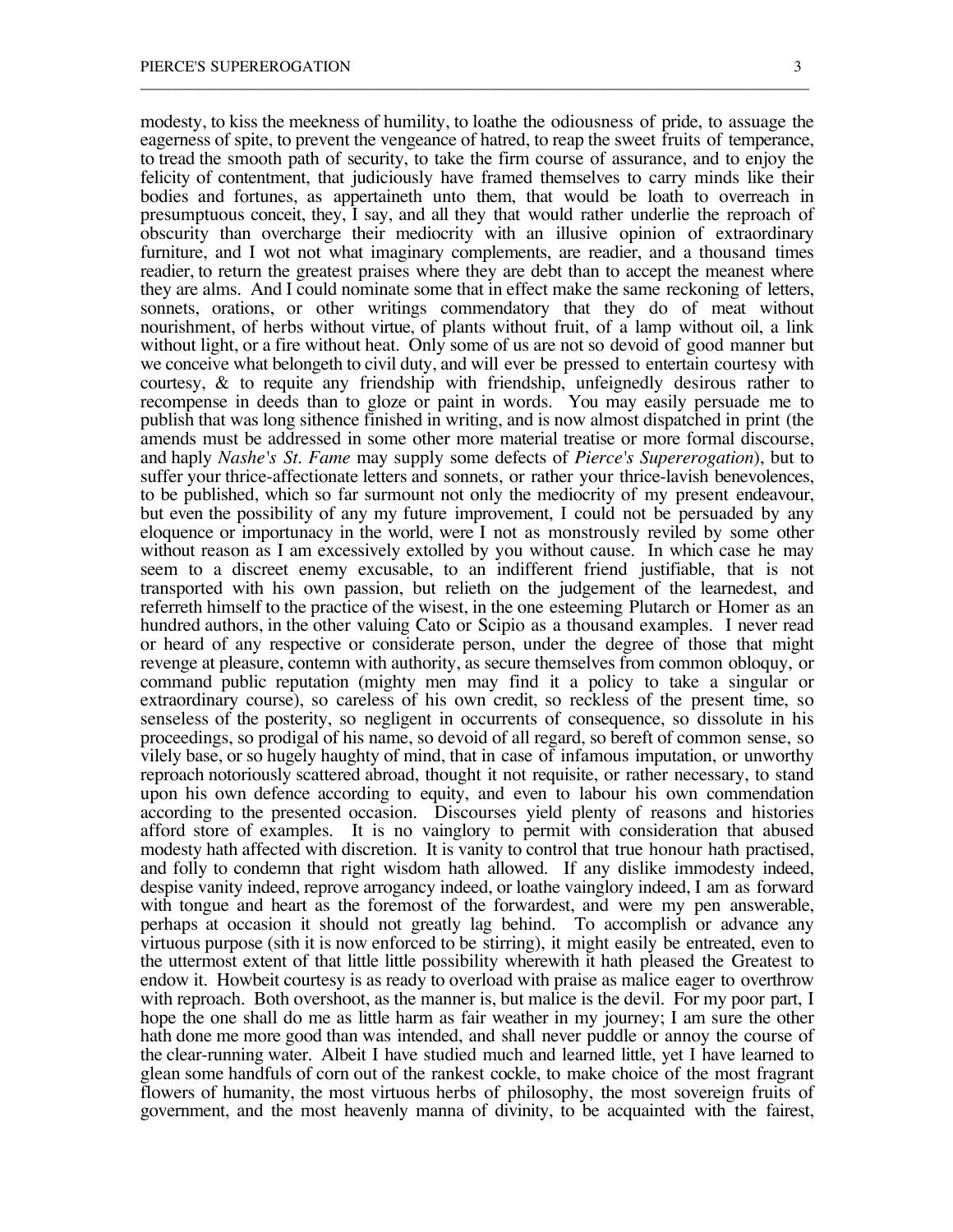provided for the foulest, delighted with the temperatest, pleased with the meanest, and contented with all weather. Greater men may profess, and can achieve, greater matters; I thank God I know the length, that is, the shortness, of mine own foot. If it be any man's pleasure to extenuate my sufficiency in other knowledge or practice, to impeach my ability in words or deeds, to debase my fortune, to abridge my commendations, or to annihilate my fame, he shall find a cold adversary of him that hath laid hot passions a-watering, and might easily be induced to be the invective of his own non-proficiency. Only he craveth leave to estimate his credit and to value his honesty, as behooveth every man that regardeth any good, and if withal it be his unfeigned request that order should repeal disorder, moderation restrain licentiousness, discretion abandon vanity, mildness assuage choler, meekness allay arrogancy, consideration reclaim rashness, indifferency attemper passion, courtesy mitigate, charity appease, and unity atone debate, pardon him. Or in case nothing will prevail with fury but fury, and nothing can win desired amity but pretended hostility, that must drive out one nail with another & beat away one wedge with another according to the Latin proverb, pardon him also that in the resolution of a good mind will command what he cannot entreat, and extort what he cannot persuade. That little may be done with no great ado, and, seeing it may as surely as easily be done, I am humbly to beseech established wisdom to wink at one experiment of adventurous folly, never before embarked in any such action, and ever to eschew the like with a chary regard where any other mediation may purchase redress. I will not urge what connivance hath been noted in as disfavourable cases; it is sufficient for me to plead mine own acquittal. Other praise he affecteth not, that in a deep insight into his innermost parts findeth not the highest pitch of his hope equivalent to the lowest pit of your commendation. And if by a gentle construction or a favourous encouragement he seemeth anything in others' opinion that is nothing in his own censure, the lesser his merit, the greater their mercy, and the barrener his desert, the fruitfuller your liberality. Whose unmeasureable praises I am to interpret, not as they may seem in some bounteous conceit, but as they are in mine own knowledge: good words, but unfitly applied; friendly benevolences, but wastefully bestowed; gallant amplifications, but slenderly deserved; what but terms of civility, or favours of courtesy, or hyperboles of love, whose frank allowance I shall not be able to earn with the study of twenty years more; in brief, nothing but partial witnesses, prejudicate judgements, idle preambles, and, in effect, mere words. And even so, as I found them, I leave them. Yet let me not dismiss so extensive courtesy with an empty hand. Whatsoever I am (that am the least little of my thoughts, and the greatest contempt of mine own heart), *Parthenophil and Parthenope* embellished, *The Spanish Counsellor* Englished, and *Shore's Wife* eternized shall everlastingly testify what you are: go forward in maturity as ye have begun in pregnancy, and behold Parthenopoeus, the son of the brave Meleager, Homer himself, and of the swift Atalanta, Calliope herself; be thou, Barnabe, the gallant poet, like Spenser, or the valiant soldier, like Baskerville, and ever remember thy French service under the brave Earl of Essex. Be thou, John, the many-tongued linguist like Andrews, or the curious intelligencer, like Bodley, and never forget thy Netherlandish train under him that taught the Prince of Navarre, now the valorous King of France. Be thou, Anthony, the flowing orator, like Dove, or the skilful herald, like Clarentius, and ever remember thy Portugal voyage under Don Antonio. The beginning of virtuous proceedings is the one half of honourable actions. Be yourselves in hope, and what yourselves desire in effect, and I have attained some portion of my request. For you cannot wish so exceeding well unto me, but I am as ready with tongue and mind to wish a great deal better unto you, and to reacquite you with a large usury of most affectionate prayers, recommending you to the divine gifts and gracious blessings of heaven.

\_\_\_\_\_\_\_\_\_\_\_\_\_\_\_\_\_\_\_\_\_\_\_\_\_\_\_\_\_\_\_\_\_\_\_\_\_\_\_\_\_\_\_\_\_\_\_\_\_\_\_\_\_\_\_\_\_\_\_\_\_\_\_\_\_\_\_\_\_\_\_\_\_\_\_\_\_\_\_\_\_\_\_\_\_\_

May it please the favourable reader to vouchsafe me the courtesy of his patience until he hath thoroughly perused the whole discourse at his hours of leisure (for such scribblings are hardly worth the vacantest hours); I am not to importune him any farther, but would be glad he might find the whole less tedious in the end that some parts in the beginning or midst, or, at least, that one piece might help to furnish out amends for another. And so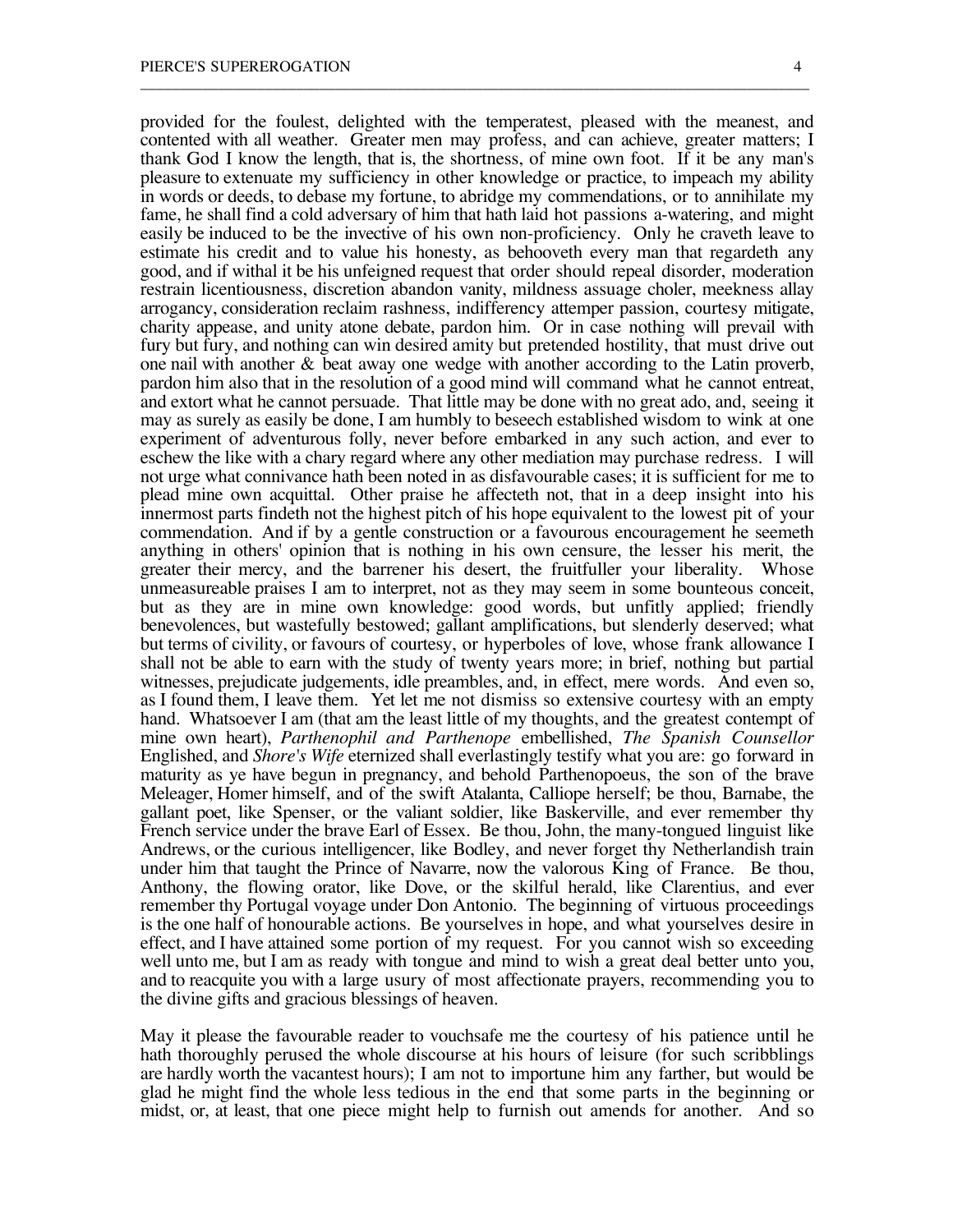taking my leave with the kindest farewell of a most thankful mind, I desist from wearying him with a tedious preface whom I am likely to tire with so many superfluous discourses. Howbeit, might it happily please the sweetest intercessor to ensweeten the bitterest gall of spite, and to encalm the roughest tempest of rage, I could cordially wish that *Nashe's St. Fame* might be the period of my invectives, and the excellent gentlewoman, my patroness, or rather championess, in this quarrel, is meeter by nature, and fitter by nurture, to be an enchanting angel with her white quill than a tormenting fury with her black ink. It remaineth at the election of one, whom God endue with more discretion.

\_\_\_\_\_\_\_\_\_\_\_\_\_\_\_\_\_\_\_\_\_\_\_\_\_\_\_\_\_\_\_\_\_\_\_\_\_\_\_\_\_\_\_\_\_\_\_\_\_\_\_\_\_\_\_\_\_\_\_\_\_\_\_\_\_\_\_\_\_\_\_\_\_\_\_\_\_\_\_\_\_\_\_\_\_\_

At London, this 16th of July, 1593. The inviolable friend of his entire friends, Gabriel Harvey.

Her own prologue, or demur.

O muses, may a woman poor and blind, A lion-dragon or a bull-bear bind? Is't possible for puling wench to tame The furibundal champion of Fame? He brandisheth the whirlwind in his mouth, And thunderbolteth so confounding shot; Where such a bombard-goblin, north or south, With dread pen-powder, and the conquerous pot? Silly it is, that I can sing or say, And shall I venture such a blusterous fray? Hazard not, panting quill, thy aspen self; He'll murder thy conceit, and brain thy brain. Spare me, O super-domineering elf, And most railipotent forever reign.

#### *Si tibi vis ipsi parcere, parce Mihi.*

Her counter-sonnet, or correction of her own preamble.

Scorn, frump, the meacock verse that dares not sing, Drooping, so like a flagging flower in rain; Where doth the Urany or Fury ring That shall enfreight my stomach with disdain? Shall friend put up such braggardous affronts? Are milksop muses such white-livered tronts? Shall boy the gibbet be of writers all, And none hang up the gibbet on the wall? If dreary hobbling rime heart-broken be, And quake for dread of Danter's scarecrow press, Shrew prose thy pluck-crow implements address, And pay the hangman pen his double fee. Be spite a sprite, a termagant, a bug, Truth fears no ruth, and can the great devil tug.

*Ultrix accincta flagello.*

Her Old Comedy, newly entitled.

My prose is resolute as Bevis' sword;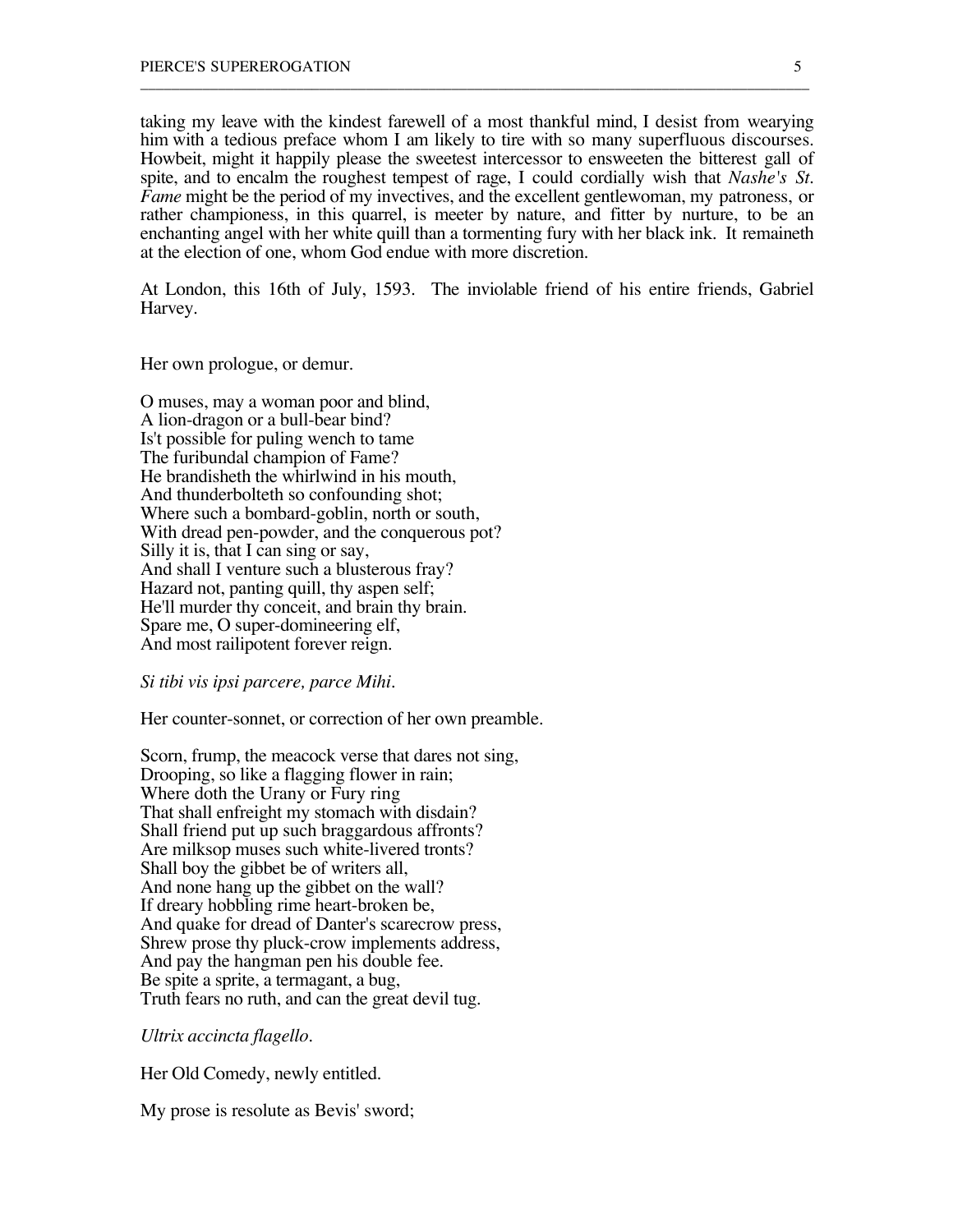March, rampant beast in formidable hide, Supererogation squire on cock-horse ride; Zeal shapes an answer to the bloodiest word. If nothing can the booted soldier tame, Nor rime, nor prose, nor honesty, nor shame, But Swash will still his trumpery advance, I'll lead the gag-toothed fop a new-found dance. Dear hours were ever cheap to piddling me; I knew a glorious and braving knight, That would be deemed a truculental wight, Of him I scrawled a doughty comedy, Sir Bombarduccio was his cruel name, But Gnasharduccio the sole bruit of Fame.

\_\_\_\_\_\_\_\_\_\_\_\_\_\_\_\_\_\_\_\_\_\_\_\_\_\_\_\_\_\_\_\_\_\_\_\_\_\_\_\_\_\_\_\_\_\_\_\_\_\_\_\_\_\_\_\_\_\_\_\_\_\_\_\_\_\_\_\_\_\_\_\_\_\_\_\_\_\_\_\_\_\_\_\_\_\_

### L'Envoy

See, how he brays and fumes at me, poor lass, That must immortalize the kill-cow ass.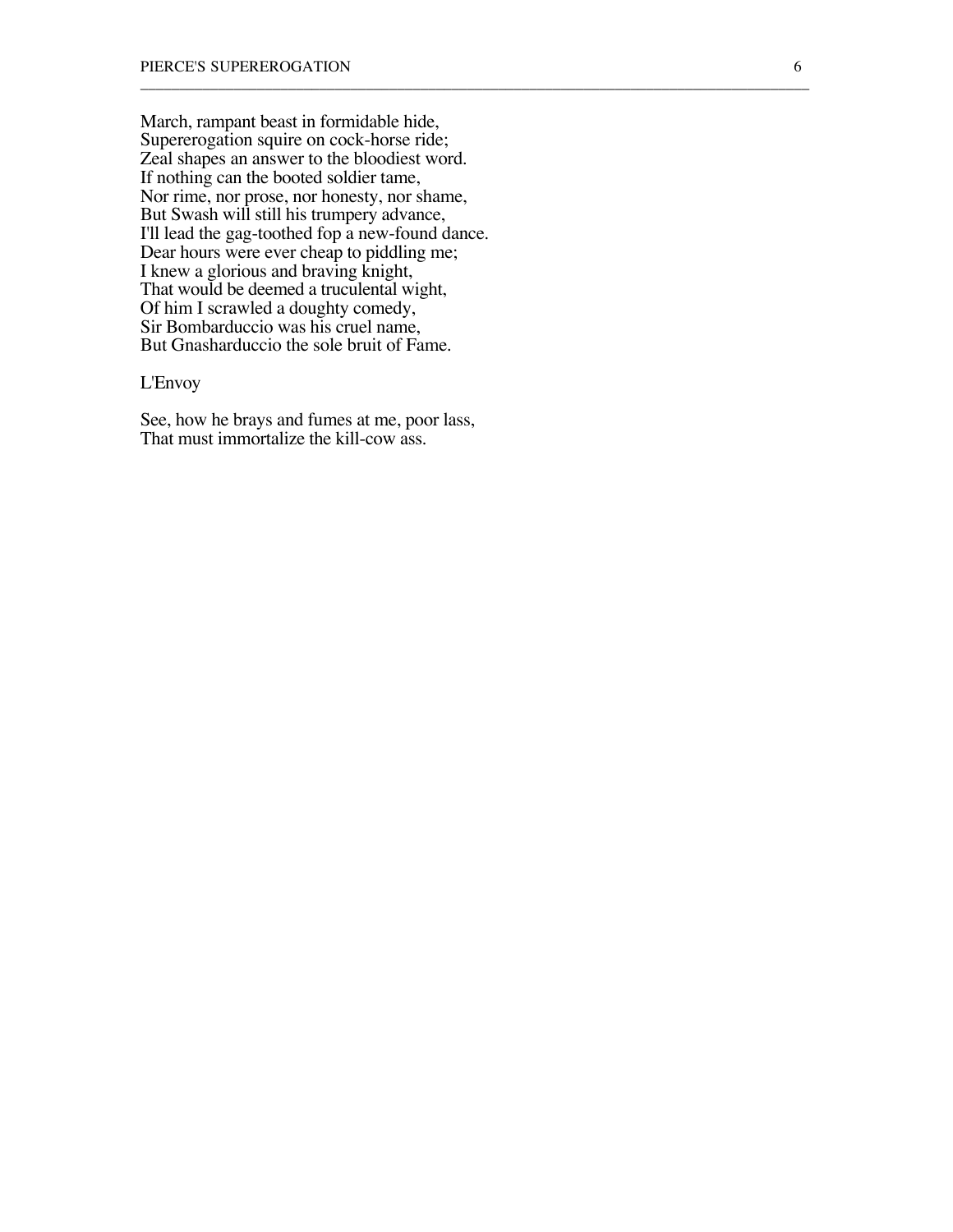To the right worshipful, his especial dear friend, M. Gabriel Harvey, Doctor of Law.

\_\_\_\_\_\_\_\_\_\_\_\_\_\_\_\_\_\_\_\_\_\_\_\_\_\_\_\_\_\_\_\_\_\_\_\_\_\_\_\_\_\_\_\_\_\_\_\_\_\_\_\_\_\_\_\_\_\_\_\_\_\_\_\_\_\_\_\_\_\_\_\_\_\_\_\_\_\_\_\_\_\_\_\_\_\_

Sweet M. Doctor Harvey (for I cannot entitle you with an epithet of less value than that which the Grecian and Roman orators ascribed to Theophrastus, in respect of so many your excellent labours, garnished with the garland of matchless oratory), if at any time either the most earnest persuasion of a dear friend, and unusually most dear and constant, adjured thereunto by the singular virtue of your most praiseworthy and unmatchable wit, or the wonderful admiration of your peerless conceit embraved with so many gorgeous ornaments of divine rhetoric, or the doubtless successive benefit thereof, devoted to the glory of our English eloquence and our vulgar Tuscanism (if I may so term it), may work any plausible or respective motions with you to beautify and enrich our age with those most praisemoving works full of gallantest discourse and reason which I understand by some assured intelligence be now glowing upon the anvil, ready to receive the right artificial form of divinest workmanship, then let, I beseech you, nay, by all our mutual friendships I conjure you (love and admiration of them arming me with the placard of farther confidence), those and other your incomparable writings speedily, or rather presently, show themselves in the shining light of the sun. That by this publication of so rare  $\&$  rich discourses our English ravens, the spiteful enemies to all birds of more beautiful wing and more harmonious note than themselves, may shroud themselves in their nests of basest obscurity, & keep hospitality with bats and owls, fit consorts for such vile carrions. Good sir, arise and confound those viperous critical monsters and those profane atheists of our commonwealth which endeavour, with their mutinous and serpentine hissing, like geese, not to arm the senators and orators of Rome, but to daunt, astonish, and, if it were possible, to overthrow them. And sithence the very thunder-lightning of your admirable eloquence is sufficiently available to strike them with a lame palsy of tongue (if they be not already smitten with a senseless apoplexy in head, which may easily ensue such contagious catarrhs and rheums as I am privy some of them have been grievously diseased withal), miss not, but hit them surely home, as they deserve, with supererogation. You have been reputed evermore, since first I heard of you in Oxford and elsewhere, to have been as much given to favour, commend, and frequent such as were approved or toward in learning, wit, kind behaviour, or any good quality as may be required in any man of your demerit, an undoubted sign how much you loathe invectives or any needless contentions. I would (as many your affectionate friends would) it had been your fortune to have encountered some other paranymphs than such as you are now to discipline, most unwillingly, I perceive, but most necessarily, & not without especial consideration, being so manifestly urged and grossly provoked to defend yourself. But you have ere now been acquainted with patience perforce, and I hope the most desperate swasher of them will one day learn to show himself honester or wiser. And thus recommending your sweet endeavours, with your graver studies, to the highest treasury of heavenly muses, I right heartily take my leave with a sonnet of that muse that honoureth the Urany of du Bartas, and yourself. Of du Bartas elsewhere; here of him whose excellent pages of the French king, the Scottish king, the brave Monsieur de la Noe, the aforesaid Lord du Bartas, Sir Philip Sidney, and sundry other worthy personages deserve immortal commendation. I thank him very heartily that imparted unto me those few sheets, and if all be like them, truly all is passing notable, and right singular.

# **SONNET**

Those learned orators, Rome's ancient sages, Persuasion's pith, directors of affection, The mind's chief counsel, rhetoric's perfection, The pleasant balms of peace, war's fierce outrages; Sweet Grecian prophets, whose smooth muse assuages The Furies' powerful wrath, poison's infection;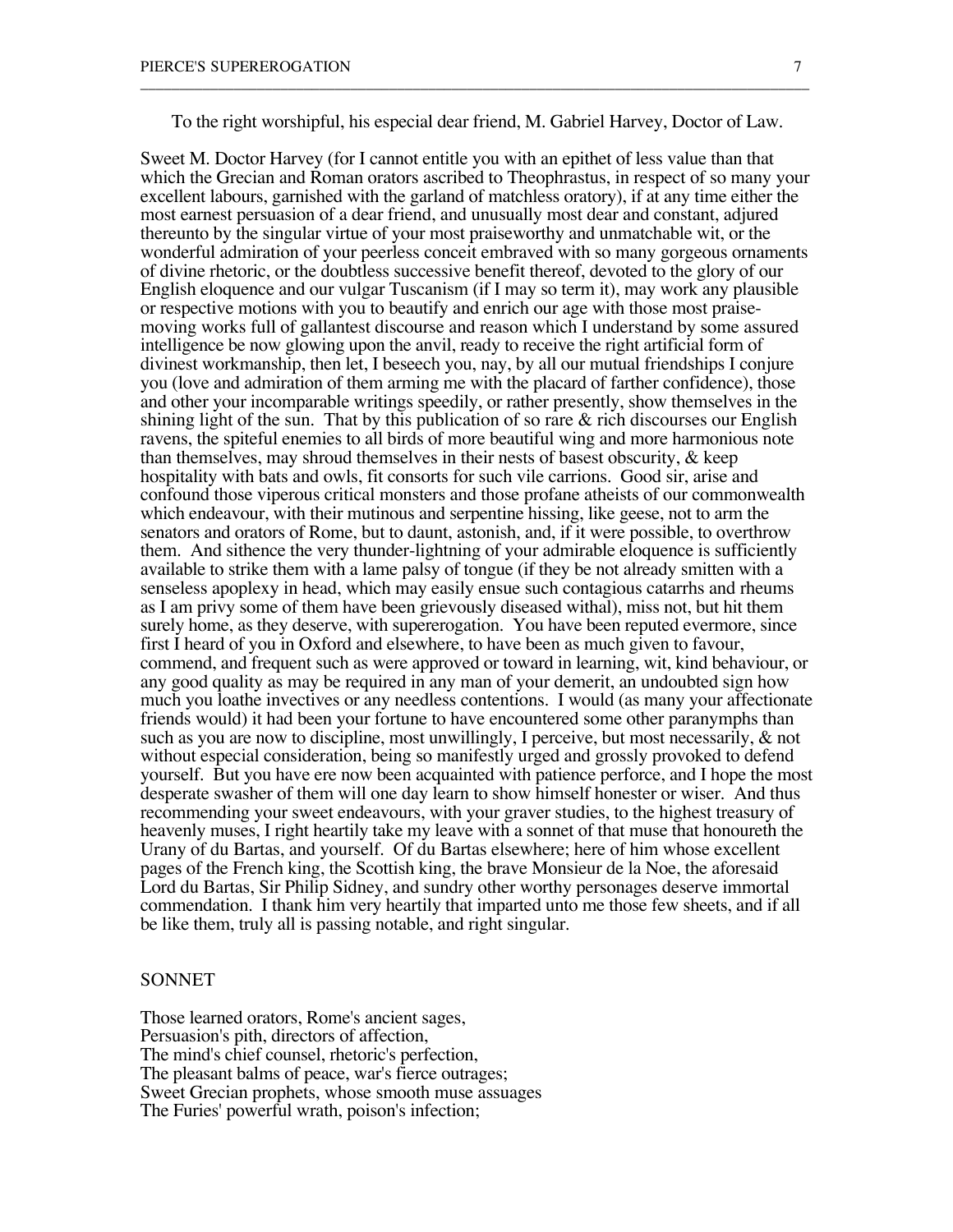Philosophers (by causes' due connection Matched with th' effects of nature) future ages Embraving with rich documents of art; The wisest statesmen of calm commonweals; The learned general councils, which impart Divinest laws, whose wholesome physic heals Both church and laity: all in one behold Ennobled arts, as precious stones in gold.

From my lodging in Holborn, this [ ] of June. 1593. Your most affectionate, Barnabe Barnes.

\_\_\_\_\_\_\_\_\_\_\_\_\_\_\_\_\_\_\_\_\_\_\_\_\_\_\_\_\_\_\_\_\_\_\_\_\_\_\_\_\_\_\_\_\_\_\_\_\_\_\_\_\_\_\_\_\_\_\_\_\_\_\_\_\_\_\_\_\_\_\_\_\_\_\_\_\_\_\_\_\_\_\_\_\_\_

Having perused my former sonnet, if it may please you, sir, to do as much for your dear friends Parthenophil and Parthenope, they shall have the desired fruit of their short exercise, and will rest beholding to your courteous acceptance, which they would be glad to reacquite in the lovingest manner they may. And so most affectionately recommend themselves unto your good self, whose unblemished fame they will evermore maintain with the best blood of their hearts, tongues and pens. We will not say how much we long to see the whole praises of your two notorious enemies, the ass and the fox.

### SONNET

Nashe, or the confuting gentleman.

The muses' scorn, the courtier's laughing-stock, The country's coxcomb, printers' proper new, The city's leprosy, the pander's stew, Virtue's disdain, honesty's adverse rock, Envy's vile champion, slander's stumbling-block, Grand orator of cony-catcher's crew, Base broaching tapster of reports untrue, Our modern viper, and our country's mock, True valour's cankerworm, sweet learning's rust. Where shall I find meet colours, and fit words, For such a counterfeit and worthless matter? Him, whom thou railest on at thine own lust, Sith Bodin and sweet Sidney did not flatter, His invective thee too much grace affords.

Parthenophil.

#### SONNET

Harvey, or the sweet Doctor.

Sidney, sweet cygnet, pride of Thamesis, Apollo's laurel, Mars his proud prowess; Bodin, register of realm's happiness, Which Italy's and France's wonder is; Hatcher, with silence whom I may not miss, Nor Lewen, rhetoric's richest noblesse, Nor Wilson, whose discretion did redress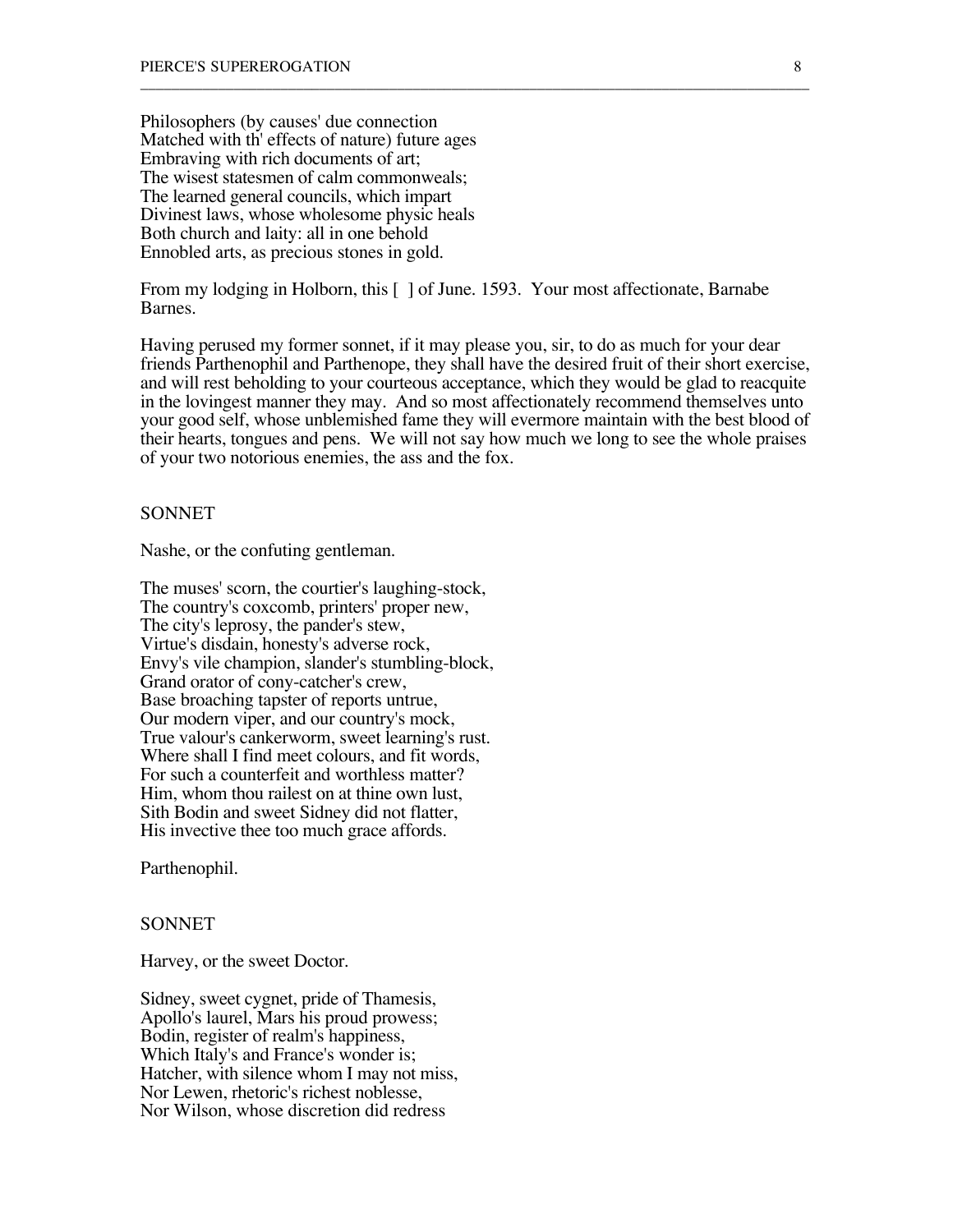Our English barbarism; adjoin to this Divinest moral Spenser: let these speak By their sweet letters, which do best unfold Harvey's deserved praise, since my muse weak Cannot relate so much as hath been told By these forenamed; then vain it were to bring New feather to his fame's swift-feathered wing.

\_\_\_\_\_\_\_\_\_\_\_\_\_\_\_\_\_\_\_\_\_\_\_\_\_\_\_\_\_\_\_\_\_\_\_\_\_\_\_\_\_\_\_\_\_\_\_\_\_\_\_\_\_\_\_\_\_\_\_\_\_\_\_\_\_\_\_\_\_\_\_\_\_\_\_\_\_\_\_\_\_\_\_\_\_\_

Parthenophe.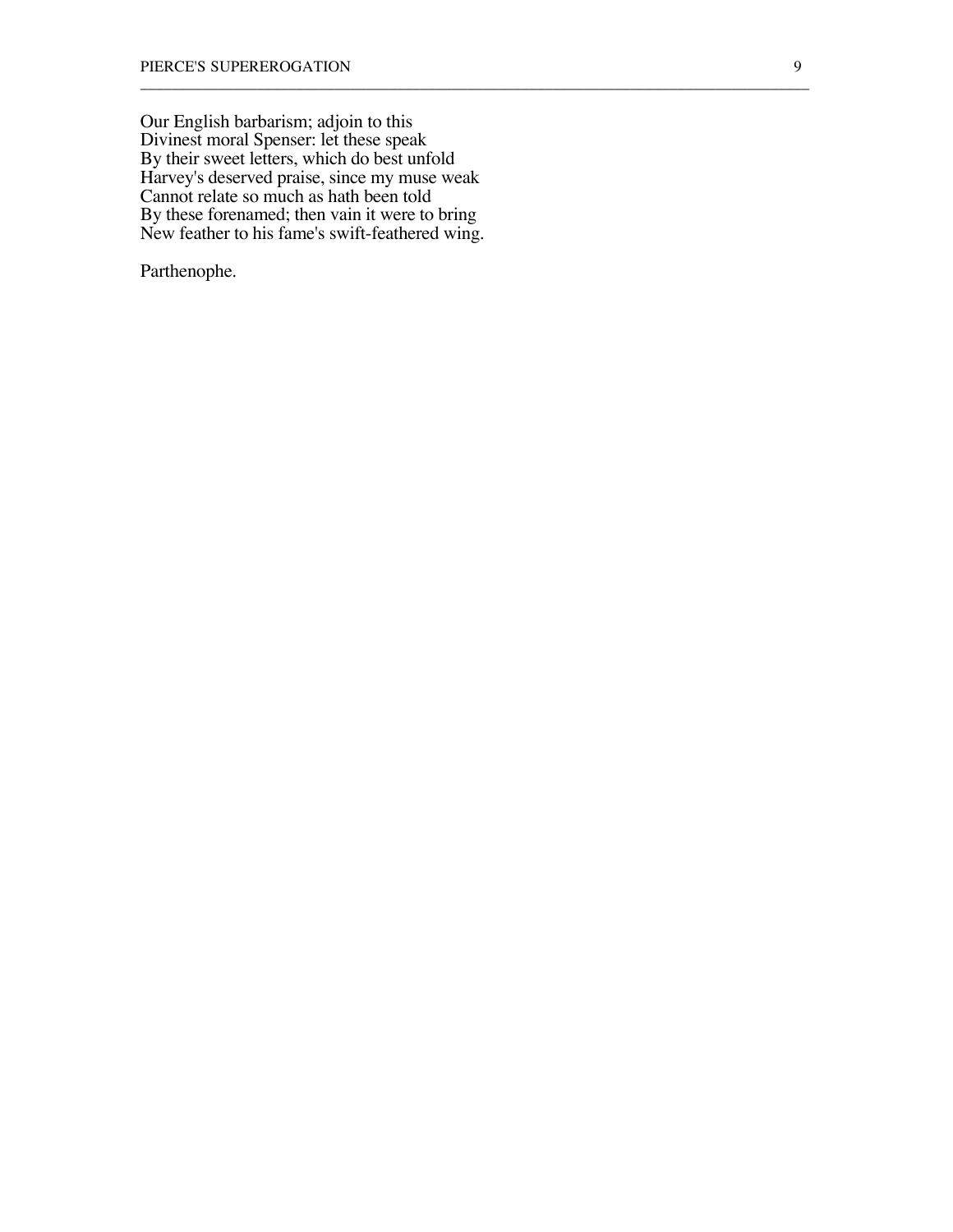## The Printer's Advertisement to the Gentleman Reader.

\_\_\_\_\_\_\_\_\_\_\_\_\_\_\_\_\_\_\_\_\_\_\_\_\_\_\_\_\_\_\_\_\_\_\_\_\_\_\_\_\_\_\_\_\_\_\_\_\_\_\_\_\_\_\_\_\_\_\_\_\_\_\_\_\_\_\_\_\_\_\_\_\_\_\_\_\_\_\_\_\_\_\_\_\_\_

Courteous gentlemen, it seemed good to M. Doctor Harvey, for brevity's sake, and because he liked not over-long preambles or postambles to short discourses, to omit the commendatory letters and sonnets of M. Thorius, M. Chute and divers other his affectionate friends of London, and both the universities. Which nevertheless are reserved to be prefixed, inserted or annexed, either in his defensive letters, enlarged with certain new epistles of more special note, or in his discourses of Nashe's St. Fame, already finished  $\&$ presently to be published, as these shall like their entertainment, of whose favourable  $\&$ plausible welcome divers learned and fine wits have presumed the best. Howbeit finally it was thought not amiss, upon conference with some his advised acquaintance, to make choice of some two or three of the reasonablest and temperatest sonnets (but for variety, and to avoid tediousness in the entrance, rather to be annexed in the end, than prefixed in the beginning of the present discourses), one of the foresaid M. Thorius, another of M. Chute, and the third of a learned French gentleman, Monsieur Fregeville Gautius, who hath published some weighty treatises, as well politic as religious, both in Latin and French, and hath acquainted M. Doctor Harvey with certain most profitable mathematical devises of his own invention. The residue is not added by me, but annexed by the author himself, whom I humbly recommend to your courteous censure, and so rest from over troubling you with my unpolished lines.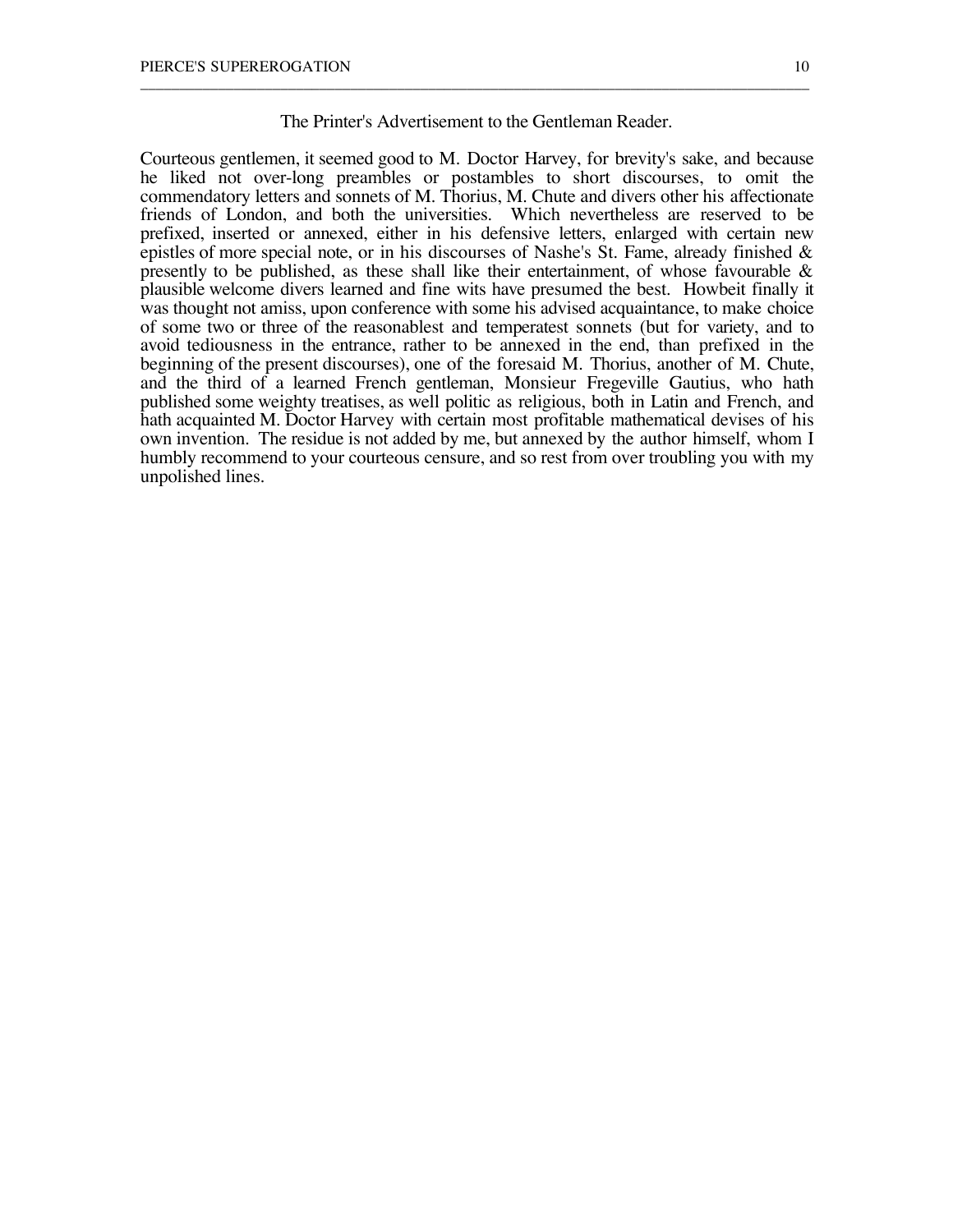Pierce's Supererogation, or A New Praise Of The Old Ass.

\_\_\_\_\_\_\_\_\_\_\_\_\_\_\_\_\_\_\_\_\_\_\_\_\_\_\_\_\_\_\_\_\_\_\_\_\_\_\_\_\_\_\_\_\_\_\_\_\_\_\_\_\_\_\_\_\_\_\_\_\_\_\_\_\_\_\_\_\_\_\_\_\_\_\_\_\_\_\_\_\_\_\_\_\_\_

A Preparative to certain larger discourses, entitled Nashe's St. Fame.

I was ever unwilling to undertake any enterprise that was unmeet for me, or to play any part, either in earnest or in jest, that might ill beseem me, and never more unwilling than at this instant, when I must needs do it, or put something in hazard that I would be loath to commit to the courtesy of adventure. Not because my confuters' swords or my enemies' daggers carry any credit with the wise, or because my *Letters* fear any discredit with the honest, or because I cannot abide to be confuted, that daily confute myself and contemn every mine own default with rigour, but because silence may seem suspicious to many; patience contemptible to some; a good mind, a bad heart, to those that value all by courage; a known forbearer of libellers, a continual bearer of coals; and there is no end of abuses upon abuses, of injuries upon injuries, of contempt upon contempt, where presumptuous impudency and odious slander, the two errantest vagabonds in the world, may safe-conduct themselves and frankly pass uncontrolled. Yet were that either all, or the worst of all, I could still vow silence in brawls, and would still profess patience in wrongs (I hate brawls with my heart, and can turn over a volume of wrongs with a wet finger), but some cunning men that carry honey in their mouths and gall in their hearts, not so sweet in the premises as bitter in the conclusion, can smoothly and finely descant upon the least advantage, howsoever injurious, and certain pretty experiences by way of sensible instruction have taught some that malice was never such an hypocrite as now, and the world never such a Scogan as now, & the devil never such a knave as now, & what a desperate dissoluteness were it in him that regardeth his good name to abandon himself, or to relinquish the dearest thing in this life (I know no dearer thing than honest credit), to the favour of envy or to the discretion of fortune? Gentlemen, he is hardly bestead for a patron that relieth on the tuition of envy, or reposeth his affiance in the protection of fortune, and he must not take it unkindly to be forsaken of other by the way, that forsaketh himself in the way. Even he that loveth not to be his own defender, much less his own praiser (do him no wrong, my masters, though ye do him no right), yet hateth to be his own traitor, and hath reason to experiment some round conclusions before he offer his throat to the blade of villainy, or his forehead to the brand of defamation. And although he be the subject of his own contempt, and the argument of his own satires (surely no man less doteth upon himself, or more severely censureth his own imperfections), yet he in some respects disdaineth to be reviled by the abjects of the world, whose dispraise in some age were a commendation, and whose praise an invective, but this is a quaint world, and needeth no April showers to furnish May-games. I protest, I have these many years, not in pride, but in judgement, scorned to appear in the rank of this scribbling generation, and could not have been hired with a great fee to publish any pamphlet of whatsoever nature in mine own name had I not been intolerably provoked, first by one rake-hell, and now by another, the two impudentest mates that ever haunted the press (some have called them knaves in gross; I have found them fools in retail), but when it came to this desperate point, that I must needs either be a base writer, or a vile ass in print, the less of the two evils was to be chosen, and I compelled rather to alter my resolution for a time, than to prejudice myself forever. They that list may feed at the manger with the sons of the mule; it is another table philosophy that I fancy. Howbeit amongst all the misfortunes that ever happened unto me, I account it my greatest affliction that I am constrained to busy my pen without ground or substance of discourse meet for an active and industrious world. Every man hath his crosses in one accident or other, but I know not a grievouser persecution than a base employment of precious time, necessarily enforced. Other crosses may someway edify; this is a plague without remedy, a torment without end, a hell without redemption. As in the course of my study it was always my reckoning, *He loseth nothing, whatsoever he loseth, that gaineth time*, so in the task of my writing or other exercise it is my account, *He gaineth nothing, whatsoever he gaineth, that loseth time*. A good matter, delivered in good manner, winneth some estimation with good minds, but no manner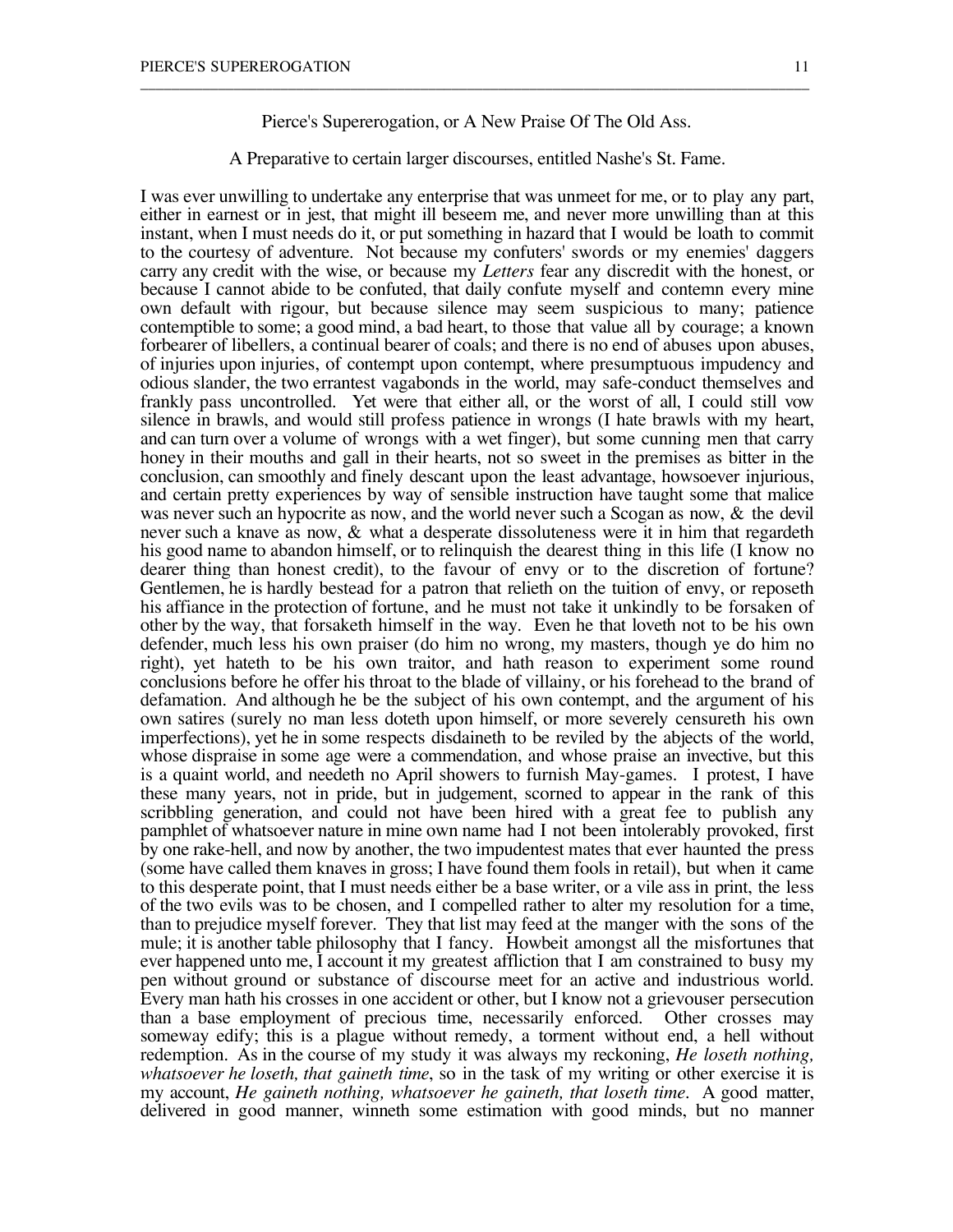sufficient to countenance a contemptible theme,  $\&$  a rascal subject abaseth any form, or what hath drowned the memory of the trimmest and daintiest trifles that fine conceit hath devised? Were it mine own election, I might worthily incur many reproofs, and justly impute them to my simple choice, but necessity hath as little free will as law, and compelleth like a tyrant where it cannot persuade like an orator, or advise like a counsellor. Any virtue an honourable commonplace, and a flourishing branch of an heavenly tree; politic and militar affairs the worthiest matters of consultations, and the two Hercules pillars of noble states; the private lives of excellent personages in sundry courses, and the public actions of puissant nations in sundry governments, shining mirrors of notable use for the present time and future ages. Were it at my appointment to dispose freely of mine own hours, O how willingly and cheerfully could I spend the freshest & dearest part of my life in such arguments of valour! Learning is a goodly and gallant creature in many parts, & divers members of that beautiful body upbraid the most exquisite pen, and most curious pencil, of insufficiency; no diligence too much where no labour enough; the fruitfullest sciences require painfullest industry, and some lively principles would be touched to the quick; whatsoever book-case or school-point is found by experience to be essential and practicable in the world deserveth to be discussed with sharp invention and sound judgement. I could yet take pleasure and profit in canvassing some problems of natural philosophy, of the mathematics, of geography and hydrography, of other commodious experiments fit to advance many valorous actions, and I would, upon mine own charges, travel into any part of Europe to hear some pregnant paradoxes and certain singular questions in the highest professions of learning in physic, in law, in divinity, effectually and thoroughly disputed *pro & contra*, and would think my travel as advantageously bestowed to some purposes of importance as they that have adventurously discovered new-found lands, or bravely surprised Indies. What conferences or disputations, what parliaments or councils, like those that deliberate upon the best government of commonwealths and the best discipline of churches, the double anchor of the mighty ship, and the two great luminaries of the world? Other extravagant discourses not material, or quarrellous contentions not available, are but wafting of wind, or blotting of paper. What should exercise or study burn the sun or the candle in vain, or what should I do against myself in speaking for myself, if outward respects did not inwardly gripe, and a present exigence lay violent hands upon me? Though extremity be powerable, yet an unwilling will is excusable. Philosophers and lawyers can best argue the case of involuntary acts, but what so forcible as compulsion, or so pardonable as a passive action? Blame him not, or blame him gently, that would be a little loath to be dieted at the rack of the old ass, or to be bitten of the young dog. He is no party in the cause that pleadeth thus against Aristogiton. Sweet gentlemen, imagine it to be a speech addressed unto yourselves: *Peradventure the viper did never bite any of you, and the gods forbid it should ever bite you, but when you espy any such pernicious creature, you presently dispatch it; in like manner, when you behold a sycophant, and a man of a viperous nature, look not till he hath bitten some of you, but so soon as he starteth up, pull him down.* And again in another place of the same sententious and politic oration: *He that maintaineth a sycophant is by nature and kind an enemy of the good, unless somebody imagine that the seed and root of a naughty sycophant ought to remain in the city, as it were for store, or good husbandry.* Demosthenes was as deeply wise as highly eloquent, and hath many such notable sentences, as it were caveats or provisos against the dangerous enemies of that flourishing city, and especially against calumniators, whose viperous sting he could by no means avoid, albeit otherwise such an orator as could allure hearts with persuasion, or conjure minds with astonishment. I would no other city loved figs, or must another city of necessity love figs because it is grown another Athens, a mother of eloquence, a nurse of learning, a grandam of valour, a seat of honour, and, as Aristotle termed Athens, a garden of Alcinous, wherein one fruit ripeneth upon another, one pear upon another, one grape upon another, and one fig upon another. The sycophant be his own interpreter, & if he may be licenced, or permitted to be his own carver too, much good may it do him, and sweet digestion give him joy of his dainty fig. I must have a little care of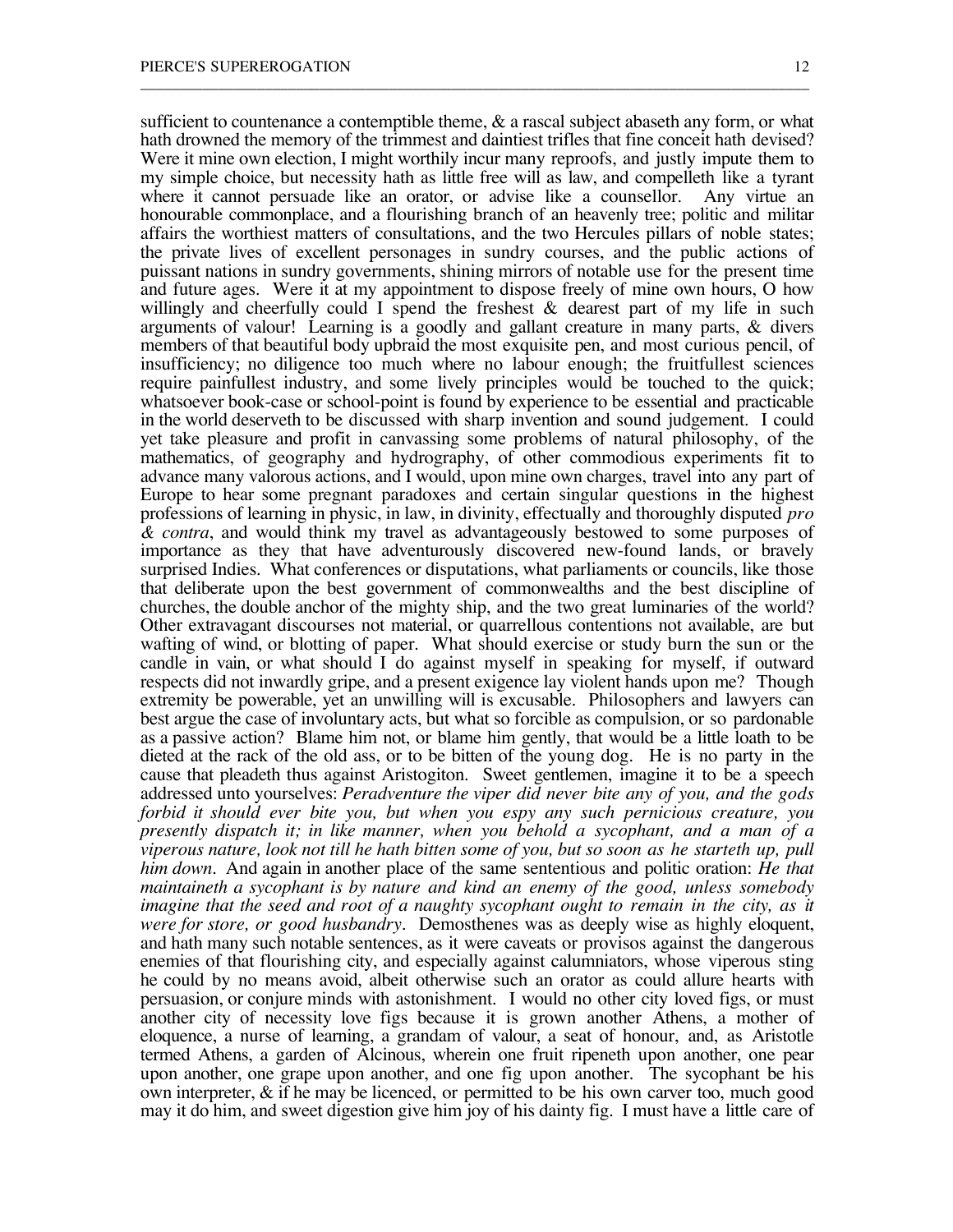one that cannot easily brook unreasonable sauciness, & would be loath to see the garden of Alcinous made the garden of Greene, or motley. It was wont to be said by way of a proverb, *He that will be made a sheep shall find wolves enough*, but forsooth this exceeding wise world is a great ass-maker, and he that will suffer himself to be proclaimed an ass in print shall be sure never to want load, and load enough. Who so ready to call her neighbour a scold as the rankest scold of the parish, or who so forward to accuse, to debase, to revile, to crow-tread another as the arrantest fellow in a country? Let his own mouth be his passport, or his own pen his warrant, and who so lewd as his greatest adversary, modesty; or so honest as his dearest friend, villainy; or so learned as his learnedest counsel, vanity; or so wise as his profoundest author, young Apuleius? What familiar sprite of the air or fire like the glib & nimble wit of young Apuleius, or where is the eloquence that should describe the particular perfections of young Apuleius? Prudence may borrow discretion; logic, arguments; rhetoric, colours; fantasy, conceits; steel, an edge; and gold, a lustre, of young Apuleius. O the rare and quaint invention, O the gallant and gorgeous elocution, O the brave and admirable amplifications, O the artificial and fine extenuations, O the lively portraitures of egregious praises and dispraises, O the cunning and strange mingle-mangles, O the pithy jests and marvellous girds of young Apuleius, the very prodigality of art and nature. What greater impossibility than to decipher the high and mighty style of young Apuleius without a liberal portion of the same elevate spirit? Happy the old father that begat, and thrice happy the sweet muses that suckled and fostered, young Apuleius. Till admiration hath found out a smoother and tricksier quill for the purpose, desire must be content to leave the supple and tidy constitution of his omnisufficient wit undisplayed. Only it becometh gentle minds to yield themselves thankful, and to tender their bounden duty to that inestimable pearl of eloquence for this precious glimpse of his incomprehensible valour, one short maxim but more worth than all the axioms of Aristotle, or the idees of Plato, or the aphorisms of Hippocrates, or the paragraphs of Justinian. He knoweth not to manage his pen that was not born with an ass in his mouth, a fool in his throat, and a knave in his whole body. Simple men may write against other, or plead for themselves, but they cannot confute cuttingly, like a hackster of Queenhithe, or bellow lustily, like the foreman of the herd. I go not about to discover an ass in an ox's hide; he needeth no other to pull him by the famous ears that is so hasty to descry, and so busy to bestir, his wisest parts, but what a notable ass indeed was I, that sought the wings of a mounting Pegasus, or a flying phoenix, where I found the head  $\&$  feet of a braying creature? Some promises are desperate debts, and many threatenings empty clouds, or rather armies fighting in the air, terrible visions. Simplicity cannot double, and plain-dealing will not dissemble. I looked either for a fine-witted man, as quick as quicksilver, that with a nimble dexterity of lively conceit and exquisite secretaryship would outrun me many hundred miles in the course of his dainty devises, a delicate minion, or some terrible bombarder of terms, as wild as wildfire, that at the first flash of his fury would leave me thunderstricken upon the ground, or at the last volley of his outrage would batter me to dust and ashes. A redoubted adversary. But the trim silkworm I looked for (as it were in a proper contempt of common fineness), proveth but a silly glow-worm, and the dreadful engineer of phrases, instead of thunderbolts, shooteth nothing but dogbolts, and catbolts, and the homeliest bolts of rude folly. Such arrant confuting stuff as never print saw compiled together till Master Villainy became an author, and Sir Nashe a gentleman. Printers, take heed how ye play the heralds: some lusty gentlemen of the maker can no sooner bear a goose-quill, or a woodcock's feather, in their shield but they are like the renowned Lobbelinus when he had gotten a new coat, and take upon them without pity or mercy like the only lords of the field. If ever esquire raved with conceit of his new arms, it is Danter's gentleman, that mightily despiseth whatsoever he beholdeth from the high turret of his crest, and crankly spitteth upon the heads of some that were not greatly acquainted with such familiar entertainment. His best friend be his judge, and I appeal to my worst enemy, whether he never read a more pestilent example of prostituted impudency? Were he not a kinsman of the foresaid viper, a dog in malice, a calf in wit, an ox in learning, and an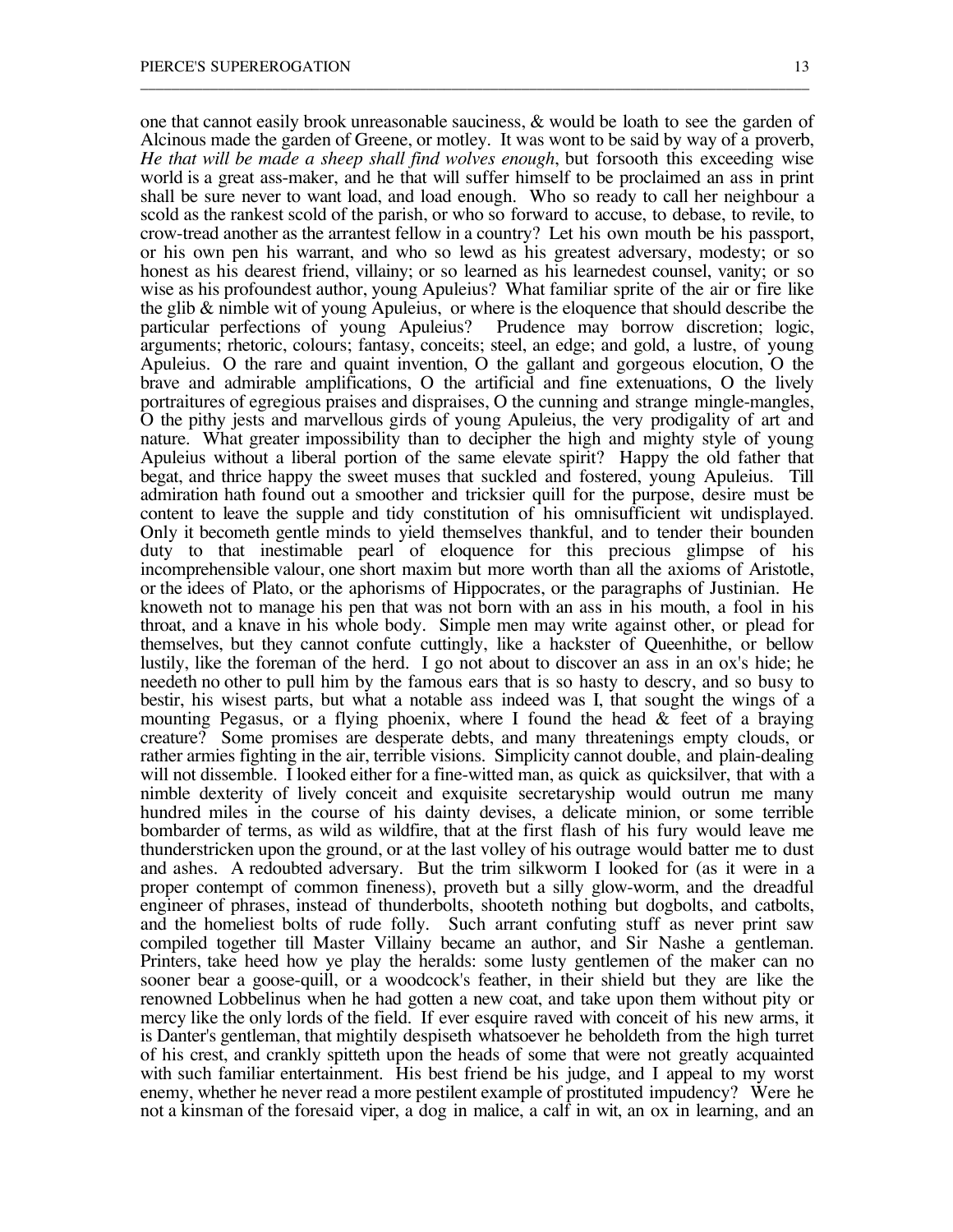ass in discretion (time shall chronicle him as he is), was it possible that any man should have bestowed some broad and loud terms as he hath done? Who could abide it without actual revenge but he that entertaineth spite with a smile, maketh a pastime of *Strange News*, turneth choler into sanguine, vinegar into wine, vexation into sport, and hath a salve for a greater sore.

\_\_\_\_\_\_\_\_\_\_\_\_\_\_\_\_\_\_\_\_\_\_\_\_\_\_\_\_\_\_\_\_\_\_\_\_\_\_\_\_\_\_\_\_\_\_\_\_\_\_\_\_\_\_\_\_\_\_\_\_\_\_\_\_\_\_\_\_\_\_\_\_\_\_\_\_\_\_\_\_\_\_\_\_\_\_

Come, young sophisters, you that affect railing in your disputations, and with a clamorous hoot would set the philosophy schools nonplus; come old cutters, you that use to make doughty frays in the streets, and would hack it terribly; come he-and she-scolds, you that love to plead it out invincibly at the bar of the dunghill, & will rather lose your lives than the last word; come, busy commotioners, you that carry a world of quarrellous wits and mutinous tongues in your heads; come, most-redoubted Momus, you that will sternly keep heaven and earth in awe; come, running heads and giddy pens of all humours, you that dance attendance upon oddest fashions, and learn a perfect method to pass other and excel yourselves, such a new-devised model as never saw sun before, & may make the gayest mould of antiquity to blush. Old Archilochus and Theon were but botchers in their railing faculty; Stesichorus but a gross bungler; Aristarchus but a curious and nice fool; Aristophanes and Lucian but merry jesters; Ibis against Ovid, Mevius against Horace, Carbilius Pictor against Virgil, Lavinius against Terence, Crateva against Euripides, Zoilus against Homer, but rank souters. Salust did but dally with Tully, Demades but toy with Demosthenes, Pericles but sport with Thucydides, and so forth. For examples are infinite, and no exercise more ancient than iambics amongst poets, invectives amongst orators, confutations amongst philosophers, satires amongst carpers, libels amongst factioners, pasquils amongst malcontents, and quarrels amongst all. But the old ass was an infant in wit, and a grammar-scholar in art; Lucian's *Rhetor*, never so bravely furnished, will be heard with an echo; Julian will rattle Christendom; Arrius will shake the church; Machiavel will yerk the commonwealth; Unico Aretino will scourge princes; and here is a lusty lad of the castle that will bind bears, and ride golden asses to death. Were the pith of courage lost, it might be found in his pen, or were the marrow of conceit to seek, where should wit look for wit but in his ink-bottle? Art was a dunce till he was a writer, and the quickest confuter a drowsy dreamer till he put a life into the dead quill, & a fly into the wooden box of forlorn Pandora. A point for the satirist whose conceit is not a ruffian in folio, and a fig for the confuter that is not a swashbuckler with his pen. Old whim-whams have plodded on long enough; fresh invention from the tap must have his frisks & careers another-while, and what comparable to this spout of yarking eloquence? Give me the fellow that is as peerless as Penilesse, and can oppose all the libraries in Paul's Churchyard with one wonderful work of supererogation, such an unmatchable piece of learning as no books can countervail but his own, the only records of the singularities of this age. Did I speak at a venture, I might deceive and be deceived, but where experience is a witness, and judgement the judge, I hope the error will not be unreasonably great.

There was a time when I floated in a sea of encountering waves, and devoured many famous confutations with an eager and insatiable appetite, especially Aristotle against Plato and the old philosophers; divers excellent Platonists, endued with rare & divine wits (of whom elsewhere at large), Justinus Martyr, Philoponus, Valla, Vives, Ramus, against Aristotle. Oh, but the great master of the schools and high chancellor of universities could not want pregnant defence: Perionius, Gallandius, Carpentarius, Sceggius, Lieblerus against Ramus. What, hath the royal professor of eloquence and philosophy no favourites? Ossatus, Freigius, Minos, Rodingus, Scribonius, for Ramus against them, and so forth, in that hot contradictory course of logic and philosophy. But alas, silly me, simple Aristotle, more simple Ramus, most simple the rest, either ye never knew what a sharp-edged  $\&$ cutting confutation meant, or the date of your stale oppositions is expired, and a new-found land of confuting commodities discovered by this brave Columbus of terms, and this only merchant-venturer of quarrels, that detecteth new Indies of invention, & hath the winds of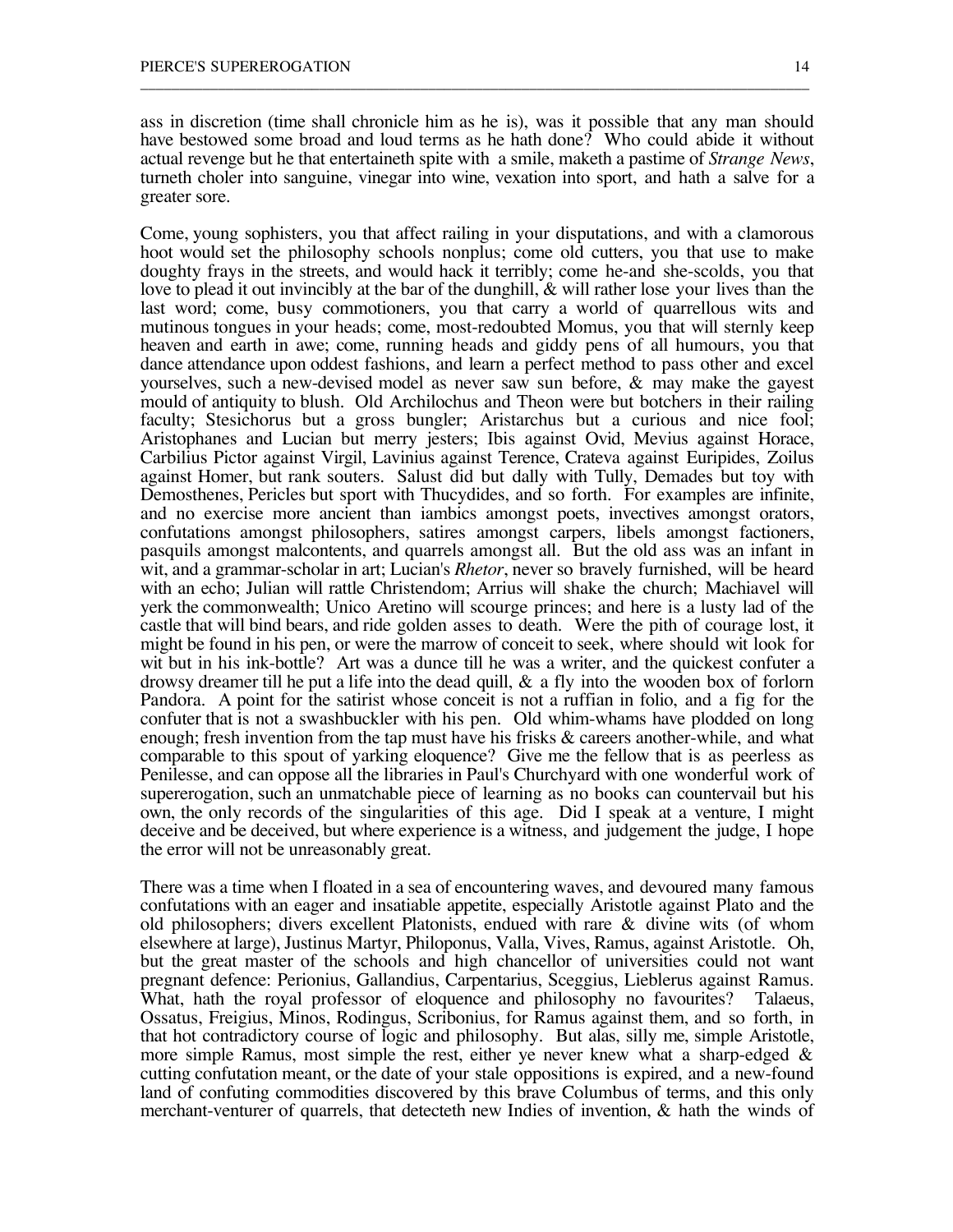Aeolus at commandment. Happy you flourishing youths that follow his incomparable learned steps, and unhappy we old dunces that wanted such a worthy precedent of all nimble and lively dexterities. What should I appeal infinite other, to their perpetual shame, or summon such and such, to their foul disgrace? Erasmus in Latin and Sir Thomas More in English were supposed fine and pleasant confuters in their time, and were accordingly embraced of the forwardest and trimmest wits, but alack, how unlike this dainty minion? Agrippa was reputed a giant in confutation, a demigod in omnisufficiency of knowledge, a devil in the practice of horrible arts, oh, but Agrippa was an urchin, Copernicus a shrimp, Cardan a puppy, Scaliger a baby, Paracelsus a scab, Erastus a patch, Sigonius a toy, Cuiacius a babe, to this termagant, that fighteth not with simple words, but with double swords; not with the trickling water of Helicon, but with piercing aquafortis; not with the sorry powder of experience, but with terrible gunpowder; not with the small shot of contention, but with the main ordinance of fury. For brevity I overskip many notable men and valorous confuters in their several veins, had not affection otherwhiles swinged their reason where reason should have swayed their affection. But partiality was ever the busiest actor, and passion the hottest confuter, whatsoever plausible cause otherwise pretended, and he is rather to be esteemed an angel than a man, or a man of heaven not earth, that tendereth integrity in his heart, equity in his tongue, and reason in his pen. Flesh and blood are frail creatures and partial discoursers, but he approacheth nearest unto God, & yieldeth sweetest fruit of a divine disposition, that is not transported with wrath or any blind passion, but guided with clear and pure reason, the sovereign principle of sound proceeding. It is not the affirmative or negative of the writer, but the truth of the matter written, that carrieth meat in the mouth and victory in the hand. There is nothing so exceeding foolish but hath been defended by some wise man, nor anything so passing wise but hath been confuted by some fool. Man's will, no safe rule, as Aristotle saith; good Homer sometime sleepeth; St. Augustine was not ashamed of his retractions; St. Bernard saw not all things, and the best chart may eftsoons overthrow. He that taketh a confutation in hand must bring the standard of judgement with him, & make wisdom the moderator of wit. But I might as well have overpassed the censure as the persons,  $\&$  I have to do with a party that valueth both alike, and can fancy no author but his own fancy. It is neither reason, nor rime, nor wit, nor art, nor any imitation that he regardeth; he hath builded towers of supererogation in his own head, and they must stand, whosoever fall. Howbeit I cannot overslip some, without manifest injury, that deserve to have their names enrolled in the first rank of valiant confuters; worthy men, but subject to imperfections, to error, to mutual reproof, some more, some less, as the manner is. Harding and Jewel were our Eschines and Demosthenes, and scarcely any language in the Christian world hath afforded a pair of adversaries equivalent to Harding and Jewel, two thundering and lightning orators in divinity, but now at last infinitely overmatched by this hideous thunderbolt in humanity, that hath the only right terms invective, and triumpheth over all the spirits of contradiction. You that have read Luther against the pope; Sandolet [sic], Longolius, Omphalius, Osorius, against Luther; Calvin against Sadolet; Melanchthon against Longolius; Sturmius against Omphalius; Haddon against Osorius; Baldwin against Calvin; Beza against Baldwin; Erastus against Beza; Travers against Erastus; Sutcliffe against Travers, and so forth (for there is no end of endless controversies, nor Bellarmine shall ever satisfy the protestants nor Whitaker content the papists, nor Bancroft appease the precisians, nor any reason pacify affection, nor any authority resolve obstinacy), you that have most diligently read these and sundry other, reputed excellent in their kinds, cast them all away, and read him alone that can school them all in their terms invective, and teacheth a new-found art of confuting, his all-only art. Martin himself but a meacock, and Pap-hatchet himself but a milksop, to him that inditeth with a pen of fury and the ink of vengeance, and hath cartloads of paper-shot and chain-shot at commandment. Tush, no man can blazon his arms but himself. Behold the mighty champion, the double sword-bearer, the redoubtable fighter with both hands, that hath robbed William Conqueror of his surname, and, in the very first page of his *Strange News*, choppeth off the head of *Four Letters* at a blow. He it is that hath it rightly in him indeed,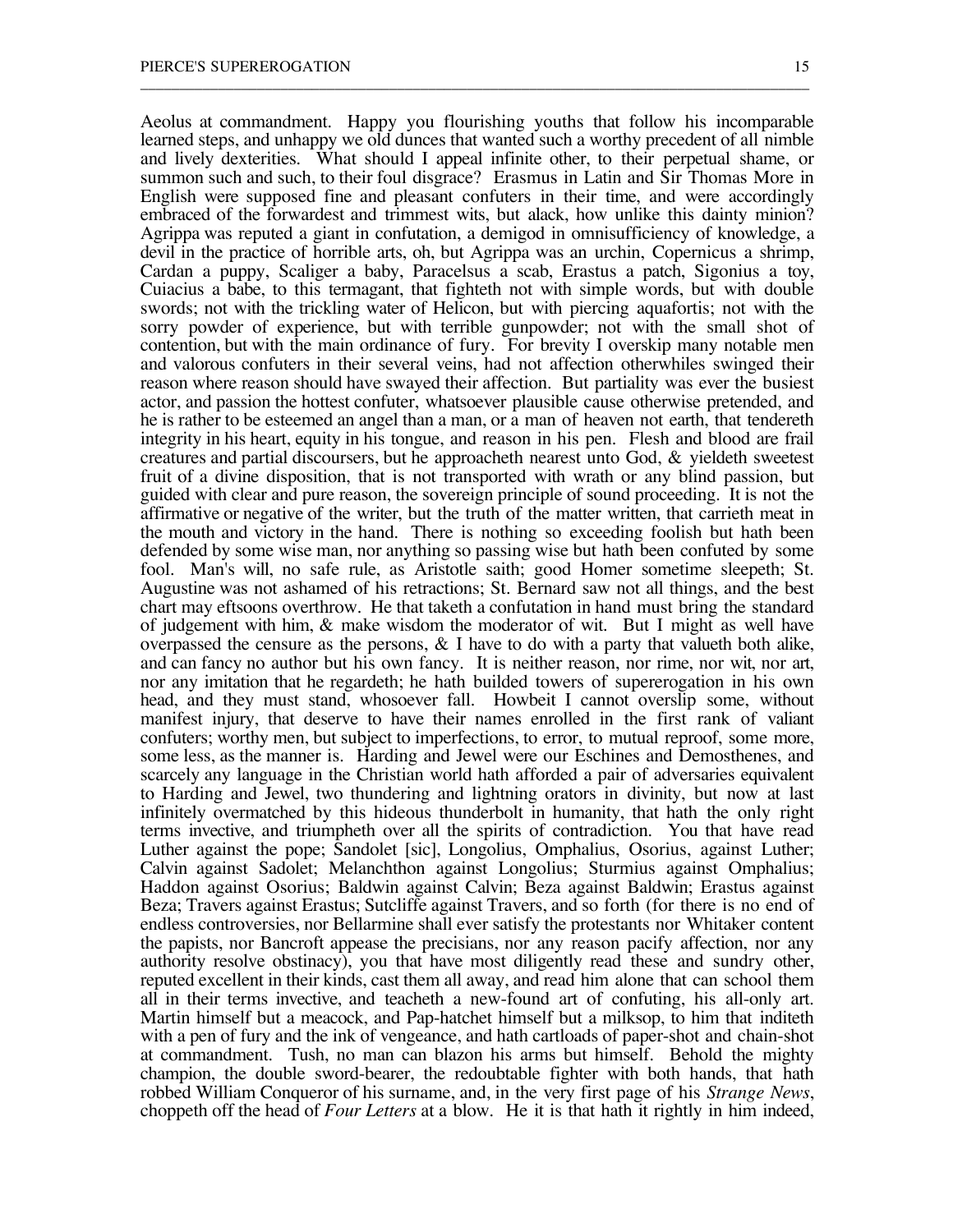and can roundly do the feat with a witness. Why, man, he is worth a thousand of these piddling and dribbling confuters, that sit all day buzzing upon a blunt point or two, and with much ado drizzle out as many sentences in a week as he will pour down in an hour. It is not long since the goodliest graces of the most noble commonwealths upon earth, eloquence in speech and civility in manners, arrived in these remote parts of the world; it was a happy revolution of the heavens, and worthy to be chronicled in an English Livy, when Tiberis flowed into the Thames, Athens removed to London, pure Italy and fine Greece planted themselves in rich England, Apollo with his delicate troop of muses forsook his old mountains and rivers and frequented a new Parnassus and another Helicon, nothing inferior to the old when they were most solemnly haunted of divine wits that taught rhetoric to speak with applause, and poetry to sing with admiration. But even since that flourishing transplantation of the daintiest and sweetest learning that humanity ever tasted, art did but spring in such as Sir John Cheke and M. Ascham,  $\&$  wit bud in such as Sir Philip Sidney & M. Spenser, which were but the violets of March or the primroses of May, till the one began to sprout in M. Robert Greene, as in a sweating imp of the evergreen laurel, the other to blossom in M. Pierce Penilesse, as in the rich garden of poor Adonis, both to grow to perfection in M. Thomas Nashe, whose prime is a harvest, whose art a mystery, whose wit a miracle, whose style the only life of the press and the very heart-blood of the grape. There was a kind of smooth and cleanly and neat and fine elegancy before (proper men, handsome gifts), but alack, nothing lively and mighty, like the brave *vino de monte*, till his frisking pen began to play the sprite of the buttery, and to teach his mother tongue such lusty gambols as may make the gallantest French, Italian, or Spanish galliards to blush for extreme shame of their idiot simplicity. The difference of wits is exceeding strange, and almost incredible. Good lord, how may one man pass a thousand, and a thousand not compare with one? Art may give out precepts and directories in *communi forma*, but it is superexcellent wit that is the mother pearl of precious invention, and the golden mine of gorgeous elocution. Nay, it is a certain pregnant and lively thing without name, but a quaint mystery of mounting conceit, as it were a knack of dexterity, or the nippitate of the nappiest grape, that infinitely surpasseth all the invention and elocution in the world, and will bung Demosthenes' own mouth with newfangled figures of the right stamp, maugre all the thundering and lightning periods of his eloquentest orations, forlorn creatures. I have had some pretty trial of the finest Tuscanism in grain, and have curiously observed the cunningest experiments and bravest complements of aspiring emulation, but must give the bell of singularity to the humorous wit, and the garland of victory to the domineering eloquence. I come not yet to the praise of the old ass; it is young Apuleius that feedeth upon this glory, and having enclosed these rank commons to the proper use of himself & the capricious flock, adopteth whom he listeth without exception, as Alexander the Great had a huge intention to have all men his subjects, and all his subjects called Alexanders. It was strange news for some to be so assified, and a work of supererogation for him so bountifully to vouchsafe his golden name, the appropriate cognizance of his noble style. Goodnight poor rhetoric of sorry books; adieu good old humanity; gentle arts and liberal sciences, content yourselves; farewell, my dear mothers, sometime flourishing universities: some that have long continued your sons in nature, your apprentices in art, your servants in exercise, your lovers in affection, and your vassals in duty, must either take their leaves of their sweetest friends, or become the slaves of that domineering eloquence, that knoweth no art but the cutting art, nor acknowledgeth any school but the courtesan school. The rest is pure natural, or wondrous supernatural. Would it were not an infectious bane, or an encroaching pock. Let me not be mistaken by sinister construction, that wresteth and wriggleth every syllable to the worst. I have no reference to myself, but to my superiors by incomparable degrees. To be a Ciceronian is a flouting-stock; poor Homer, a woeful wight, may put his finger in a hole, or in his blind eye; the excellentest histories and worthiest chronicles (inestimable monuments of wisdom and valour), what but stale antics? The flowers and fruits of delicate humanity, that were wont to be daintily and tenderly conserved, now preserved with dust, as it were with sugar, and with hoar, as it were with honey. That frisking wine, & that lively knack in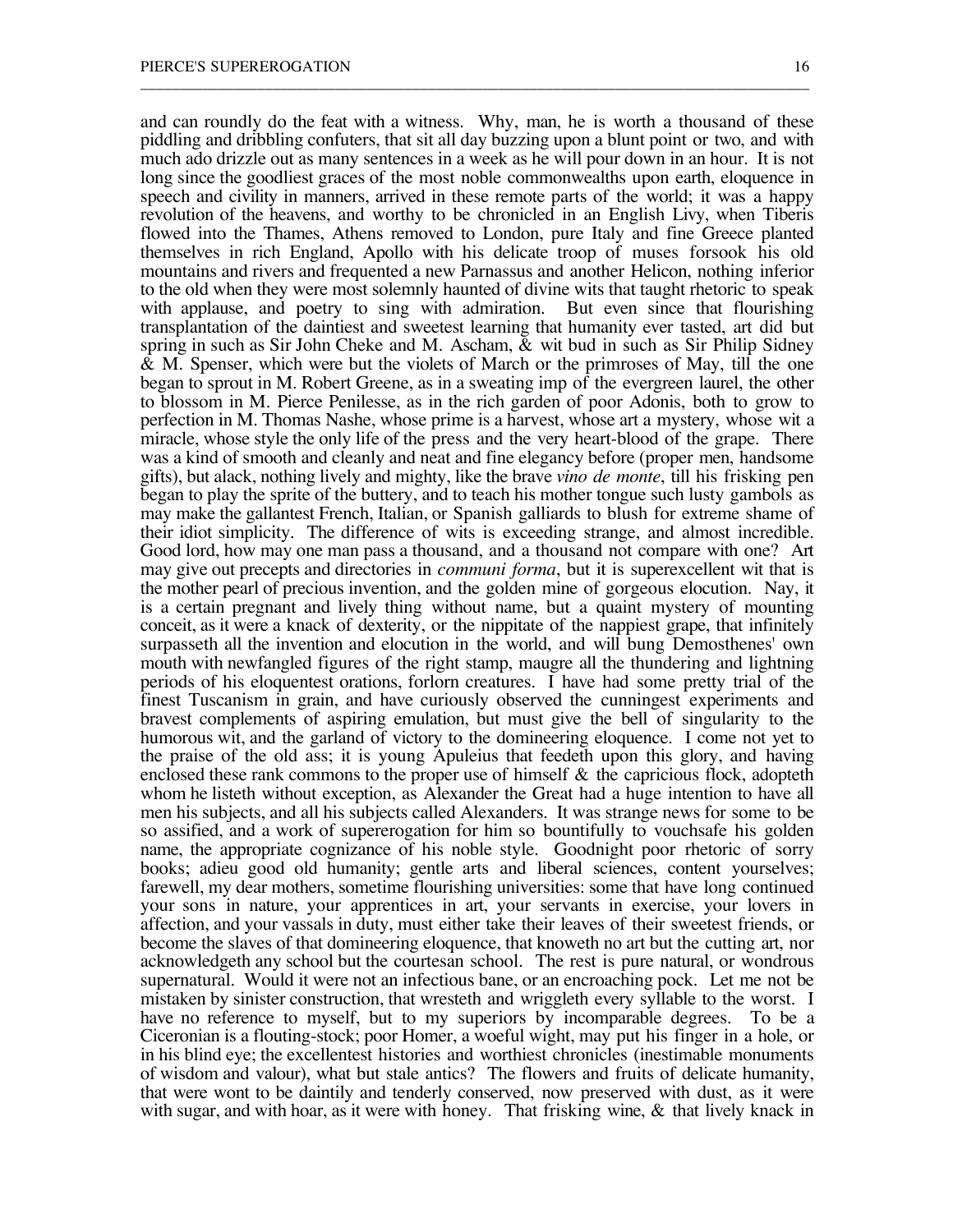the right capricious vein, the only book that holdeth out with a countenance, and will be heard when worm-tongued orators, dull-footed poets, and weather-wise historians shall not be allowed a word to cast at a dog. There is a fatal period of whatsoever we term flourishing; the world runneth on wheels, and there must be a vent for all things. The Ciceronian may sleep till the Scoganist hath played his part; one sure cony-catcher worthy twenty philosophers; a fantastical rimester more vendible than the notablest mathematician; no profession to the faculty of railing; all harsh, or obscure, that tickleth not idle fantasies with wanton dalliance or ruffianly jests. Robin Good-fellow the meetest author for Robin Hood's library; the less of Cambridge or Oxford, the fitter to compile works of supererogation, and we that were simply trained after the Athenian and Roman guise must be content to make room for roisters that know their place, and will take it. Titles and terms are but words of course; the right fellow, that beareth a brain, can knock twenty titles on the head at a stroke, and, with a juggling shift of that same invincible knack, defend himself manfully at the paper-bar. Though I be not greatly employed, yet my leisure will scarcely serve to moralize fables of bears, apes, and foxes (for some men can give a shrewd guess at a courtly allegory), but where lords in express terms are magnifically contemned, doctors in the same style may be courageously confuted. Liberty of tongue and pen is no bondman; nippitate will not be tied to a post; there is a cap of maintenance called impudency, and what say to him that, in a superabundance of that same odd capricious humour, findeth *no such want in England as of an Aretine, that might strip these golden asses out of their gay trappings, and after he had ridden them to death with railing, leave them on the dunghill for carrion*? A frolic mind and a brave spirit to be employed with his stripping instrument, in supply of that only want of a divine Aretine, the great rider of golden asses. Were his pen as supererogatory a workman as his heart, or his lines such transcendents as his thoughts, Lord, what an egregious Aretine should we shortly have, how excessively exceeding Aretine himself, that bestowed the surmountingest amplifications at his pleasure, and was a mere hyperbole incarnate. Time may work an accomplishment of wonders, and his grand intentions seem to prognosticate no less than the uttermost possibilities of capacity or fury extended; would God, or could the devil, give him that unmeasurable allowance of wit and art that he extremely affecteth, and infinitely wanteth, there were no encounter but of admiration and honour. But it may very well beseem me to conceal defects, and I were best to let him run out his jolly race, and to attend his pleasure at all assays, for fear he degrade me, or call me a letter-monger. Oh, would that were the worst. Gallant gentlemen, did you ever see the blades of two brandished swords in the hands of a fury? See them now, and, lo, how the victorious duellist stretcheth out the arms of his prowess, to run upon those poor *Letters* with a main career. *Aut nunc, aut nunquam*; now the deadly stroke must be stricken, now, now, he will surely lay about him like a lusty thrasher, and beat all to powder that cometh to the mighty swing of his double flail. But I know not what astonishing terror may bedim my sight, and peradventure the one of those unlawful weapons is no sword, but a shaken fire-brand in the hand of Alecto. All the worse, and he twice woe-begone, poor fool, that is at once assaulted with fire and iron, the two unmerciful instruments of Mars enraged. God shield quiet men from the hands of such cruel confuters, whose arguments are swords; whose sentences, murdering bullets; whose phrases, cross-bars; whose terms no less than serpentine powder; whose very breath, the fire of the match, all exceedingly fearful, save his footing, which may haply give him the slip. He that standeth upon a wheel, let him beware he fall not. I have heard of some feat stratagems as sly as the slyest in Frontine or Polyen, & could tell you a pretty tale of a slippery ground that would make somebody's ears glow, but he that revealeth the secret of his own advantage may have scope enough to beshrew himself. The Egyptian Mercury would provide to plant his foot upon a square, and his image in Athens was quadrangular, whatsoever was the figure of his hat, and although he were sometime a ball of fortune (who can assure himself of fortune?), yet was he never a wheel of folly or an eel of Ely. The glibbest tongue must consult with his wit,  $\&$  the roundest head with his feet, or peradventure he will not greatly thank his tickle devise. The wheelwright may be as honest a man as the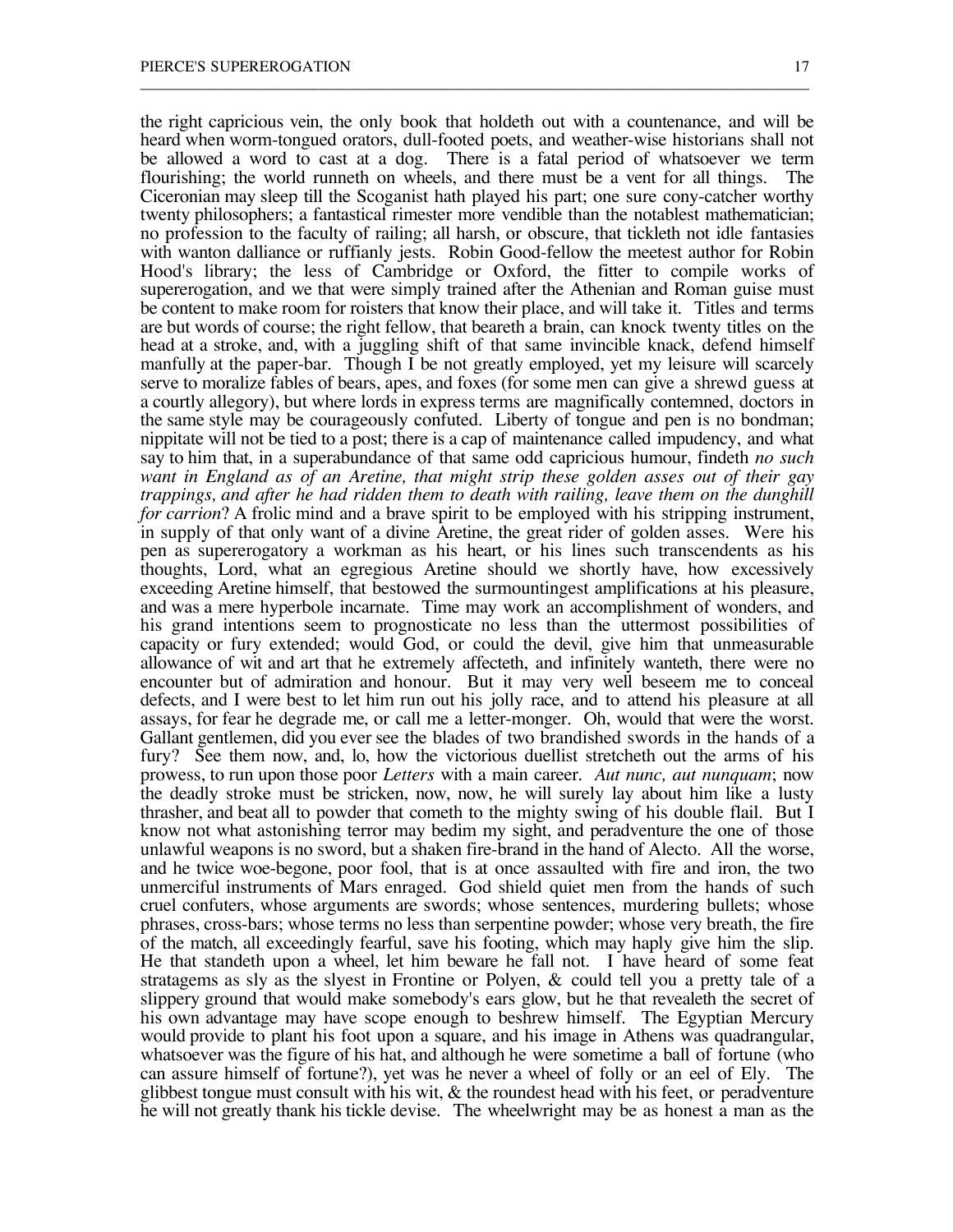cutler, the drawer as the cutter, the deviser as the printer, the worst of the six as the author, but some tools are false prophets, and some shops fuller of sophistry than Aristotle's *Elenchs*, and if never any witty deviser did subtly undermine himself, good enough. I can tell you, the wheel was an ancient hieroglyphic of the most cunning Egyptians, & figured none of their highest mysteries of triumph or glory. But when again I lift up mine eyes and behold the glorious picture of that most threatening slasher, is it possible so courageous a confuter should be less terrible than the basilisk of Orus Apollo, that with his only hissing killed the poor snakes, his neighbours? Can any *Letters* live, that he will slay? Were not patience, or submission, or any course, better than farther discourse? What fonder business than to trouble the print with pamphlets that cannot possibly live, whiles the basilisk hisseth death? Was I wont to jest at Elderton's ballading, Gascoigne's sonneting. Greene's Was I wont to jest at Elderton's ballading, Gascoigne's sonneting, Greene's pamphleting, Martin's libelling, Holinshed's engrossing, somebody's abridging, and whatchicalt's translating,  $\&$  shall I now become a scribbling creature with fragments of shame, that might long sithence have been a fresh writer with discourses of applause? The very whole matter, what but a thing of nothing? The method, what but a hotchpot for a gallimaufry? By the one or other, what hope of public use, or private credit? Socrates' mind could as lightly digest poison as Mithridates' body, and how easily have the greatest stomachs of all ages, or rather the valiantest courages of the world, concocted the harshest and rankest injuries? Politic Philip, victorious Alexander, invincible Scipio, triumphant Caesar, happy Augustus, magnificent Titus, and the flower of the noblest minds that immortality honoureth, with a sweet facility gave many bitter reprehensions the slip, and finely rid their hands of roughest obloquies. Philosophy professeth more, and the philosopher of emperors, or rather the emperor of philosophers, Marcus Antoninus, when he deserved best, could with a felicity hear the worst. Cherish an inward contentment in thyself, my mind, and outward occurrences, whom they will not make, shall not mar. It is as great a praise to be discommended of the dishonest as to be commended of the virtuous; say, affirm, confirm, approve, justify what you can, the captain-scold hath vowed the last word; none so bold to adventure anything as he that hath no good thing to lose. Let him forge or coin, who will believe him? Lay open his vanity or foolery, who knoweth it not? Yet who so eager to defend, or offend, with tooth or nail, by hook or crook? The art of figs had ever a dapper wit, a deft conceit, a slick forehead, a smug countenance, a stinging tongue, a nipping hand, a biting pen, and a bottomless pit of invention, stored with neverfailing shifts of counterfeit cranks, and my betters by many degrees have been fain to be the godson of young Apuleius. Divers excellent men have praised the old ass; give the young ass leave to praise himself, and to practise his minion rhetoric upon other. There is no dealing where there is no healing. To strive with dirt is filthy; to play with edged tools, dangerous; to encounter Demosthenes' viper, or Apollo's basilisk, deadly. To intend your own intentions with an inviolable constancy, and to level continually at your own determined scope without respect of extravagant ends or cumbersome interruptions, the best course of proceeding, and only firm, cheerful, gallant, and happy resolution. Every by-way that strayeth or gaddeth from that direct path, a wandering error and a perilous or threatening byway, a forest of wild beasts. Handle, touch not the rankling boil, and throw away the lancing instrument.

\_\_\_\_\_\_\_\_\_\_\_\_\_\_\_\_\_\_\_\_\_\_\_\_\_\_\_\_\_\_\_\_\_\_\_\_\_\_\_\_\_\_\_\_\_\_\_\_\_\_\_\_\_\_\_\_\_\_\_\_\_\_\_\_\_\_\_\_\_\_\_\_\_\_\_\_\_\_\_\_\_\_\_\_\_\_

I could conceive no less than thus and thus, when I began first to surview that braving empress, and ever methought, *Aut nunc, aut nunquam*, seemed to prognosticate great tempests at hand, and even such valorous works of supererogation as would make an employed man of Florence or Venice to break day with any other important business of state or traffic. I went on & on, still and still looking for those presaged wonderments, & thought it Plato's great year till I had run through the armed pikes, and felt the whole dint of the two vengeable unlawful weapons. But I believe never poor man found his imagination so hugely mocked as this confuting juggler cozened my expectation without measure, as if his whole drift had been nothing else but with a pleasurable comedy, or a mad stratagem (like those of Bacchus and Pan), quaintly devised, to defeat the opinion of his credulous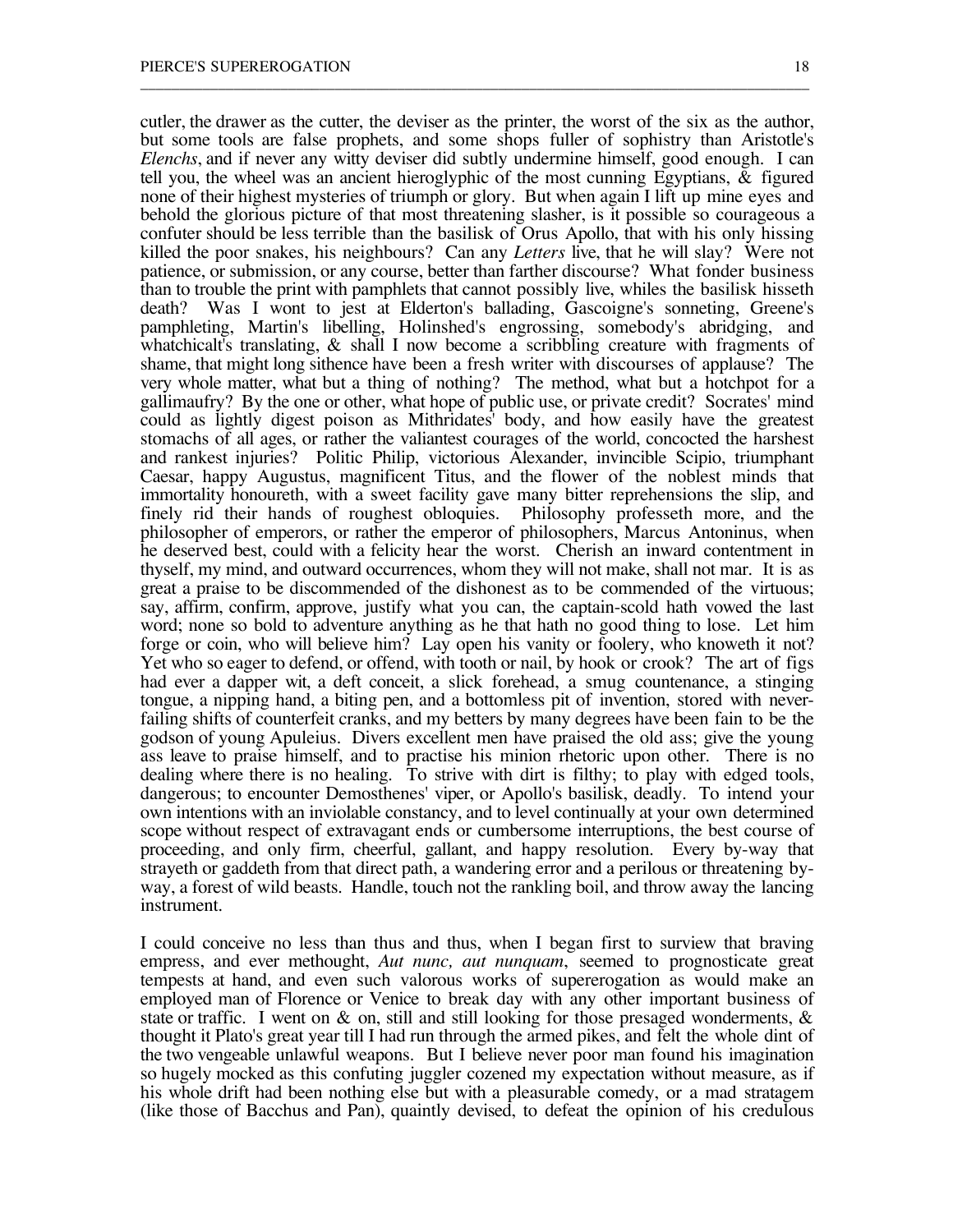reader, and to surprise simple minds with a most unlikely event. A fine piece of conveyance in some pageants, and a brave design in fit place. Art knoweth the pageants, and policy the place. In earnest, I expected neither an orator of the stews, nor a poet of Bedlam, nor a knight of the ale-house, nor a quean of the cucking-stool, nor a broker of baggage stuff, nor a peddler of strange news, nor any base trumpery or mean matters, when Pierce should rack his wit, and Penilesse stretch out his courage to the uttermost extent of his possibility. But without more circumlocution, pride hath a fall, and as of a A [sic] cat, so of Pierce himself, howsoever inspired or enraged, you can have but his skin, puffed up with wind, and bombasted with vanity. Even when he striveth for life to show himself bravest in the flaunta-flaunt of his courage, and when a man could verily believe he should now behold the stately personage of heroical eloquence face to face, or see such an unseen frame of the miracles of art as might amaze the heavenly eye of astronomy, holla, sir, the sweet spheres are not too prodigal of their sovereign influences. Pardon me, St. Fame. What the first pang of his divine fury, but notable vanity? What the second fit, but worthy vanity? What the third career, but egregious vanity? What the glory of his ruffian rhetoric and courtesan philosophy, but excellent vanity? That, that is Pierce's Supererogation, and were Penilesse a person of any reckoning, as he is a man of notorious fame, that, that perhaps, in regard of the outrageous singularity, might be supposed a tragical or heroical villainy, if ever any villainy were so entitled. The present consideration of which singularity occasioneth me to bethink me of one that this other day very soberly commended some extraordinary gifts in Nashe, and when he had gravely maintained that in the resolution of his conscience he was such a fellow as some ways had few fellows, at last concluded somewhat more roundly:

\_\_\_\_\_\_\_\_\_\_\_\_\_\_\_\_\_\_\_\_\_\_\_\_\_\_\_\_\_\_\_\_\_\_\_\_\_\_\_\_\_\_\_\_\_\_\_\_\_\_\_\_\_\_\_\_\_\_\_\_\_\_\_\_\_\_\_\_\_\_\_\_\_\_\_\_\_\_\_\_\_\_\_\_\_\_

*Well, my masters, you may talk your pleasures of Tom Nashe, who yet sleepeth secure, not without prejudice to some that might be more jealous of their name, but assure yourselves, if M. Penilesse had not been deeply plunged in a profound ecstasy of knavery, M. Pierce had never written that famous work of supererogation that now staineth all the books in Paul's Churchyard, and setteth both the universities to school. Till I see your finest humanity bestow such a liberal exhibition of conceit and courage upon your neatest wits, pardon me though I prefer one smart pamphlet of knavery before ten blundering volumes of the nine muses. Dreaming and smoke amount alike; life is a gaming, a juggling, a scolding, a lawing, a skirmishing, a war, a comedy, a tragedy; the stirring wit, a quintessence of quicksilver, and there is no dead flesh in affection or courage. You may discourse of Hermes' ascending spirit, of Orpheus' enchanting harp, of Homer's divine fury, of Tyrtaeus' enraging trumpet, of Pericles' bouncing thunderclaps, of Plato's enthusiastical ravishment, and I wot not what marvellous eggs in moonshine, but a fie for all your flying speculations when one good-fellow with his odd jests, or one mad knave with his awk hibber-gibber, is able to put down twenty of your smuggest artificial men, that simper it so nicely and coyly in their curious points. Try, when you mean to be disgraced, & never give me credit if sanguine wit put not melancholy art to bed. I had almost said, all the figures of rhetoric must abate me an ace of Pierce's Supererogation, and Penilesse hath a certain nimble and climbing reach of invention, as good as a long pole and a hook, that never faileth at a pinch. It were unnatural, as the sweet emperor Marcus Antoninus said, that the fig-tree should ever want juice. You that purpose with great sums of study & candles to purchase the worshipful names of dunces & doddypolls may closely sit, or soakingly lie at your books, but you that intend to be fine companionable gentlemen, smirking wits and whipsters in the world, betake ye timely to the lively practice of the minion profession, and enure your Mercurial fingers to frame semblable works of supererogation. Certes other rules are fopperies, and they that will seek out the archmystery of the busiest modernists shall find it neither more nor less than a certain pragmatical secret called villainy, the very science of sciences, and the familiar spirit of Pierce's supererogation. Cozen not yourselves with the gay nothings of children & scholars; no privity of learning, or inspiration of wit, or revelation of mysteries, or art notary countervailable with Pierce's supererogation, which, having none of them, hath*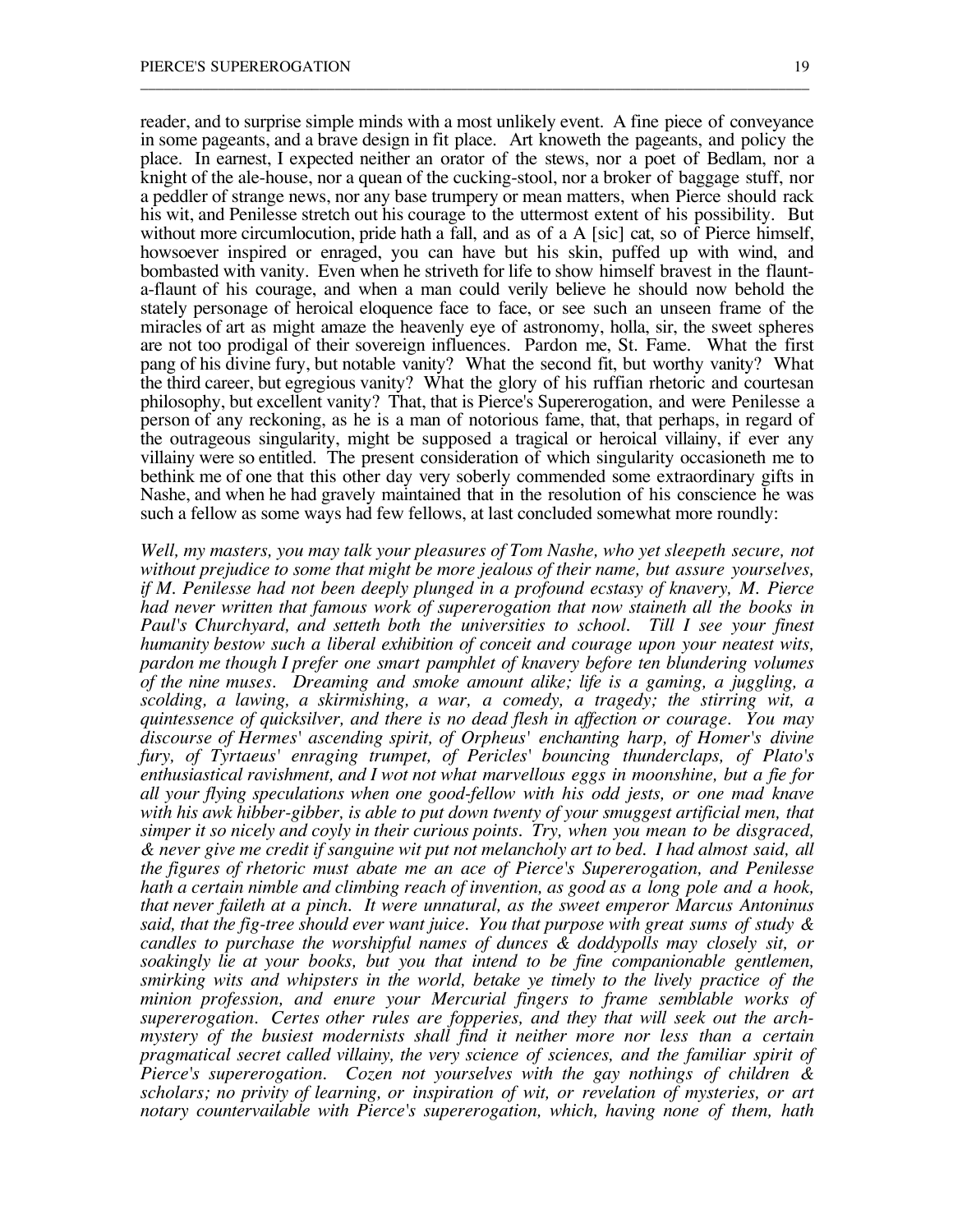*them all, and can make them all asses at his pleasure. The book-worm was never but a peak-goose; it is the multiplying spirit, not of the alchemist, but of the villainist, that knocketh the nail on the head, and spurreth cut farther in a day than the quickest artist in a week. Whiles other are reading, writing, conferring, arguing, discoursing, experimenting, platforming, musing, buzzing, or I know not what, that is the spirit that, with a wondrous dexterity, shapeth exquisite works, and achieveth puissant exploits of supererogation. O my good friends, as ye love the sweet world, or tender you dear selves, be not unmindful what is good for the advancement of your commendable parts. All is nothing without advancement. Though my experience be a cipher in these causes, yet having studiously perused the new art-notory, that is, the foresaid supererogation, and having shaken so many learned asses by the ears, as it were by the hands, I could say no less, and might think more.*

\_\_\_\_\_\_\_\_\_\_\_\_\_\_\_\_\_\_\_\_\_\_\_\_\_\_\_\_\_\_\_\_\_\_\_\_\_\_\_\_\_\_\_\_\_\_\_\_\_\_\_\_\_\_\_\_\_\_\_\_\_\_\_\_\_\_\_\_\_\_\_\_\_\_\_\_\_\_\_\_\_\_\_\_\_\_

Something else was uttered the same time by the same gentleman, as well concerning the present state of France, which he termed the most unchristian kingdom of the most Christian king, as touching certain other news of I wot not what dependence, but my mind was running on my halfpenny, and my head so full of the foresaid round discourse, that my hand was never quiet until I had altered the title of the pamphlet, and newly christened it *Pierce's Supererogation*, as well in remembrance of the said discourse, as in honour of the appropriate virtues of Pierce himself, who, above all the writers that ever I knew, shall go for my money where the currentest forgery, impudency, arrogancy, fantasticality, vanity, and great store of little discretion may go for payment, and the filthiest corruption of abominable villainy pass unlanced. His other miraculous perfections are still in abeyance, and his monstrous excellencies in the predicament of chimera. The bird of Arabia is long in hatching, and mighty works of supererogation are not plotted  $\&$  accomplished at once. It is pity for [sic?] so hyperbolical a conceit, over-haughty for the surmounting rage of Tasso in his furious agony, should be humbled with so diminutive a wit, base enough for Elderton and the riff-raff of the scribbling rascality. I have heard of many disparagements in fellowship, but never saw so great impudency married to so little wit, or so huge presumption allied to so petty performance. I must not paint, though he daub. Pontan, decipher thy vaunting Alopantius Ausimarchides anew, and Terence, display thy boasting Thraso anew, and Plautus, address thy vainglorious Pyrgopolynices anew; here is the brat of arrogancy, a gosling of the printing-house, that can teach your braggarts to play their parts in the print of wonder, & to exploit redoubtable works of supererogation, such as were never achieved in Latin or Greek, which deserve to be looked for with such a longing expectation as the Jews look for their kingly Messiah, or as I look for Agrippa's dreadful pyromachy; for Cardan's multiplied matter, that shall delude the force of the cannon; for Acontius' perfect art of fortifying little towns against the greatest battery; for the Iliads of all courtly stratagems, that Anthony magnifically promiseth; for this universal repertory of all histories, containing the memorable acts of all ages, all places, and all persons; for the new calepin of all learned and vulgar languages, written or spoken, whereof a loud rumour was lately published at Basel; for a general pandect of the laws and statutes of all nations and commonwealths in the world, largely promised by Doctor Peter Gregorius, but compendiously performed in his *Syntagma Juris Universi*; for sundry such famous volumes of hugy miracles in the clouds. Do not such arch-wonderments of supernatural furniture deserve arch-expectation? What should the sons of art dream of the philosopher's stone that, like Midas, turneth into gold whatsoever it toucheth, or of the sovereign and divine quintessence that, like Aesculapius, restoreth health to sickness; like Medea, youth to old age; like Apollonius, life to death? No philosopher's stone or sovereign quintessence, howsoever preciously precious, equivalent to such divine works of supererogation. O highminded Pierce, had the train of your words and sentences been answerable to the retinue of your brags and threats, or the robes of your apparance in person suitable to the weeds of your ostentation in terms, I would surely have been the first that should have proclaimed you the most singular secretary of this language and the heavenliest creature under the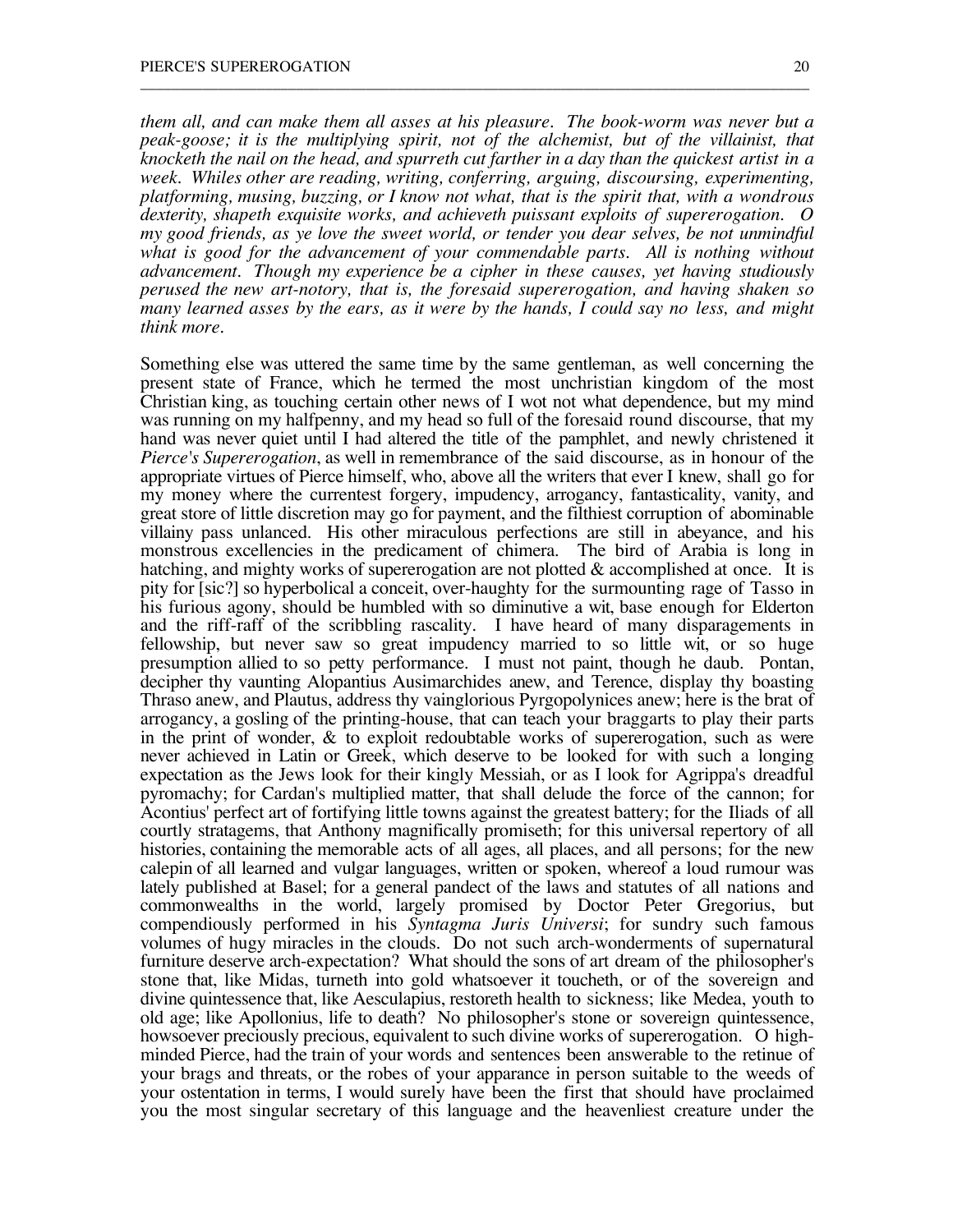spheres. Sweet M. Ascham, that was a flowing spring of humanity, and worthy Sir Philip Sidney, that was a flourishing spring of nobility, must have pardoned me; I would directly have discharged my conscience. But you must give plain men leave to utter their opinion without courting; I honour high heads that stand upon low feet,  $\&$  have no great affection to the gay fellows that build up with their clambering hearts, and pull down with their untoward hands. Give me the man that is meek in spirit, lofty in zeal; simple in presumption, gallant in endeavour; poor in profession, rich in performance. Some such I know, and all such I value highly. They glory not of the golden stone or the youthful quintessence, but industry is their golden stone, action their youthful quintessence, and valour their divine work of supererogation. Everyone may think as he listeth,  $\&$  speak as he findeth occasion, but in my fancy they are simply the simplest fellows of all other, that boast they will exploit miracles, & come short in ordinary reckonings. Great matters are no wonders when they are menaced or promised with big oaths, and small things are marvels when they were not expected or suspected. I wondered to hear that Kelley had gotten the golden fleece, and by virtue thereof was suddenly advanced unto so honourable reputation with the emperor's Majesty, but would have wondered more to have seen a work of supererogation from Nashe, whose wit must not enter the lists of comparison with Kelley's alchemy, howsoever he would seem to have the green lion and the flying eagle in a box. But Kelley will bid him look to the swollen toad, & the daunting fool. Kelley knoweth his *lutum sapientiae*, and useth his terms of art. Silence is a great mystery, and loud words but a cowherd's horn. He that breedeth mountains of hope, and with much ado begetteth a molehill (shall I tell him a new tale in old English?), beginneth like a mighty ox, & endeth like a sorry ass. To achieve it without ostentation is a notable praise, but to vaunt it without achievement, or to threaten it without effect, is but a double proof of a simple wit. Execution showeth the ability of the man; presumption bewrayeth the vanity of the mind. The sun saith not: I will thus and thus display my glorious beams, but shineth indeed; the spring braggeth not of gallant flowers, but flourisheth indeed; the harvest boasteth not of plentiful fruit, but fructifieth indeed. Aesop's fellows, being asked what they could do, answered they could do anything, but Aesop, making a small show, could do much indeed; the Greek sophisters, knowing nothing in comparison (knowledge is a dry water), professed a skill in all things, but Socrates, knowing in a manner all things (Socrates was a springing rock), professed a skill in nothing; Lullius and his sectaries have the signet of Hermes and the admirable art of disputing infinitely *de omni scibili*, but Agrippa, one of the universallest scholars that Europe hath yielded, and such a one as some learned men of Germany, France, & Italy entitled the omniscious Doctor, Socratically declaimeth against the vanity of sciences, and for my comfort penneth the apology of the ass. Never any of these prating vagabonds had the virtuous elixir, or other important secret (yet who such monarchs for physic, chirurgery, spagyric, astrology, palmistry, natural & supernatural magic, necromancy, familiarspiritship, and all profound cunning, as some of these arrant impostors?); he is a Pythagorean, and a close fellow of his tongue  $\&$  pen, that hath the right magisterium indeed, and can dispatch with the finger of art that they promise with the mouth of cozenage. They that vaunt, do it not,  $\&$  they that pretend least, accomplish most. High-spirited Pierce, do it indeed, that thou crakest in vain, and I will honour thy work, that scorn thy word. When there was no need, thy breath was the mouth of Aetna,  $\&$  like a Cyclops, thou didst forge thunder in Mongibello; now the warring planet was expected in person, and the fiery trigon seemed to give the alarm, thou *talkest of cat's-meat and dog's-meat enough*, and wilt try it out by the teeth at the sign of the dog's-head in the pot. Oh, what a chattering monkey is here, & oh, what a dog-fly is the dog-star proved? Elderton would have answered this gear out of cry, or had I the wit of Scogan, I could say something to it, but I looked for cat's-meat in aquafortis, & dog's-meat in gunpowder, & can no skill of these terms steeped in thy mother's gutter, & thy father's kennel. Nay, if you will needs strike it as dead as a door-nail, and run upon me with the blade of cat's-meat, & the fire-brand of dog's-meat, I have done. Or in case your meaning be, as you stoutly protest, to trounce me after twenty in the hundred, *and to have about* [sic] *with me with two staves and a pike*, like a tall fellow of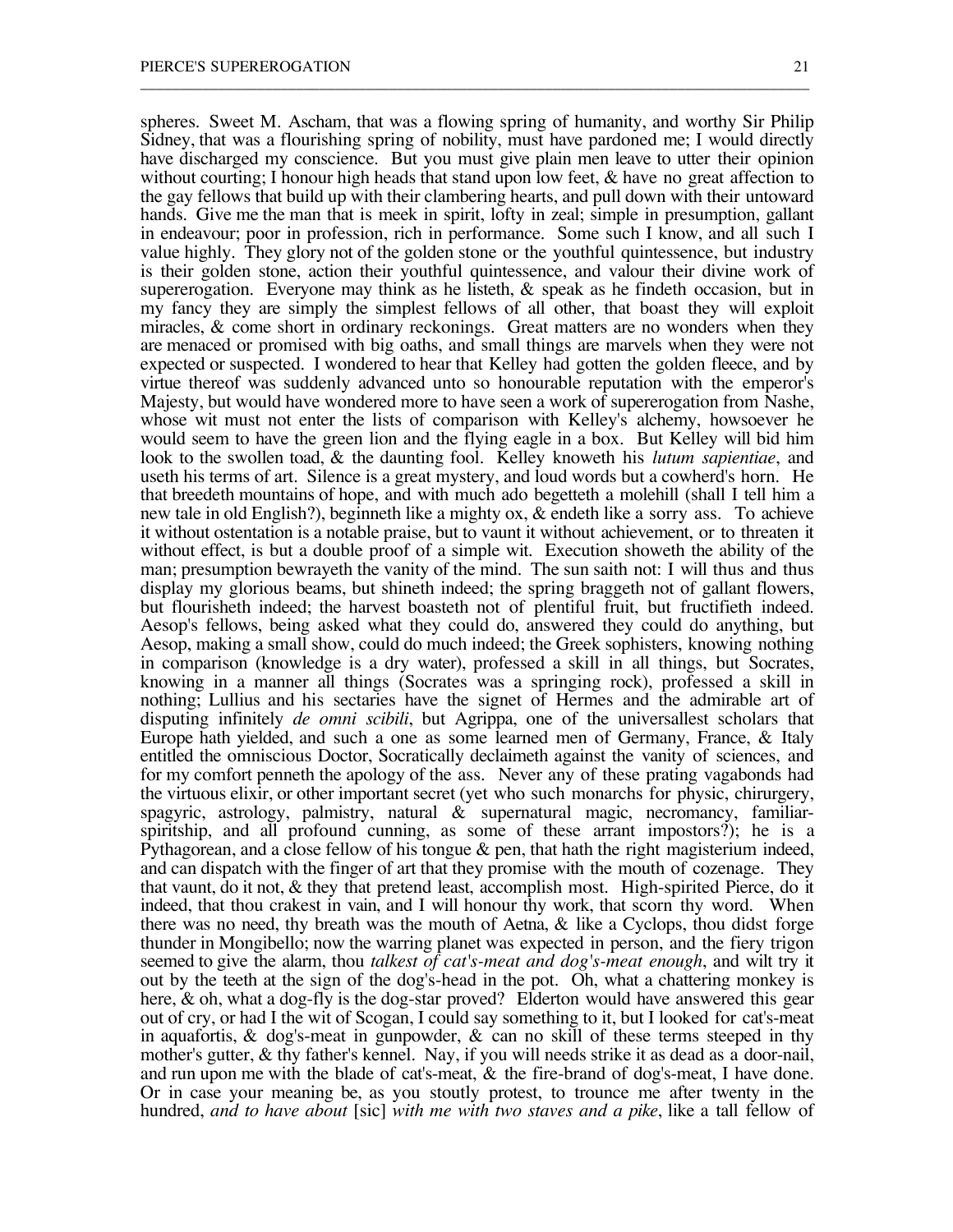Cracovia, there is no dealing for short weapons. Young Martin was an old hackster, & had you played your master's prizes in his time, he peradventure durst have looked those two staves in the face, and would have desired that pike of some more acquaintance, but truce keep me out of his hands that fighteth furiously with two staves of cat's-meat and a pike of dog's-meat, and is resolutely bent the best blood of the brothers shall pledge him in vinegar. Happy it is no worse than vinegar, a good sauce for cat's-meat and dog's-meat. Gentlemen, you that think promise a bond, and use to perform more than you threaten, never believe braggadocio again for his sake. When he hath done his best and his worst, trust me, or credit your own eyes, his best best is but cat's-meat, & his worst worst but dog's-meat enough. What should I go circuiting about the bush? He taketh the shortest cut to the wood, and dispatcheth all controversies in a few significant terms, not those of gunpowder, which would ask some charging and discharging, but these of dog's-meat, which are up with a vomit. He that is not so little as the third Cato from heaven, or the eighth wise man upon earth, may speak with authority, and christen me *a dunce, a fool, an idiot, a dolt, a goosecap, an ass*, and I wot not what, as filthy as filthy may be. Dogged impudency hath his proper idiotism, & very clerkly schooleth the ears of modesty to spell fa-fe-fi-fo-fu. Simple wits would be dealt plainly withal; I stand not upon coy or nice points, but am one of those that would gladly learn their own imperfections, errors and follies, *in speciallissima specie*: Be it known unto all men by these presents that Thomas Nashe, from the top of his wit, looking down upon simple creatures, calleth Gabriel Harvey a dunce, a fool, an idiot, a dolt, a goose-cap, an ass, and so forth (for some of the residue is not to be spoken but with his own mannerly mouth), but the wise man in print should have done well in his learned confutation to have showed particularly which words in my *Letters* were the words of a dunce; which sentences, the sentences of a fool; which arguments, the arguments of an idiot; which opinions, the opinions of a dolt; which conclusions, the conclusions of an ass. Either this would be done (for I suppose he would be loath to prove some asses that in favour have written otherwise, and in reason are to verify their own testimonies), or he must be fain himself to eat his own cat's-meat, & dog's-meat, and swallow down a dunce, a fool, an idiot, a dolt, a goose-cap, an ass in his own throat, the proper case of his filthiest excrements, and the sink of the famous rascal that had rather be a polecat with a stinking stir than a musk-cat with gracious favour. Pardon me, gentle civility; if I did not tender you, & disclaim impudency, I could do him some piece of right,  $\&$  show him his well-favoured face in a crystal, as true as Gascoigne's steel glass. But *trust him not for a dodkin* (it is his own request) *if ever I did my Doctor's acts,* which a thousand heard in Oxford, and some knew to be done with as little premeditation as ever such acts were done (for I answered upon the questions that were given me by Doctor Cathedrae but two days before, and read my cursory lecture with a day's warning), or if I be not *a fawn-guest messenger between M. Christopher Bird*, in whose company I never dined or supped these six years, and *M. Emmanuel Demetrius*, with whom I never drank to this day. Other matters, touching *her Highness' affability toward scholars* (so her Majesty's favour towards me must be interpreted); the *privy watchword of honourable men* in their letters commendatory, *even in the highest degree of praising* (so our high chancellor's commendation must be qualified); Nashe's grave censure of *public invectives and satires* (so Harvey's slight opinion of contentious and seditious libels must be crossbitten); his testimony of *Cicero's consolation ad Dolabellam*, which he will needs father upon me in reproach, though his betters will never pen such a piece of Latin, whosoever were the step-Tully); his derision of the most profitable and valorous *mathematical arts* (whose industry hath achieved wonders of mightier puissance than the labours of Hercules); his contempt of *the worthiest persons* in every faculty (which he always censureth as his punies and underlings); *his palpable atheism, and drinking a cup of lamb's-wool to the Lamb* of God; his gibing at *heaven* (the haven where my deceased brother is arrived); with a deep cut out of his grammar rules, *Astra petit disertus*, the very stars are scars where he listeth; and a hundred such and such particularities that require some larger discourse, show him to be a young man of the greenest spring, as beardless in judgement as in face, and as Penilesse in wit as in purse. It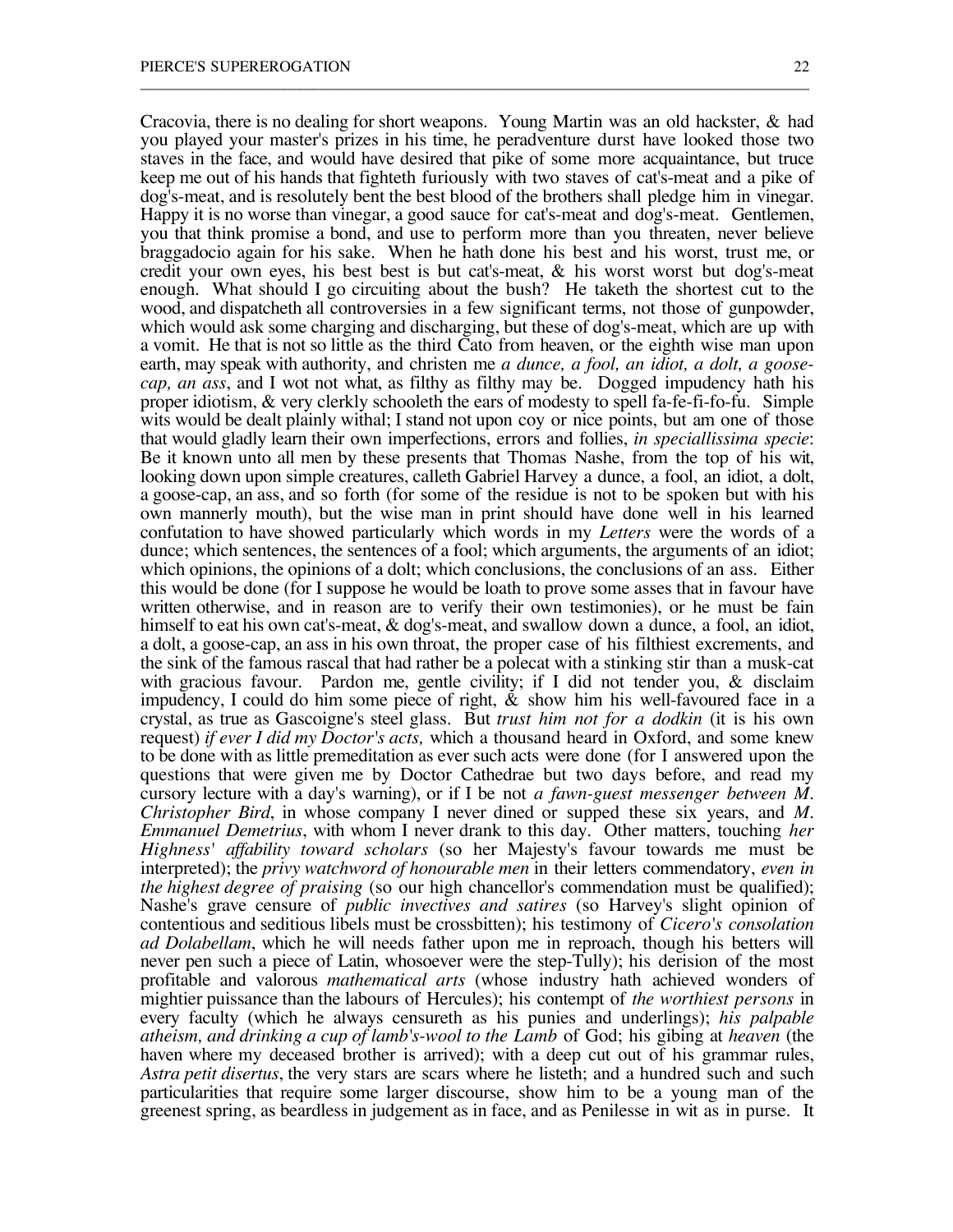is the least of his famous adventures that he undertaketh to be *Greene's advocate*, as divine Plato assayed to defend Socrates at the bar, and I know not whether it be the least of his doughty exploits that he salveth his friend's credit as that excellent disciple saved his master's life. He may declare his dear affection to his paramour, or his pure honesty to the world, or his constant zeal to play the devil's orator, but no apology of Greene like *Greene's Groatsworth of Wit,* and when Nashe will indeed accomplish a work of supererogation, let him publish Nashe's Pennyworth of Discretion. If he be learneder or wiser than other in so large an assize as should appear by the report of his own mouth, it is the better for him, but it were not amiss he should sometime look back to the budget of ignorance and folly that hangeth behind him, as otherwhiles he condescendeth to glance at the satchel of his grammar books. Calumny & her cousin-german, impudency, will not always hold out rubbers, and they need not greatly brag of their harvest that make fantasy the root, vanity the stalk, folly the ear, penury the crop, and shame the whole substance of their studies. To be over-bold with one or two is something, to be saucy with many is much, to spare few or none is odious, to be impudent with all is intolerable. There were fair play enough though foul play were debarred, but boys, fools, and knaves take all in snuff when the variance might be debated in the language of courtesy, and nothing but horse-play will serve, where the colt is disposed to play the jade. Did I list to persecute him in his own vein, or were I not restrained with respective terms of divine and civil moderation, O Aretine, how pleasurably might I canvass the bawling cur in a tossing-sheet of paper, or O Gryson, who could more easily discover a new art of riding a headstrong beast? But that which Nashe accounteth the bravery of his wit, and the double crest of his style, I am in discretion to cut off, and in modesty yield it his only glory to have the foulest mouth that I ever saw, and the strongest breath that I ever smelled. When witty girding faileth, as it pitifully faileth in every page of that supererogatory work, Lord, what odious baggage, what rascal stuff, what villainous trumpery filleth up the leaf, and how egregiously would he play the vengeable sycophant if the conveyance of his art or wit were in any measure of proportion correspondent to his pestilent stomach? But in the fellest fit of his fury, even when he runneth upon me with openest mouth, & his spite, like a poisonous toad, swelleth in the full, as if some huge tympany of wit would presently possess his brain, or some horrible fiery sprite would fly in my face, and blast me to nothing, then good Dick Tarleton is dead,  $\&$ nothing alive but cat's-meat & dog's-meat enough. Nay, were it not that he had dealt politicly in providing himself an authentical surety, or rather a mighty protector at a pinch, such a devoted friend and inseparable companion as Aeneas was to Achates, Pylades to Orestes, Diomedes to Ulysses, Achilles to Patroclus, and Hercules to Theseus, doubtless he had been utterly undone. Compare old and new histories of far & near countries, and you shall find the late manner of *sworn brothers* to be no new fashion, but an ancient guise and heroical order, devised for necessity, continued for security, and maintained for profit and pleasure. One man, nobody, and a daily friend as necessary as our daily bread. No treasure more precious, no bond more indefeasible, no castle more impregnable, no force more invincible, no truth more infallible, no element more needful, than an entire & assured associate, ever pressed, as well in calamity to comfort or in adversity to relieve, as in prosperity to congratulate or in advancement to honour. Life is sweet, but not without sweet society, & an inward affectionate friend (as it were *another the same, or a second self*), the very life of life, and the sweetheart of the heart. Nashe is learned, and knoweth his liripoop. Where was Euryalus, there was Nisus; where Damon, there Pythias; where Scipio, there Laelius; where Apollonius, there Damides; where Proclus, there Archiadas; where Pyrocles, there Musidorus; where Nashe, there his Nisus, his Pythias, his Laelius, his Damides, his Archiadas, his Musidorus, his indivisible companion, with whose puissant help he conquereth, wheresoever he rangeth. Nay, Homer not such an author for Alexander, nor Xenophon for Scipio, nor Virgil for Augustus, nor Justin for Marcus Aurelius, nor Livy for Theodosius Magnus, nor Caesar for Selimus, nor Philip de Comines for Charles the Fifth, nor Machiavel for some late princes, nor Aretine for some late courtesans, as his author for him, the sole author of renowned victory. Marvel not that Erasmus hath penned the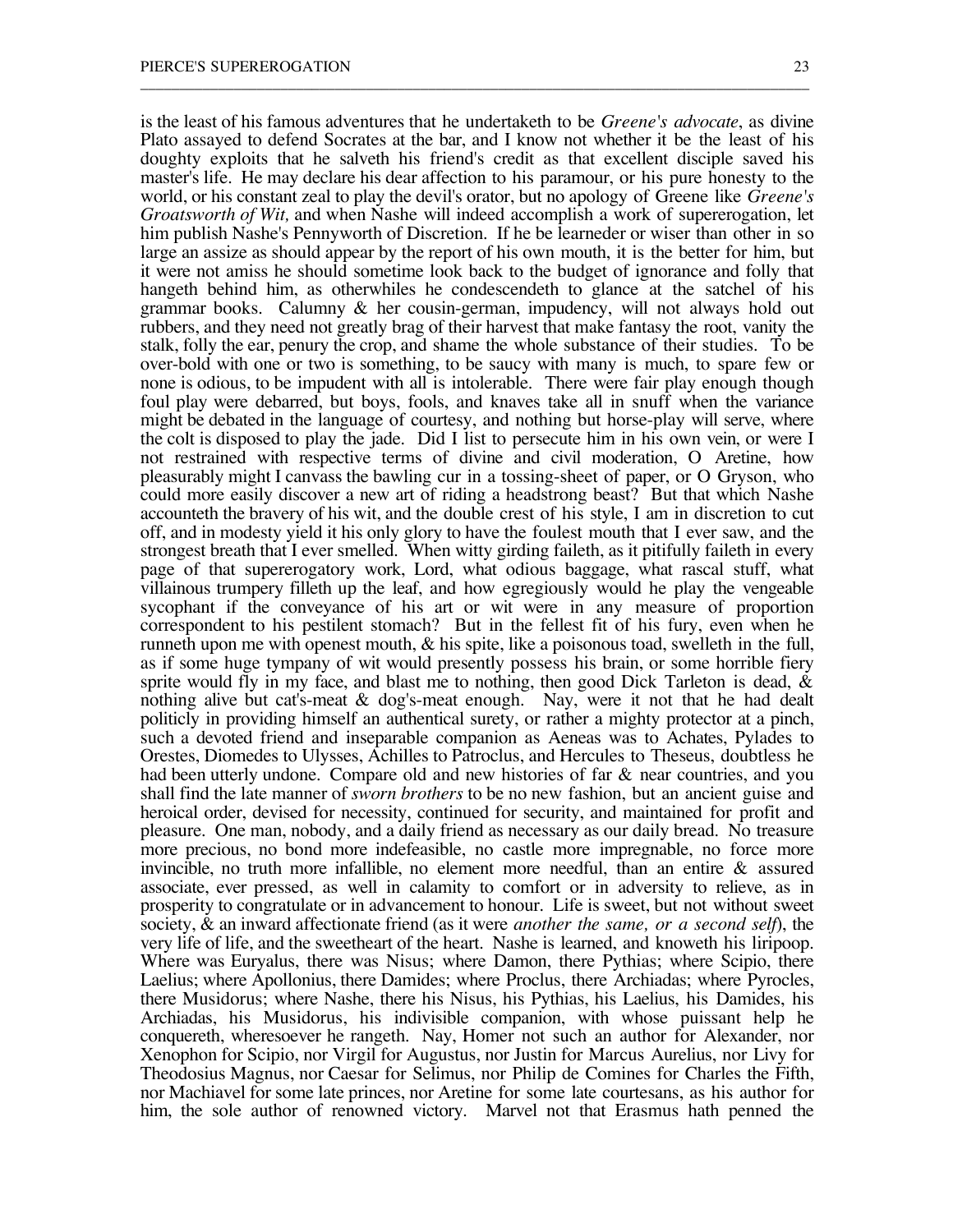encomium of folly, or that so many singular learned men have laboured the commendation of the ass; he it is that is the godfather of writers, the superintendent of the press, the muster-master of innumerable bands, the general of the great field; he and Nashe will confute the world. And where is the eagle's quill that can sufficiently advance the first spoils of their new conquests? Whist, sorry pen, and be advised how thou presume above the highest pitch of thy possibility. He that hath christened so many notable authors, censured so many eloquent pens, enrolled so many worthy garrisons, & encamped so many noble and reverend lords, may be bold with me. If I be an ass, I have company enough, and if I be an ass, I have favour to be installed in such company. The name will shortly grow in request, as it sometime flourished in glorious Rome, and who then will not sue to be free of that honourable company? Whiles they are ridden, I desire not to be spared; when the hotspur is a-weary with tiring them, he will scarcely trouble himself with a skin. Or if he do, I may chance acquaint him with a secret indistillation; he that drinketh oil of pricks shall have much ado to void syrup of roses, and he that eateth nettles for provender hath a privilege to piss upon lilies for litter. Paul's Wharf honour the memory of old John Hester, that would not stick with his friend for twenty such experiments, & would often tell me of a magistral unguent for all sores. Who knoweth not that magistral unguent, knoweth nothing, and who hath that magistral unguent, feareth no gun-shot. The confuter meant to be famous like Poggius, that all-to be-assed Valla, Trapezuntius, and their defendants, many learned Italians, or might have given a guess at some possible afterclaps, as good as a prognostication of an after-winter. Though Pierce Penilesse, for a spurt, were a rank rider, and like an arrant knight over-ran nations with a career, yet Thomas Nashe might have been advised, and in policy have spared them that in compassion favoured him, and were unfeignedly sorry to find his miserable estate, as well in his style as in his purse, and in his wit as in his fortune. Some complexions have much ado to alter their nature, & Nashe will carry a tache of Pierce to his grave (we have worse proverbs in English), yet who seeth not what apparent good my *Letters* have done him, that before over-crowed all comers and goers with like discretion, but now, forsooth, hath learned some few handsome terms of respect, and very mannerly beclaweth a few, that he might the more licentiously besmear one. St. Fame give him joy of his black [coal], and his white chalk.

\_\_\_\_\_\_\_\_\_\_\_\_\_\_\_\_\_\_\_\_\_\_\_\_\_\_\_\_\_\_\_\_\_\_\_\_\_\_\_\_\_\_\_\_\_\_\_\_\_\_\_\_\_\_\_\_\_\_\_\_\_\_\_\_\_\_\_\_\_\_\_\_\_\_\_\_\_\_\_\_\_\_\_\_\_\_

Who is not limned with some default, or who readier to confess his own imperfections than myself? But when in professed hatred, liked a mortal feudist, he hath uttered his very uttermost spite, & wholly disgorged his rancorous stomach, yet can he not so much as devise any particular action of trespass, or object any certain vice against me, but only one grievous crime called pumps and pantofles (which indeed I have worn, ever since I knew Cambridge), & his own dearest heart-root, pride, which, I protest before God and man, my soul in judgement as much detesteth as my body in nature loatheth poison, or anything abhorreth his deadly enemy, even amongst those creatures which are found fatally contrary by natural antipathy. It is not excess, but defect, of pride that hath broken the head of some men's preferment. Aspiring minds can soar aloft, and self-conceit, with the countenance of audacity, the tongue of impudency, & the hand of dexterity, presseth boldly into the forwardest throng of the shouldering rank, whiles discretion hath leisure to discourse whether somedeal of modesty were meeter for many that presume above their condition, and somedeal of self-liking fitter for some that have felt no greater want than want of pride. It may seem a rude disposition that sorteth not with the quality of the age,  $\&$  policy deemeth that virtue a vice; that modesty, simplicity; that resoluteness, dissoluteness; that conformeth not itself with a supple & deft correspondence to the present time, but no such ox in my mind as Tarquinius Superbus, no such calf as Spurius Maelius, no such colt as Publius Clodius, no such ape as Lucian's rhetorician, or the devil's orator. Blind ambition, a noble bayard; proud arrogancy, a golden ass; vain conceit, a gaudy peacock; all bravery that is not effectual, a gay nothing. He upbraideth me with his own good nature, but where such an insolent braggart, or such a puffing thing, as himself, that in magnifying his own bauble, & debasing me, revileth them whose books or pantofles he is not worthy to bear. If I be an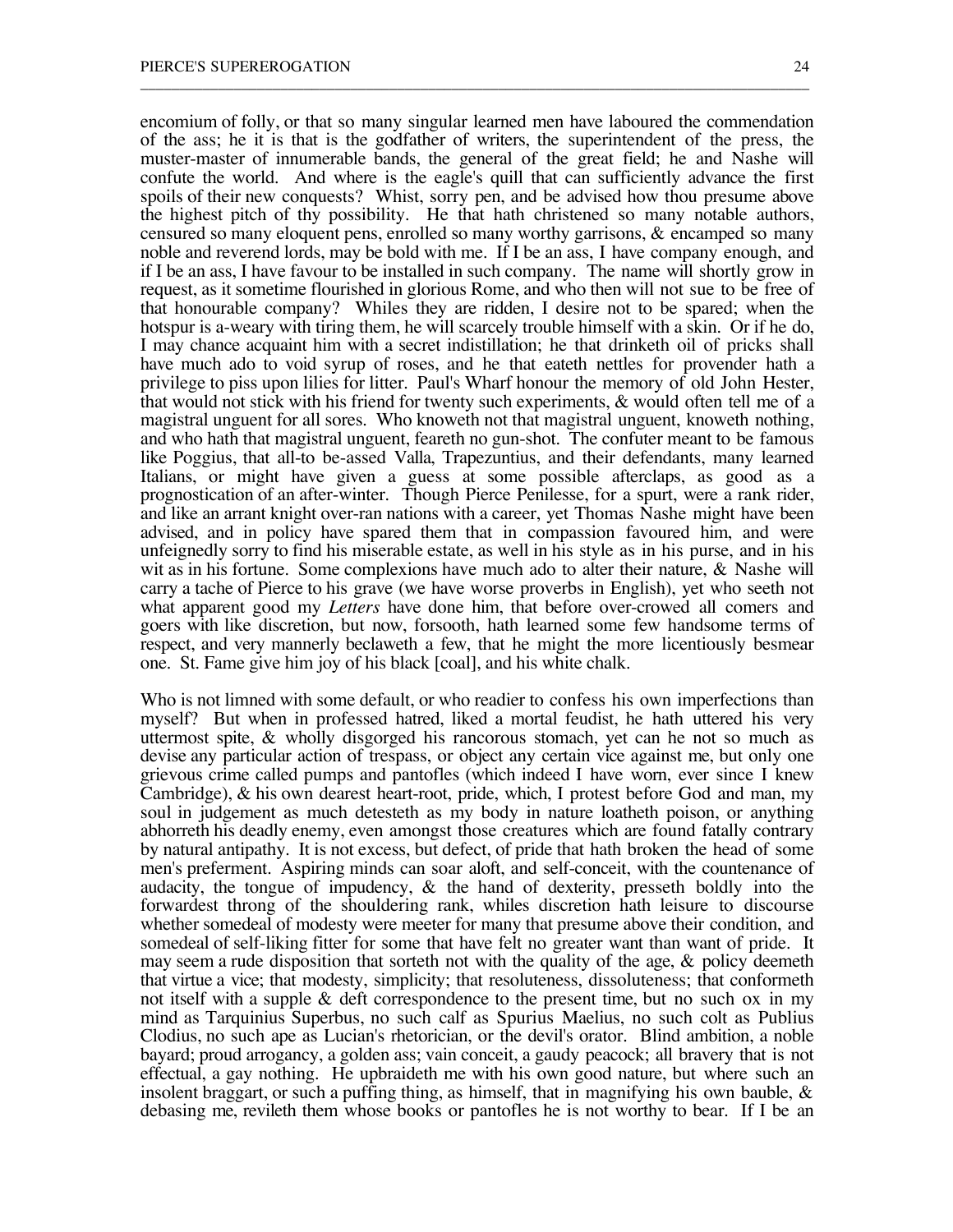ass, what asses were those courteous friends, those excellent learned men, those worshipful & honourable personages, whose letters of undeserved but singular commendation may be shown? What an ass was thyself, when thou didst publish my praise amongst the notablest writers of this realm? Or what an ass art thyself, that in the spitefullest outrage of thy maddest confutation, dost otherwhiles interlace some remembrances of more account than I can acknowledge without vanity, or desire without ambition? The truth is, I stand as little upon others' commendation or mine own titles as any man in England whosoever if there be nothing else to solicit my cause, but being so shamefully and intolerably provoked in the most villainous terms of reproach, I were indeed a notorious insensate ass in case I should either sottishly neglect the reputation of so worthy favourers, or utterly abandon mine own credit. Sweet gentlemen, renowned knights, and honourable lords, be not ashamed of your letters, unprinted or written; if I live, seeing I must either live in *tenebris* with obloquy, or in *luce* with proof, by the leave of God I will prove myself no ass. I speak not only to M. Bird, M. Spenser, or Monsieur Bodin, whom he nothing regardeth (yet I would his own learning or judgement were any way matchable with the worst of the three), but, amongst a number of sundry other learned and gallant gentlemen, to M. Thomas Watson, a notable poet; to M. Thomas Hatcher, a rare antiquary; to M. Daniel Rogers of the court; to Doctor Griffin Floyd, the Queen's professor of law at Oxford; to Doctor Peter Baro, a professor of divinity in Cambridge; to Doctor Bartholomew Clerke, late Dean of the Arches; to Doctor William Lewen, judge of the Prerogative Court; to Doctor John Thomas Freigius, a famous writer of Germany; to Sir Philip Sidney; to M. Secretary Wilson; to Sir Thomas Smith; to Sir Walter Mildmay; to milord the bishop of Rochester; to milord Treasurer; to milord the Earl of Leicester, unto whose worshipful and honourable favours I have been exceedingly beholding for letters of extraordinary commendation, such as some of good experience have doubted whether they ever vouchsafed the like unto any of either university. I beseech God I may deserve the least part of their good opinion, either in effectual proof or in dutiful thankfulness, but how little soever I presume of mine own sufficiency (he that knoweth himself hath small cause to conceive any high hope of low means), as in reason I was not to flatter myself with their bountiful commendation, so in judgement I am not to aggrieve myself with the odious detraction of this pestilent libeller, or any like despiteous slanderer, but in patience am to digest the one with moderation, as in temperance I qualified the other with modesty. Some would say, *What is the peevish grudge of one beggarly rake-hell to so honourable liking of so many excellent, & some singular, men*, but God in heaven teach me to take good by my adversary's invective, and no harm by my favourers' approbation. It is neither the one nor the other that deserveth evil or well, but the thing itself that edifieth, without which praise is smoke, and with which dispraise is fire. Let me enjoy that essential point, & hawk, or hunt, or fish after praise, you that list. Many contumelious and more glorious reports have passed from enemies & friends without cause, or upon small occasion; that is the only infamy that cannot acquit itself from guiltiness, & that the only honour that is grounded upon desert. Other winds of defamation want matter to uphold it, and other shadows of glory lack a body to support it. In unhappiness they are happy of whose bad amounteth good,  $\&$  in happiness they unhappy whose good proveth bad, as glory eftsoons followeth them that fly from it, and flieth from them that follow it. There is a term probatory that will not lie, and commendations are never authentical until they be signed with the seal of approved desert, the only infallible testimonial. Desert (maugre envy, the companion of virtue), Socrates' highway of honour, & the total sum of Osorius' *De Gloria*. I will not enter into Machiavel's discourses, Jovius' elegies, Cardan's nativities, Cosmopolite's dialogues, or later histories in divers languages, but some worthily continue honourable whom they make dishonourable, &, contrariwise, reason hath an even hand, and dispenseth to everyone his right. Art amplifieth, or extenuateth, at occasion. The residue is the liberality of the pen, or the poison of the ink; in logic, sophistry; in law, injury; in history, a fable; in divinity, a lie. Horace, a sharp and sententious poet, after his pithy manner compriseth much in few words: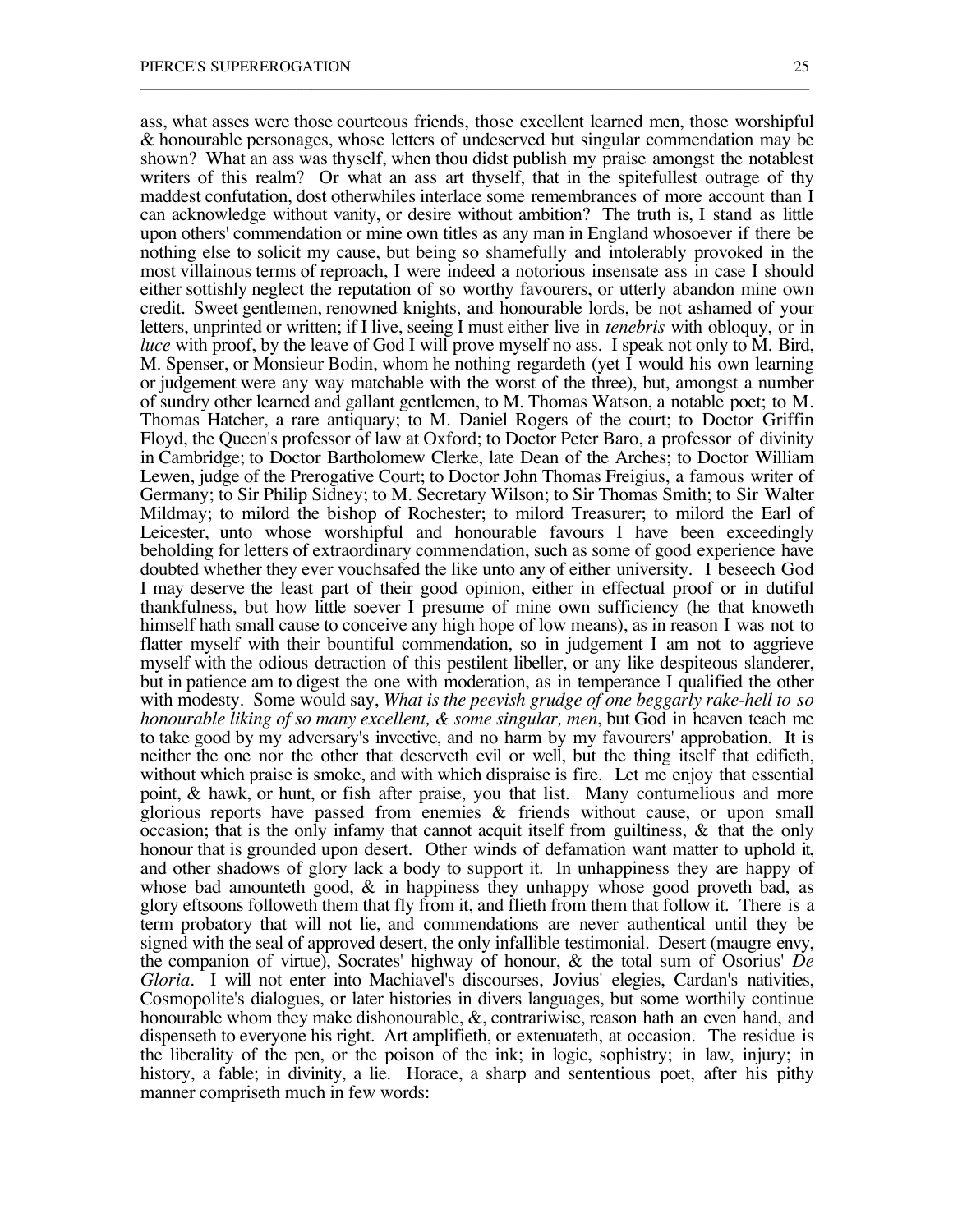*Falsus honor iuuat, & mendax infamia terret, Quem nisi mendacem, & mendosum?*

For mine own part, I am reasonably resolute both ways, & stand afraid of fantastical discredit as I esteem imaginative credit, or a contemplative banquet. It fitteth not with the profession of a philosopher, or the constancy of a man, to carry the mind of a child, or an youth, or a woman, or a slave, or a tyrant, or a beast. That resteth not in my power to reform or alter, I were very unwise if I should not endure with patience, mitigate with reason, & contemn with pleasure. Only I can be content in certain behooveful respects to yield a piece of a satisfaction unto some that require it in affectionate terms, and what honest mind, in case of mortality, hath not a care how the posterity may be informed of him? Other reasons I have elsewhere assigned, and am here to present a vow to humility, in detestation of that which my disposition abhorreth.

\_\_\_\_\_\_\_\_\_\_\_\_\_\_\_\_\_\_\_\_\_\_\_\_\_\_\_\_\_\_\_\_\_\_\_\_\_\_\_\_\_\_\_\_\_\_\_\_\_\_\_\_\_\_\_\_\_\_\_\_\_\_\_\_\_\_\_\_\_\_\_\_\_\_\_\_\_\_\_\_\_\_\_\_\_\_

As for his lewd supposals & imputations of counterfeit praises, without any probability of circumstance, or the least suspicion but in his own vengeable malicious head, the common forge of pestilent surmises and arrant slanders, they are, like my imprisonment in the Fleet, of his own strong fantasy, and do but intimate his own skill in falsifying of evidence and suborning of witnesses to his purpose; he museth as he useth,  $\&$  the goodwife her mother would never have sought her daughter in the oven if herself had not been acquainted with such shifts of cunning conveyance. He was never a non-proficient in good matters, and hath not studied his fellow's *Art of Cony-Catching* for nothing. Examine the printer's gentle preamble before the *Supplication to the Devil*, and tell me in good sooth, by the verdict of the touchstone, whether Pierce Penilesse commend Pierce Penilesse, or no, and whether that sorry praise of the author Thomas Nashe be not loathsome from the printer Thomas Nashe. In conjectural causes I am not to avouch anything, and I mentioned not any such supposition before, but the tenor of the style,  $\&$ , as it were, the identity of the phrase, together with this new descant of his profound insight into forgery, may after a sort tell tales out of the title *De Secretis non reuelandis*, & yield a certain strong savour of a vehement presumption. There is pregnant evidence enough, though I leave probable conjectures  $\&$ violent presumption where I found them. His life daily feedeth his style, and his style notoriously bewrayeth his life. But what is that to me, or the world, how Nashe liveth, or how the poor fellow his father hath put him to his foisting and scribbling shifts, his only *gloria patri*, when all is done. Rule thy desperate infamous pen, & be the son of a mule, or the printer's gentleman, or what thou wilt for me. If thou wilt needs derive thy pedigree from the noble blood of the kill-pricks and child-beards, kings of France, what commission have I to sit upon genealogies, or to call nobility in question? If thou beest disposed to speak as thou livest,  $\&$  to live like Tonosconcoleros, the famous Babylonian king, in courtesy or in policy forbear one that is not over-hasty to trouble himself with troubling other. What I have heard credibly reported, I can yet be content to smother in silence, & neither threaten thee with Tyburn, nor Newgate, nor Oldgate, nor Counter, nor Fleet, nor any public penance, but wish thy amendment, and dare not be too saucy with your good qualities, lest you confute my Mastership of Art as you have done my Doctorship of Law. Never poor doctorship was so confuted. The best is, I dote not upon it, and would rather be actually degraded than any way disparage the degree, or derogate from them that are worthier of it. Rest you quiet, and I will not only not struggle with you for a title, but offer here to renounce the whole advantage of a late inquisition upon a clamorous denunciation of St. Fame herself, who presumed she might be as bold to play the blab with you, as you were to play the sloven with her. Or if your pen be so rank that it cannot stand upon any ground but the soil of calumny in the muck-yard of impudency, or your tongue so laxative that it must utterly utter a great horrible deal more than all, whist awhile, and for your instruction, till some pregnanter lessons come abroad, I will briefly tell you in your ear a certain familiar history of more than one or two breakfasts wherein some eight or nine eggs, & a pound of butter, for your poor part, with God's plenty of other victuals, & wine enough, poured in by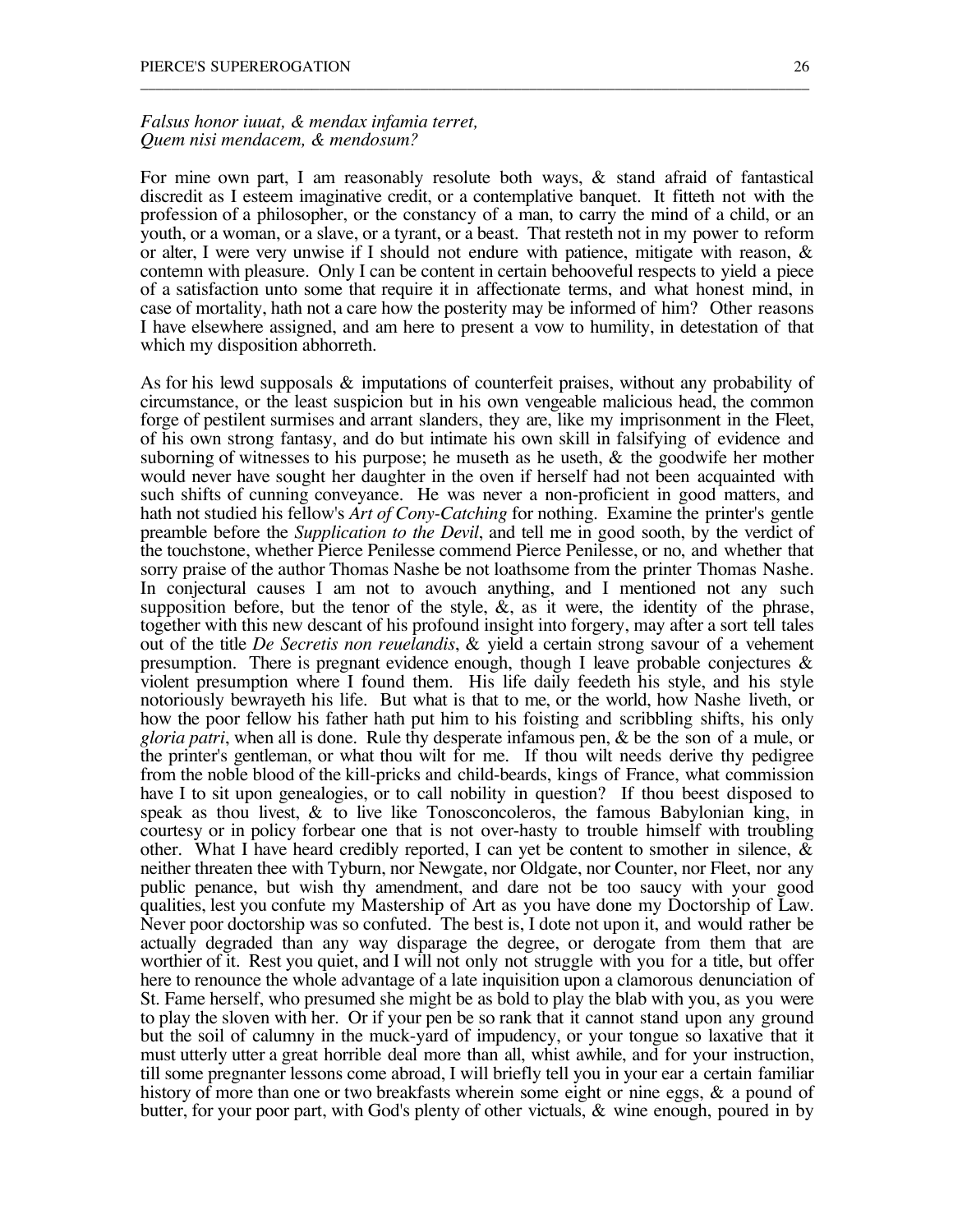quarts and pottles, was a scant pittance for an invincible stomach, two hours before his ordinary. I have read of Apicius' and Epicure's philosophy, but I perceive you mean not to be accounted a Phythagorean or a Stoic. What, gorge upon gorge, eggs upon eggs, & sack upon sack, at these years? Byrlady, Sir Kill-prick, you must provide for a hot kitchen against you grow old, if you purpose to live Doctor Perne's or Doctor Kenold's years. Such egging and whittling may happen bring you acquainted with the triumphant chariot of rotten eggs, if you take not the better order in time with one or two of the seven deadly sins. I will not offend your stomach with the nice and quaint regiment of the dainty Platonists or pure Pythagoreans; fine theurgy, too gaunt and meagre a doctrine for the devil's orator; if the artnotory cannot be gotten without fasting and praying, muchgodich them that have it; let fantastical or superstitious abstinence dance in the air like Aristophanes' clouds or Apuleius' witches; your own method of those deadly sins be your *Castle of Health*. No remedy, you must be dieted, & let blood in the cephalica vein of asses, fools, dolts, idiots, dunces, doddypolls, and so forth infinitely, & never trust me if you be not as tame-tongued and barren-witted as other honest men of Lombardy  $\&$  the Low Countries. Tush, man, I see deeper into thee than thou seest into thyself; thou hast a superficial tang of some little something, as good as nothing, and a running wit, as fisking as any fisgig, but as shallow as Trumpington ford, and as slight as the new workmanship of gewgaws to please children, or of toys to mock apes, or of trinkets to conquer savages. Only in that singular vein of asses thou art incomparable, and such an egregious arrant fool-monger as liveth not again. She knew what she said that entitled Pierce the hogshead of wit; Penilesse, the tosspot of eloquence;  $\&$  Nashe, the very inventor of asses. She it is that must broach the barrel of thy frisking conceit, and canonize the patriarch of new writers.

\_\_\_\_\_\_\_\_\_\_\_\_\_\_\_\_\_\_\_\_\_\_\_\_\_\_\_\_\_\_\_\_\_\_\_\_\_\_\_\_\_\_\_\_\_\_\_\_\_\_\_\_\_\_\_\_\_\_\_\_\_\_\_\_\_\_\_\_\_\_\_\_\_\_\_\_\_\_\_\_\_\_\_\_\_\_

I will not here decipher thy unprinted packet of bawdry and filthy rimes in the nastiest kind; there is a fitter place for that discovery of thy foulest shame,  $\&$  the whole ruffianism of thy brothel muse, if she still prostitute her obscene ballads, and will needs be a young courtesan of old knavery. Yet better a confuter of *Letters* than a confounder of manners, and better the dog's-meat of Agrippa, or cat's-meat of Poggius, than the swine's-meat of Martial, or goat'smeat of Aretine. Cannot an Italian ribald vomit out the infectious poison of the world, but an English horel-lorel must lick it up for a restorative, and attempt to putrify gentle minds with the vilest impostumes of lewd corruption? Fie on impure Ganymedes, hermaphrodites, Neronists, Messalinists, dodecomechanists, capricians, inventors of new, or revivers of old, lecheries, and the whole brood of venereous libertines, that know no reason but appetite, no law but lust, no humanity but villainy, no divinity but atheism. Such riotous and incestuous humours would be lanced, not feasted; the devil is eloquent enough to play his own orator; his dam, an old bawd, wanteth not the brokage of a young poet. Wanton spirits were always busy, & Duke Allocer on his lusty cock-horse is a hot familiar. The sons of Adam & the daughters of Eve have no need of the serpent's carouse to set them agog; Sodom still burneth, and although fire from heaven spare Gomorra, yet Gomorra still consumeth itself. Even amorous sonnets in the gallantest and sweetest civil vein are but dainties of a pleasurable wit, or junkets of a wanton liver, or buds of an idle head; whatsoever sprouteth farther would be lopped. Petrarch's invention is pure love itself, and Petrarch's elocution, pure beauty itself; his Laura was the Daphne of Apollo, not the Thisbe of Pyramus; a delicious Sappho, not a lascivious Lais; a saving Hester, not a destroying Helena; a nymph of Diana, not a courtesan of Venus. Aretine's muse was an egregious bawd, & a haggish witch of Thessalia, but Petrarch's verse a fine lover, that learneth of Mercury to exercise his fairest gifts in a fair subject, & teacheth wit to be enamoured upon beauty, as quicksilver embraceth gold, or as virtue affecteth honour, or as astronomy gazeth upon heaven, to make art more excellent by contemplation of excellentest nature. Petrarch was a delicate man, and with an elegant judgement graciously confined love within the limits of honour, wit within the bounds of discretion, eloquence within the terms of civility, as not many years sithence an English Petrarch did, a singular gentleman and a sweet poet, whose verse singeth as valour might speak, and whose ditty is an image of the sun, vouchsafing to represent his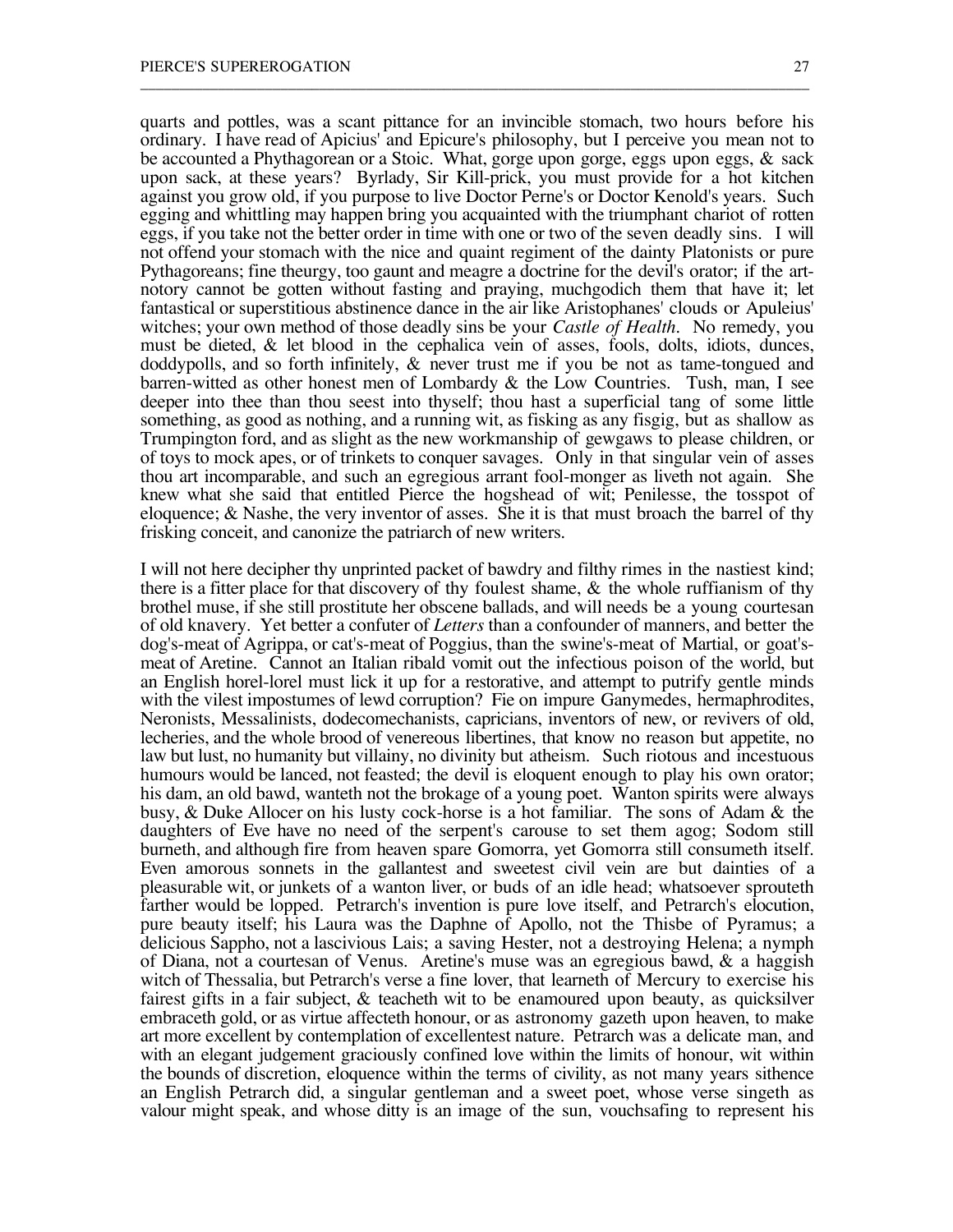glorious face in a cloud. What speak I of one or two English paragons? Or what should I blazon the gallant and brave metres of Ariosto and Tasso, always notable, sometimes admirable? All the noblest Italian, French, and Spanish poets have, in their several veins, Petrarchified, that is, loved wittily, not grossly; lived civilly, not lewdly; and written deliciously, not wantonly. And it is no dishonour for the daintiest or divinest muse to be his scholar whom the amiablest invention and beautifullest elocution acknowledge their master. All posterity honour Petrarch, that was the harmony of heaven, the life of poetry, the grace of art, a precious tablet of rare conceits,  $\&$  a curious frame of exquisite workmanship, nothing but neat wit and refined eloquence. Were the amorous muse of my enemy such a lively spring of sweetest flowers, & such a living harvest of ripest fruits, I would abandon other loves to dote upon that most lovely muse, and would debase the diamond in comparison of that most diamond muse. But out upon rank & loathsome ribaldry, that putrifieth where it should purify, and presumeth to deflower the most flourishing wits with whom it consorteth, either in familiarity, or by favour. One Ovid was too much for Rome, and one Greene too much for London, but one Nashe more intolerable than both, not because his wit is anything comparable, but because his will is more outrageous. Ferrara could scarcely brook Manardus, a poisonous physician; Mantua hardly bear Pomponatius, a poisonous philosopher; Florence more hardly tolerate Machiavel, a poisonous politician; Venice most hardly endure Aretine, a poisonous ribald; had they lived in absolute monarchies, they would have seemed utterly insupportable. Germany, Denmark, Sweden, Poland, Bohemia, Hungary, Muscovy, are no soils of any such wits, but neither France, nor Spain, nor Turkey, nor any puissant kingdom in one or other monarchy of the old or new world could ever abide any such pernicious writers, depravers of common discipline. England, since it was England, never bred more honourable minds, more adventurous hearts, more valorous hands, or more excellent wits, than of late; it is enough for filly-folly to intoxicate itself, though it be not suffered to defile the land which the water environeth, the earth enricheth, the air ensweeteneth, and the heaven blesseth. The bounteous graces of God are sown thick, but come up thin. Corruption had little need to be fostered; wantonness will be a nurse, a bawd, a poet, a legend to itself; virtue hath much ado to hold out inviolably her purposed course. Resolution is a forward fellow, and valour a brave man, but affections are infectious, and appetite must sometime have his swing. Were appetite a loyal subject to reason, and will an affectionate servant to wisdom, as labour is a dutiful vassal to commodity, and travail a flying post to honour, O heavens, what exploits of worth, or rather what miracles of excellency, might be achieved in an age of policy, & a world of industry. The date of idle vanities is expired; away with these scribbling paltries; there is another Sparta in hand, that indeed requireth Spartan temperance, Spartan frugality, Spartan exercise, Spartan valiancy, Spartan perseverance, Spartan invincibility, and hath no wanton leisure for the comedies of Athens, nor any bawdy hours for the songs of Priapus, or the rimes of Nashe. Had he begun to Aretinize when Elderton began to ballad, Gascoigne to sonnet, Turberville to madrigal, Drant to versify, or Tarleton to extemporize, some part of his fantastical bibble-babbles and capricious pangs might have been tolerated in a green and wild youth, but the wind is changed, & there is a busier pageant upon the stage. M. Ascham's *Toxophilus* long sithence shot at a fairer mark, and M. Gascoigne himself, after some riper experience, was glad to try other conclusions in the Low Countries, and bestowed an honourable commendation upon Sir Humfrey Gilbert's gallant discourse of a discovery for a new passage to the East Indies. But read the report of the worthy western discoveries by the said Sir Humfrey Gilbert; the report of the brave West Indian voyage by the conduction of Sir Francis Drake; the report of the horrible septentrional discoveries by the travel of Sir Martin Frobisher; the report of the politic discovery of Virginia by the colony of Sir Walter Raleigh; the report of sundry other famous discoveries  $\&$  adventures published by M. Richard Hakluyt in one volume, a work of importance; the report of the hot welcome of the terrible Spanish Armada to the coast of England, that came in glory and went in dishonour; the report of the redoubted voyage into Spain and Portugal, whence the brave Earl of Essex, and the two valorous generals, Sir John Norris and Sir Francis Drake,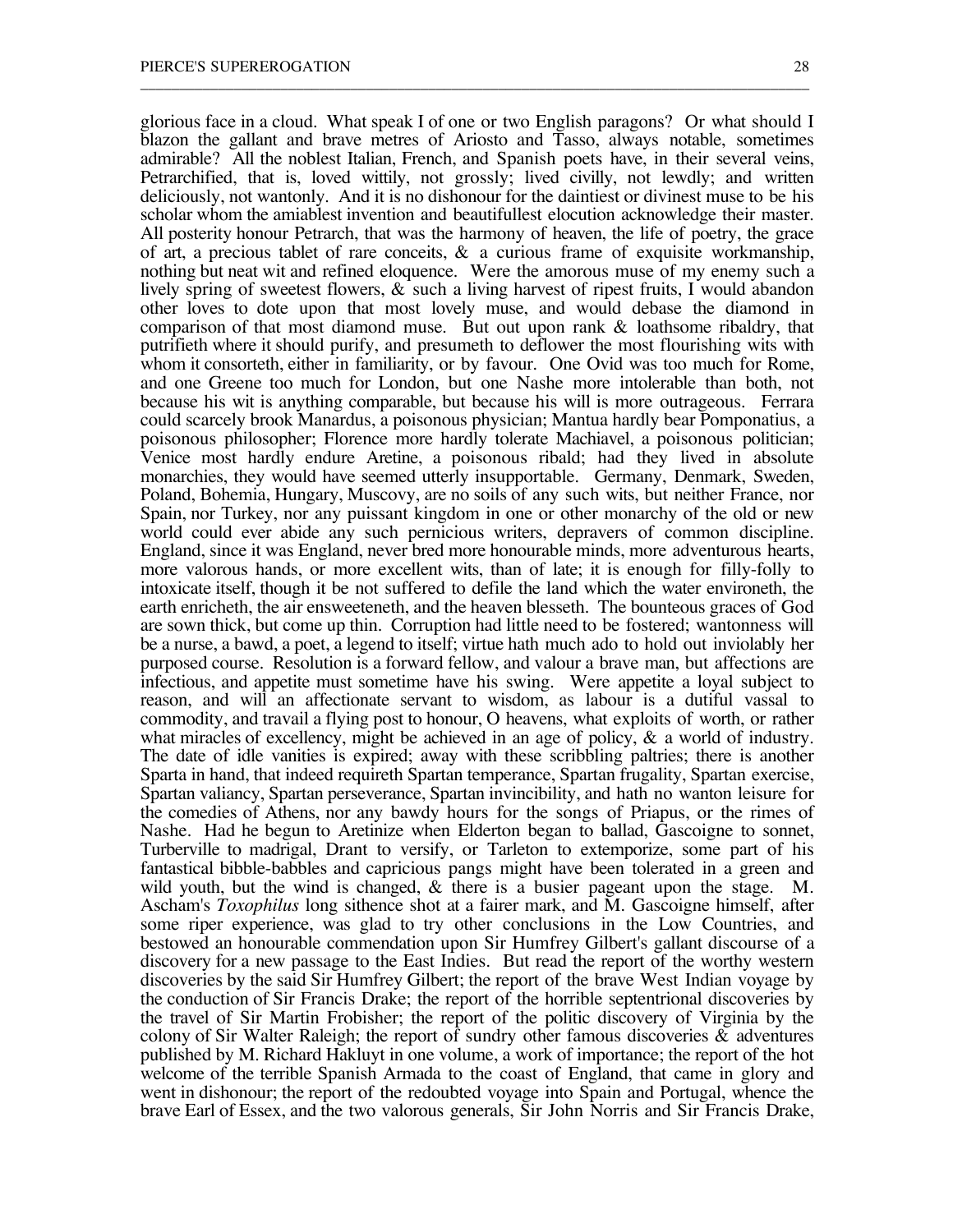returned with honour; the report of the resolute encounter about the Isles Azores, betwixt the Revenge of England and an armada of Spain, in which encounter brave Sir Richard Grenville most vigorously & impetuously attempted the extremest possibilities of valour and fury. For brevity, I overskip many excellent tracts of the same, or the like, nature, but read these, and M. William Burgh's notable discourse of the variation of the compass, or magnetical needle, annexed to the new *Attractive* of Robert Norman, hydrographer, unto which two England, in some respects, is as much beholding as Spain unto Martin Cortez  $\&$ Peter de Medina for the *Art of Navigation,* and when you have observed the course of industry, examined the antecedents and consequents of travail, compared English and Spanish valour, measured the forces of both parties, weighed every circumstance of advantage, considered the means of our assurance, and finally found profit to be our pleasure, provision our security, labour our honour, warfare our welfare, who of reckoning can spare any lewd or vain time for corrupt pamphlets, or who of judgement will not cry, *Away with these paltering fiddle-faddles!* When Alexander in his conquerous expeditions visited the ruins of Troy, and revolved in his mind the valiant acts of the heroical worthies there achieved, one offered to bring his Majesty the harp of Paris. *Let it alone*, quote [sic?] he, *it is the harp of Achilles that must serve my turn*. Paris upon his harp sang voluptuous & lascivious carols; Achilles' harp was an instrument of glory, and a choir of divine hymns consecrated to the honour of valorous captains and mighty conquerors. He regarded not the dainty Lydian, Ionian, or Aeolian melody, but the brave Dorian and impetuous Phrygian music, and waged Zenophantus to inflame and enrage his courage with the furious notes of battle. One Alexander was a thousand examples of prowess, but Pyrrhus, the redoubted king of the Epirots, was another Alexander in tempestuous execution, and in a most noble resolution contemned the vanities of unnoble pastimes, insomuch that, when one of his barons asked his Majesty whether of the two musicians, Charisius or Python, pleased his Highness better, *Whether of the two*, quoth Pyrrhus, *marry, Polysperces shall go for my money*. He was a brave captain for the eye,  $\&$  a fit musician for the ear, of Pyrrhus. Happy Polysperces, that served such a master, and happy Pyrrhus, that commanded such a servant. Were some demanded whether Greene's or Nashe's pamphlets were better penned, I believe they would answer, Sir Roger Williams' *Discourse of War* for militar doctrine *in esse*, and M. Thomas Digges' *Stratioticos* for militar discipline *in esse*. And whiles I remember the princely ear of Gelo, a famous tyrant of Sicil (many tyrants of Sicil were very politic), that commanded his great horse to be brought into the banqueting house, where other lords called for the harp, other knights for the waits, I cannot forget the gallant discourses of horsemanship penned by a rare gentleman, M. John Astley, of the court, whom I dare entitle our English Xenophon, and marvel not that Pietro Bizzaro, a learned Italian, proposeth him for a perfect pattern of Castilio's *Courtier*. And thinking upon worthy M. Astley, I cannot overpass the like labour of good M. Thomas Blundeville without due commendation, whose painful and skilful books of horsemanship serve also to be registered in the catalogue of Xenophontean works. What should I speak of the two brave knights, Musidorus and Pyrocles, combined in one excellent knight, Sir Philip Sidney, at the remembrance of whose worthy and sweet virtues my heart melteth? Will you needs have a written palace of pleasure, or rather a printed court of honour? Read *The Countess of Pembroke's Arcadia*, a gallant legendary, full of pleasurable accidents and profitable discourses, for three things especially very notable: for amorous courting (he was young in years), for sage counselling (he was ripe in judgement), and for valorous fighting (his sovereign profession was arms), and delightful pastime by way of pastoral exercise may pass for the fourth. He that will love, let him learn to love of him, that will teach him to live,  $\&$  furnish him with many pithy and effectual instructions, delectably interlaced by way of proper descriptions of excellent personages, and common narrations of other notable occurrences, in the vein of Salust, Livy, Cornelius Tacitus, Justine, Eutropius, Philip de Comines, Guicciardine, and the most sententious historians, that have powdered their style with the salt of discretion, and seasoned their judgement with the leaven of experience. There want not some little stratagems of importance, and some politic secrets of privity, and he that would skilfully and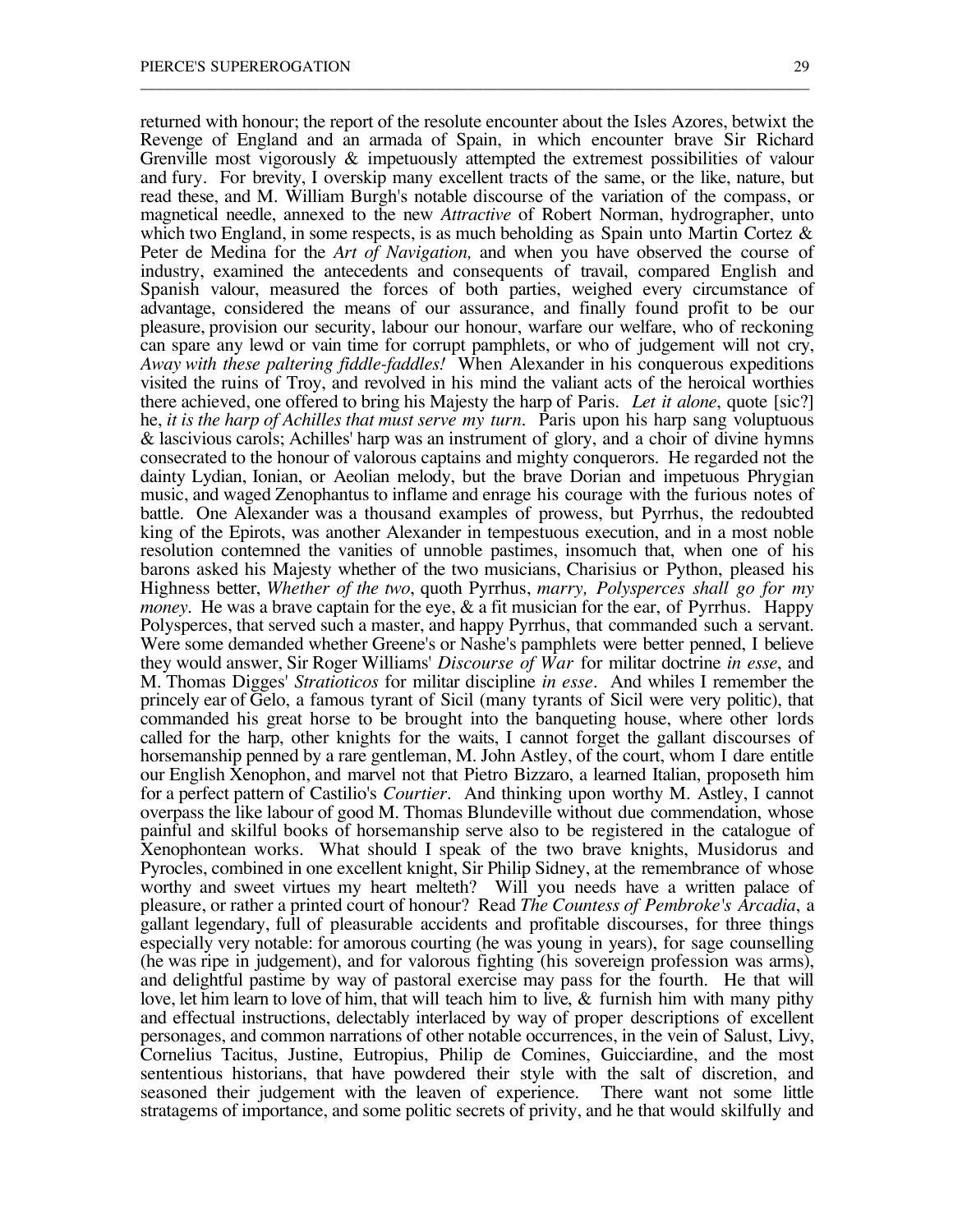bravely manage his weapon with a cunning fury may find lively precepts in the gallant examples of his valiantest duellists, especially of Palladius and Daiphantus, Zelmaine and Amphialus, Phalantus and Amphialus, but chiefly of Argalus and Amphialus, Pyrocles and Anaxius, Musidorus and Amphialus, whose lusty combats may seem heroical And that the valour of such redoubted men may appear the more conspicuous and admirable by comparison and interview of their contraries, smile at the ridiculous encounters of Dametas & Dorus, of Dametas and Clinias, and ever when you think upon Dametas, remember the confuting champion, more surquidrous than Anaxius, and more absurd than Dametas, and if I should always hereafter call him Dametas, I should fit him with a name as naturally proper unto him as his own. Gallant gentlemen, you that honour virtue, and would enkindle a noble courage in your minds to every excellent purpose, if Homer be not at hand (whom I have often termed the prince of poets, and the poet of princes), you may read his furious *Iliads* & cunning *Odysseys* in the brave adventures of Pyrocles and Musidorus, where Pyrocles playeth the doughty fighter, like Hector or Achilles; Musidorus the valiant captain, like Pandarus or Diomedes; both, the famous errant knights, like Aeneas or Ulysses. Lord, what would himself have proved in fine, that was the gentleman of courtesy, the esquire of industry, and the knight of valour at those years? Live ever, sweet book, the silver image of his gentle wit and the golden pillar of his noble courage, and ever notify unto the world that thy writer was the secretary of eloquence, the breath of the muses, the honey-bee of the daintiest flowers of wit and art, the pith of moral & intellectual virtues, the arm of Bellona in the field, the tongue of Suada in the chamber, the spirit of practice *in esse*, and the paragon of excellency in print. And now whiles I consider what a trumpet of honour Homer hath been to stir up many worthy princes, I cannot forget the worthy prince that is a Homer in himself, a golden spur to nobility, a sceptre to virtue, a verdure to the spring, a sun to the day, and hath not only translated the two divine poems of Salustius du Bartas, his heavenly *Urany* and his hellish *Furies*, but hath read a most valorous marital lecture unto himself in his own victorious *Lepanto*, a short but heroical work in metre, but royal metre, fit for David's harp. Lepanto, first the glory of Christendom against the Turk, and now the garland of a sovereign crown. When young kings have such a care of their flourishing prime, and like Cato are ready to render an account of their vacant hours, as if April were their July, and May their August, how should gentlemen of years employ the golden talent of their industry and travail, with what fervency, with what vigour, with what zeal, with what incessant and indefatigable endeavour? Fie upon fooleries! There be honourable works to do, and notable works to read. The afore-named Bartas (whom elsewhere I have styled the treasurer of humanity, and the jeweller of divinity), for the highness of his subject and the majesty of his verse nothing inferior unto Dante (whom some Italians prefer before Virgil or Homer), a right inspired and enravished poet, full of chosen, grave, profound, venerable, and stately matter, even in the next degree to the sacred and reverend style of heavenly divinity itself. In a manner the only poet whom Urany hath vouchsafed to laureate with her own heavenly hand, and worthy to be alleged of divines and counsellors, as Homer is quoted of philosophers & orators. Many of his solemn verses are oracles, & one Bartas, that is, one French Solomon, more weighty in stern and mighty counsel than the seven sages of Greece. Never more beauty in vulgar languages, but his style addeth favour and grace to beauty, and in a goodly body representeth a puissant soul. How few verses carry such a personage of state, or how few arguments such a spirit of majesty? Or where is the divine instinct that can sufficiently commend such a volume of celestial inspiration? What a judgement hath the noble youth, the harvest of the spring, the sap of Apollo's tree, the diadem of the muses, that leaveth the enticingest flowers of delight to reap the maturest fruits of wisdom? Happy plants, that speedily show forth their generous nature, and a sovereign good possesseth those worthy minds that suffer not their affections to be inveigled or entangled with any unworthy thought. Great exercises become great personages, as the magnes approveth his nobility in commanding iron, and taming the sea; baser or meaner pastimes belong unto meaner persons, as jet discovereth his gentry in drawing chaff, hairs, and such trifles. A meet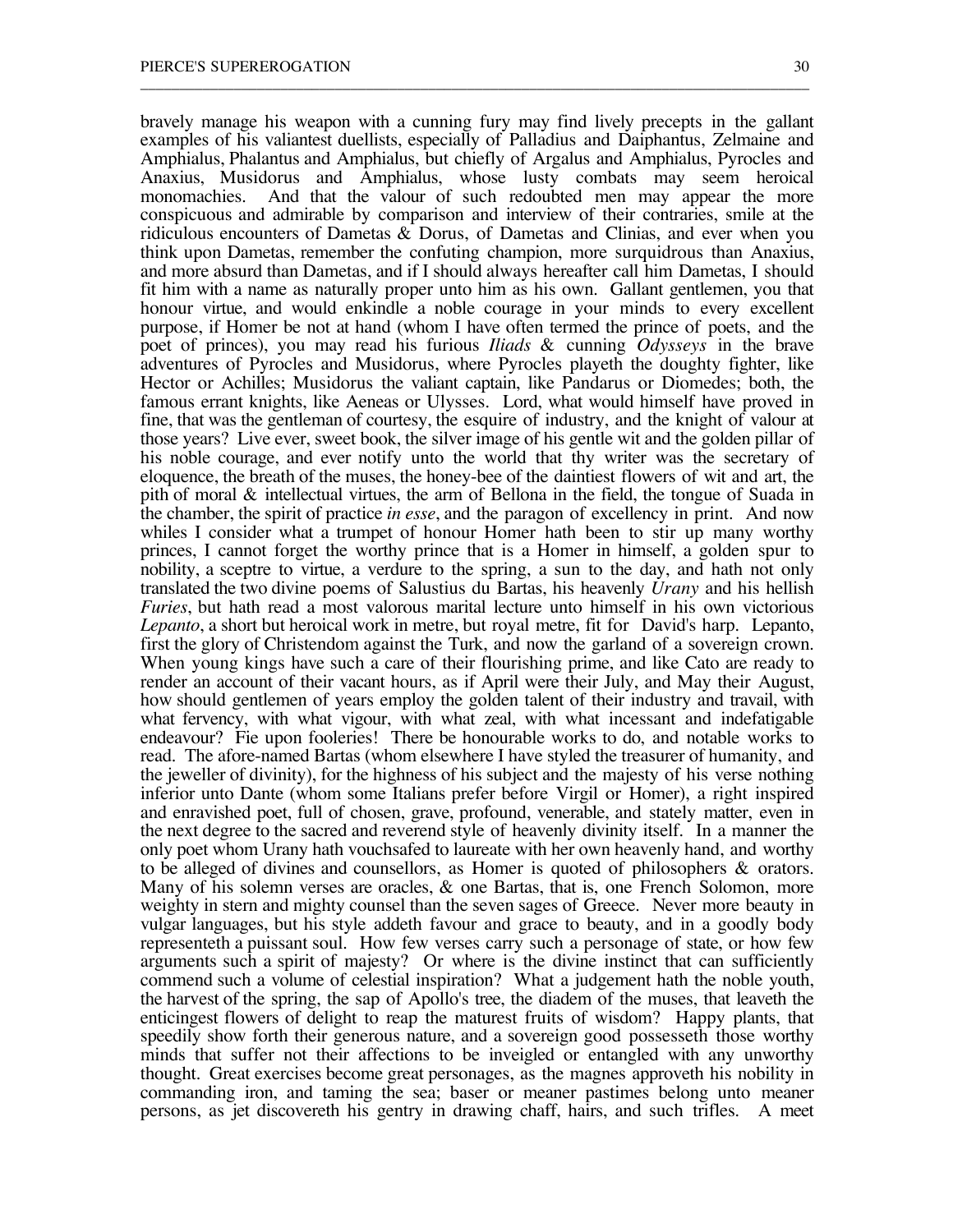quality for jet, or a pretty feat for amber, to juggle chaff, fescues, or the like weighty burdens, but excellent minds are employed like the noble magnes, and ever conversant either in effecting, or in perusing, or in penning, excellent works. It were an impossible attempt to do right unto the great captain, Monsieur de la Noe, and the brave soldier, the French King himself, two terrible thunderbolts of war, and two impetuous whirlwinds of the field, whose writings are like their actions, resolute, effectual, valiant, politic, vigorous, full of aery & fiery spirit, honourable, renowned, wheresoever valour hath a mouth, or virtue a pen. Could the warly horse speak, as he can run and fight, he would tell them they are hot knights, and could the bloody sword write, as it can shear, it would dedicate a volume of fury unto the one, and a monument of victory unto the other. Albeit men should be malicious or forgetful (spite is malicious, and ingratitude forgetful), yet prowess hath a cloven tongue, and teacheth admiration in a fiery language to plead the glorious honour of emproved valiancy.

\_\_\_\_\_\_\_\_\_\_\_\_\_\_\_\_\_\_\_\_\_\_\_\_\_\_\_\_\_\_\_\_\_\_\_\_\_\_\_\_\_\_\_\_\_\_\_\_\_\_\_\_\_\_\_\_\_\_\_\_\_\_\_\_\_\_\_\_\_\_\_\_\_\_\_\_\_\_\_\_\_\_\_\_\_\_

Some accuse their destiny, but blessed key that openeth such locks, and lucky, most lucky fortune, that yieldeth such virtue. Brave chivalry, a continual witness of their valour and terribility in war, and gallant industry the daily bread of their life, in peace or truce. Report, shining sun, the day's work of the king, and, burning candle, relate his night's study, and both rid me of an endless labour. For whoever praised the wonders of heaven?

And what an infinite course were it, to run through the particular commendations of the famous redoubted actors, or the notable pregnant writers, of this age, even in the most puissant heroical and Argonautical kind?

Nimble entelechy hath been a stranger in some countries, albeit a renowned citizen of Greece, and a free denizen of Italy, Spain, France, and Germany, but welcome the most natural inhabitant of the world, the sail of the ship, the flight of the bow, the shot of the gun, the wing of the eagle, the quintessence of the mind, the course of the sun, the motion of the heavens, the influence of the stars, the heat of the fire, the lightness of the air, the swiftness of the wind, the stream of the water, the fruitfulness of the earth, the singularity of this age, and thank thy most vigorous self for so many precious works of divine fury and powerable consequence, respectively comparable with the richest treasuries and bravest armories of antiquity. Thrice happy, or rather a thousand times happy, creature, that with most advantage of all honourable opportunities, & with the extremest possibility of his whole powers, inward, or outward, employeth the most excellent excellency of human or divine nature. Other secrets of nature and art deserve an high reputation in their several degrees, and may challenge a sovereign entertainment in their special kinds, but entelechy is the mystery of mysteries under heaven, and the headspring of the powerfullest virtues that divinity infuseth, humanity embraceth, philosophy admireth, wisdom practiseth, industry emproveth, valour extendeth, or he conceived, that, conceiving the wonderful faculties of the mind,  $\&$  astonished with the incredible force of a ravished  $\&$  enthusiastical spirit, in a profound contemplation of that elevate and transcendent capacity (as it were in a deep ecstasy, or seraphical vision), most pathetically cried out, *O magnum miraculum Homo*. No marvel, O great miracle, & O most powerful entelechy, though thou seemest a pilgrim to Dametas, that art the familiar spirit of Musidorus, & what wonder though he impeach thy estimation, that despiseth the graces of God, flouteth the constellations of heaven, frumpeth the operations of nature, mocketh the effectuallest  $\&$  availablest arts, disdaineth the name of industry or honesty, scorneth whatsoever may appear virtuous, fawneth only upon his own conceits, claweth only his own favourites, and quippeth, bourdeth, girdeth, asseth, the excellentest writers of whatsoever note, that tickle not his wanton sense. memorable or remarkable with him that feasteth not the riotous appetite of the ribald, or the humorous conceit of the fantast. It is his St. Fame to be the infamy of learning; his reformation to be the corruption of his reader; his felicity to be the misery of youth; his health to be the scurf of the city, the scab of the university, the bile of the realm; his salvation to be the damnation of whatsoever is termed good, or accounted honest. Sweet gentlemen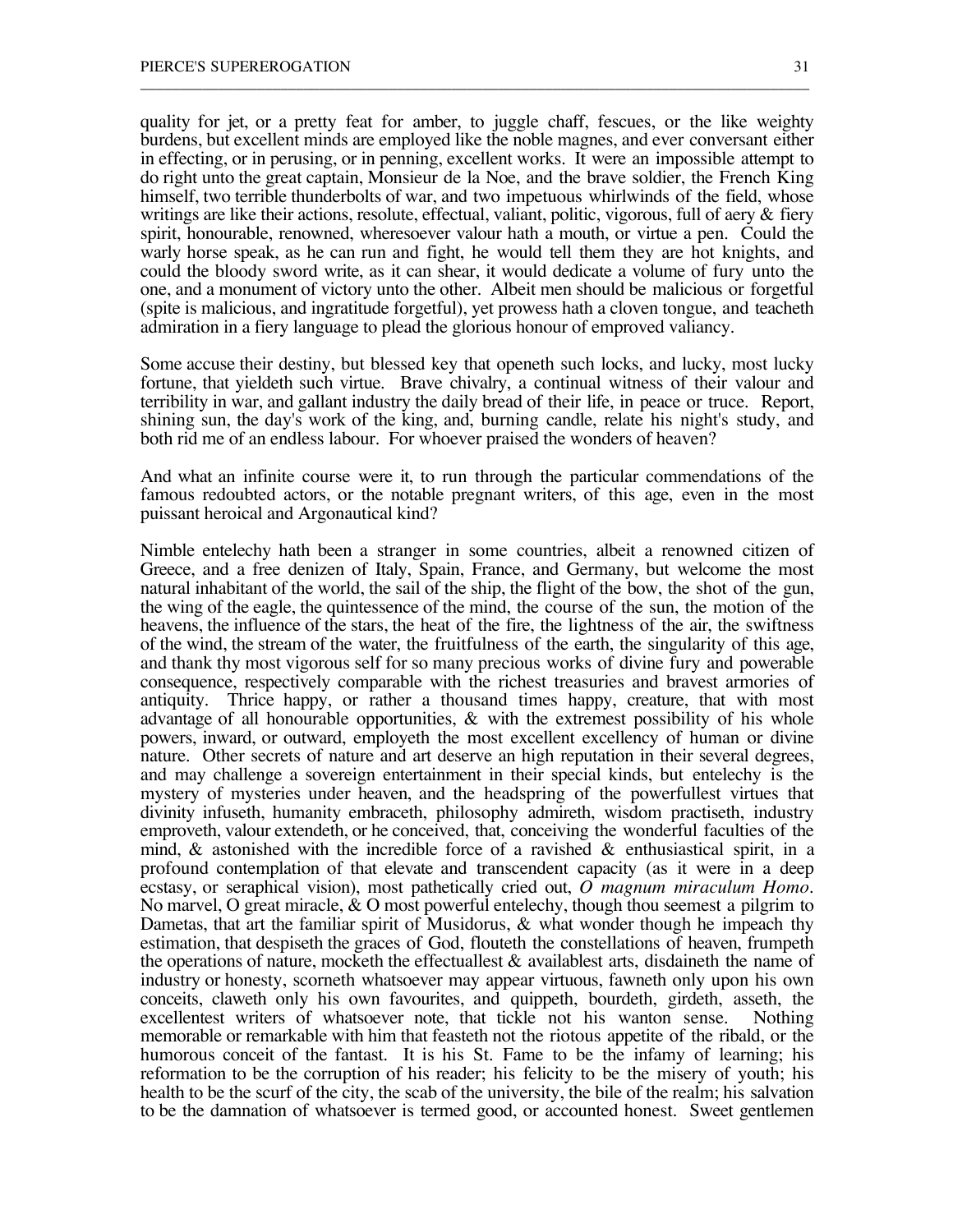and flourishing youths, ever aim at the right line of art and virtue, of the one for knowledge, of the other for valour, and let the crooked rectify itself. Resolution wandereth not, like an ignorant traveller, but in every enterprise, in every affair, in every study, in every cogitation, levelleth at some certainty, and always hath an eye to use, an ear to good report, a regard to worth, a respect to assurance, and a reference to the end. He that erreth, erreth against truth and himself, and he that sinneth, sinneth against God and himself. He is none of my charge; it suffiseth me to be the curate of mine own actions, the master of mine own passions, the friend of my friends, the pitier of my enemies, the lover of good wits and honest minds, the affectionate servant of arts & virtues, the humble orator of noble valour, the commender of the foresaid honourable writings, or any commendable works. Reason is no man's tyrant, & duty every man's vassal that deserveth well. Would this pen were worthy to be the slave of the worthiest actors, or the bondman of the above-mentioned, and the like, important authors.

\_\_\_\_\_\_\_\_\_\_\_\_\_\_\_\_\_\_\_\_\_\_\_\_\_\_\_\_\_\_\_\_\_\_\_\_\_\_\_\_\_\_\_\_\_\_\_\_\_\_\_\_\_\_\_\_\_\_\_\_\_\_\_\_\_\_\_\_\_\_\_\_\_\_\_\_\_\_\_\_\_\_\_\_\_\_

Such mercurial and martial discourses in the active and chivalrous vein plead their own eternal honour, and write everlasting shame in the forehead of a thousand frivolous, & ten thousand fantastical, pamphlets. I would to Christ some of them were but idle toys, or vain trifles, but impurity never presumed so much of impunity, and licentious folly by privilege, lewd ribaldry by permission, and rank villainy by connivance are become famous authors, not in a popular state or a petty principality, but in a sovereign monarchy, that tendereth politic government, & is to fortify itself against foreign hostility. If wisdom say not fie for shame, & authority take not other order in convenient time, who can tell what general plague may ensue of a special infection? Or when the king's evil is past cure, who can say, we will now heal it? The baddest weed groweth fastest, and no gangrene so pregnantly dispreadeth itself as riot. And what riot so pestiferous as that which, in sugared baits, presenteth most poisonous hooks? Sir Skelton and Master Scogan were but innocents to Signior Capriccio and Monsieur Madness, whose pestilent canker scorneth all the medicine of earth or heaven.

My writing is but a private note for the public advertisement of some few whose youth asketh instruction, & whose frailty needeth admonition. In the cure of a canker, it is a general rule with surgeons, it never healeth unless the roots and all be utterly extirped, and the flesh regenerate. But the soundest principle is *Principiis obsta*, & it goeth best with them that never knew what a canker or leper meant.

I still hope for some grasses of better fruit, but this grand confuter of my *Letters*, and all honesty, still proceedeth from worse to worse, from the wilding tree to the withy, from the dog to the goat, from the cat to the swine, from Primrose hill to Coleman hedge, and is so rooted in deep vanity that there is no end of his profound folly. Which deserveth a more famous encomiastical oration than Erasmus' renowned Folly, and more gloriously disdaineth any cure than the gout. I may answer his hot raving in cold terms, and convince him of what notorious falsehood or villainy I can, but see the frank spirit of a full stomach, & who ever was so parlously matched? Were not my simplicity, or his omnisufficiency, exceeding great, I had never been thus terribly over-challenged. *Gabriel, if there be any wit or industry in thee, now I will dare it to the uttermost; write of what thou wilt, in what language thou wilt, and I will confute it, and answer it. Take truth's part, & I will prove truth to be no truth, marching out of thy dung-voiding mouth*, & so forth, in the braving tenor of the same redoubtable style. Good gentlemen, you see the sweet disposition of the man, & need no other window into the closet of his conscience but his own gloss upon his own text. Whatsoever poor I say in any matter, or in any language, albeit truth aver and justify the same, he will flatly deny and confute, even because I say it, & only because, in a frolic and doughty jollity, he will have the last word of me. His grammar is his catechism *Si ais, nego*; his stomach, his dictionary in any language; and his quarrel, his logic in any argument: *Lucian, Julian, Aretine, I protest, were you aught else but abominable atheists, that I would obstinately defend you, only because Laureate Gabriel articles against you*.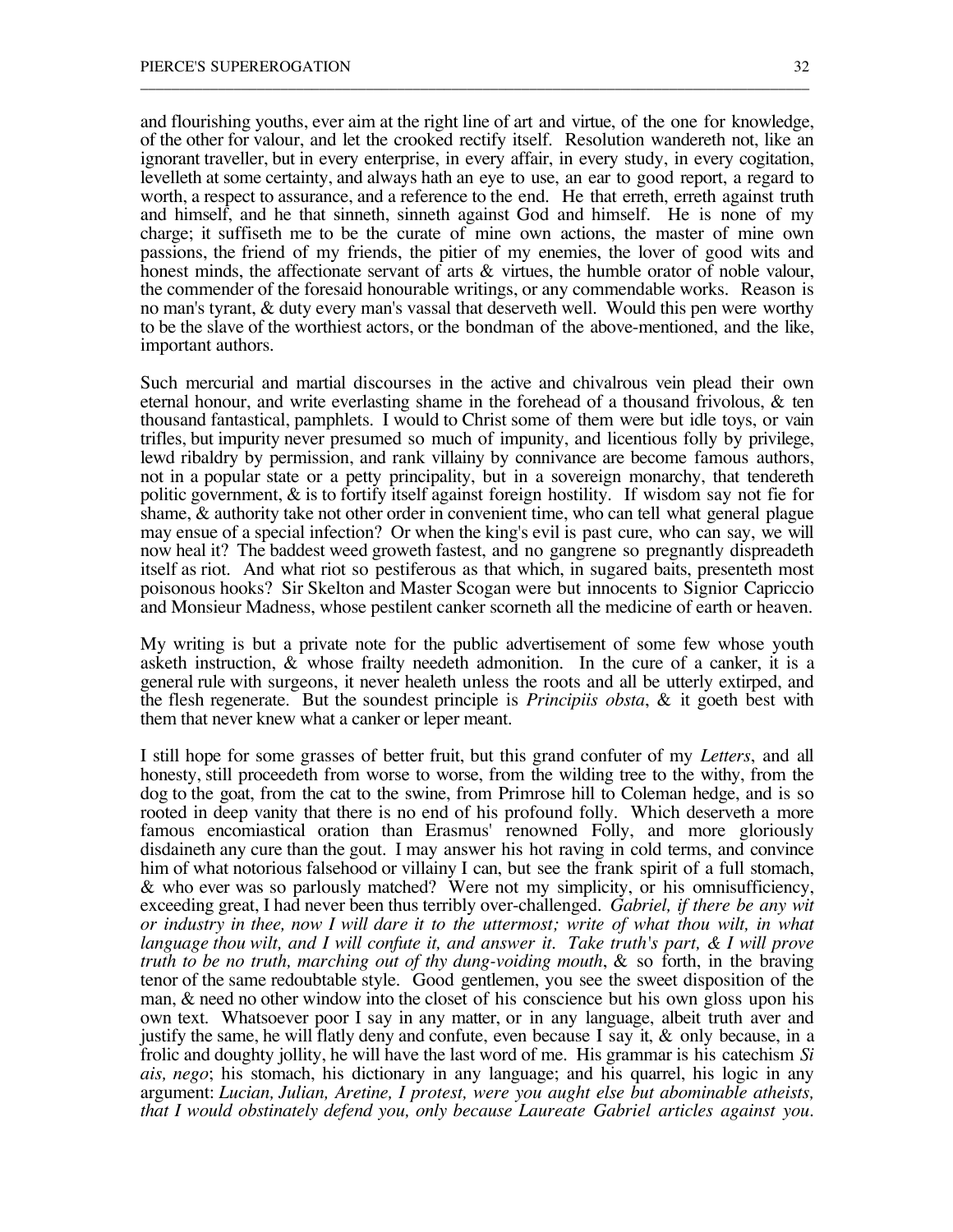Were there not otherwise a marvellous odds and incomprehensible difference betwixt our abilities, he would never dare me, like a bold pander, with such stout challenges and glorious protestations, but singular wits have a great advantage of simple men, and cunning falsehood is a mighty confuter of plain truth. No such champion as he that fighteth obstinately with the target of confidence, and the long sword of impudence. If anything extraordinarily emproveth valour, it is confidence, and if anything miraculously singularizeth wit, it is

impudence. Distrust is a natural fool, and modesty an artificial fool; he that will exploit wonderments, and carry all before him like a sweepstake, must have a heart of iron, a forehead of brass, and a tongue of adamant. Pelting circumstances mar brave executions; look into the proceedings of the greatest doers, and what have they more than other men, but audacity and fortune?

\_\_\_\_\_\_\_\_\_\_\_\_\_\_\_\_\_\_\_\_\_\_\_\_\_\_\_\_\_\_\_\_\_\_\_\_\_\_\_\_\_\_\_\_\_\_\_\_\_\_\_\_\_\_\_\_\_\_\_\_\_\_\_\_\_\_\_\_\_\_\_\_\_\_\_\_\_\_\_\_\_\_\_\_\_\_

*Audendum est aliquid, Vinclis, & carcere dignum, Si vis esse aliquid*. Simplicity may have a guess at the principles of the world, and Nashe affecteth to seem a compound of such elements, as bold, as eager, and as eager as a mad dog. He will confute me because he will, and he can conquer me because he can. If I come upon him with a gentle reply, he will welcome me with a fierce rejoinder; for any my brief triplication, he will provide a quadruplication at large, & so forth in *infinitum*, with an undauntable courage, for he sweareth *he will never leave me as long as he is able to lift a pen*. Twenty such famous depositions proclaim his doughty resolution, and indefatigable hand at a pight field. Were I to begin again, or could I handsomely devise to give him the cleanly slip, I would never deal with a sprite of Coleman hedge, or a May-lord of Primrose hill, that hath all humours in his livery,  $\&$  can put conscience in a vice's coat. Nay, he will achieve impossibilities, and, in contempt of my simplicity, prove truth a counterfeit, and himself a true witness of falsest lies. But Lord, that so invincible a gentleman should make so solemn account of confuting, and reconfuting, a person of so little worth in his valuation! Sweet man, what should you think of troubling yourself with so tedious a course, when you might so blithely have taken a quicker order, and may yet proceed more compendiously? It had been a worthy exploit, and beseeming a wit of supererogation, to have dipped a sop in a goblet of Rhenish wine, and, naming it Gabriel (for you are now grown into great familiarity with that name), to have devoured him up at one bit, or taking a pickle-herring by the throat, and, christening it Richard (for you can christen him at your pleasure), to have swallowed him down with a stomach. Did you never hear of detestable Jews, that made a picture of Christ, and then buffetted, cudgelled, scourged, crucified, stabbed, pierced, and mangled the same most unmercifully? Now you have a pattern, I doubt not but you can, with a dexterity, chop off the head of a dead honey-bee, and boast you have stricken John as dead as a door-nail. Other spoil or victory (by the leave of the foresaid redoubted daring) will prove a busy piece of work for the son of a mule, a raw grammarian, a brabbling sophister, a counterfeit crank, a stale rake-hell, a piperly rimer, a stump-worn railer, a dodkin author, whose two swords are like the horns of a hodmandod; whose courage, like the fury of a gad-bee; and whose surmounting bravery, like the wings of a butterfly. I take no pleasure to call thee an ass, but thou provest thyself a haddock, and although I say not, *Thou art a fool*, yet thou wilt needs bewray thy diet, and disgorge thy stomach of the lobster and cod's-head wherewith thou didst englut thyself since thy notorious surfeit of pickle-herring and dogfish. Thou art neither *Dorbel, nor Duns, nor Thomas of Aquine*; they were three sharp-edged and quickscented schoolmen, full of nimble wit, and intricate quiddities in their arguing kind, especially *Duns and Thomas*, but by some of thy cavilling *ergos* thou shouldst seem to be the spawn of Javell or Tartaret, & as very a crabfish at an *ergo* as ever crawled over carter's logic, or the *Posteriorums of Johannes de Lapide*. When I look upon thy first page (as I daily behold that terrible empress for a recreation), still methinks there should come flushing out the great Atlas of logic and astronomy, that supported the orbs of the heavens by art, or the mighty Hercules of rhetoric and poetry, that with certain marvelous fine and delicate chains drew after him the vassals of the world by the ears. But examine his subtlest *ergos*, & taste his nappiest invention, or daintiest elocution (he that hath nothing else to do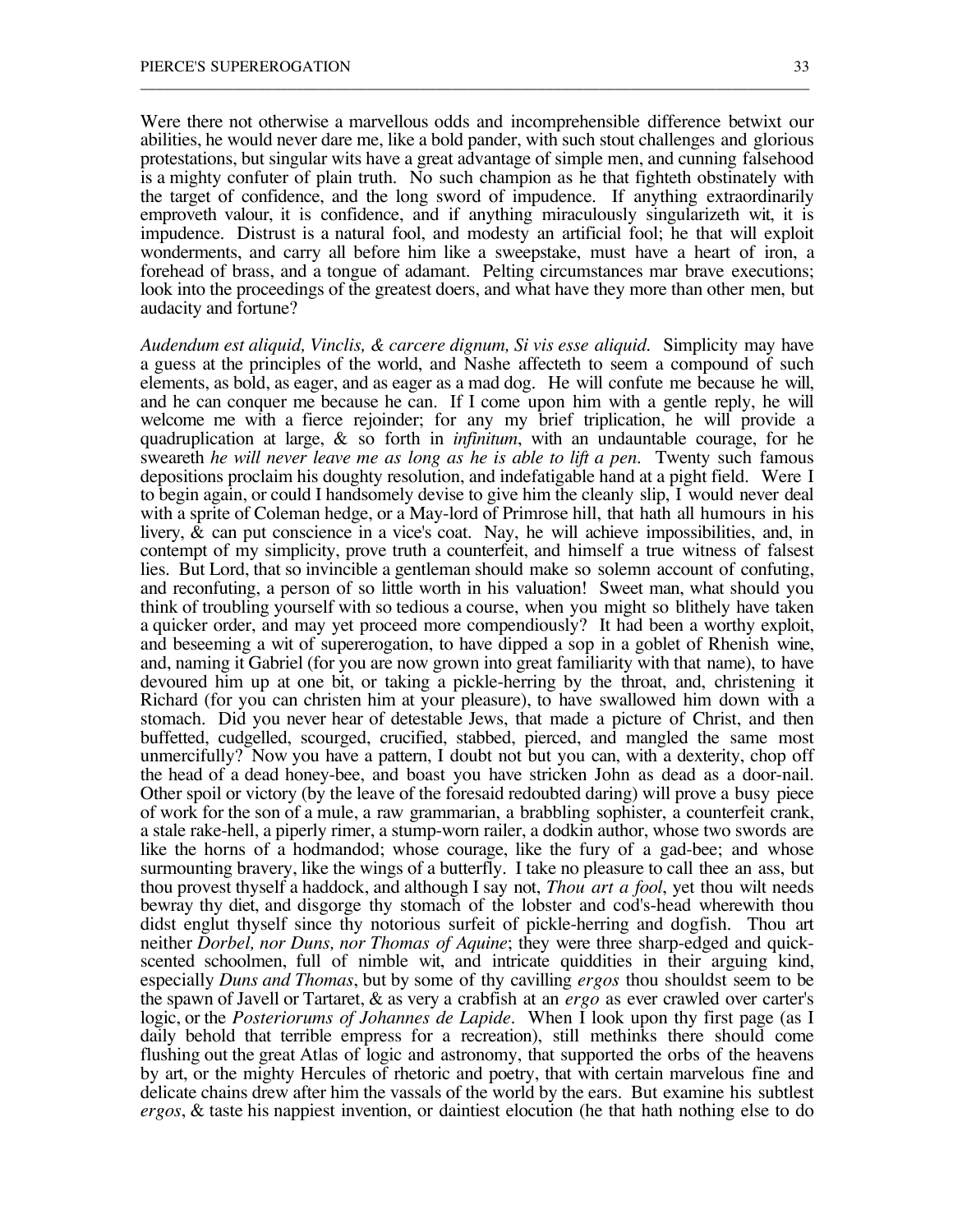may hold himself occupied), and art will soon find the huge behemoth of conceit to be the sprat of a pickle-herring, and the hideous leviathan of vainglory to be a shrimp in wit, a periwinkle in art, a dandiprat in industry, a dodkin in value, and such a toy of toys as every right scholar hisseth at in judgement, and every fine gentleman maketh the object of his scorn. He can rail (what mad bedlam cannot rail?), but the savour of his railing is grossly fell, and smelleth noisomely of the pump, or a nastier thing. His gayest flourishes are but Gascoigne's weeds, or Tarleton's tricks, or Greene's cranks, or Marlowe's bravados; his jests but the dregs of common scurrility, the shreds of the theater, or the off-scouring of new pamphlets; his freshest nippitate but the froth of stale inventions, long since loathsome to quick tastes; his shroving ware but lenten stuff, like the old pickle-herring; his lustiest verdure but rank ordure, not to be named in civility or rhetoric; his only art, and the vengeable drift of his whole cunning, to mangle my sentences, hack my arguments, chop and change my phrases, wrench my words, and hale every syllable most extremely, even to the disjointing and maiming of my whole meaning. O times, O pastimes, O monstrous knavery. The residue, whatsoever, hath nothing more in it than is usually in every ruffianly copesmate that hath been a grammar-scholar, readeth riotous books, haunteth roisterly company, delighteth in rude scoffing, & carrieth a desperate mind. Let him be thoroughly perused by any indifferent reader whomsoever, that can judiciously discern what is what, and will uprightly censure him according to his skill, without partiality pro and contra, and I dare undertake he will affirm no less, upon the credit of his judgement, but will definitively pronounce him the very baggage of new writers. I could nominate the person that under his handwriting hath styled him the cockish challenger, the lewd scribbler, the offal of corruptest mouths, the draff of filthiest pens, the bag pudding of fools,  $\&$  the very puddingpits of the wise or honest. He might have read of four notable things which many a jolly man weeneth he hath at will, when he hath nothing less: much knowledge, sound wisdom, great power, & many friends. And he might have heard of other four special things, that work the destruction or confusion of the forwardest practitioners: a headlong desire to know much hastily, a greedy thirst to have much suddenly, an overweening conceit of themselves, and a surly contempt of other. I could peradventure aread him his fortune in a fatal book, as verifiable as peremptory, but I love not to insult upon misery, & divinity is a judge whose sentence needeth no other execution but itself. No prevention but deep repentance, an impossible remedy where deep obstinacy is grounded, and high presumption aspireth above the moon. Haughty minds may fly aloft, and hasten their own overthrow, but it is not the wainscot forehead of a Rudhuddibras that can arear such an huge opinion as himself, in a strong conceit of a mighty conception, seemeth to travail withal, as it were with a flying Bladud, attempting wonderments in the air, or a Simon Magus, experimenting impossibilities from the top of the Capitol. He must either accomplish some greater work of supererogation, with actual achievement (that is now a principal point), or immortalize himself the proudest vain sot that ever abused the world with foppish ostentation, not in one or two pages, but in the first, the last, & every leaf of his *Strange News*. For the end is like the beginning, the midst like both, and every part like the whole. Railing, railing, railing; bragging, bragging, bragging; and nothing else but foul railing upon railing, and vain bragging upon bragging, as rudely, grossly, odiously, filthily, beastly, as ever shamed print. Unless he meant to set up a railing school, as the only regal professor of that and that faculty, now other shifts begin to fail. I wonder his own mouth can abide it without a phah! You have heard some worthy premises; behold a brave conclusion:

\_\_\_\_\_\_\_\_\_\_\_\_\_\_\_\_\_\_\_\_\_\_\_\_\_\_\_\_\_\_\_\_\_\_\_\_\_\_\_\_\_\_\_\_\_\_\_\_\_\_\_\_\_\_\_\_\_\_\_\_\_\_\_\_\_\_\_\_\_\_\_\_\_\_\_\_\_\_\_\_\_\_\_\_\_\_

## *Await the world the tragedy of wrath, What next I paint shall tread no common path.*

with another double *aut* for a gallant emblem, or a glorious farewell: *Aut nunquam tentes, aut perfice*. Subscribed with his own hand: *Thomas Nashe*. Not expect, or attend, but *await*; not some few, or the city, or the university, or this land, or Europe, but *the world*; not a comedy, or a declamation, or an invective, or a satire, or any like elenctical discourse, but a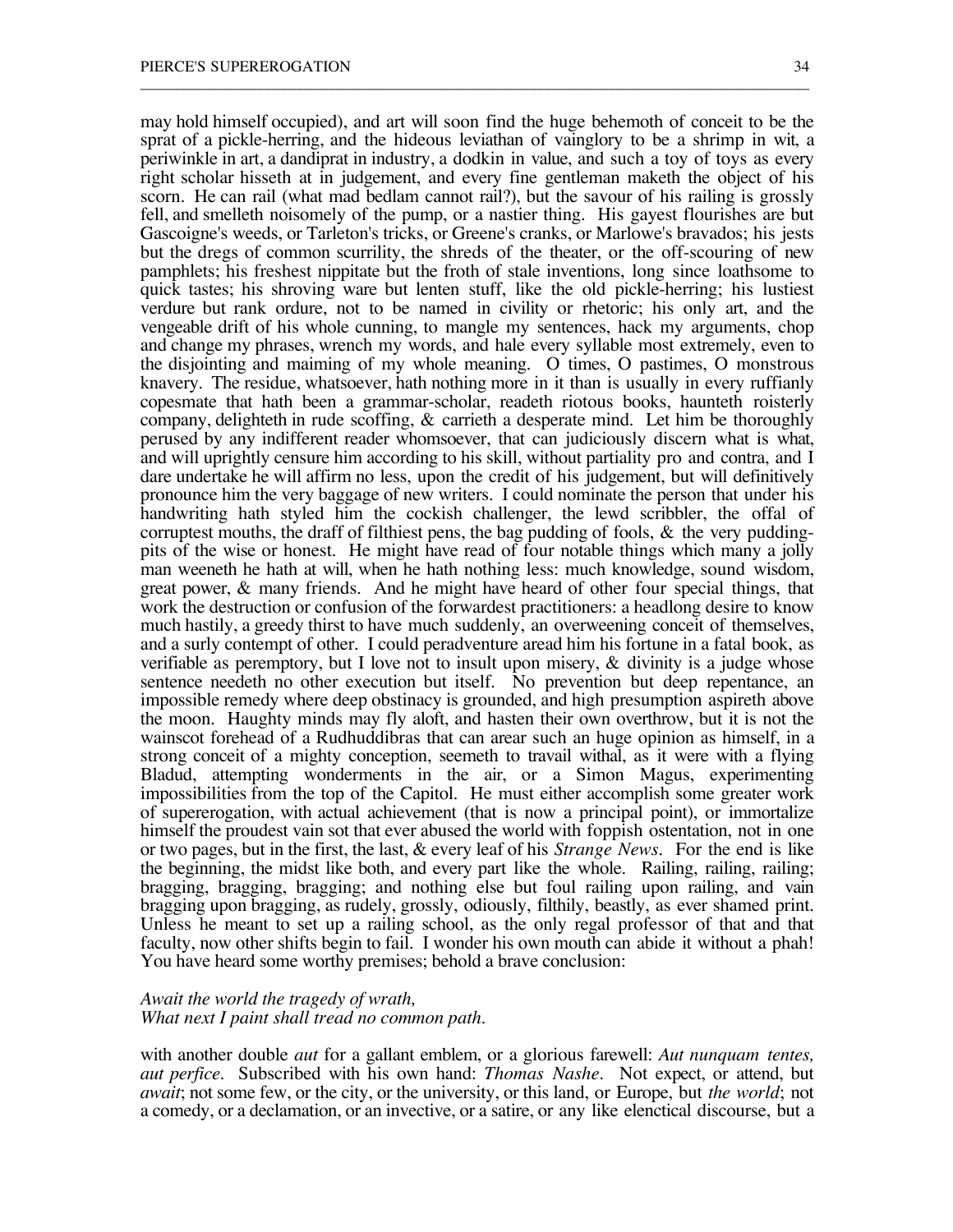tragedy, and the very tragedy of wrath, that shall dash the direfullest tragedies of Seneca, Euripides, or Sophocles out of conceit. The next piece, not of his rhetoric or poetry, but of his *painture*, *shall not tread* the way to Paul's, or Westminster, or the Royal Exchange, but at least shall perfect the Venus face of Apelles, or set the world an everlasting sample of inimitable artificiality. Other men's writing in prose or verse may plod on as before, but *his painting* will now tread *a rare path*, and by the way bestow a new lesson upon rhetoric, how to continue a metaphor, or uphold an allegory with advantage. *The treading of that rare path* by that exquisite *painting* (his works are miracles, and his painting can *tread*, like his dancing, or frisking, *no common but a proper path*), who expecteth not with an attentive, a serviceable, a covetous, a longing expectation? *Await world*, and, Apelles, tender thy most affectionate devotion to learn a wonderful piece of curious workmanship, when it shall please his next *painting to tread the path* of his most singular singularity. Meanwhile it hath pleased some sweet wits of my acquaintance (whom heaven hath baptized the spirits of harmony, and the muses have entertained for their paramours), to reacquite sonnets with sonnets, and to snib the thrasonical rimester with angelical metre, that may haply appear in fit place, and finely discover young Apuleius in his ramping robe, the fourth fury in his tragical pageant, the new sprite in his proper haunt or buttery, and the confuting devil in the horologe. One she, and two hes, have vowed they will pump his railing ink-horn as dry as ever was Holborn conduit, and squeeze his craking quill to as empty a sponge as any in Hosier Lane. Which of you gallant gentlemen hath not stripped *his stale jests* into their threadbare rags, or so seldom as an hundred times pitied his crest-fallen style,  $\&$  his socketworn invention? Who would have thought, or could have imagined, to have found the wit of Pierce so starved and clunged, the conceit of an adversary so weather-beaten and tired, the learning of a scholar so purblind and lame, the elocution of the devil's orator so lank, so wan, so meagre, so blunt, so dull, so fordead, so ghastly, where the masculine fury meant to play his grisliest and horriblest part? Well fare a good visage in a bad cause, or farewell hope, the kindest cozener of forlorn hearts. impossibilities in nature, or undertaketh incredibilities in art, must be content to speed thereafter. When every attempt faileth in performance, and every extremity foileth the enterpriser, at last even impudency itself must be fain to give over in the plain field, and never yield credit to the word of that most credible gentlewoman, if the very brazen buckler prove not finally a notorious dash-Nashe. He summed all in a brief but material sum that called *the old ass* the great A, and the est Amen, of the new supererogation. And were I here compelled to dispatch abruptly (as I am presently called to a more commodious exercise), should I not sufficiently have discharged my task, and plentifully have commended that famous creature whose praise the title of the pamphlet professeth? He that would honour Alexander may crown him the great A of puissance, but Pyrrhus, Hannibal, Scipio, Pompey, Caesar, divers other mighty conquerors, & even some modern worthies, would disdain to have him sceptred the est Amen of valour. What a brave and incomparable Alexander is that great A that is also the est Amen of supererogation, a more miraculous and impossible piece of work than the doughtiest puissance, or worthiest valour, in the old or new world! Shall I say blessed, or peerless, young Apuleius, that from the swathing-bands of his infancy in print was suckled of the sweetest nurses, lulled of the dearest grooms, cockered of the finest minions, colled of the daintiest paramours, hugged of the enticingest darlings, and more than tenderly tendered of the most delicious muses, the most amiable graces, and the most powerful virtues of the said unmatchable great A, the grand founder of supererogation, and the sole patron of such meritorious clients. As for other remarkable particulars in the *Strange News*, ink is so like ink, spite so like spite, impudency so like impudency, brokage so like brokage, and Tom-Penilesse now so like Pap-hatchet when the time was, that I need but overrun an old censure of the one by way of new application to the other. The notes of Martinism appertain unto those whom they concern. Pierce would laugh to be charged with Martinism, or any religion, though Martin himself, for a challenging, ruffling, and railing style, not such a Martin. Two contraries, but two such contraries as can teach extremities to play the contraries, and to confound themselves.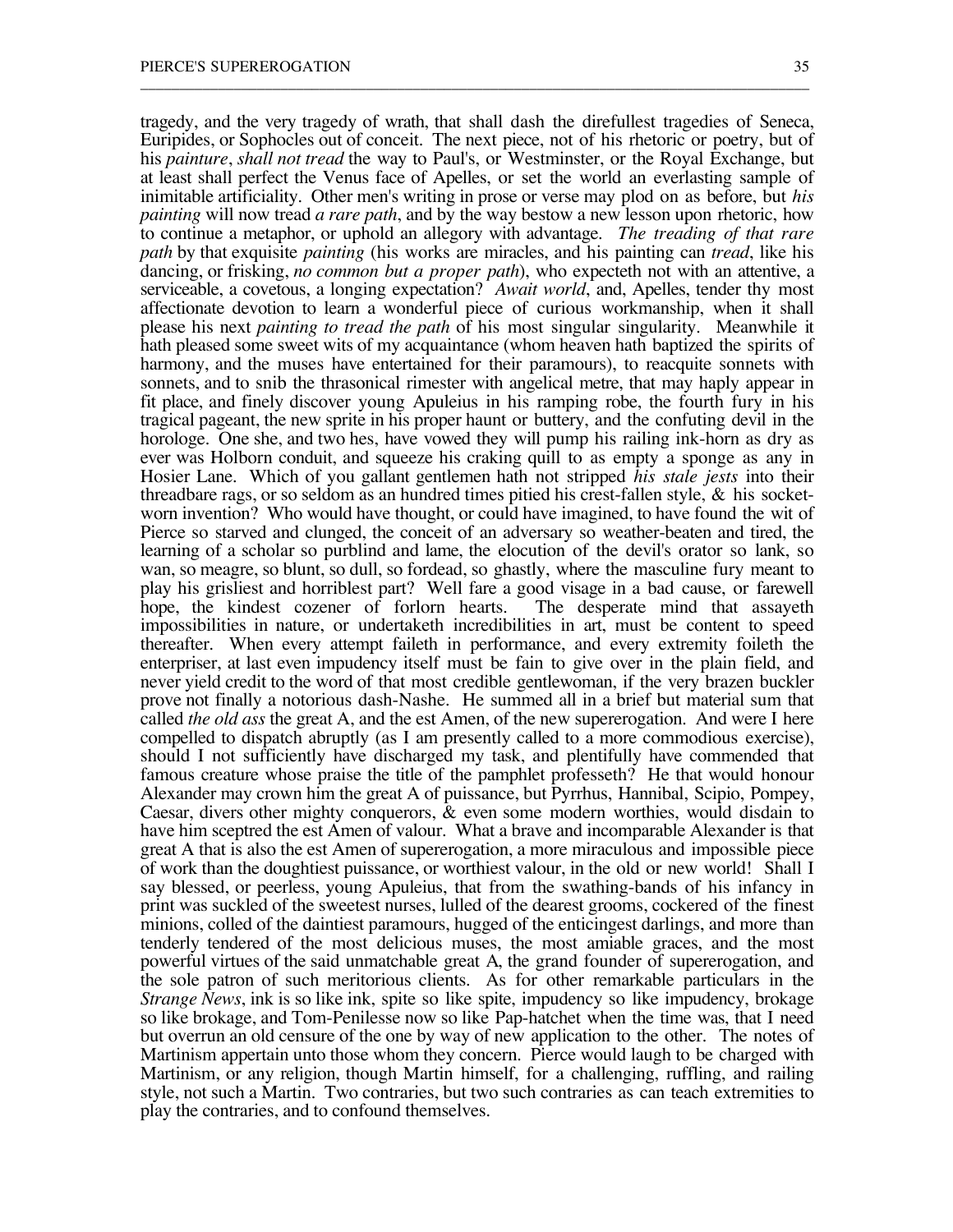Pap-Hatchet, desirous for his benefit to curry favour with a noble Earl, and, in defect of other means of commendation, labouring to insinuate himself by smooth glozing  $\&$ counterfeit suggestions (it is a courtly feat to snatch the least occasionet of advantage with a nimble dexterity), some years since provoked me, to make the best of it, inconsiderately; to speak like a friend, unfriendly; to say, as it was, intolerably; without private cause of any reason in the world (for in truth I loved him, in hope praised him, many ways favoured him, and never any way offended him), and notwithstanding that spiteful provocation, and even that odious threatening of ten years' provision, he had ever passed untouched with any syllable of revenge in print had not Greene and this dogfish abominably misused the verb passive, as should appear by his procurement or encouragement, assuredly most undeserved and most injurious. For what other quarrel could Greene or this dogfish ever pick with me, whom I never so much as twitched by the sleeve before I found myself and my dearest friends unsufferably quipped in most contumelious and opprobrious terms. But now there is no remedy, have amongst you, blind harpers of the printing-house, for I fear not six hundred crowders, were all your wits assembled in one cap of vanity, or all your galls united in one bladder of choler. I have lost more labour than the transcripting of this censure, which I dedicate neither to lord not lady, but to truth and equity, on whose sovereign patronage I rely.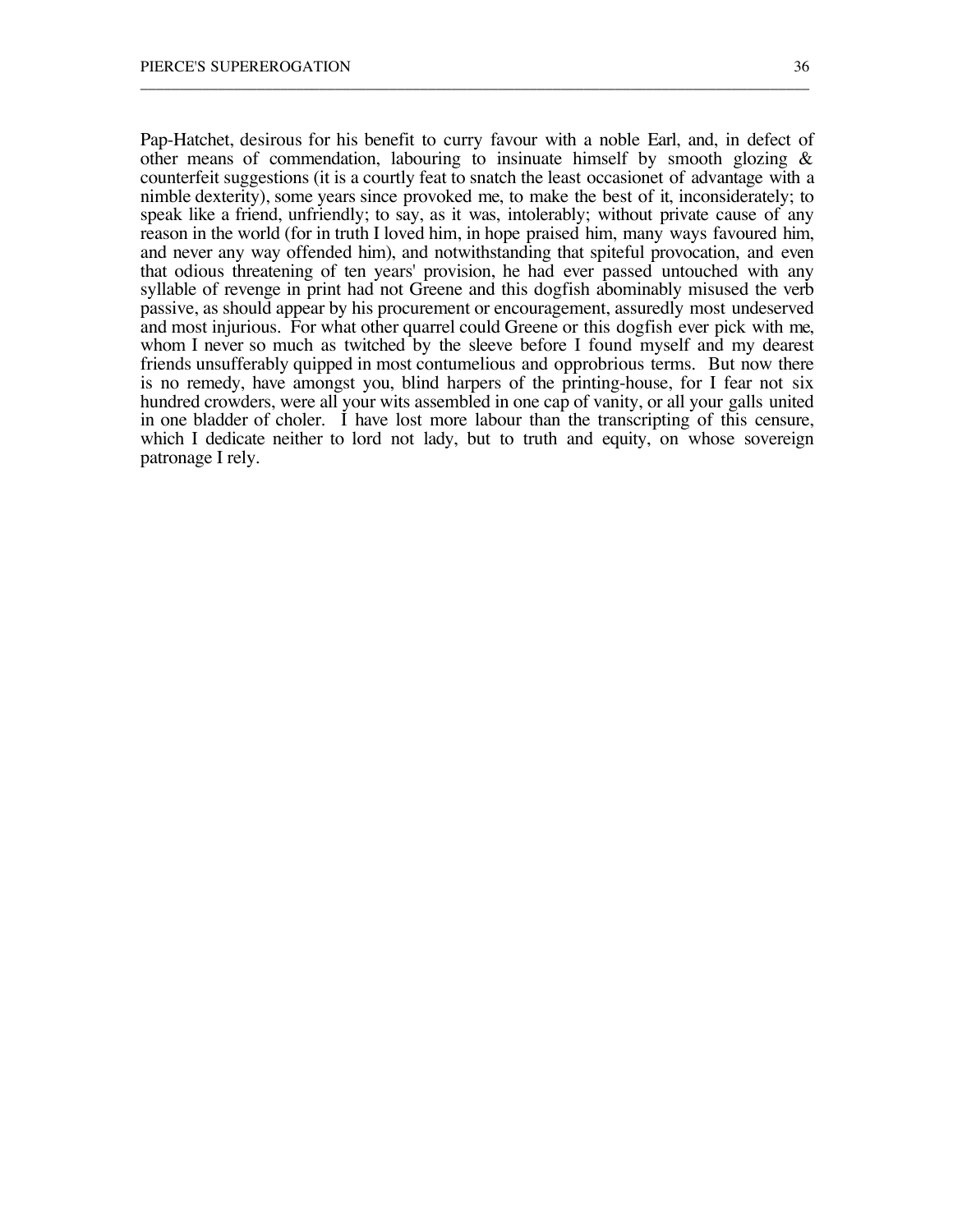\_\_\_\_\_\_\_\_\_\_\_\_\_\_\_\_\_\_\_\_\_\_\_\_\_\_\_\_\_\_\_\_\_\_\_\_\_\_\_\_\_\_\_\_\_\_\_\_\_\_\_\_\_\_\_\_\_\_\_\_\_\_\_\_\_\_\_\_\_\_\_\_\_\_\_\_\_\_\_\_\_\_\_\_\_\_

Pap-hatchet (for the name of thy good nature is pitifully grown out of request), thy old acquaintance in the Savoy when young Euphues hatched the eggs that his elder friends laid (surely Euphues was someway a pretty fellow; would God Lyly had always been Euphues, and never Pap-hatchet), that old acquaintance, now somewhat strangely saluted with a new remembrance, is neither lubbabied with thy sweet pap, nor scarecrowed with thy sour hatchet. And although in self-conceit thou knowest not thyself, yet in experience thou mightest have known him that can unbutton thy vanity and unlace thy folly, but in pity spareth thy childish simplicity, that in judgement scorneth thy roisterly bravery, and never thought so basely of thee as since thou beganst to disguise thy wit, and disgrace thy art with ruffianly foolery. He winneth not most abroad that weeneth most at home, and in my poor fancy it were not greatly amiss, even for the pertest and gayest companions (notwithstanding whatsoever courtly holy water or plausible hopes of preferment), to deign their old familiars the continuance of their former courtesies, without contempt of the barrenest gifts, or impeachment of the meanest persons. The simplest man in a parish is a shrewd fool, and humanity an image of divinity, that pulleth down the haughty, and setteth up the meek. Euphues, it is good to be merry, and Lyly, it is good to be wise, and Pap-hatchet, it is better to lose a new jest than an old friend, that can cram the capon with his own pap, and hew down the woodcock with his own hatchet. Bold men and merchant-venturers have sometimes good luck, but haphazard hath oftentimes good leave to beshrew his own pate, and to embark the hardy fool in the famous ship of wise men. I cannot stand nosing of candlesticks, or euphuing of similes, *alla Sauoica*, but it might haply be done with a trice. But every man hath not the gift of Albertus Magnus; rare birds are dainty, and they are quaint creatures that are privileged to create new creatures. When I have a mint of precious stones, & strange fools, beasts, and fishes of mine own coining (I could name the party that, in comparison of his own natural inventions, termed Pliny a barren womb), I may peradventure bless you with your own crosses, & pay you with the usury of your own coin. In the meanwhile, bear with a plain man, as plain as old Accursius, or Barthol de Saxo Ferrato, that will make his censure good upon the carrion of thy unsavoury and stinking pamphlet, a fit book to be joined with Scogan's works, or the French *Mirror of Madness*. The very title discovereth the wisdom of the young man, as an old fox not long since bewrayed himself by a flap of his tail, and a lion, they say, is soon descried by his paw, a cock by his comb, a goat by his beard, an ass by his ear, and a wise man by his tale, an artist by his terms.

*Pap With An Hatchet, Alias, A Fig For My Godson, Or, Crack Me This Nut, Or, A country Cuff, that is, A sound box of the ear, & cetera. Written by one that dares call a dog a dog. Imprinted by John-a-'noke, and John-a-stile, for the Bailiff of Withernam, cum priuilegio perennitatis, And are to be sold at the sign of the crab-tree cudgel in Thwack-Coat Lane.*

What devise of Martin, or what invention of any other, could have set a fairer oriental star upon the forehead of that foul libel? Now you see the brand, and know the Blackamoor by his face, turn over the leaf, and by the wittiness of his first sentence, aim at the rest. Milk is like milk; honey like honey; pap like pap, and he like himself; in the whole, a notable ruffler, and in every part a doughty braggart. *Room for a roister! So, that's well said; itch a little further for a good-fellow. Now have at you all, my gaffers of the railing religion,* '*tis I that must take you a peg lower. I'll make such a splinter run into your wits*, and so forth in the same lusty tenor. A very artificial beginning to move attention, or to procure good-liking in the reader, unless he wrote only to roister-doisters  $\&$  hacksters, or at least to jesters and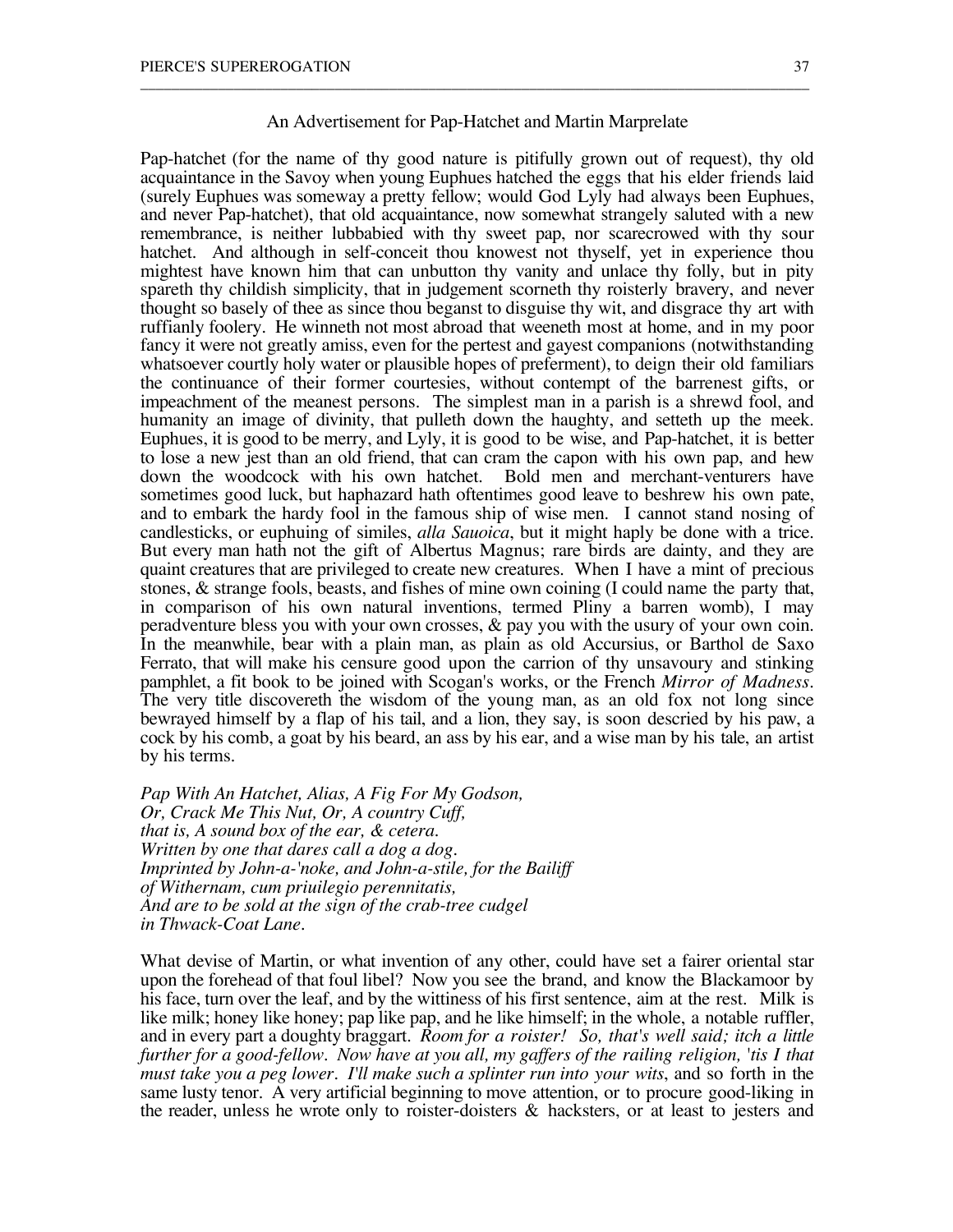vices. Oh, but in his preamble to the indifferent reader, he approveth himself a marvellous discreet and modest man of the soberest sort, were he not provoked in conscience to answer contrary to his nature and manner. You may see how grave men may be made light, to defend the church. I perceive they were wise that, at riotous times, when youth was wantonest, and knavery lustiest, as in Christmas, at Shrove-tide, in May, at the end of harvest, and by such wild fits, created a certain extraordinary officer, called a Lord of Misrule, as a needful governor or dictator to set things in order, and to rule unruly people with whom otherwise there were no ho. So when revel-rout beginneth to be a current author, or hurly-burly a busy promoter, *room for a roister* that will bore them through the noses with a cushion, that will bung up their mouths with a collyrium of all the stale jests in a country, that will suffer none to play the rex but himself. For that is the very depth of his plot, and whoever began with more roisterly terms, or proceeded with more ruffianly scoffs, or concluded with more hare-brained tricks, or tired himself with more weather-beaten cranks? What scholar or gentleman can read such ale-house and tinkerly stuff without blushing? They were much deceived in him at Oxford and in the Savoy, when Master Absolon lived, that took him only for a dapper & deft companion, or a pert-conceited youth, that had gathered together a few pretty sentences, and could handsomely help young Euphues to an old simile, & never thought him any such mighty doer at the sharp. But *I'll, I'll, I'll* is a parlous fellow at a hatchet*; he's like death; he'll spare none; he'll show them an Irish trick; he'll make them weep Irish; he's good at the sticking blow; his posy, What care I? Vie stabs* good ecclesiastical learning in his apology, and good Christian charity in his homily. Muster his arrant braveries together, and where such a terrible kill-cow, or such a vengeable bull-beggar, to deal withal? O dreadful Double V, that carriest the double stoccado in thy pen, what a double stabber wouldst thou be were thy hand as tall a fellow as thy heart, or thy wit as lusty a lad as thy mind? Other good-fellows may tell tales of Gawain; thou art Sir Gawain revived, or rather, terror in person. Yet shall I put a bean into Gawain's rattling skull, and tell thee where thy slashing long sword cometh short? Thou professest railing, and emprovest thyself in very deed an egregious railer, as disdaining to yield unto any he- or she-scold of this age, but what saith my particular analysis? Double V is old excellent at his *cornu copiae*, and, I warrant you, never to seek in his horn-book, but debar those same whoreson tales of a tub, and put him beside his horning, gaming, fooling and knaving, and he is nobody but a few pilfered similes, a little pedantical Latin, and the highest pitch of his wit, *Bull's motion*, alias *the hangman's apron*. His rime forestalled by Elderton, that hath ballads *lying a-steep in ale*; his reason by *a Cambridge wag*, a twigging sophister that will *ergo Martin into an ague*, and concludeth peremptorily: *Therefore Tyburn must be furred with Martins*; nothing left for the third disputer but railing through all the moods and figures of knavery, as they come fresh and fresh to his hand. All three jump *in eodem tertio*; nothing but a certain exercise, termed hanging, will serve their turn (if it be his destiny, what remedy?); they must draw cuts who shall play the hangman, and that is the argument of the tragedy, and the very pap of the hatchet. These are yet all the commonplaces of his great paper-book, & the whole inventory of his wit, though in time he may haply learn to play at ninehole-nidgets, or to canvass a livery flout through all the predicaments of *the four & twenty orders*. When I first took a glancing view of *I'll, I'll, I'll,* & durst scarcely be so hardy to look the hatchet in the face, methought his imagination was headed like a Saracen, his stomach bellied like the great globe of Orontius, & his breath like the blast of Boreas in the great map of Mercator. But when we began to renew our old acquaintance, and to shake the hands of discontinued familiarity, alas, good gentleman, his mandilion was over-cropped, his wit paunched like his wife's spindle, his art shanked like a lath, his conceit as lank as a shotten herring, and that same blustering eloquence as bleak and wan as the picture of a forlorn lover. Nothing but pure mammaday, and a few morsels of fly-blown euphuism, somewhat nicely minced for puling stomachs. But there be painters enough, though I go roundly to work, and it is my only purpose to speak to the purpose. I long sithence found by experience how Dranting of verses and euphuing of sentences did edify. But had I consulted with the prognostication of John Securis, I might peradventure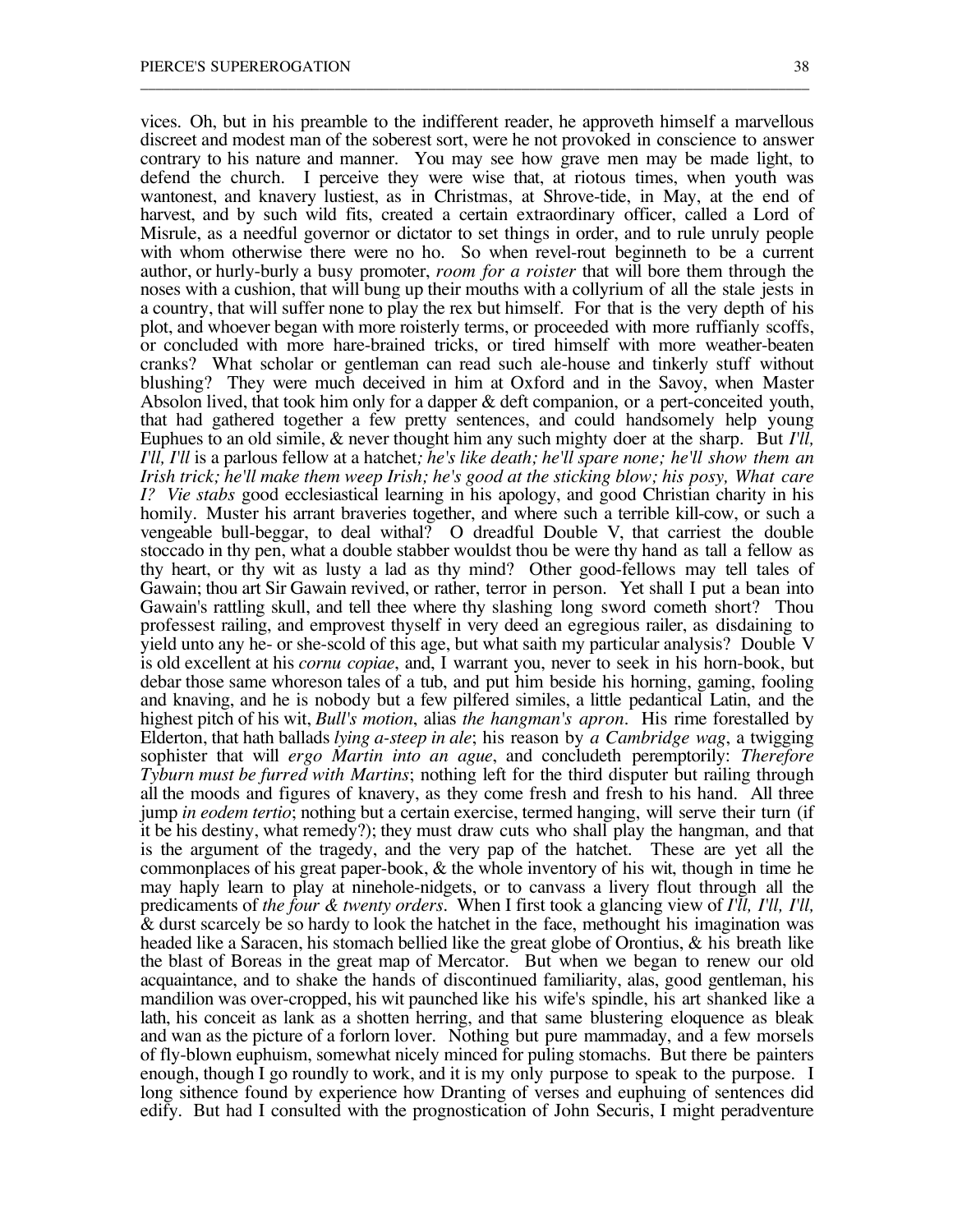have saved some loose ends for afterclaps. Now his nephew Hatchet must be content to accept of such spare entertainment as he findeth.

\_\_\_\_\_\_\_\_\_\_\_\_\_\_\_\_\_\_\_\_\_\_\_\_\_\_\_\_\_\_\_\_\_\_\_\_\_\_\_\_\_\_\_\_\_\_\_\_\_\_\_\_\_\_\_\_\_\_\_\_\_\_\_\_\_\_\_\_\_\_\_\_\_\_\_\_\_\_\_\_\_\_\_\_\_\_

It was Martin's folly to begin that cutting vein; some others' oversight to continue it, and Double V's triumph to set it agog. If the world should applaud to such roister-doisterly vanity (as impudency hath been prettily suffered to set up the crest of his vainglory), what good could grow out of it, but to make every man mad-brained and desperate; but a general contempt of all good order; in saying or doing, but an universal topsy-turvy? He were a very simple orator, a more simple politician, and a most simple divine, that should favour Martinizing, but had I been Martin (as for a time I was vainly suspected by such mad copesmates that can surmise anything for their purpose, howsoever unlikely or monstrous), I would have been so far from being moved by such a fantastical confuter, that it should have been one of my May-games or August triumphs to have driven officials, commissaries, archdeacons, deans, chancellors, suffragans, bishops and archbishops (so Martin would have flourished at the least) to entertain such an odd, light-headed fellow for their defence: a professed jester, a hickscorner, a scoff-master, a play-monger, an interluder, once the foil of Oxford, now the stale of London, and ever the ape's-clog of the press, *cum privilegio perennitatis*. Had it not been a better course to have followed Aristotle's doctrine, and to have confuted levity with gravity, vanity with discretion, rashness with advice, madness with sobriety, fire with water, ridiculous Martin with reverend Cooper? Especially in ecclesiastical causes, where it goeth hard when Scogan, the jovial fool, or Skelton, the melancholy fool, or Elderton, the bibbing fool, or Will Sommer, the choleric fool, must play the feat, and church matters cannot be discussed without rank scurrility, and, as it were, a synod of diapason fools. Some few have a civil pleasant vein, and a dainty spleen without scandal; some such percase might have repaid the mar-prelate home to good purpose; other obscenity or vanity confuteth itself, and impeacheth the cause. As good forbear an irregular fool as bear a fool heteroclitical, and better abide a comparative knave, that pretendeth religion, than suffer a knave superlative, that setteth cock-a-hoop. Serious matters would be handled seriously, not upon simplicity, but upon choice; not to flesh or animate, but to disgrace and shame, levity. A gleeking pro, and a frumping contra, shall have much ado to shake hands in the *ergo*. There is no end of girds  $\&$  bobs; it is sound arguments and grounded authorities that must strike the definitive stroke, and decide the controversy with mutual satisfaction. Martin, be wise, though Browne were a fool; and Pap-hatchet, be honest, though Barrow be a knave; it is not your heaving or hoising coil that buildeth up the walls of the temple. Alas, poor miserable, desolate, most woeful church, had it no other builders but such architects of their own fantasies, and such masons of infinite contradiction? Time, informed by secret intelligence, or resolved by curious discovery, spareth no cost or travail to prevent mischief, but employeth her two worthy generals, knowledge  $\&$  industry, to clear the coast of vagrant errors in doctrine, and to scour the sea of roving corruptions in discipline. Rome was not reared up in one day, nor cannot be pulled down in one day. A perfect ecclesiastical discipline, or authentic policy of the church (that may avow I have neither more nor less than enough, but just the number, weight, and measure of exact government), is not the work of one man whosoever, or of one age whatsoever; it requireth an incredible great judgement, exceeding much reading in ecclesiastical histories, councils, decrees, laws; long and ripe practice in church causes. Platforms offer themselves to every working conceit, and a few tables or abridgments are soon dispatched, but whatsoever pretext may colourably be alleged, undoubtedly they attempt they know not what, and enterprise above the possibility of their reach, that imagine they can, in a pamphlet or two, contrive such an omnisufficient and incorruptible method of ecclesiastical government as could not, by any private meditation or public occasion, be found out with the study or practice of fifteen hundred years. I am not to dispute as a professed divine, or to determine as a severe censor, but a scholar may deliver his opinion with reason, and a friend may lend his advice at occasion, especially when he is urged to speak, or suspected for silence. They must licence me to dissent from them, that authorize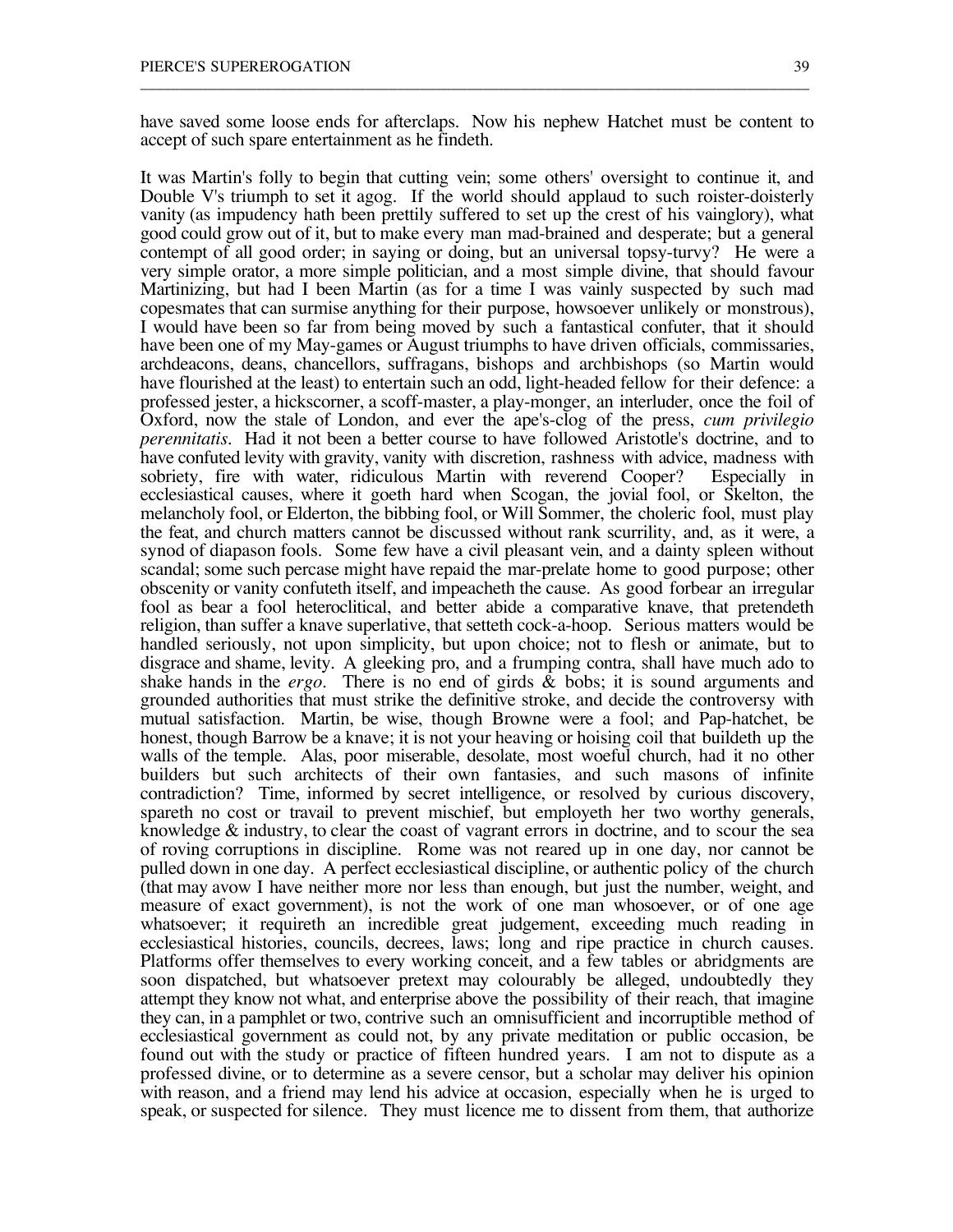themselves to disagree from so many notable and worthy men, in the common reputation of so long a space. They condemn superstitious & credulous simplicity; it were a fond simplicity to defend it where it swerveth from the truth, or strayeth out of the way, but discretion can as little commend opinative and prejudicate assertions, that strive for a needless and dangerous innovation. It is neither the excess nor the defect, but the mean, that edifieth. Plato comparing Aristotle and Xenocrates together, *Xenocrates*, quoth he, *needeth a spur; Aristotle, a bridle*. And if princes or parliaments want a goad, may not subjects, or admonitions, want a snaffle? Is there pretence for liberty to advise the wisest, or for zeal to prick forward the highest, and no reason for prudence to curb rashness, or for authority to rein licentiousness? May judgement be hoodwinked with frivolous traditions, and cannot fantasy be inveigled with newfangled conceits? Superstition and credulity are simple creatures, but what are contempt and tumult? What is the principal cause of this whole Numantine war, but affection of novelty without ground? If all without exception, from the very scholars of the primitive and heroical school, wanted knowledge or zeal, how rare and singular are their blessings that have both in so plentiful and incomparable measure? Assuredly there were many excellent wits, illuminate minds, and devout souls before them; if nothing matchable with them, what greater marvel in this age? Or if they were not rightly disciplined, that lived so virtuously and Christianly together, what an inestimable treasure is found, & what a clear fountain of holy life? Where are godly minds become, that they embrace not that sacred society? What ail religious hands, that they stay from building up the City of God? Can Plato's republic, and More's Utopia, win hearts, and cannot the heavenly Jerusalem conquer souls? Can there be a greater impiety than to hinder the rearing up of those celestial walls? Why forgetteth the gross church that it ought to be the pure kingdom of heaven? To zeal, even speed is delay, and a year, an age. But how maturely and judiciously some busy motions have been considered upon by their hot solicitors, it would not pass unexamined. A strong discipline standeth not upon feeble feet, and a weak foundation will never bear the weight of a mighty Jerusalem. The great shoulders of Atlas oftentimes shrink and faint under the great burden of heaven. The tabernacle of Moses, the temple of Solomon, the golden age of the primitive church, and the silver regiment of Constantine, would be looked into with a sharper and clearer eye. The difference of commonwealths, or regiments, requireth a difference of laws and orders, and those laws and orders are most sovereign that are most agreeable to the regiment, and best proportioned to the commonwealth. The matter of elections and offices is a principal matter in question, and how many not only ignorant or curious, but learned and considerate, wits have lost themselves, and found error, in the discourse of that subject? But how compendiously might it be concluded, that is so infinitely argued, or how quietly decided, that is so tumultuously debated? I rely not upon the uncertainty of disputable rules, or the subtlety of intricate arguments, or the ambiguity of doubtful allegations, or the casualty of fallible experiments, but ground my resolution upon the assurance of such politic and ecclesiastical principles as, in my opinion, can neither be deceived grossly, nor deceive dangerously. Popular elections and offices, as well in churches as in commonwealths, are for popular states. Monarchies and aristocracies are to celebrate their elections and offices according to their form of government, and the best correspondence of their states, civil and ecclesiastical, and may justify their good proceeding by good divinity, as they gravely and religiously proved that, in the flourishing propagation and mighty increase of the Catholic Church under princes before, in, and after the empire of Constantine, were driven to vary from some primitive examples, not by unlawful corruption, as is ignorantly surmised, but by lawful provisions, according to the exigence of occasions  $\&$  necessities of alteration in those overruling cases, as appeareth by pregnant evidence of ecclesiastical histories and canons, wherewith they are to consult that affect a deep insight in the decision of such controversies, & not to leap at all adventures before they have looked about them, as well backward as forward, & as well of the one side as of the other. Consideration is a good counsellor, & reading no bad remembrancer, especially in the most essential commonplaces of doctrine, and the most important matters of government. Ignorance may someway be the father of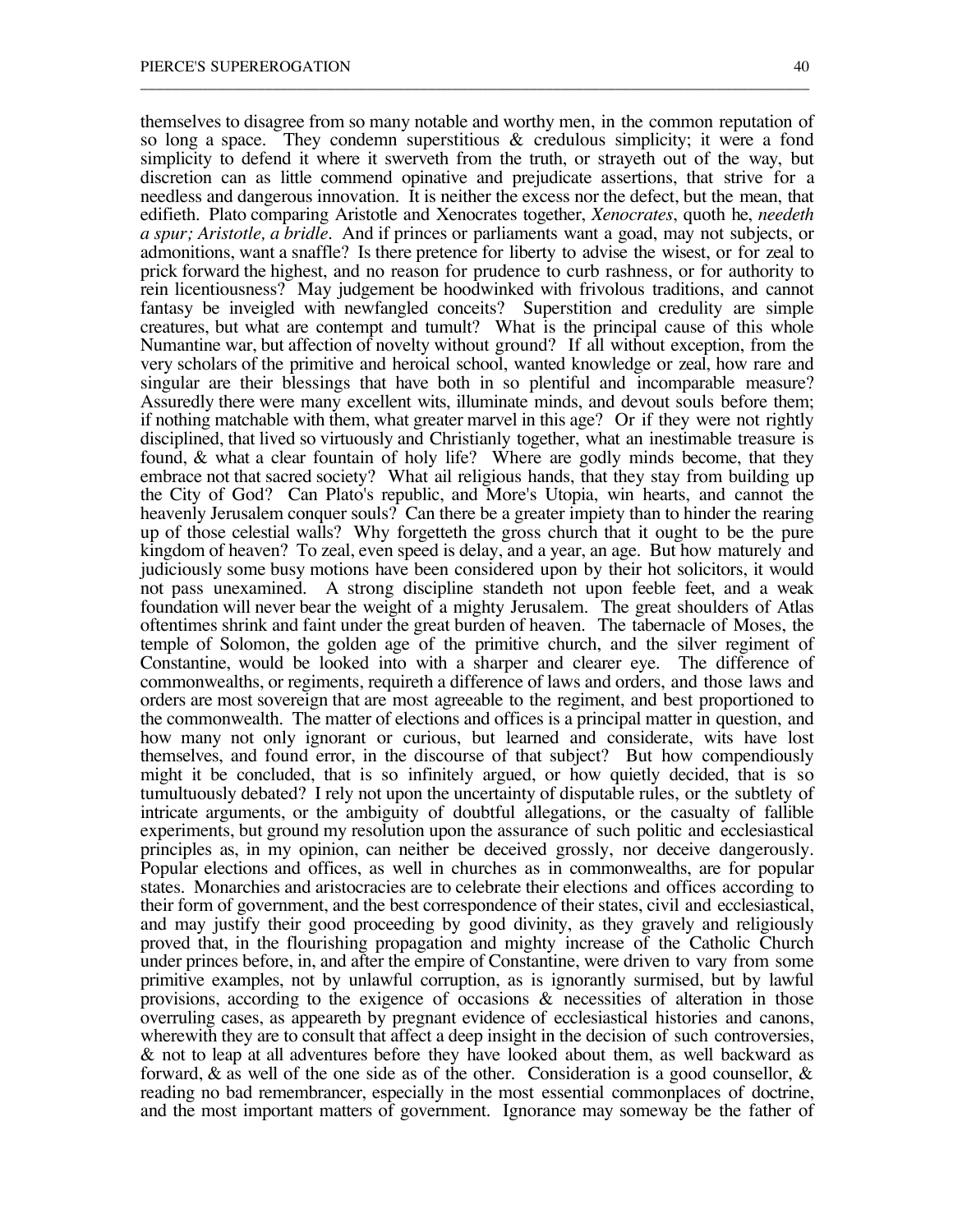zeal, as it was wont to be termed the mother of devotion, but blind men swallow down many flies, and none more than many of them that imagine they know all, and conceit an absolute omnisufficiency in their own platforms, with an universal contempt of whatsoever contradiction, special or general, modern or ancient, when undoubtedly they are to seek in a thousand points of requisite and necessary consideration. Lord, that men should so please and flatter themselves in their own devises, as if none had eyes but they. God never bestowed his divine gifts in vain; they are not so lightly to be rejected, that so gravely demeaned themselves, instructed their brethren, reclaimed infidels, conquered countries, planted churches, confounded heretics, and incessantly travailed in God's causes with the whole devotion of their souls, howsoever some can be content to think that since the apostles none ever had the spirit of understanding, or the minds of sincerity, but themselves. Pardon me, pure intelligences and incorruptible minds. The ancient fathers and doctors of the church wanted neither learning, nor judgement, nor conscience, nor zeal, as some of their Greek and Latin works very notably declare (if they were blind, happy men that see), and what wiser senates, or holier congregations, or any way more reverent assemblies, than some general, and some provincial, councils. Where they, to a superficial opinion, seem to set up a gloss against or beside the text, it would be considered what their considerations were, and whether it can appear that they directly, or indirectly, proceeded with a respective regard of the commonwealth, or a tender care of the church, or a reverend examination of that text. For I pray God we love the text no worse, from the bottom of our hearts, than some of them did. They are not the simplest, or dissolutest men, that think discretion might have leave to cut his coat according to his cloth, and commend their humility, patience, wisdom, and whole conformity, that were ready to accept any requisite order not unlawful, and to admit any decent or seemly rites of indifferent nature. Put the case just as it was then, and in those countries, and what if some suppose that even M. Calvin, M. Beza, M. Melvin, or M. Cartwright (notwithstanding their new designments), being in the same estate wherein they were then, and in those countries, would have resolved no otherwise in effect than they determined. Or if they did not so perfectly well, I pray God we may. Howbeit none so fit to reconcile contradictions, or to accord differences, as he that distinguisheth times, places, occasions, and other swaying circumstances, high points in government, either civil or ecclesiastical. As in the doubtful paragraphs and canons of the law of man, so in the mystical oracles of the law of God: *Qui bene distinguit, bene docet*, in the one, when he useth no distinction but of the law, or some reason equipollent to the law; in the other, when he interpreteth the scripture by the scripture, either expressly, by conference of text with text, or collectively, by the rule of analogy. In cases indifferent or arbitrary, what so equal in general as indifferency, or so requisite in special as conformity to the positive law, to the custom of the country, or to the present occasion? To be perverse or obstinate without necessary cause is a peevish folly, when by such a dutiful and justifiable order of proceeding, as by a sacred league, so infinite variances and contentions may be compounded. To the clean, all things are clean. St. Paul, that laid his foundation like a wise architect, and was a singular frame of divinity (omnisufficiently furnished to be a doctor of the nations, & a converter of people), became all unto all, and, as it were, a Christian Mercury, to win some. Oh, that his knowledge and zeal were as rife as his name, and I would to God some could learn to behave themselves toward princes and magistrates as Paul demeaned himself, not only before the King Agrippa, but also before the two Roman procurators of that province, Felix and Festus, whom he entreated in honourable terms, albeit ethnic governors. Were none more scrupulous than St. Paul, how easily and graciously might divers confutations be reconciled, that now rage like civil wars? The chiefest matter in question is no article of belief, but a point of policy or government, wherein a judicial equity being duly observed, what letteth but the particular laws, ordinances, injunctions, and whole manner of jurisdiction may rest in the disposition of sovereign authority, whose immediate or mediate acts are to be reverenced with obedience, not countermanded with sedition, or controlled with contention. He is a bold subject that attempteth to bind the hands of sacred Majesty, and they love controversies well, I trow, that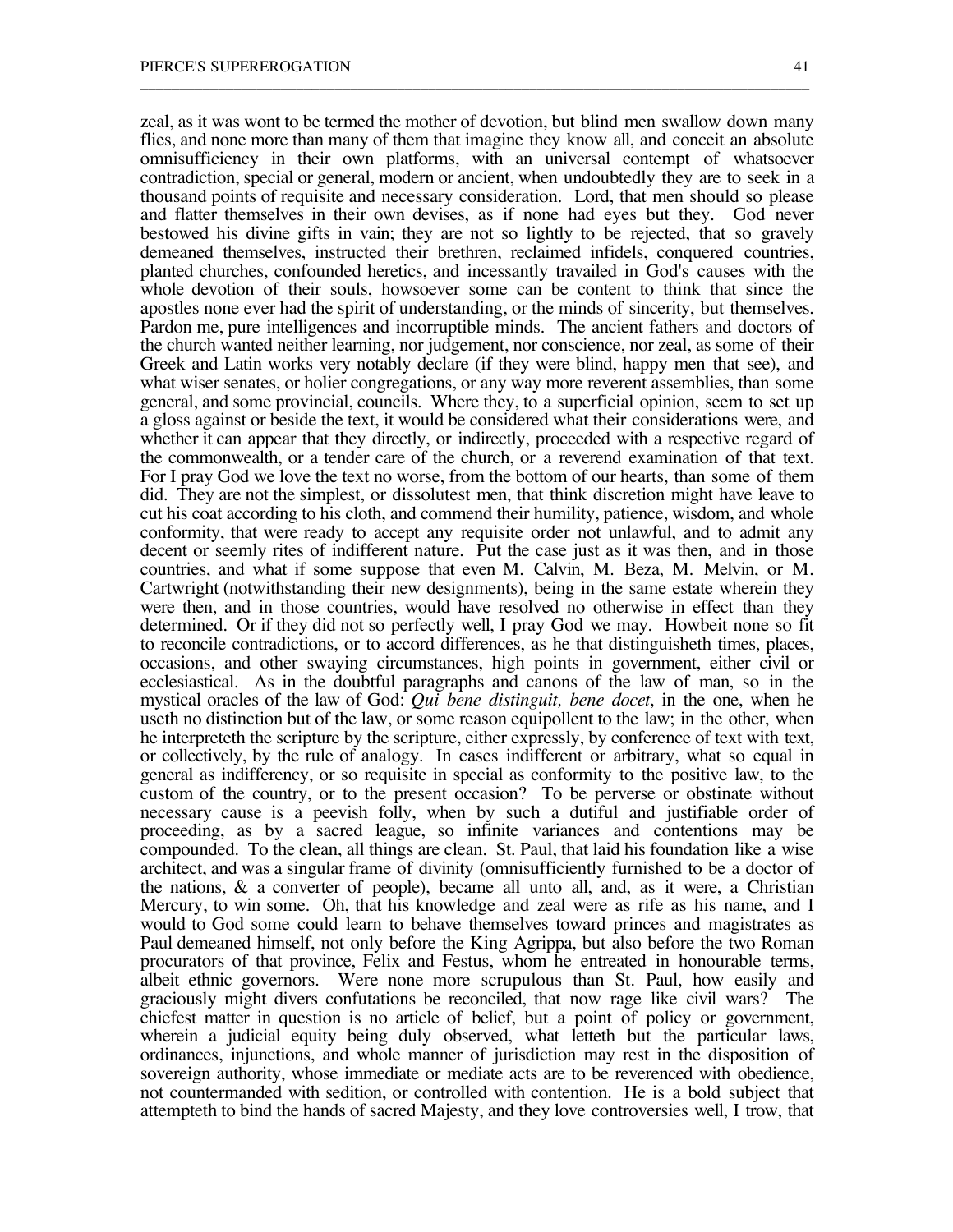call their prince's proceedings into controversy. Altercations and paradoxes, as well in discipline as in doctrine, were never so curiously curious, or so infinitely infinite, but when all is done, and when innovation hath set the best countenance of proof or persuasion upon the matter, kingdoms will stand, and free cities must be content. Their courts are no precedents for royal courts; their councils no instructions for the councils of kings or queens; their consistories, that would master princes, no informations for the consistories under princes; their discipline no canon or platform for sovereign government, either in causes temporal or spiritual. And can you blame them that marvel how, of all other tribunals or benches, that Jewish synedrion, or pontifical consistory, should so exceedingly grow in request, that put Christ himself to death, and was a whip for his dearest apostles? I am loath to enter the lists of argumentation or discourse with any obstinate mind or violent wit, that weeneth his own conceit a clear sun without eclipse, or a full moon without wanes, but sith importunacy will never lin molesting parliaments and princes with admonitions, advertisements, motions, petitions, repetitions, solicitations, declamations, discourses, methods, flatteries, menaces, and all possible instant means of enforcing and extorting the present practice of their incorruptible theory, it would be somebody's task to hold them a little occupied, till a greater resolution begin to subscribe,  $\&$  a surer provision to execute. May it therefore please the busiest of those that debar ecclesiastical persons of all civil jurisdiction or temporal function to consider how every petty *parish* in England, to the number of about 5200, more or less, may be made a Jerusalem, or metropolitan see, like the noblest city of the Orient (for so Pliny calleth Jerusalem); how every *minister* of the said parishes may be promoted to be an high-priest, and to have a pontifical consistory; how every *assistant* of that consistory may emprove himself an honourable or worshipful senior, according to his reverend calling (for not only the princes of families, or the princes of tribes, but the princes of cities, or judges, the decurions, the quinquagenarians, the centurions, the chiliarchs, were inferior officers to the seniors); how a *princely and capital court*, and even the high council of parliament, or supreme tribunal of the royal city (for there was no seniory in Judaea but at Jerusalem, saving when the proconsul Gabinius, in a Roman policy, divided that nation into five parts, and appointed four other consistories); how such a princely and stately court should be the pattern of a *presbytery in a poor parish*; how the principality or *pontificality* of a *minister*, according to the degenerate sanhedrim, should be set up, when the *lordship of a bishop* or archbishop, according to their position, is to be pulled down; finally, how the supremacy over kings and emperors should be taken from the highest priest, or *pope*, to be bestowed upon an *ordinary minister* or curate, and how that minister should dispense with Aristotle's *law of instruments* [ ], or become more mighty than Hercules, that could not encounter *two charges at once*, or at least how that civil court, that *mere civil court* (for so it was before it declined from the first institution, even as merely civil as the Roman Senate) should be transformed into a court *merely ecclesiastical*. When these points are considered, if withal it be determined by evident demonstration, as clear as the sun, and as invincible as God's Word, that whatsoever the apostles did for their time is immutably perpetual and necessary for all times, and that nothing by way of special respect, or present occasion, is left to the ordinance, disposition, or provision of the church but the strict and precise practice of their primitive discipline, according to some precepts in St. Paul's Epistles, and a few examples in the Acts of the Apostles, *so be it*, must be the suffrage of us that have no voice in the sanhedrim. All is concluded in a few pregnant propositions; we shall not need to trouble or entangle our wits with many articles, injunctions, statutes, or other ordinances. The general, provincial, and episcopal councils lost much good labour in their canons, decrees, and whatsoever ecclesiastical constitutions; the works of the fathers and doctors, howsoever ancient, learned, or orthodoxal, are little or nothing worth; infinite studies, writings, commentaries, treatises, conferences, consultations, disputations, distinctions, conclusions of the most notable scholars in Christendom, altogether superfluous. Well worth a few resolute aphorisms, that dispatch more in a word than could be boulted out in fifteen hundred years, and roundly determine all with an *upside down*. No reformation without an upside down. Indeed, that is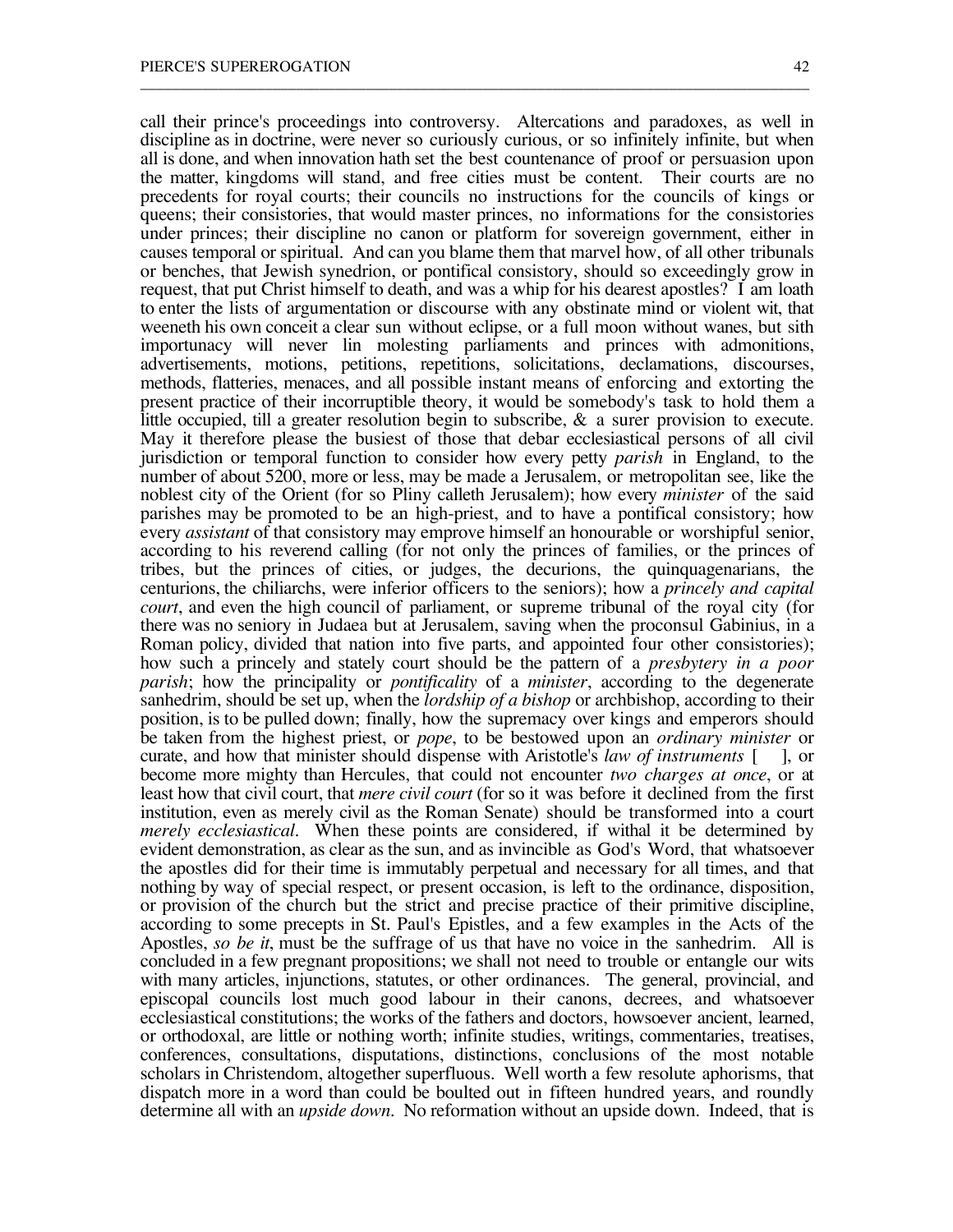one of Machiavel's positions, and seeing it is proved a piece of sound doctrine, it must not be gainsaid. Every head that hath a hand, pull down the pride of bishops, and set up the humility of ministers. Diogenes tread upon Plato's pomp. An universal reformation be proclaimed with the sound of a Jew's-trump. Let the pontifical consistory be erected in every parish; let the high priest, or archbishop, of every parish be installed in Moses' chair (it was Moses', not Aaron's, chair that they challenge in their senate, & he must be greater than Hercules that can fulfil both); let the ministry be a royal priesthood, and the dominion of his seniory reign like a Prester John; let it everlastingly be recorded for a sovereign rule, as dear as a Jew's eye, that Josephus allegeth out of the law: *Nihil agat Rex, sine Pontificis, & Seniorum sententia*. Only let the said pontiff beware he prove not a great pope in a little room, or discover not the humour of aspiring Stukeley, that would rather be the king of a molehill than the second in Ireland or England. Some Stoics and melancholy persons have a spice of ambition by themselves, and even *Junius Brutus* the first was someway a kind of *Tarquinius Superbus*, and *Junius Brutus* the second is not altogether a mortified creature, but bewrayeth, as it were, some relics of flesh and blood, as well as his inwardest friend, *Eusebius Philadelphus*. I dare come no nearer, yet Greenwood and Barrow begin already to complain of surly and solemn brethren, and God knoweth how that pontifical chair of estate might work in man, as he is man. Mercury sublimed is somewhat a coy and stout fellow, and I believe those high and mighty peers would not stick to look for a low and humble leg. Every man must have his due in his place, and honour alliably belongeth to redoubted seniors. That is their proper title at Geneva. Now if it seems as clear a case in policy as in divinity, that one and the same discipline may serve divers and contrary forms of regiment, and be as fit for the head of England as for the foot of Geneva, the worst is, Aristotle's *Politics* must be burned for heretics. But how happy is the age that, instead of a thousand positive laws and Lesbian canons, hath found one standing canon of Polycletus, an immutable law of sacred government? And what a blissful destiny had the commonwealth that must be the model of all other commonwealths, and the very centre of the Christian world? Let it be so forever, and ever, if that pamphlet of the laws and statutes of Geneva, as well concerning the ecclesiastical discipline as civil regiment, deserve any such singular or extraordinary estimation, either for the one or for the other. If not, are they not busy men that will needs bear a rule, and strike a main stroke, where they have nothing to do, or are to be ruled? It were a good hearing in my ear that some of them could govern themselves but in reasonable wise sort, that are so forward to sway kingdoms and to swing churches after their new fashion, and can stand upon no ground but their own. If certain of them be goodlier or learneder than many other (according to their favourablest reputation), it is the better for them; I would also they were wiser than some of them whom they impugn. Surely I fear they will be found more peremptory in censure than sound in judgement, and more smart in reproof than sharp in proof. And may it not be a probable doubt how they have compared together the law of God's people, and the gospel of Christ's church in the Bible, or how they have studied Josephus, Philo, & Egesippus of the Jewish affairs, or Sigonius of the Hebrew commonwealth, or Freigius his *Mosaicus*, or their own Bonaventura of the Judaical policy, that fetch their jurisdiction from the Sanhedrim corrupted, and ground their reformation upon the Jews' Talmud, the next neighbor to the Turk's Alcoran? Had Ramus' *Treatise of Discipline* come to light, they would long ere this have been ashamed of their Sanhedrim, and have blushed to foist in the Talmud instead of the Bible. God help poor discipline if the water be like the conduit, the oil like the lamp, and the plant like the tree. Abraham was the beginning, David the middest, and Christ the end of the Hebrew history; his gospel, not his enemies' Talmud, the pure fountain of reformation, and the only clear resplendishing sun that giveth light to the stars of heaven  $\&$  earth, unto which the church, his most dear and sweet spouse, is more deeply and more incomprehensibly bounden than the day unto the sun, that shineth from his glistering chariot. It is not for a pontifical seniory, or a mechanical eldership, to stop the course of any river that successively floweth from that liquid fountain, or to put out any candle that was originally lighted at that inextinguible lamp. The church hath small cause to dote upon the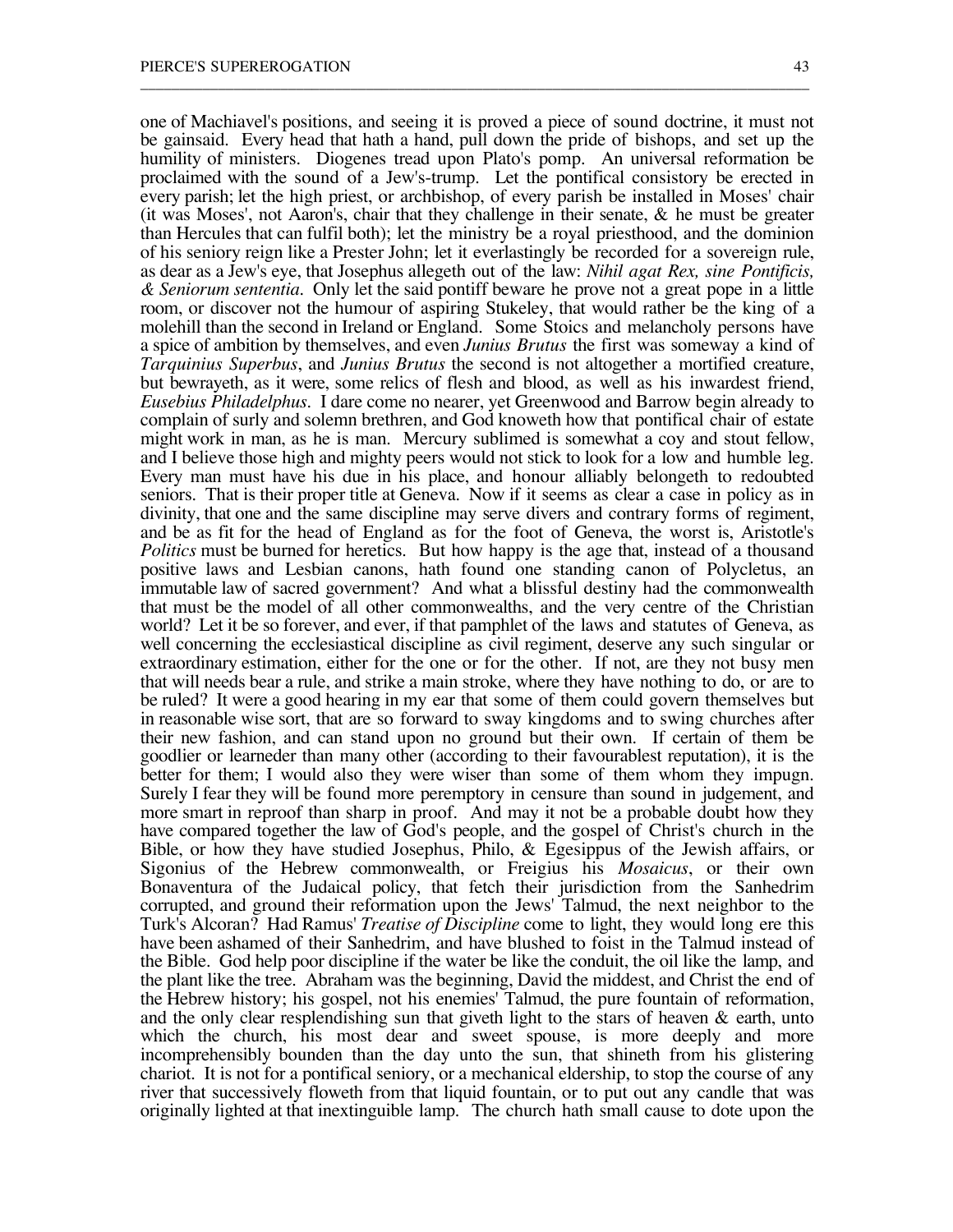cousin-german of tyranny, and the commonwealth hath no great affection to the sworn brother of anarchy. Certainly states need not long to entertain tumultuous and never satisfied innovation. And I hope he was not greatly unadvised, that, being demanded his opinion of the eldership in question, answered, he conceived of the eldership (as it is intended and motioned in England) as he thought of the elder tree, that whatsoever it appeared in show, it would in trial prove fruitless, seedless, bitter, frail, troublous, and a friend to surging waves and tempestuous storms. And being further pressed touching the forward zeal of doughty Martin Senior, lively Martin Junior, pert Penry, lusty Barrow, and some other brag reformists (for that rolling stone of innovation was never so tirled and tumbled as since those busy limbs began to rouse and bestir them more than all the pragmatics in Europe), when young Phaeton, quoth he, in a presumptuous resolution would needs rule the chariot of the sun, as it might be the temple of Apollo, or the church of St. Paul, or some greater province (for the greater province, commonwealth, or monarchy, the fitter for Phaeton's reformation), his sudden ruin ministered matter of most lamentable tears to his dear mother and loving sisters, insomuch that they were pitifully changed as some write, into *elder trees*, as some, into *poplars*. *Sic fleuit Clymene: sic & Clymeneides altae*, as it might be the mournful church and her wailing members, woefully transmewed into *elders* or *poplars*. Good my masters, either make it an evident and infallible case, without sophistical wrangling or personal brawling, that your unexperienced discipline, not the order approved, is the pure well of that divine spring, and the clear light of that heavenly sun, or, I beseech you, pacify yourselves, and surcease to endanger kingdoms with unneedful uproars. Crooked proceedings would be rectified by a right, not a crooked, line, and abuses reformed, not by abusing the persons, but by well using the things themselves. I spare my ancients, as well at home as abroad, yet Beza might have been good to some doctors of the church, and better than he is to *Ramus, Erastus, Kemnitius*, and sundry other excellent men of this age (neither can it sufficiently appear that the two famous lawyers, *Gribaldus* and *Baldwinus*, were such monstrous apostatas, or poisonous heretics, as he reporteth), and whether some other, nearer hand, have not been too familiarly bold with their superiors, of approved learning and wisdom, meet for their reverend and honourable calling, my betters judge.

\_\_\_\_\_\_\_\_\_\_\_\_\_\_\_\_\_\_\_\_\_\_\_\_\_\_\_\_\_\_\_\_\_\_\_\_\_\_\_\_\_\_\_\_\_\_\_\_\_\_\_\_\_\_\_\_\_\_\_\_\_\_\_\_\_\_\_\_\_\_\_\_\_\_\_\_\_\_\_\_\_\_\_\_\_\_

Modesty is a civil virtue, and humility a Christian quality. Surely Martin is too too malapert to be discreet, and Barrow too too hot to be wise; if they be godly, God help charity, but in my opinion they little wot what a chaos of disorders, confusions, & absurdities they breed, that sweat to build a reformation in a monarchy upon a popular foundation, or a mechanical plot, & will needs be as fiery in execution, even to wring the club out of Hercules' hand, as they were aery in resolution. Alas, that wise men, and reformers of states (I know not a weightier province), should once imagine to find it a matter of as light consequence to seniorize in a realm over the greatest lords, and even over the highness of majesty, as in a town, over a company of mean merchants and meaner artificers. I will not stick to make the best of it. M. Calvin, the founder of the plot (whom Beza styleth the great Calvin), had reason to establish his ministry against inconstancy, and to fortify himself against faction (as he could best devise and compass with the assistance of his French party, and other favourites), by encroaching upon a mechanical and mutinous people, from whose variable and fickle mutability he could no otherwise assecure himself. As he sensibly found, not only by daily experiences of their giddy and factious nature, but also by his own expulsion and banishment, whom, after a little trial (as it were for a dainty novelty, or sly experiment), they could be content to use as kindly and loyally as they had used the old bishop, their lawful prince. Could M. Cartwright or M. Travers seize upon such a city, or any like popular town, Helvetian or other, where democracy ruleth the roost, they should have somebody's good leave to provide for their own security, and to take their best advantage upon tickle cantons. Someone peradventure in time would canton them well enough, and give a shrewd pull at a metropolitan see, as sovereign as the old bishopric of Geneva. It were not the first time that a democracy by degrees hath proved an aristocracy, an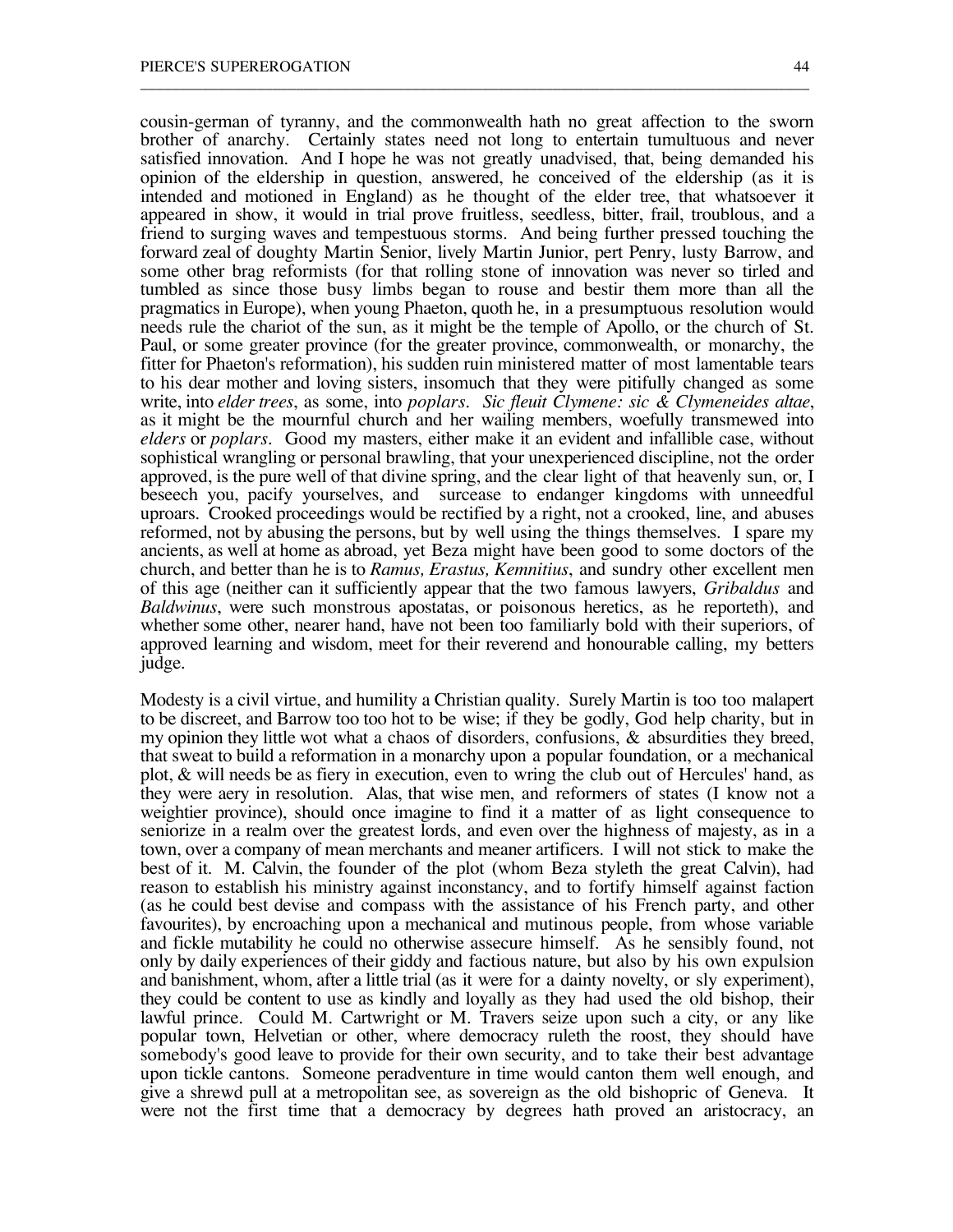aristocracy degenerated into an oligarchy, an oligarchy amounted to a tyranny, or principality. No rhetoric climax so artificial as that politic gradation. But in a just kingdom, where is other good assurance for ministers, and meeter councils for princes than such swarms of imperious elderships, it is not for subjects to usurp, as commanders may tyrannize in a small territory. Unless they mean to set up a general deformation, in lieu of an universal reformation, and to bring in an order that would soon prove a deluge of disorder, an overflow of anarchy, and an open floodgate to drown policy with licentiousness, nobility with obscurity, and the honour of realms with the baseness of cantons. They that long for the bane and plague of their country pray for that many-headed and cantonish reformation, in issue good for none but the high judges of the consistory and their appropriate creatures, as I will justify at large, in case I be ever particularly challenged. I am no pleader for the regiment of the feet over the head, or the government of the stomach over the heart; surely nothing can be more pernicious in practice, or more miserable in conclusion, than a commanding authority in them that are born to obey, ordained to live in private condition, made to follow their occupations, and bound to homage. You that be scholars, moderate your invention with judgement, and you that be reasonable gentlemen, pacify yourselves with reason. If it be an injury to enclose commons, what justice is it to lay open enclosures? And if monarchies must suffer popular states to enjoy their free liberties and amplest franchises without the least infringement or abridgment, is there no congruence of reason that popular states should give monarchies leave to use their positive laws, established orders, and royal prerogatives without disturbance or confutation? Because meaner ministers than lords may become a popular city or territory, must it therefore be an absurdity in the majesty of a kingdom to have some lords spiritual amongst so many temporal, as well for the fitter correspondence and combination of both degrees, their more reverend private direction in matters of conscience, their weightier public counsel in parliaments and synods, the firmer assurance of the clergy in their causes, and the more honourable estimation of religion in all respects, as for the solemner visitation of their diocese, & other competent jurisdiction? It is tyranny or vainglory, not reverend lordship, that the scripture condemneth. There were bishops, or as some will have them termed, superintendents, with episcopal superiority and jurisdiction in the golden age of the apostles: *Timothy* of Ephesus; *Titus* of Crete; *Mark* of Alexandria; *James* of Jerusalem; *Philemon* of Gaza; the eloquent *Apollos* of Caesarea; *Euodius* of Antioch; *Sosipater* of Iconium according to Dorotheus, of Thessalonica according to Origen; *Tychichus* of Chalcedon; *Ananias* of Damascus, and so forth. Divers of the ancient fathers and doctors, as well of the oriental as of the occidental churches, were bishops, reverend fathers in Christ, and spiritual lords. The same style or title of reverence hath successively continued to this age, without any impeachment of value, or contradiction of note, saving that of the angry malcontent and proud heretic Aerius, scarcely worth the naming. What cruel outrage hath it lately committed, or what heinous indignity hath it newly admitted (more than other advancements of virtue, or styles of honour), that it should now be cancelled, or abandoned, in all haste? Would God some were not stouter or haughtier without the title, than some are with it. Many temporal lords, dukes, princes, kings, and emperors have shown very notable effectual examples of Christian humility, and may not spiritual lords carry spiritual minds? I hope they do; I know some do; I am sure all may, notwithstanding their ordinary title, or an hundred plausible epithets. I would the lordship or pomp of bishops were the greatest abuse in commonwealths or churches. I fear me I shall never live to see so happy a world upon the earth, that advised reformation should have nothing worse to complain of than that lordship or pomp. What may be, or is, amiss in any degree, I defend not (the delict of some one or two prelates, were it manifest, ought not to redound to the damage or detriment of the church); what may stand with the honour of the realm, with the benefit of the church, with the approbation of antiquity, and with the canon of the scripture, I have no reason to impugn or abridge. I have more cause to suspect that some earnest dealers might be persuaded to dispense with the name of lordship in bishops on condition themselves might be the parties that would not secularly abuse the title to any private pomp or vanity, but religiously apply it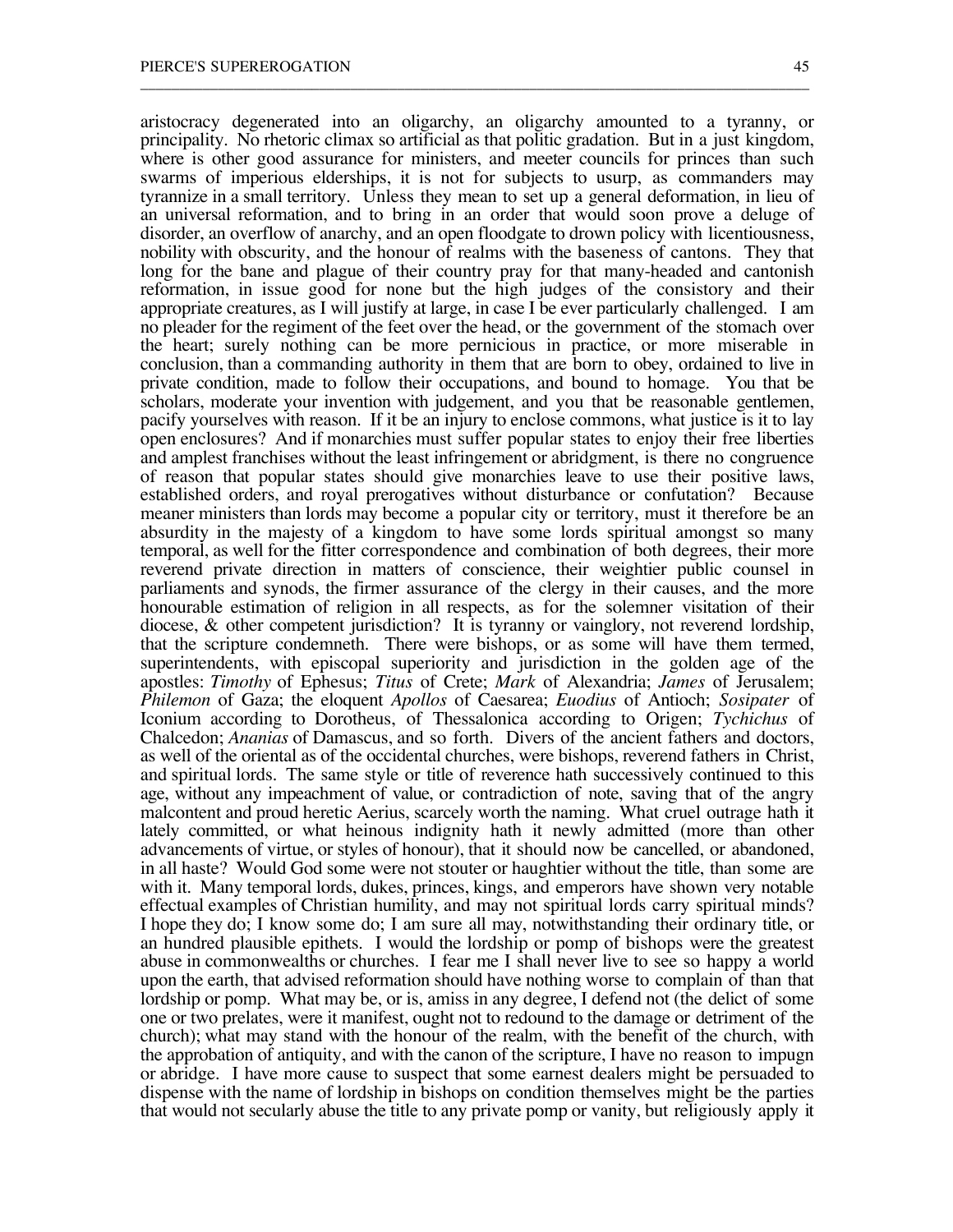to the public administration of the church, according to the first institution. Were dalliance safe is such cases, I could wish the experiment in a person or two in whose complexions I have some insight. Doctor Humphrey of Oxford, and Doctor Fulke of Cambridge, two of their standard-bearers a long time, grew conformable in the end, as they grew riper in experience and sager in judgement, and why may not such and such, in the like or weightier respects, condescend to a like toleration of matters adiaphoral? Sith it will be no otherwise (maugre all admonitions, or whatsoever zealous motives), better relent with favour than resist in vain. Were any fair offer of preferment handsomely tendered unto some that gape not greedily after promotion, nor can away with this same servile waiting, or plausible courting, for living, I doubt not but wise men would see what were good for themselves, commodious for their friends, and convenient for the church. If they should obstinately refuse deaneries and bishoprics, I should verily believe they are moved with stronger arguments and pregnanter authorities than any they have yet published in print, or uttered in disputation, and I would be very glad to confer with them for my instruction. Sound reasons, or authentical quotations, may prevail much,  $\&$  no such invincible defence as the armour of proof. In the meantime, the cause may be remembered that incensed the foresaid factious malcontent, Aerius, to maintain the equality of bishops and other priests, when himself failed in his ambitious suit for a bishopric, and all resteth upon a case of conscience, as nice and squeamish a scruple with some zealous mar-prelates as whether the fox in some good respects might be won to eat grapes. They that would pregnantly try conclusions might peradventure find such a temptation the materiallest and learnedest confutation that hath yet been imprinted. Melancholy is deeply wise, and choler resolutely stout; they must persuade them essentially, and feelingly, that will move them effectually. Were they entreated to yield, other arguments would subscribe of their own gentle accord, and ingenuously confess that opinion is not to prejudice the truth, or faction to derogate from authority. Possession was ever a strong defendant, and a just title maketh a puissant adversary. Bishops will govern with reputation when mar-prelates must obey with reverence, or resist with contumacy. Errors in doctrine, corruptions in manners, and abuses in offices would be reformed, but degrees of superiority and orders of obedience are needful in all estates, and especially in the clergy as necessary as the sun in the day or the moon in the night, or cock-a-hoop with a hundred thousand curates in the world would prove a mad discipline. Let order be the golden rule of proportion, & I am as forward an admonitioner as any precisian in England. If disorder must be the discipline, and confusion the reformation (as, without difference of degrees, it must needs), I crave pardon. Anarchy was never yet a good statesman, and ataxy will ever be a bad churchman. That same lusty downfall is too hot a policy for my learning. They were best to be content to let bishoprics stand, that would be loath to see religion fall, or the clergy trodden underfoot. He conceiveth little that perceiveth not what bonds hold the world in order, and what tenures maintain an assurance in estates. Were ministers stipendiaries or pensioners (which hath also been a wise motion), and all without distinction alike esteemed, that is, all without regard alike contemned & abjected (which would be the issue of unequal equality), woe to the poor ministry, and the cunningest practice of the consistory should have much ado to stop those gaps, and recure those sores. Never a more succourless orphan, or a more desolate widow, or a more distressed pilgrim, than such a ministry, until, in a thirsty  $\&$  hungry zeal, it should eftsoons retire to former provisions,  $\&$ recover that ancient economy ecclesiastical, the surest revenue & honourablest salary of that coat, much better, iwis, than the soldier's pay or the serving-man's wages. Equality, in things equal, is a just law, but a respective valuation of persons is the rule of equity,  $\&$  they little know into what incongruities & absurdities they run headlong, that are weary of geometrical proportion, or distributive justice, in the collation of public functions, offices, or promotions, civil or spiritual. God bestoweth his blessings with difference, and teacheth his lieutenant the prince to estimate, and prefer his subjects accordingly. When better authors are alleged for equality in persons unequal, I will live and die in defence of that equality, and honour arithmetical proportion as the only balance of justice, and sole standard of government. Meanwhile, they that will be wiser than God, and their prince, may continue a peevish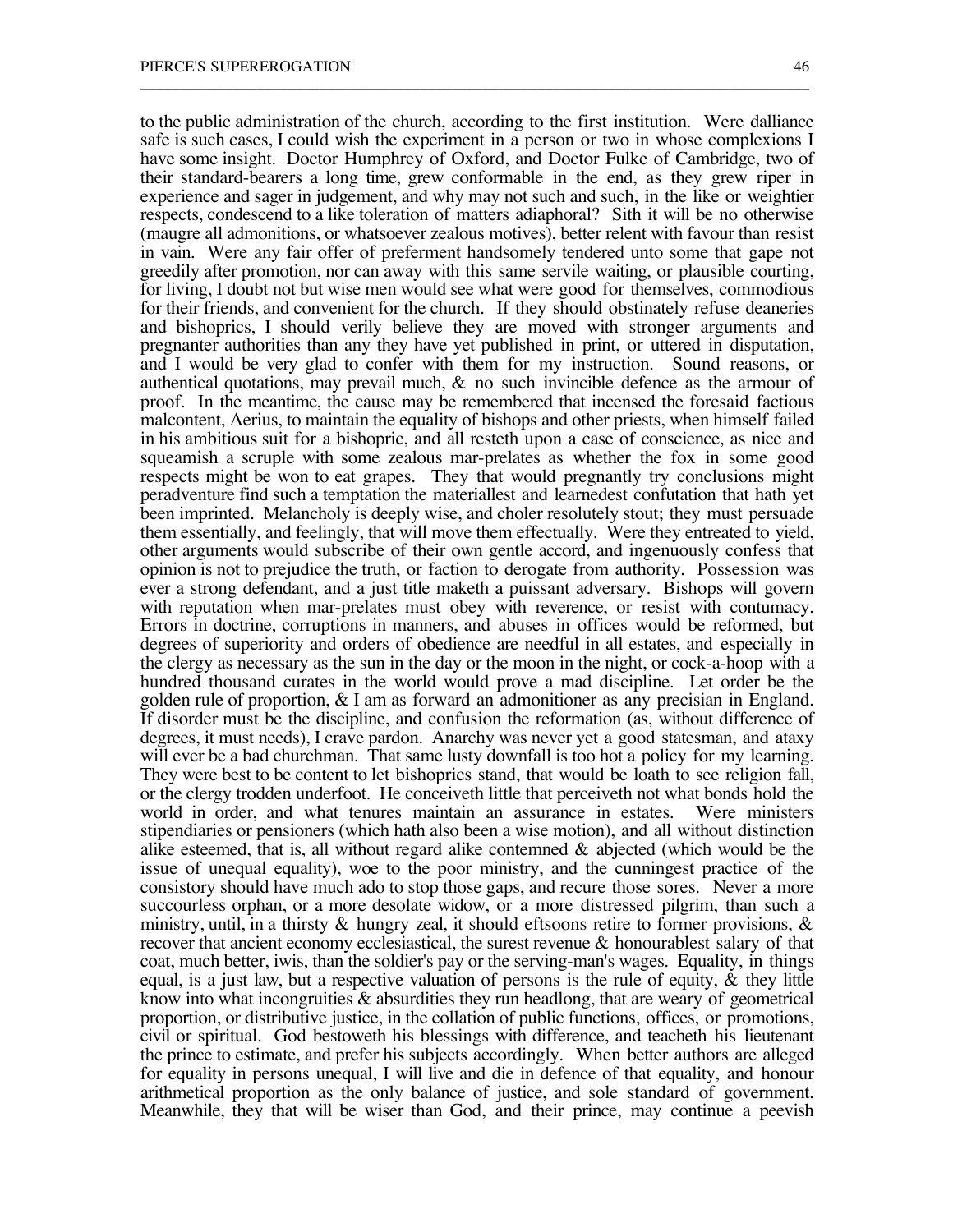scrupulosity in subscribing to their ordinances, and nourish a rebellious contumacy in refusing their orders. I wish unto my friends as unto myself, and recommend learning to discretion, conceit to judgement, zeal to knowledge, duty to obedience, confusion to order, uncertainty to assurance, and unlawful novelty to lawful uniformity, the sweetest repose that the commonwealth or church can enjoy. *Regnum divisum*, a sovereign text, and what notabler gloss upon a thousand texts? Or what more cordial restorative of body or soul than *Ecce quam bonum, & quam iucundum*? Sweet my masters, be sweet, and without the least bitterness of unnecessary strife, tender your affectionatest devotions of zeal and honour to the best contentment of your friends, your patrons, your prince, the commonwealth, the church, the Almighty, which so dearly love, so bountifully maintain, so mightily protect, so graciously favour, and so indulgentially tender you. Confound not yourselves, and what people this day more blessed, or what nation more flourishing? Some fervent, and many counterfeit, lovers adore their mistresses, and commit idolatry to the least of their beauties; oh, that we knew what a sacrifice obedience were, and what a jewel of jewels he offereth that presenteth charity, without which we may talk of doctrine, and discourse of discipline, but doctrine is a parrot, discipline an echo, reformation a shadow, sanctification a dream without charity, in whose sweet bosom reconciliation harboureth, the dearest friend of the church, and the only est Amen of so infinite controversies. That reconciliation settle itself to examine matters barely, without their veles or habiliments, according to the counsel of Marcus Aurelius, and to define things simply, without any colours or embellishments, according to the precepts of Aristotle and the examples of Ramus, and the most endless altercations, being generally rather verbal than real, and more circumstantial than substantial, will soon grow to an end, which end humanity hasten, if there be any spice of humanity; divinity dispatch, if there be any remnant of divinity; heaven accomplish, if the graces of heaven be not locked up, and earth embrace, if reconciliation hath not forsaken the earth. If falsehood be weak, as it is weak, why should it longer hold up head, and if truth be truth, that is, great and mighty, why should it not prevail? Most excellent truth, show thyself in thy victorious majesty, and maugre whatsoever encounter of wit, learning, or fury, prevail puissantly.

\_\_\_\_\_\_\_\_\_\_\_\_\_\_\_\_\_\_\_\_\_\_\_\_\_\_\_\_\_\_\_\_\_\_\_\_\_\_\_\_\_\_\_\_\_\_\_\_\_\_\_\_\_\_\_\_\_\_\_\_\_\_\_\_\_\_\_\_\_\_\_\_\_\_\_\_\_\_\_\_\_\_\_\_\_\_

These notes, if they happen to see light, are especially intended to the particular use of a few, whom in affectionate goodwill I would wish to stay their wisdoms. Did I not entirely pity their case, and extraordinarily favour some commendable parts in them, they should not easily have cost me half thus many lines, every one worse bestowed than other if constancy in error be a credit; in disobedience, a bond; in vice, a virtue; in misery, a felicity. He that writ the premises affecteth truth as precisely as any precisian in Cambridge or Oxford, and hateth even love itself, in comparison of truth, which he is ever to tender with a curious devotion, but a man may be as blind in overseeing as in seeing nothing, and he may shoot farther from the mark, that overshooteth, than he that shooteth short or wide, as always some mote-spying heads have so scrupulously ordered the matter, *Vt intelligendo nihil intelligerent*. I would be loath to fall into the hands of any such captious and mutinous wits, but if it be my fortune to light upon hard entertainment, what remedy? I have had some little tampering with a kind of extortioners and barrators in my time, and fear not greatly any bugs, but in charity, or in duty. Wrong him not that would gladly be well taken where he meaneth well, and once for all protesteth he loveth humanity with his heart, and reverenceth divinity with his soul, as he would rather declare in deed, than profess in word. If he erreth, it is for want of knowledge, not for want of zeal. Howbeit for his fuller contentment he hath also done his endeavour to know something on both sides, and, laying aside partiality to the persons, hath privately made the most equal & sincere analysis of their several allegations and proofs that his logic and divinity could set down. For other analyses he overpassed, as impertinent, or not specially material. After such examination of their authorities and arguments, not with a rigorous censure of either, but with a favourable construction of both, pardon him though he presume to deliver some part of his animadversions in such terms as the instant occasion presenteth, not for any contentious or sinister purpose (the world is too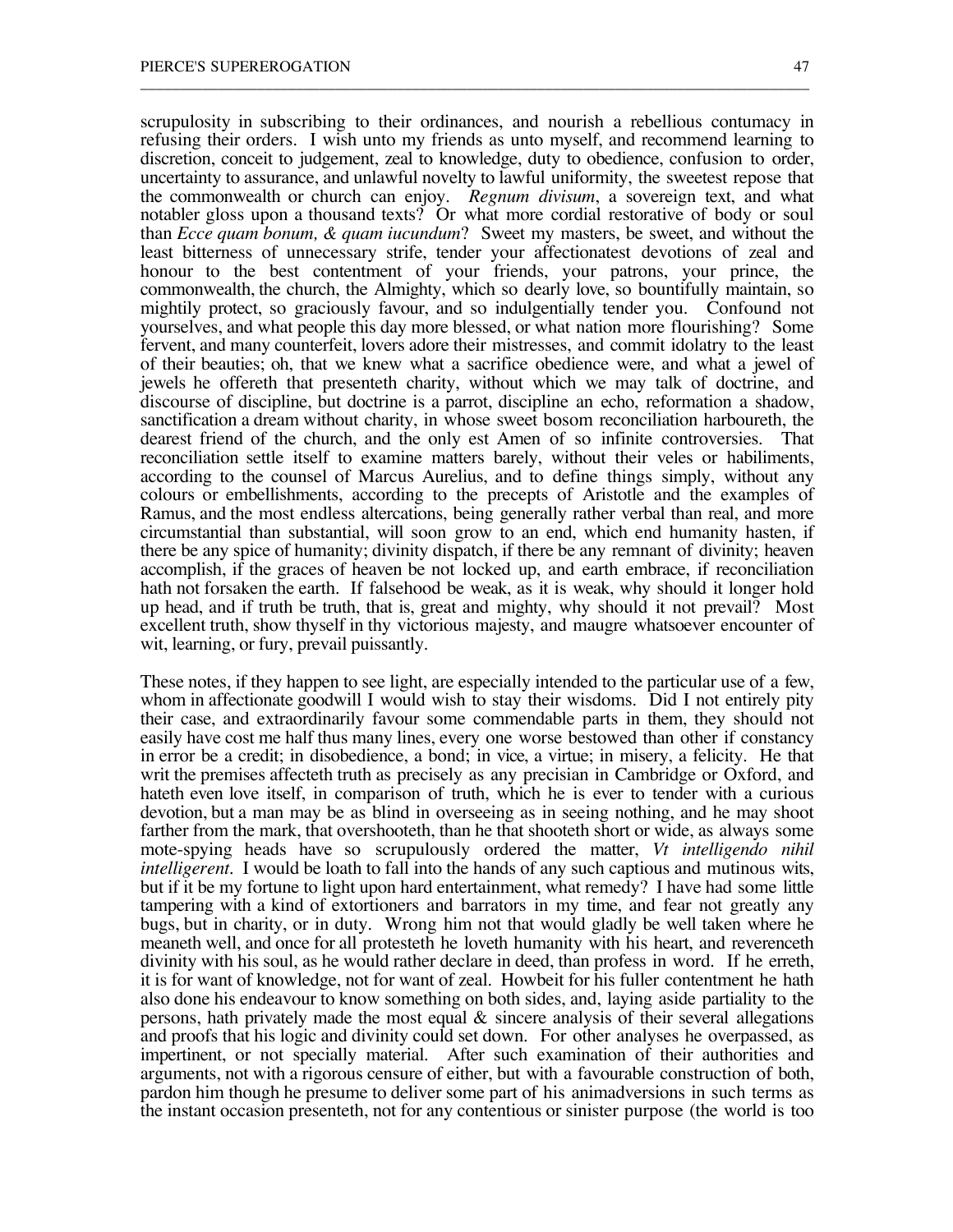full of litigious and barratous pens), but for the satisfaction of those that desire them, & the advertisement of those that regard them, who, according to any indifferent or reasonable analysis, shall find the sharpest inventions, & weightiest judgements, of their leaders nothing so authentical or current as was prejudicately expected. It is no piece of my intention to instruct where I may learn, or to control any superior of quality that in conscience may affect, or in policy seem to countenance, that side. With Martin and his applauders, Browne and his adherents, Barrow and his complices, Kett and his sectaries, or whatsoever commotioners of like disposition (for never such a flush of schismatic heads, or heretic wits), that like the notorious H.N., or the presumptuous David Gorge, or that execrable Servetus, or other turbulent rebels in religion, would be Turkessing and innovating they wot not what, I hope it may become me to be almost as bold as they have been with judges, bishops, archbishops, princes, and with whom not, howsoever learned, wise, virtuous, reverend, honourable, or sovereign. Or if my cool dealing with them be insupportable, I believe their hot practising with lords and princes was not greatly tolerable. Be as it may, that is done on both sides cannot be undone, and if they ween they may offend outrageously without injury, other are sure they may defend moderately with justice. When that without injury, other are sure they may defend moderately with justice. sevenfold shield faileth, my plea is at an end, albeit my making or marring were the client. Whiles the sevenfold shield holdeth out, he can do little, that cannot hold it up. A strong apology enableth a weak hand, and a good cause is the best advocate. Some sleep not to all, and I watch not to everyone. If I be understood with effect where I wish at least a demurrer with stayed advisement  $\&$  consultation, I have my desire,  $\&$  will not tediously importune other. I doubt not of many contrary instigations, & some bold examples of turbulent spirits, but heat is not the meetest judge on the bench, or the soundest divine in disputation,  $\&$  in matters of government, but especially in motions of altercation, that run their heads against a strong wall, *take heed* is a fair thing. Were there no other considerations, the place and the time are two weighty and mighty circumstances. It is a very nimble feather that will needs outrun the wing of the time, and leave the sails of regiment behind. Men are men, and ever had, and ever will have, their imperfections. Paradise tasted of imperfections; the golden age, whensoever it was most golden, had some dross of imperfections; the patriarchs felt some fits of imperfections; Moses' tabernacle was made acquainted with imperfections; Solomon's temple could not clear itself from imperfections; the primitive church wanted not imperfections; Constantine's devotion found imperfections; what reformation could ever say, *I have no imperfections*, or will they that dub themselves the little flock, and the only remnant of Israel say, *We have no imperfections*? Had they none, as none have more than some of those Luciferian spirits, it is an unkind bird that defileth his kind nest, and a proud husbandman that can abide no tares amongst wheat, or upbraideth the corn with the cockle. There is a God above, that heareth prayers; a prince beneath, that tendereth supplications; lords on both sides, that patronize good causes; learned men, that desire conference; time, to consider upon essential points; knowledge, that loveth zeal, as zeal must reverence knowledge; truth, that displayeth  $\&$  investeth itself; conscience, that is a thousand witnesses, even against itself. When the question is *de re*, to dispute *de homine* is sophistical, or when the matter dependeth in controversy, to cavil at the form is captious; the abuse of the one, were it proved, abolisheth not the use of the other. What should impertinent secrecies be revealed, or needless quarrels picked, or every proposition wrenched to the harshest sense? What should honest minds, and excellent wits, be taunted and bourded without rime or reason? What should insolent and monstrous fantasticality extol and glorify itself above the clouds without cause or effect? When, where, and how should Martin Junior be purified, Martin Senior saintified, Browne evangelistified, Barrow apostolified, Kett angelified, or the patriarch of the lovely Familists, H.N., deified, more than all the world beside? Were it possible that this age should afford a divine and miraculous Elias, yet, when Elias himself deemed himself most desolate, and complained he was left all alone, there remained thousands living that never bowed their knees unto Baal? But faction is as sure a keeper of counsel as a sieve; spite, as close a secretary as a scummer; innovation, at the least a bright angel from heaven, & the foresaid abstracts of pure divinity will needs know why Junius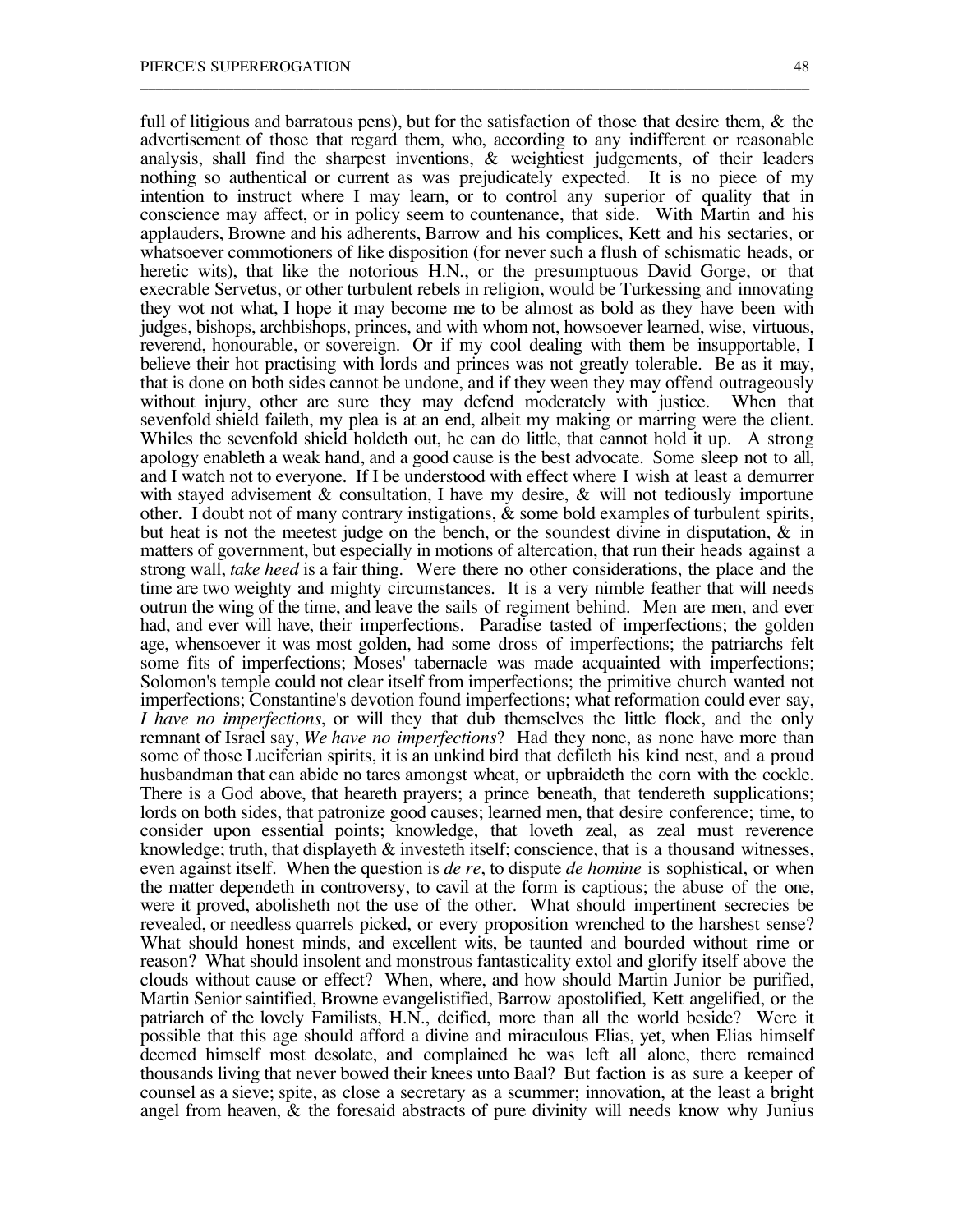Brutus, or Eusebius Philadelphus, should rather be Pasquils incarnate than they. If there be one Abraham in Ur, one Lot in Sodom, one Daniel in Babylon, one Jonas in Nineveh, one Job in Huz, or if there be one David in the court of Saul, one Obadia in the court of Achab, one Jeremy in the court of Zedechias, one Zorobabel in the court of Nebuchadnezzar, one Nehemias in the court of Artaxerxes, or any singular blessed one in any good, or bad, court, city, state, kingdom, or nation, it must be one of them; all other, of whatsoever dignity or desert, what but reprobates, apostatas, monsters, tyrants, Pharisees, hypocrites, false prophets, belly-gods, worldlings, ravenous wolves, crafty foxes, dogs to their vomit, a generation of vipers, limbs of Satan, devils incarnate, or suchlike. For Erasmus' poor *Copia Verborum*, and Omphalius' sorry furniture of invective and declamatory phrases, must come short in this comparison of the railing faculty. I know no remedy but the prayer of charity, and the order of authority, whom it concerneth to deal with libels as with thorns, with fancies as with weeds, and with heresies, or schisms, as with hydra's heads. It hath been always one of my observations, but especially of later years, since these Numantine schisms: The better scholar indeed, the colder schismatic,  $\&$  the hotter schismatic, the worse scholar. What an hideous and incredible opinion did David Gorge conceive of himself? H.N. was not afraid to insult over all the fathers, doctors, schoolmen,  $\&$  new writers ever since the evangelists  $\&$ apostles; Browne challenged all the doctors & other notablest graduates of Cambridge and Oxford; Kett, though something in astrology and physic, yet a raw divine, how obstinate and untractable in his fantastic assertions? Barrow taketh upon him, not only above Luther, Zuinglius, Oecolampadius, Brentius, and all the vehementest German protestants, but also above Calvin, Viret, Beza, Marlorat, Knox, Melvin, Cartwright, Travers, Fenner, Penry, and all our importunatest solicitors of reformation, howsoever qualified with gifts, or reputed amongst their favourites. Illuminate understanding is the rare bird of the church, and grand intendiments come by a certain extraordinary and supernatural revelation. One unlearned singularist hath more in him than ten learned precisians; give me the brave fellow that can carry a dragon's tail after him. Tush, university learning is a dunce, and school-divinity a Sorbonist. It is not art, or modesty, that maketh a Rabbi Alphes, or a ringleader of multitudes. David Gorge, the arch-prophet of the world; H.N., the arch-evangelist of Christ; and Barrow, the arch-apostle of the church. Superhappy creatures, that have illuminate understanding, and grand intendiments at the best hand. Miraculous Barrow, that so hugely exceedeth his ancients in the pure art of reformation. But undoubtedly his kingdom cannot flourish long; as he hath blessed his seniors, so he must be annointed of his juniors. Methinks I see another and another head suddenly starting up upon hydra's shoulders. Farewell, H.N., and welcome Barrow; adieu Barrow, and all hail, thou angelical spirit of the gospel whose face I see in a crystal, more pure than purity itself; the depression of one, the exaltation of another; the corruption of one, the generation of another; no seed so fertile or rank as the seed of schism, and the sperm of heresy. Christ aid his assaulted fort, and bless the seed of Abraham, and in honour of excellent arts and worthy professions be it ever said: *The best learned are best advised*. Even Cardinal Sadolet, Cardinal Pole, and Omphalius commended the mild and discreet disposition of Melancthon, Bucer, and Sturmius, when they first stirred in Germany; the Queen Mother of France, and the Cardinal of Lorraine, praised Ramus, albeit he was known to favour the Prince of Conde; Jovius praised Rueclin and Camerarius, as Peucer praised Jovius and Bembus; Osorius praised Ascham, as Ascham praised Watson; and who praised not Sir John Cheke, how exceedingly did Cardan praise him? Sir Thomas Smith, her Majesty's ambassador in France in the reign of Henry the Second, Francis the Second, and Charles the Ninth, was honoured of none more than of some French and Italian cardinals and bishops; the king's sons favoured his son as well after, as before, their coronation. Neander, in his late *Chronicle*, and later *Geography*, praiseth here & there certain papists, and did not Agrippa, Erasmus, Duarene, and Bodin occasionally praise as many protestants? It was a sweet and divine virtue that stirred up love & admiration in such adversaries, & doubtless they carried an honest & honourable mind, that forgot themselves and their friends to do their enemies reason, and virtue right. A virtue that I often seek, seldom find, wish for in many, hope for in some, look for in few, reverence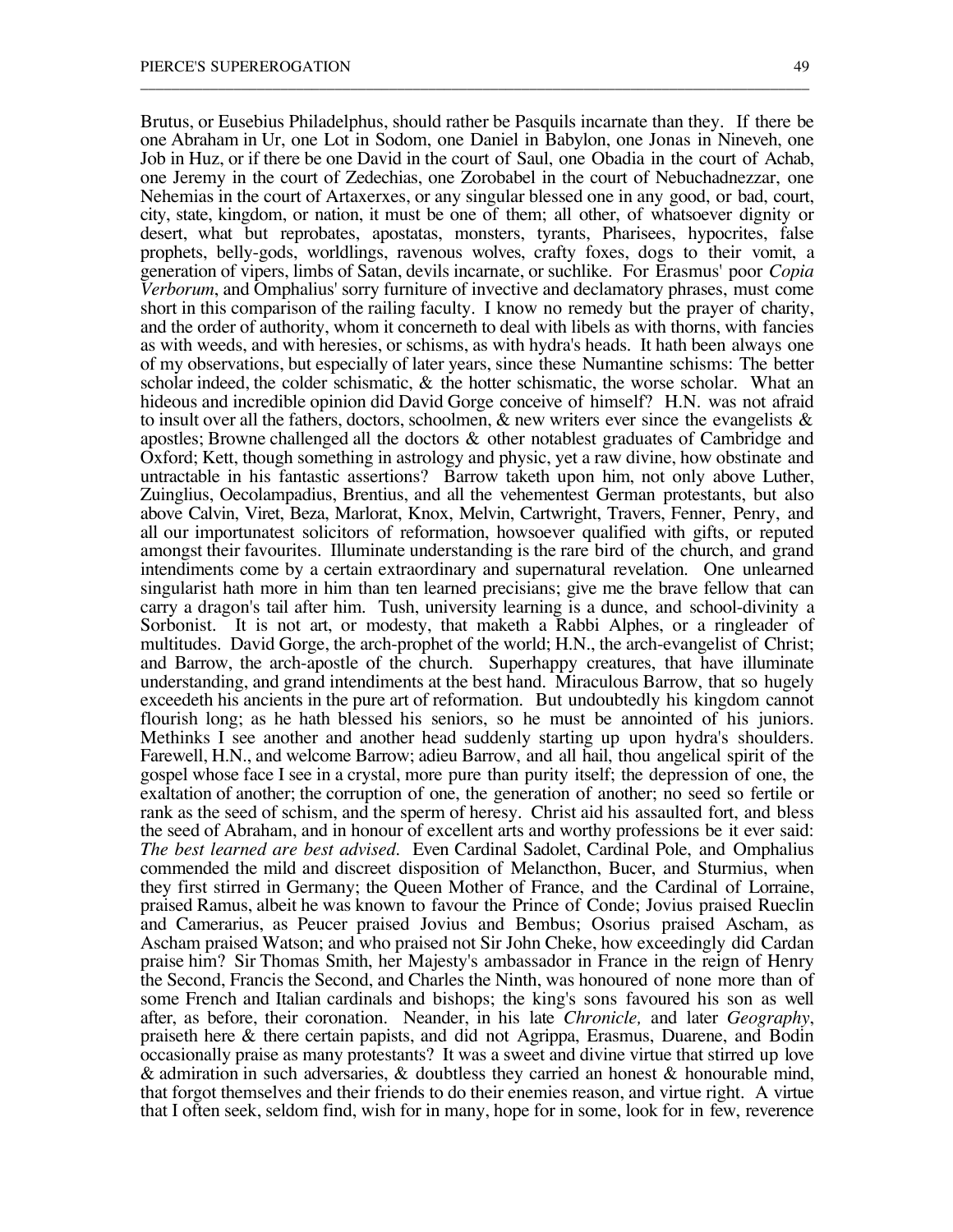in a superior, honour in an inferior, admire in a friend, love in a foe, joy to see or hear in one or other. Perverse natures are forward to disguise themselves, and to condemn, not only courtesy or humanity, but even humility, & charity itself, with a nickname of neutrality or ambidexterity. Term it what you list, and miscall it at your pleasure; certes it is an excellent and sovereign quality, that in a firm resolution never to abandon virtue, or to betray the truth, stealeth entertainment from displeasure, favour from offence, love from enmity, grace from indignation, and, not like Homer's siren, but like Homer's Minerva, traineth partiality to a liking of the adverse party; dissension to a commendation of his contrary; error to an embracement of truth; and even corruption himself to an advancement of valour, of desert, of integrity, of that moral and intellectual good that so graciously insinuateth, and so forcibly emproveth, itself. Oh, that learning were ever married to such discretion, wit to such wisdom, zeal to such virtue, contention to such morality, and oh, that such private government might appear in those that plead most importunately for public government. Oh, that Plato could teach Xenocrates; Aristotle, Callisthenes; Theophrastus, Aristotle; Eunapius, Iamblicus, to sacrifice to the sweet graces of Mercury. What should I veil, or shadow, a good purpose? Oh, a thousand times that Melancthon could train Junius Brutus; Sturmius, Philadelphus; Ramus, Beza; Jewel, Cartwright; Deering, Martin; Baro, Barrow, to embrace the heavenly graces of Christ, and to kiss the hand of that divine creature that passeth all understanding. What a felicity were it to see such heads as pregnant as hydra's heads, or hydra's heads as rare as such heads?

\_\_\_\_\_\_\_\_\_\_\_\_\_\_\_\_\_\_\_\_\_\_\_\_\_\_\_\_\_\_\_\_\_\_\_\_\_\_\_\_\_\_\_\_\_\_\_\_\_\_\_\_\_\_\_\_\_\_\_\_\_\_\_\_\_\_\_\_\_\_\_\_\_\_\_\_\_\_\_\_\_\_\_\_\_\_

It is not my meaning to deface, or prejudice, any that unfeignedly meaneth well; if percase I happen to touch some painted walls and godly hypocrites (godliness is become a strange creature, should they be truly godly), let them keep their own counsel, and cease to affect new reputation by old heresies. The Jews had their holy-holy-holy Essaeans; their separate, and precise Pharisees; their daily regenerate & puritan Hemerobaptists; their fervent, and illuminate, zelotists, only in shape, men; in conversation, saints; in insinuation, angels; in profession, demigods, as descended from heaven to bless the earth, and to make the city a paradise, that washed their feet. Jesus bless good minds from the black enemy, when he attireth himself like an angel of light. Judas the Gaulonite, in the reign of Herod the Great, was an hot toast, and a marvellous zelotist; when the emperor Octavian, taxing the world, and assessing Judaea, like other nations, who but he, in the abundance of his mighty zeal, was the man that set it down for a canonical doctrine, that the people of God was to acknowledge no other lord but God, and that it was a slavish bondage to pay any such exaction or imposition to Augustus, and having given out that principle for an infallible rule, or rather a sacred law, very vehemently solicited and importuned the people (as the manner is), to live and die in the cause of their God and their liberty. But sweet Christ was of a milder & meeker spirit, & both paid tribute himself to avoid offence, and set it down for an eternal maxim in his gospel: *Give unto Caesar that belongeth unto Caesar, and unto God that belongeth unto God*. Zealous Judas the Gaulonite, and fervent Simon the Galilean, two singular reformers of the Judaical synagogue, pretended fair for a pure type, or exquisite platform, of the soundest, exactest, and precisest Hebraical discipline, but what profane idolatry so plagued that divine commonwealth as that same scrupulous zeal, or what made that blessed state utterly miserable but that same unruly and tumultuous zeal, that would not be content with reason until it was too late? For a time, they supposed themselves the worthiest & rarest creatures in Judaea, or rather the only men of that state, and in a deep conceit of a neat & undefiled purity, divorced or sequestered themselves from the corrupt society of other, but alas that any purified minds should pay so dearly and smartly for their fine fancies, which cost them no less than the most lamentable overthrow of their whole commonwealth. You that have languages and arts more than divers others of good quality, and can use them with method, and a certain plausible opinion of great learning, be as excellent and singular as you possibly can for your lives in a direct course, but be not peevish or odd in a crooked balk, that leadeth out of the king's highway, and Christ's own path, into a maze of confusion, and a wilderness of desolation, the final end of these endless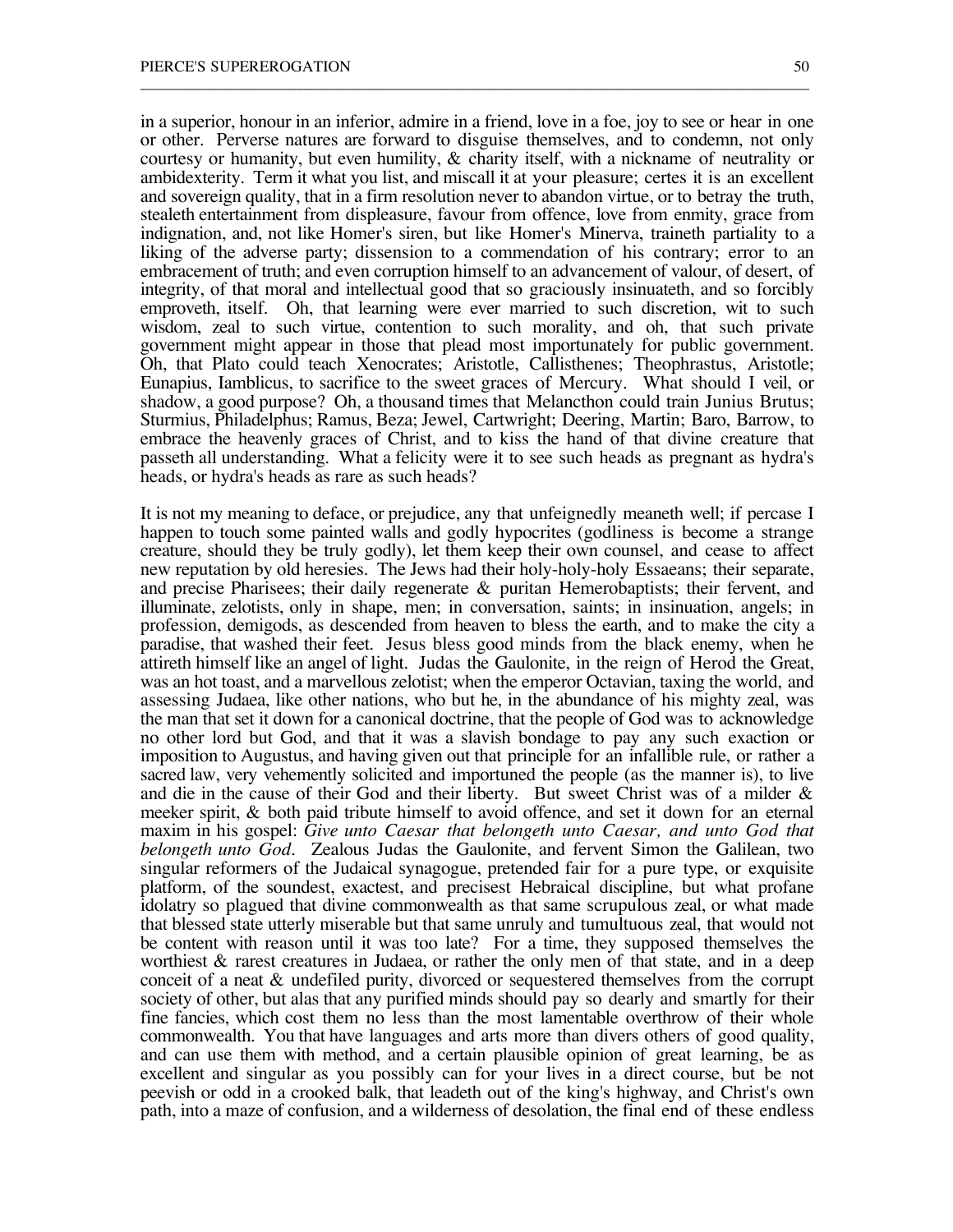contentions, if they be not otherwise calmed by private discretion, or cut short by public order. The first example of division was perilous, and what ranks or swarms of insatiable schism incontinently followed? It is a mad world when every crew of conceited punies, puffed up with a presumptuous or fantastical imagination, must have their several complot or faction, as it were a certain Punical war, whose victory will be like that of Carthage against Rome, if it be not the sooner quieted. Remember Judas the Gaulonite, and forget not yourselves; inordinate zeal is a pernicious reformer, and destruction a dear purchase of plots in moonshine. St. Paul, the heroical apostle, could not find a more excellent way than charity, the most sovereign way of faith and hope; any other design of purity, or singularity, buildeth not up, but pulleth down, and of more than a million in hope, proveth less than a cipher in effect. What the salvation of David Gorge? A nullity. What the deification of H.N.? A nullity. What the glorification of Kett? A nullity. What the sanctification of Browne? A nullity. What the community of Barrow? A nullity. And what the plausibility of Martin? A nullity. What a thousand such popular motives, allectives, incensives, aggravations of the least corruption, amplifications of the highest felicity, new lands of promise overflowing with milk and honey, fool's paradises, glorious innovations, but present shame, wretched confusion, utter ruin, everlasting infamy, horrible damnation, & a most hideous nullity? Even the great hurly-burly of the church, the imagined heavenly discipline, and the very topsy-turvy of the state, the pretended divine reformation, of two mighty giants, what can they possibly emprove themselves, but silly pygmies, and a most pitiful nullity? Sweet charity, ensweeten these bitter garboils, and seeing they so instantly and importunately affect a perfect platform, give them a most curious and exquisite table of pure reformation, even the true picture of thyself. Surer prevention of mischief and ruin, I know none.

\_\_\_\_\_\_\_\_\_\_\_\_\_\_\_\_\_\_\_\_\_\_\_\_\_\_\_\_\_\_\_\_\_\_\_\_\_\_\_\_\_\_\_\_\_\_\_\_\_\_\_\_\_\_\_\_\_\_\_\_\_\_\_\_\_\_\_\_\_\_\_\_\_\_\_\_\_\_\_\_\_\_\_\_\_\_

I had here bidden Martin in the Vintry farewell, and taken my leave of this tedious discourse (for no man taketh less delight in invectives), were I not newly certified of certain fresh  $\&$ frantic practices for the erection of the synedrion in all haste, whose complotters are weary of melancholy projects, and begin to resolve on a choleric course. Hot arguments are fiercely threatened in case the discipline be not the sooner entertained, but methinks that warm course should scarcely be the style of pure mortification, and haply softer fire would make sweeter malt. A little advisement doth not much amiss in capital or dangerous attempts. It were well the blowing bellows might be entreated to keep their wind for a fitter opportunity, or if fire boiling in the stomach must needs break out at the mouth, the best comfort is, the country affordeth sufficient provision of water to encounter the terriblest vulcanist that brandisheth a burning sword, or a fiery tongue, howbeit some lookers-on, that fear not greatly the flame, cannot but marvel at the smoke, and had rather see them breathing out the fume of divine tobacco than of furious rage. I have read of politic Jews that, for their commodity, have become Christians, whom in Spain & Italy they term *retaliados*, but that politic Christians, for any benefit, promotion, or other regard whatsoever, should practice to become Jews in doctrine or in discipline, in earnest or in devise, in whole or in part, it were strange & almost incredible, if the world were not grown a monstrous *retaliado* for his advantage, & the voice of Jacob proved a more gainful stratagem for the hands of Esau than ever the hands of Esau were for the voice of Jacob. I charge not any that are clear (would there were not more Jewish Pharisees than Hebrew worthies), but let not them accuse me for speaking, that condemn themselves for doing, or show themselves saints in the premises, that will scantly prove honest men in the conclusion. All are not led with the same respects that hang on the same string. Some are carried with one consideration, some with another; some tender divinity as their soul, some love religion as their body, some favour the gospel as their fortune; I doubt not but some desire discipline for conscience, and do not covet reformation for gain, or were it impossible to point out a *retaliado* convert in the hottest throng of those fresh proselytes. If there be no *retaliados* in Christendom, I am glad I have said nothing; if there be, they may so long mock other in words, that at last they will most deceive themselves in deeds. I am beholding to the old Jewry, but have no great fancy to a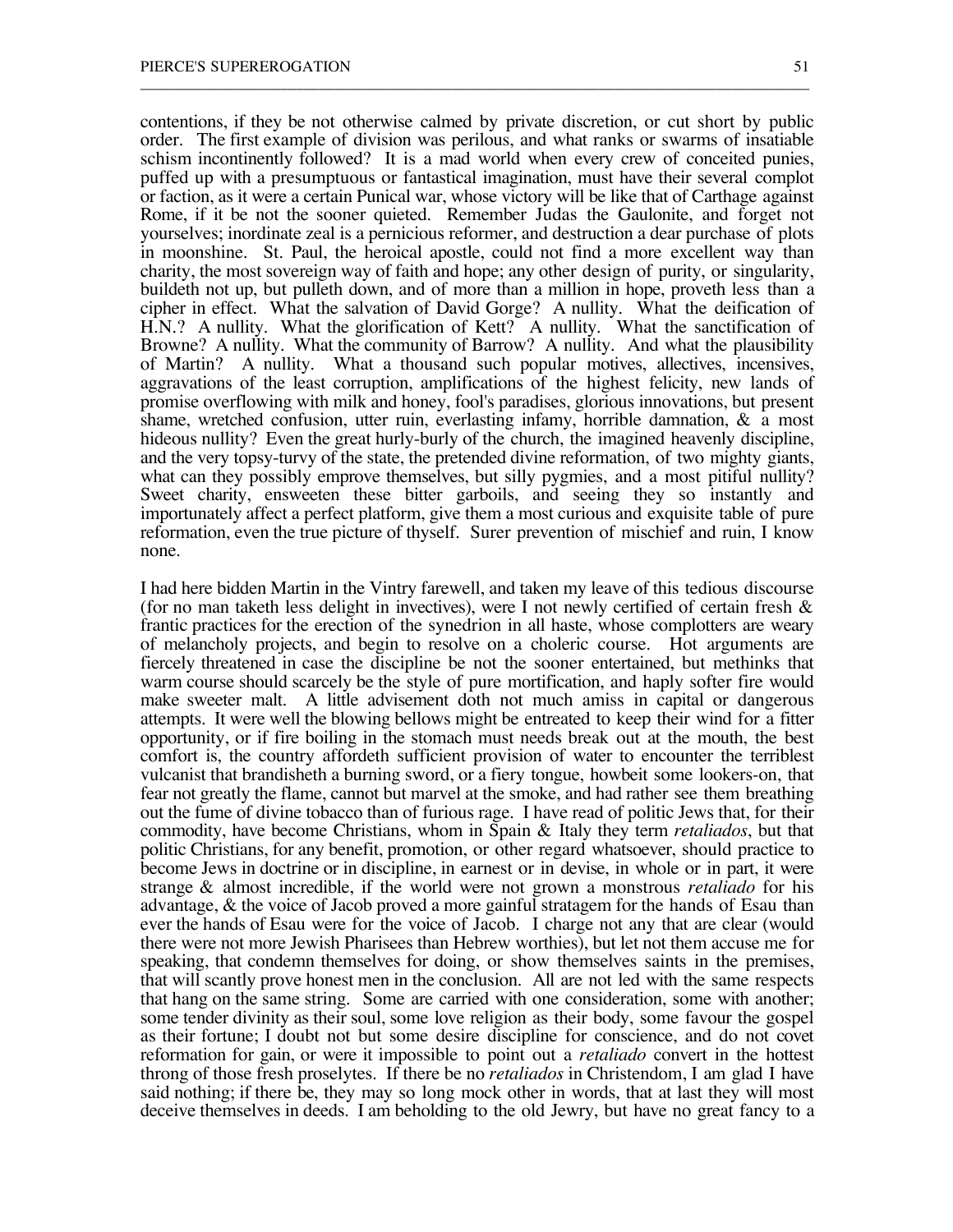new, either in London or elsewhere, when, amongst divers other histories of Jewish enormities, I remember how an ancient Archbishop of Canterbury, one John Peckham, was fain to take order with the Bishop of London then being, for the dissolution and destruction of all the synagogues in his diocese. The less need of any such order at this instant, all the better. I will not dispute whether a synedrion presuppose a synagogue, or whether it be not as insupportable a yoke for any king or mighty state as it was for king Herod or the Romans, that found it intolerable (methinks the wisest sanhedrist of a thousand should hardly persuade me that he is a friend of princes, or no enemy of monarchies), but I know so much by some, none of the meanest scholars or obscurest men in Europe, touching their opinion of the Old and New Testament, of the Talmud, of the Alcoran, of the Hebrew, Christian, and Turkish histories, that I deem anything suspicious and perilous that any way inclineth to Judaism, as fell an adversary to Christianity as the wolf to the lamb, or the goshawk to the dove. Grant them an inch, and they will soon take an ell with the advantage, and were any part of their discipline one foot, could the body of their doctrine want an head, or might not the parish prove a disorderly congregation, as bad as a synagogue, where the judicial bench were a synedrion? The Jews are a subtle and mischievous people, and have cunningly inveigled some students of the holy tongue with their miraculous cabbala from Moses, their omniscious cosmology from Solomon, their Chaldean sapience from Daniel, and other profound secrets of great pretence, but their liberal gifts bite like their usury, and they are finally found to entertain them best that shut them quite out of doors with their sanhedrim and all. They can tell a precious tale of their divine senate, and of their venerable Meokekim, as from speaking oracles; might not these, and their other metaphysical mysteries, be enregistered in the same Talmud, or might it not prove a pinching reformation for Christendom? I have tasted of their verbal miracles, and cannot greatly commend their personal virtues, but their real usury is known throughout the Christian world to be an unmerciful tyrant,  $\&$  I fear me their consistorial jurisdiction would grow a cruel griper, especially being so universally extended in every parish as is intended by the promoters thereof, and powerably armed with that supreme & uncontrollable authority which they affect in causes ecclesiastical. A brave spiritual motion, and worthy not only of these piddling stirs, but even of a Trojan war. Yet their precedent, the Mosaical synedrion, was a civil court (as is afore mentioned, & would be reconsidered), *cum mero imperio*, and when it became mixed, it was not merely ecclesiastical, & when it became merely ecclesiastical, of a political consistory it soon proved a tyrannical court, and, by your good leave, was as nimble to encroach upon civil causes, being an ecclesiastical court, as ever it was to intermeddle with ecclesiastical causes, being a civil court. The finest methodists, according to Aristotle's golden rule of artificial bounds, condemn geometrical precepts in arithmetic, or arithmetical precepts in geometry, as irregular and abusive, but never artist so licentiously heterogenized, or so extravagantly exceeded, his prescribed limits as ambition or covetise. Every miller is ready to convey the water to his own mill, and neither the high-priests of Jerusalem, nor the popes of Rome, not the patriarchs of Constantinople, nor the pastors of Geneva, were ever hasty to bind their own hands. They that research antiquities, and inquire into the privities of practices, shall find an act of *praemunire* is a necessary bridle in some cases. The first bishops of Rome were undoubtedly virtuous men and godly pastors; from bishops they grew to be popes. What more reverend than some of those bishops, or what more tyrannical than some of those popes? Aaron and the high-priests of Jerusalem and of other ceremonial nations were their glorious mirror, and they deemed nothing too magnifical or pompous to breed an universal reverence of their sacred authority and hierarchy. We are so far alienated from imitating or allowing them that we cannot abide our own bishops, yet withal would have every minister a bishop, and would also be fetching a new pattern from old Jerusalem, the mother see of the high-priesthood. So the world (as the manner is), will needs run about in a circle: pull down bishops, set up the minister, make him bishop of his parish, and head of the consistory (call him how you list, that must be his place). What will become of him within a few generations, but a high-priest in a new Jerusalem, or a great pope in a small room? And then where is the difference between him and a bishop, or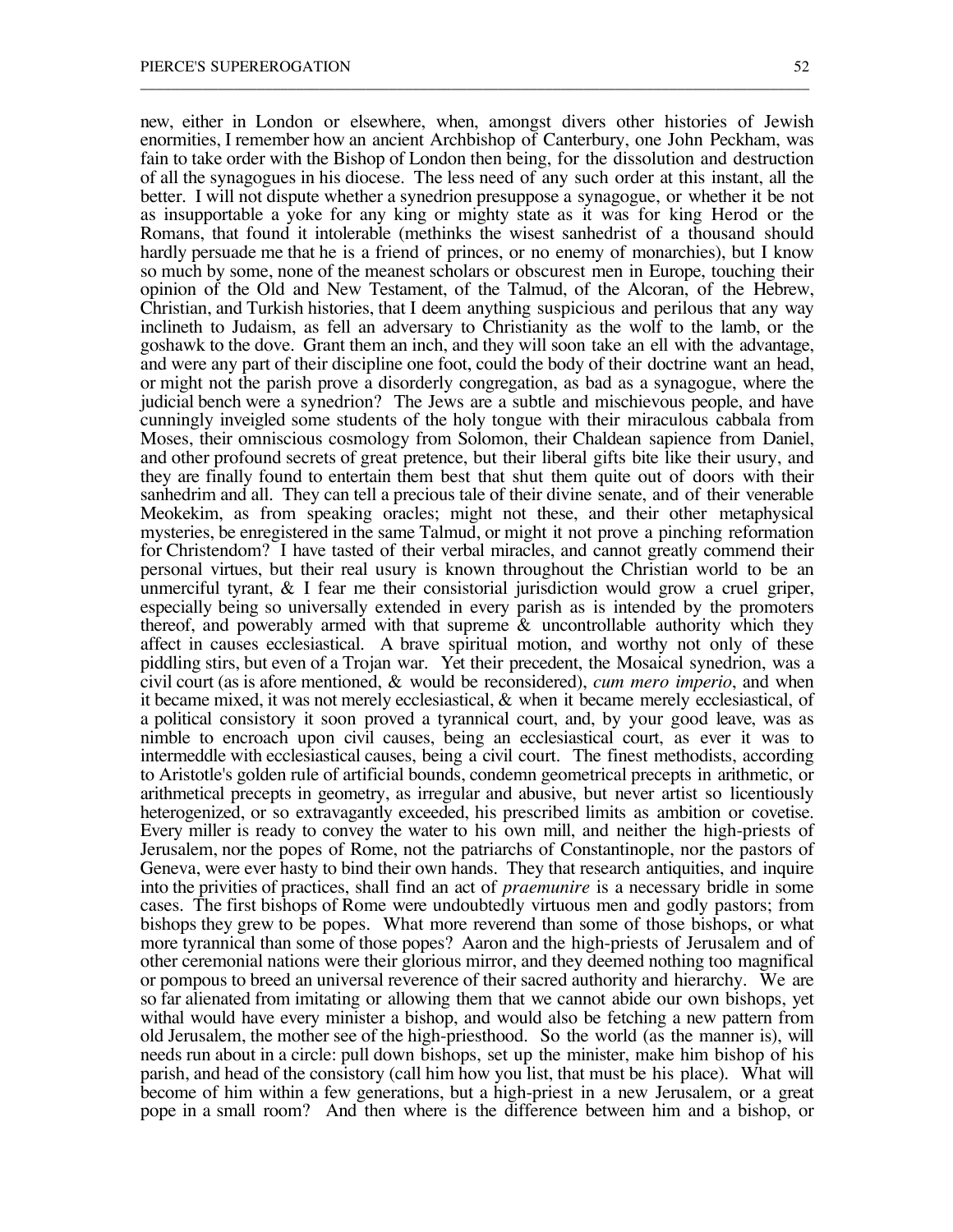rather, between him and a pope, not so much in the quality of his jurisdiction, when in effect he may be his own judge, as in the quantity of his diocese, or temporalities? Or in case he be politic, as some popes have been, glad for their advantage to tyrannize popularly, so he may chance be content for his advancement to popularize tyrannically, and shall not be the first of the clergy that hath cunningly done it with a comely grace. Something there must be of a monarchy in free states, and something there will be of free states in a monarchy. The discreeter and uprighter the curate is, the more circumspectly he will walk, and degenerate the less. Yet what generation without degeneration, or what revolution without irregularity? One inconvenience begetteth another; enormities grow like evil weeds. Take heed of a mischief, and where then will be the corruptions? Or how shall defection (acknowledging no primacy or superiority in any person or court), retire to his first institution if percase there should grow a conspiracy in fellowship, one consistory justify another for advantage, and their whole synods fall out in consequence, to be like their parts? Men may err, and frailty may slip. What should I allege histories, or authorities? It is no news for infirmity to fall when it should stand, or for appetite to rebel when it should obey. Every son of Adam a reed shaken with the wind of passion, a weak vessel, a scholar of imperfection, a master of ignorance, a doctor of error, a pastor of concupiscence, a superintendent of avarice, a lord of ambition, a prince of sin, a slave of mortality. Flesh is flesh, and blood a wanton, a changeling, a compound of contrary elements, a revolting and retrograde planet, a sophister, an hypocrite, an impostor, an apostata, an heretic, as convertible as mercury, as variable as the weathercock, as lunatic as the moon, a generation of corruption, a whore of Babylon, a limb of the world, and an imp of the devil. It is their own argument in other men's case, and why should it not be other men's argument in their case, unless they can show a personal privilege *ad imprimendum solum*? They may speak as they list; terms of sanctification and mortification are free for them that will use them, but the common opinion is, even of the forwardest skirmishers at this day, they do like other men, and live like the children of the world, and the brethren of themselves. Some of them have their neighbours' good leave to be their own proctors or advocates, if they please. Yet how probable is it they are now at their very best, and even in the neatest and purest plight of their incorruption, whiles their minds are abstracted from worldy thoughts to a high meditation of their supposed heavenly reformation, and whiles it necessarily behooveth them to stand charily and nicely upon the credit of their integrity, sincerity, preciseness, godliness, zeal, and other virtues? When such respects are over, and their purpose compassed according to their hearts' desire, who can tell how they, or their successors, may use the keys, or how they will bestir them with the sword? If flesh prove not a Pope Joan, and blood a Pope Hildebrand, good enough. Accidents that have happened may happen again, and all things under the sun are subject to casualty, mutability, and corruption. At all adventures, it is a brave position to maintain a sovereign and supreme authority in every consistory, and to except the minister from superior censure, like the high-priest, or greatest pontiff, whom Dionysius Halicarnassus called [ ]. He had need be a wise and conscionable man, that should be a parliament or a chancery unto himself, and what a furniture of divine perfections were requisite in the church where so many ministers, so many spiritual high justices of oyer and terminer, and every one a supreme tribunal, a synod, a general council, a canon law, a heavenly law, and gospel unto himself? If no serpent can come within his paradise, safe enough. Or were it possible that the pastor (although a man, yet a divine man), should, as it were by inheritance or succession, continue a saint from generation to generation, is it also necessary that the whole company of the redoubted seniors should wage everlasting war with the flesh, the world, and the devil, and eternally remain an incorruptible areopage, without wound or scar? Never such a college or fraternity upon earth, if that be their inviolable order. But God help conceit, that buildeth churches in the air, and platformeth disciplines without stain or spot.

\_\_\_\_\_\_\_\_\_\_\_\_\_\_\_\_\_\_\_\_\_\_\_\_\_\_\_\_\_\_\_\_\_\_\_\_\_\_\_\_\_\_\_\_\_\_\_\_\_\_\_\_\_\_\_\_\_\_\_\_\_\_\_\_\_\_\_\_\_\_\_\_\_\_\_\_\_\_\_\_\_\_\_\_\_\_

They complain of corruptions, and worthily, where corruptions encroach (I am no patron of corruptions), but what a surging sea of corruption would overflow within a few years, in case the sword of so great and ample authority as that at Jerusalem most capital, or this at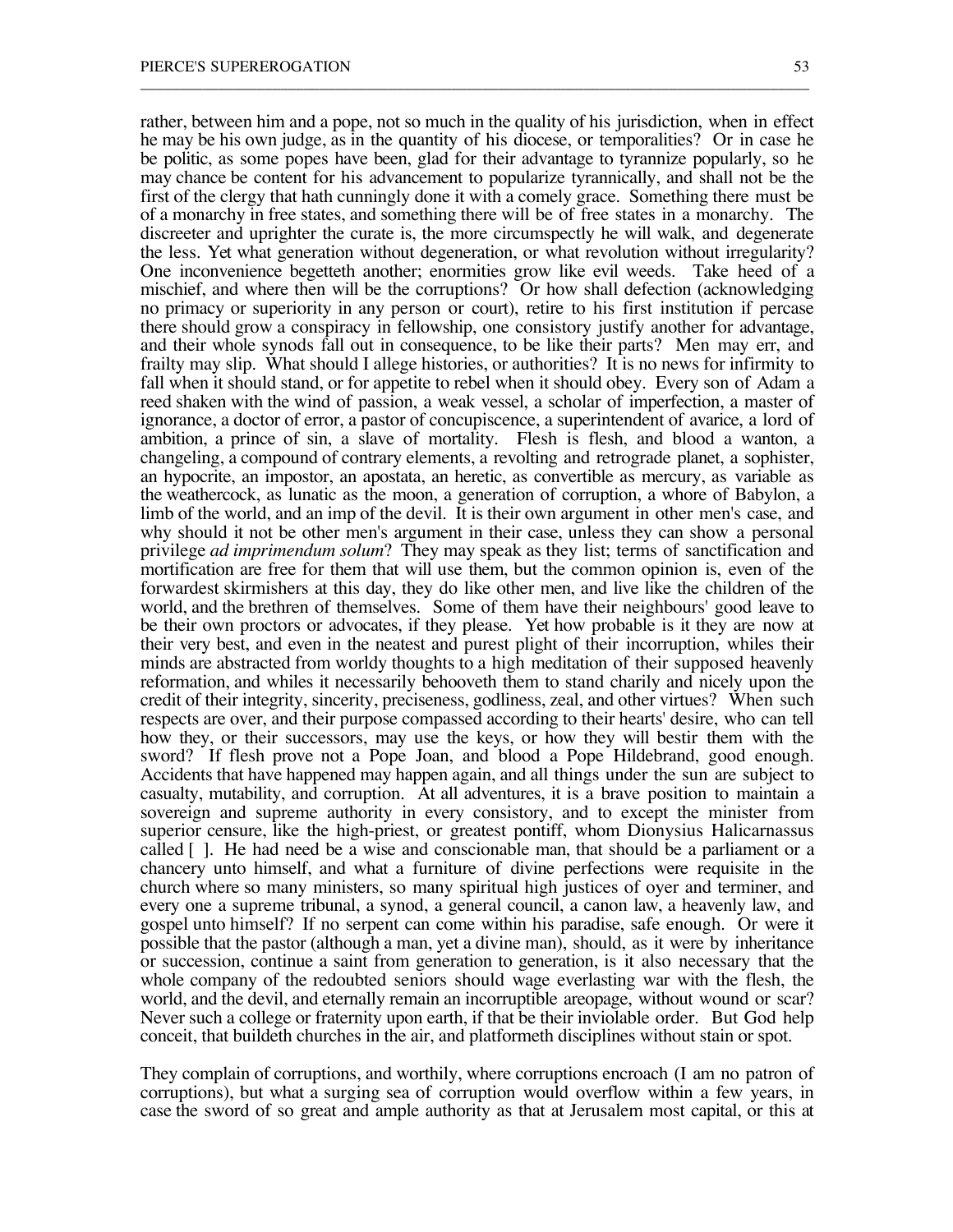Geneva most redoubted, were put into the hand of so little capacity in government, so little discretion in discipline, so little judgement in causes, so little moderation in living, so little constancy in saying or doing, so little gravity in behaviour, or so little whatsoever should procure reverence in a magistrate, or establish good order in a commonwealth. Travel through ten thousand parishes in England, and when you have taken a favourable view of their substantiallest and sufficientest alderman, tell me, in good sooth, what a comely show they would make in a consistory, or with how solemn a presence they would furnish a council table. I believe Grimaldus did little think of any such senators when he writ *De Optimo Senatore*, or did Doctor Bartholomew Philip, in his *Perfect Counsellor,* ever dream of any such counsellors? Petty principalities, petty tyrants, & such senates, such senators. Wit might devise a pleasurable dialogue betwixt the leather pilch and the velvet coat, and help to persuade the better to deal neighbourly with the other; the other to content himself with his own calling. I deny not but the short apron may be as honest a man, or as good a Christian, as the long gown, but methinks he should scantly be so good a judge or assistant in doubtful causes, and I suppose *Ne sutor ultra crepidam* is as fit a proverb now as ever it was, since that excellent painter rebuked that saucy cobbler. Every subject is not born to be a magistrate or officer, and who knoweth not whose creature superior power is? They are very wise that are wiser than he by whose divine permission everyone is that he is. The Laconical ephory hath lately borne a great swing in some resolute discourses of princes and magistrates, that thought they saved the world from the abomination of desolation when they found out a bridle or yoke for princes, but old Aristotle was a deep politician *in diebus illis*, and his reasons against that ephory (for Aristotle confuted the ephory with sounder arguments than ever it was confirmed to this day), would not yet perhaps be altogether condemned: that so great judicial causes were committed to men endued with so little, or no, virtue; that the poor plebians, for very penury, were easily bribed and corrupted; that there ensued an alteration of the state, the good kings being fain to curry favour with their great masters, and to become popular. Whether this would be the end, and may be the mark of those, or our populars, I offer it to their consideration that are most interessed in such motions of ephories and seniories. The world is beholding to brave and heroical minds that, like Hercules, would practise means to pull down tyranny, small or great, and reform whole empires and churches, like the three victorious emperors surnamed *Magni*, Constantine, Theodosius, and Charles. Thanks were an unsufficient recompense for so noble intentions. It must be a guerdon of value that should countervail their desert, that pretend so fatherly and patronly a care of re-edifying commonwealths and churches. Some voluntary and patronly a care of re-edifying commonwealths and churches. counsellors do well in a state, and men of extraordinary vocation, singularly qualified for the purpose, are worth their double weight in gold. When other sleep, they watch; when other play, they work; when other feast, they fast; when other laugh, they sigh; whiles other are content to be lulled in security, and nuzzled in abuse, they occupy themselves in devising pregnant bonds of assurance, and exquisite models of reformation, which must presently be advanced without farther consultation, or they have courage, and will use it in maintenance of so divine abstracts. Melancholy is peremptory in resolution, and choler an eager executioner. Were it not for those two invincible arguments, there might still be order taken with other reasons and authorities whatsoever. They do well to presuppose the best of their own designs, and to give out cards of fortunate islands, artificially drawn, but as I never read or heard of any people that committed swords into such hands, but bought their experience with loss, and had a hard pennyworth of their soft cushion, so, in my simple consideration, I cannot conceive how ignorance should become a meeter officer than knowledge; affection a more incorrupt magistrate than reason; headlong rashness, or wilful stubbornness, a more upright judge than mature deliberation; base occupations enact, and establish, better orders than liberal sciences or honourable professions (any traffic, howsoever current, or advantageous, hath been judged undecent for a senator); tag  $\&$  rag administer all things absolutely well, with due provision against whatsoever possible inconveniences, where so many faults are found with persons of better quality, that incomparably have more skill in the administration of public affairs, more knowledge and experience in causes, more respect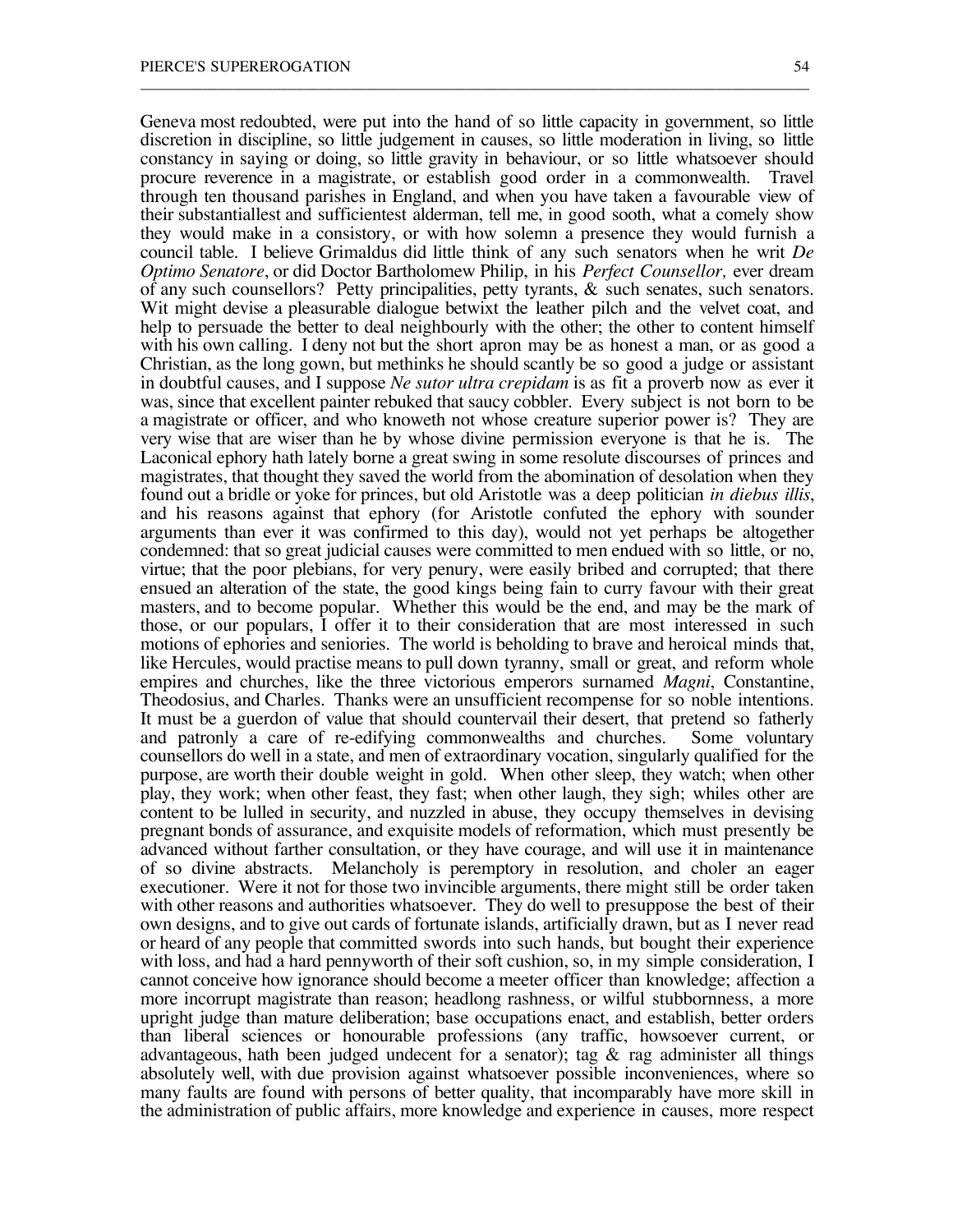in proceeding, more regard of their credit, more sense of dangerous enormities or contagious abuses, more care of the flourishing and durable state of the prince, the commonwealth, and the church. Nay, I can see no reason, according to the best grounds of policy that ever I read, but for every civil tyranny or petty misdemeanour that can possibly happen now, the government standing as it doth, there must needs upstart a hundred and a hundred barbarous tyrannies and huge outrages, were the new platforms acts of parliament, and the complotters such high commissioners as are described in their own projects, the flourishes of unexperienced wits. When they have nothing else to allege that should make them superior, or equal to the present officers, conscience must be their text, their gloss, their sanctuary, their tenure, and their stronghold. Indeed conscience, grounded upon science, is a double anchor, that neither deceiveth nor is deceived, and no better rule than a regular, or public, conscience, in divinity ruled by divinity; in law, by law; in art, by art; in reason, by reason; in experience, by experience. Other irregular or private conscience, in public functions, will fall out to be but a lawless church, a shipman's hose, a juggler's stick, a fantastical freehold, and a conceited tenure *in capite*, as interchangeable as the moon, and as fallible as the wind. How barratous and mutinous, at every puff of suggestion, let the world judge. I would there lacked a present example as hot as fresh, but hot love, soon cold, and the fits of youth like the showers of April. There goeth a pretty fable of the moon, that on a time she earnestly besought her mother to provide her a comely garment, fit and handsome for her body. How can that be, sweet daughter (quoth the mother), sith your body never keepeth at one certain state, but changeth every day in the month? That private conscience, the sweet daughter of fancy, be the moral, and the assurance of the common people, where there wanteth a curb, the application. What chameleon so changeth his colour as affection, or what polypus so variable as *Populus, chorus, fluuius*? Doctor Kelke, when he was vicechancellor in Cambridge, would often tell the advocates and proctors in the consistory there, that he had a knack of conscience for their knack of law. Truly the man, as he was known to be learned and religious, so seemed to carry a right honest and harmless mind, and would many times be pleasantly disposed after his blunt manner, but in very deed his conscience (be it spoken without appeachment of his good memory), otherwhiles proved a knack, and admitted more inconveniences (some would have said, committed more absurdities), than became the gravity and reputation of that judicious consistory. Yet were this new-plotted consistory erected, according to the map of their own imagination, even upon the top of the presumed Mount Sion, by the favour of that goodly prospect I dare undertake, amongst so many thousand ministers with episcopal, or more than episcopal, authority, there must be but a few hundred judges like Doctor Kelke, and a very great dearth of such assistants, or seniors, as that flourishing university affordeth. Alas, many thousands of them, unworthy to carry the beadle's staff before the one, or their books after the other, how meet for supreme, or free, jurisdiction, I report me unto you. It is notably said of Aristotle in the *Politics*: *He that would have the law to rule, would have a god to rule, but he that committeth the rule to a man, committeth the rule to a beast.* The law is a mind without appetite, a soul without a body, a judge without flesh and blood, a balance without partiality, a mean without extremes. Where conscience is such a law, I am for conscience. Let us profess no other law; let us build us consistories and tabernacles upon that hill of equity; let us dwell in those Elysian fields of integrity; let us honour that incorruptible sceptre of sincerity; let us set the imperial crown upon the head of that policy, and let that discipline wear the pontifical mitre. The world wrongeth itself infinitely if it runneth not to the gaze of that beautiful Belvedere, or refuseth any order from that sacred oracle. Otherwise, if men be men, & that consistory no choir of angels or tribunal of saints, but a meeting of neighbours, some of them rude and gross enough, after the homeliest guise (for without miraculous illumination, it must necessarily be so in most parishes), now, I beseech you, hath not consideration some reason to fear the Delphical sword? And the convented party that was nothing afraid of the dean or the canons, *They,* quoth he, *are good gentlemen, and my favourable friends, but the chapter is the devil*, would peradventure go nigh hand to say as much for the new consistory as for the old chapter. *Our minister is a zealous preacher, and such and such my honest*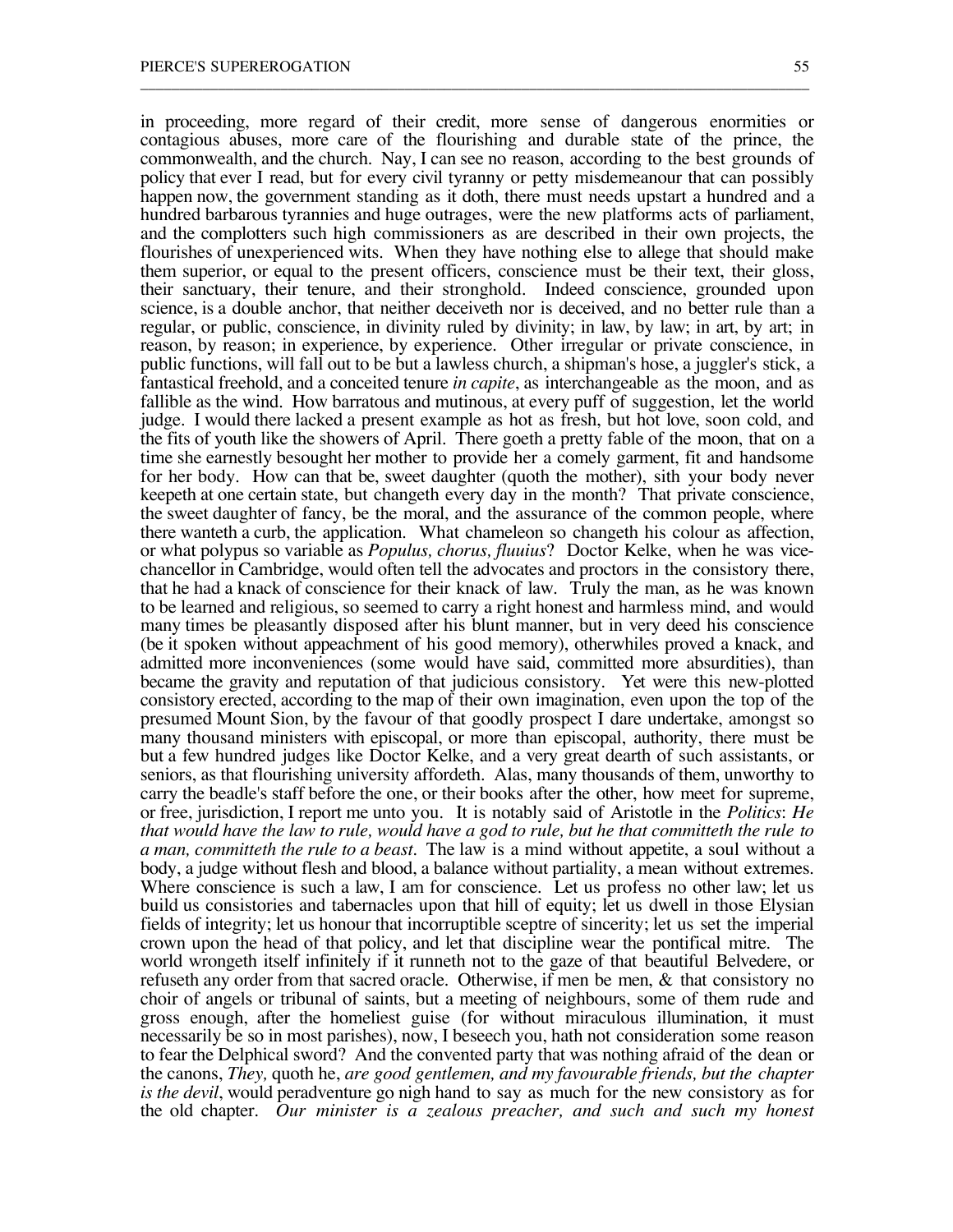*neighbours, but God bless me from the curst consistory*. They that skill of popular humours, and know the course of mechanical dealings, or artisan governments, or what you please, can hardly hope for any such paradise or All-Hallows in Honey Lane as is plausibly portrayed in some late draughts of reformation, sweeter in discourse than in practice. I will not prophesy of contingents in speculation, but were their complot a matter *in esse*, it is possible that even the platformers themselves should have no such exceeding cause to joy in their redoubted seniors. Some potestates are quaint men, and will by fits bear a brain, maugre the best reason or purest conscience in a consistory. And God knoweth how the people would digest it (especially after some little trial of their inexorable rigour, and other surly dealing), that their neighbour Whatchicalt, sometime no wiser than his fellows, and such and such a freeholder of this and that homely occupation (somewhat base for a senator), should so jollily perk on the bench amongst the fathers conscript, when some that have a state of inheritance, or maintain themselves upon civiller trades, must humbly wait at the bar, and yield themselves obedient to the stern commandments of those sage benchers. Iwis the penny is a strong argument with such natures, and he that carrieth the heaviest purse, how unmeet soever he may seem for a consistory, thinketh himself mightily wronged unless he be taken for the best, or one of the best, in the parish, and if for his countenance, or other charitable respect, he will not stick sometime to pleasure a good-fellow or a poor neighbour (some good-fellows are kill-cows, and some poor neighbours all heart), he may perhaps get some hardy partakers, & bear himself for as mighty a man in the borough or village as some of the foresaid redoubted potestates. How that would be allowed in consistory, or how a thousand suits, quarrels, uproars, & hurly-burlies might be pacified, yet unprovided for, or unthought upon, by the compendious Summists, it would be considered in time, whiles there is leisure from practice. For after the consistory is once up, in such a sweating harvest of most busy business, a simple pragmatic may easily prognosticate how small a remnant of leisure will remain for consideration. There was much ado, & otherwhiles little help, first at Jerusalem with one synedrion, and then at Geneva with one seniory, the two only exemplary presbyteries (for other primitive elderships will not fit the turn); what a wonderful stir would one and some 52,000 consistories make in England? Were not our reformation likely to prove a greater sweat, and a mightier drought, than any in Grafton's, Stow's, or Holinshed's *Chronicle*? Martin, under correction of your high court of conscience, give me leave to bethink me at once upon the firework of your discipline, and Phaeton's regiment in the hot countries of the Orient. When his brave design came to the execution, *solitaque iugum grauitate carebat*, a light beginning, a heavy ending.

\_\_\_\_\_\_\_\_\_\_\_\_\_\_\_\_\_\_\_\_\_\_\_\_\_\_\_\_\_\_\_\_\_\_\_\_\_\_\_\_\_\_\_\_\_\_\_\_\_\_\_\_\_\_\_\_\_\_\_\_\_\_\_\_\_\_\_\_\_\_\_\_\_\_\_\_\_\_\_\_\_\_\_\_\_\_

*Nec scit, qud sit iter; nec si sciat, imperet illis*, and so forth (it is not conceit, or courage, but skill, and authority, that manageth government with honour); what was the issue of that younkerly & presumptuous enterprise, but a deluge of fire, as ruthful and horrible as Deucalion's deluge of water.

*Magnae pereunt cum moenibus vrbes: Cumq.; suis totas populis incendai Gentes In cinerem vertunt.*

You can best translate it yourself, and I leave the warm application to the hot interpreter, with addition of that short, but weighty, and most remarkable advertisement: *Poenam Phaeton, pro munere poscis.* Phaeton, thou desirest thy ruin for thy advancement, and Martin, thou affectest thou wottest not what: a discipline? a confusion; a reformation? a deformation; a salve? a plague; a bliss? a curse; a commonwealth? a common woe; a happy and heavenly church? a wretched and hellish synagogue. Amount in imagination as high as the haughtiest conceit can aspire, and platform the most exquisite designs of pure perfection that the nicest curiosity can devise, were not the wisest on your side most simply-simple in weighing the consequents of such antecedents, they would never so inconsiderately labour their own shame, the misery of their brethren, the desolation of the ministry, & the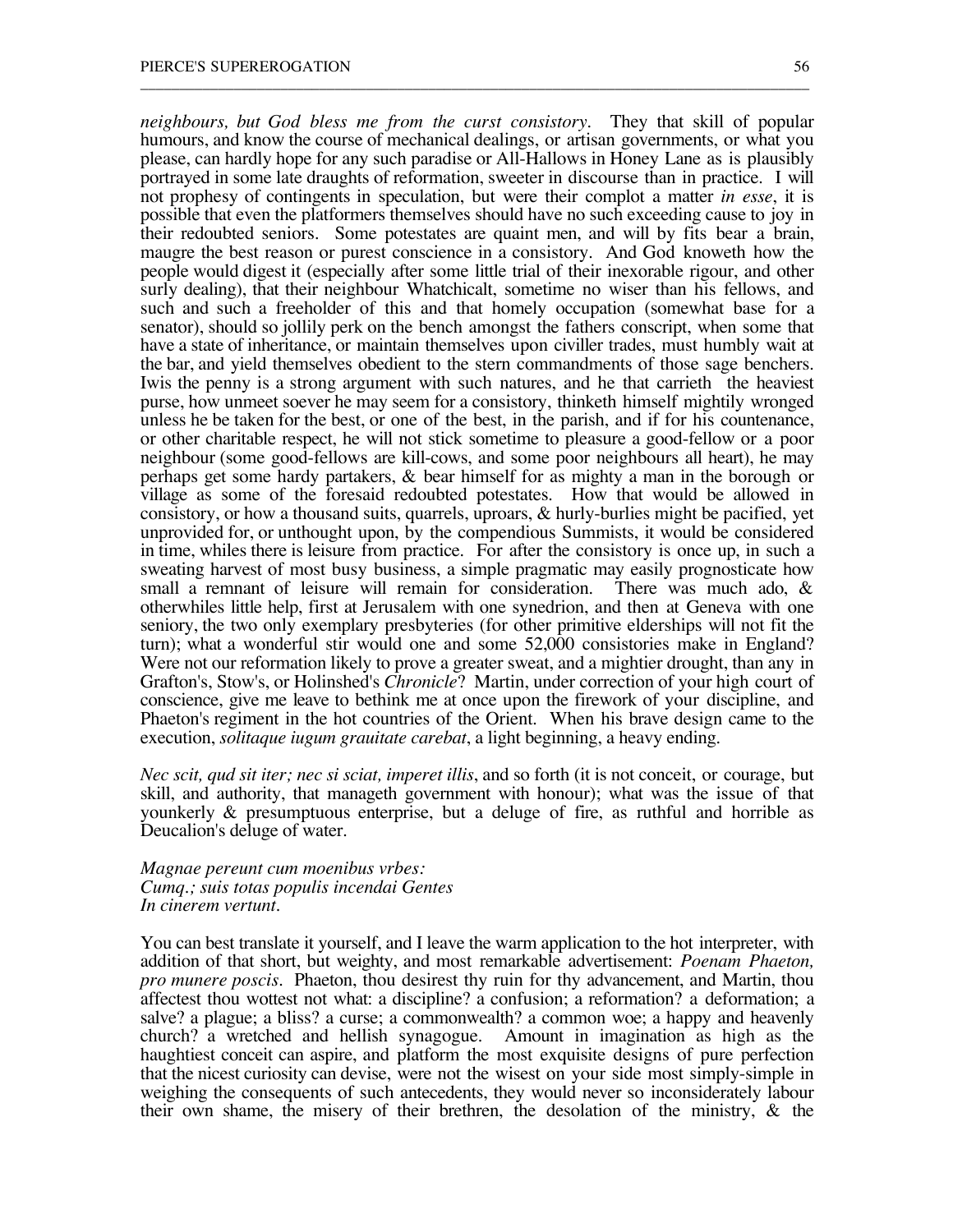destruction of the church. Good Martin, be good to the church, to the ministry, to the state, to thy country, to thy patrons, to thy friends, to thy brethren, to thyself, and as thou lovest thyself, take heed of old puritanism, new anabaptism, & final barbarism. Thou art young in years, I suppose, but younger in enterprise, I am assured. Thy age in some sort pleadeth thy pardon, and couldst thou with any reasonable temperance advise thyself in time, as it is high time to assuage thy stomachous and overlashing outrage, there be few wise men of quality but would pity thy rash proceeding, and impute thy wanton scurrilous vein to want of experience and judgement, which is seldom ripe in the spring. I will not stand to examine the spirit that speaketh or inditeth in such a phrase, but if that were the tenor of a godly or zealous style, methinks some other saint or godly man should someway have used the like elocution before, unless you meant to be as singular in your form of writing as in your manner of censuring, & to publish as grave an innovation in words as in other matters. Some spiritual motion it was that caused you so sensibly to apply your ruffling speech, and whole method, to the feeding and tickling of that humour that is none of the greatest students of divinity, unless it be your divinity, nor any of the likeliest creatures to advance reformation, unless it be your reformation. But whatsoever your motion were, or howsoever you persuaded yourself that a plausible and roisterly course would win the hearts of goodfellows, and make ruffians become precisians, in hope to mount higher than Highgate by the fall of Bishopsgate, some of your well-willers hold a certain charitable opinion that to reform yourself were your best reformation. Good discipline would do many good, and do Martin no harm, had he leisure from training of other to train himself, and, as one termed it, to trim his own beard. Howbeit in my method, knowledge would go before practice, and doctrine before discipline. I challenge few, or none, for learning, which I rather love as my friend, or honour as my patron, than profess as my faculty, but some approved good scholars of both universities, and some honourable wise men of a higher university, take Martin to be none of the greatest clerks in England, and marvel how he should presume to be a doctor of discipline, that hath much ado to show himself a master of doctrine. For mine own part, I hope he is a better doctrinist than disciplinist, or else I must needs conclude pride is a busy man, and a deeper counsellor of states than of himself. Public projects become public persons, and may do well in some other, being well employed, but private persons, and the common crews of platformers, might have most use of private designments appropriate to their own vocation, profession, or quality. When I find Martin as neat a reformer of his own life as of other men's actions, it shall go hard but I will in some measure proportion my commendation to the singularity of his desert, which I would be glad to crown with a garland of present, and a diadem of future, praise. For I long to see a lark without a crest, and would travel far to discover a reformer without a fault, or only with such a fault as for the rareness should deserve, or for the strangeness might challenge, to be chronicled like the eclipse of the sun. The state demonstrative, not over-laboured at this instant, would fain be employed in blazoning a creature of such perfections, and the very soul of charity thirsteth to drink of that clear aqua-vitae. It is not the first time that I have preferred a gentleman of deeds before a lord of words, and what if I once by way of familiar discourse said I was a protestant in the antecedent, but a papist in the consequent, for I liked faith in the premises, but wished works in the conclusion, as St. Paul beginneth with justification, but endeth with sanctification,  $\&$  the schoolmen reconcile many confutations in one distinction: we are justified by faith apprehensively, by works declaratively, by the blood of Christ effectively. I hope it is no evil sign for the flower to flourish, for the tree to fructify, for the fire to warm, for the sun to shine, for truth to embrace virtue, for the intellectual good to practise the moral good, for the cause to effect. He meant honestly that said merrily, he took St. Austin's and St. Gregory's by Paul's to be the good friends of St. Faith's under Paul's. What needeth more? If your reformation be such a restorative as you pretend, what letteth but that the world should presently behold a visible difference between the fruits of the pure and the corrupt diet? Why ceaseth the heavenly discipline to pen her own apology, not in one or two scribbled pamphlets of counterfeit compliments, but in a thousand living volumes of heavenly virtues? Divine causes were ever wont to fortify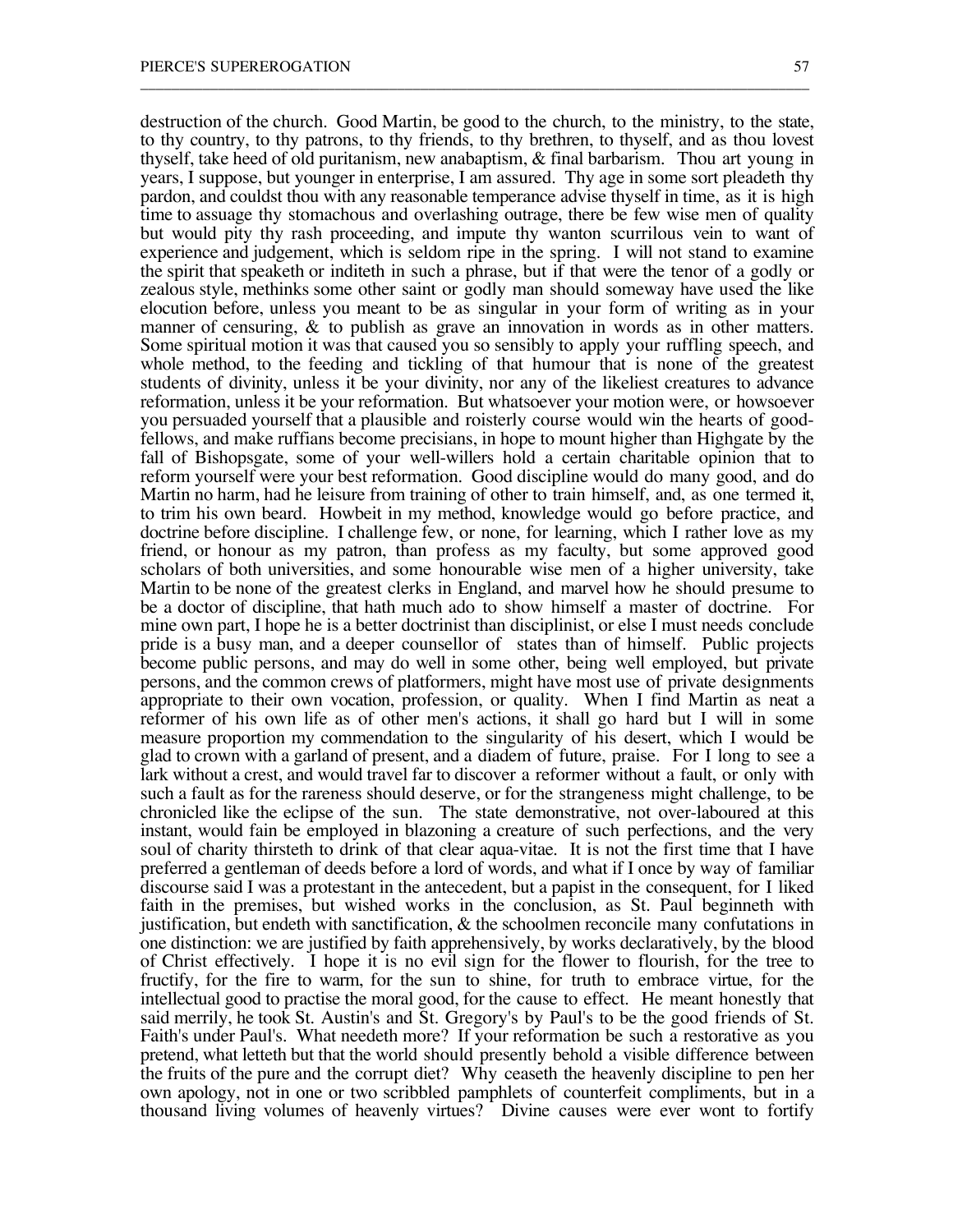themselves, and weaken their adversaries, with divine effects, as conspicuous as the brightest sunshine. The apostles and primitive founders of churches were not railers or scoffers, but painful travailers, but zealous preachers, but holy livers, but fair-spoken, mild, and loving men, even like Moses, like David, like the son of David, the three gentlest persons that ever walked upon earth. Wheresoever they became, it appeared by the whole manner of their meek and sweet proceeding that they had been the servants of a meek lord, and the disciples of a sweet master, insomuch that many nations, which knew not God, entertained them as the ambassadors or orators of some God, and were mightily persuaded to conceive a divine opinion of him whom they so divinely preached, & even to believe that he could be no less than the son of the great God. Their miracles got the hearts of numbers, but their sermons and orations were greater wonders than their miracles, and won more ravished souls to heaven. Their doctrine was full of power; their discipline full of charity; their eloquence, celestial; their zeal, invincible; their life, inviolable; their conversation, loving; their profession, humility; their practice, humility; their conquest, humility. Read the sweet ecclesiastical histories, replenished with many cordial narrations of their sovereign virtues, and peruse the most rigorous censures of their professed enemies, Pliny, Suetonius, Tacitus, Antoninus, Symachus, Lucian, Libanius, Philostratus, Eunapius, or any like Latinist or Grecian (I except not Porphyry, Hierocles, or Julian himself), and what Christian or heathen judgement with any indifferency can deny but they always demeaned themselves like wellaffected, fair-conditioned, innocent and kind persons, many ways gracious, and someways admirable? Peace was their war; unity their multiplication; good words and good deeds, their edifying instruments; a general humanity toward all, wherever they travelled, and a special beneficence toward everyone with whom they conversed, one of the sovereign means for the propagation of Christianity. They knew his merciful and Godful meaning, that, in an infinite and incomprehensible love, descended from heaven to save all upon earth, and remembered how graciously his divine self vouchsafed to converse with publicans and other sinners; what a sweet and peerless example of humblest humility he gave his disciples, when with his own immaculate hands he washed their feet; how appliably he framed himself to the proper disposition of every nation in drawing unto him the magicians of the east with the wondrous sight of a new star, in moving the Jews with miracles and parables, in showing himself a prophet & the very Messiah to the Samaritans, in sending eloquent Paul to the eloquent Grecians, zealous Peter to the devout Hebrews and virtuous Romans, his brother Andrew to the stout Scythians, incredulous Thomas to the infidel Parthians, and so forth; what a loving and precious dear testament he left behind him, and with how unspeakable favour he bequeathed and disposed the rich hereditaments and inestimable goods of his kingdom; how nearly it concerned the members of one body, without the least intestine disagreement or faction, to tender and cherish one another with mutual indulgence; how fruitfully the militant church had already increased by concord, like a plant of the triumphant church, whose blissful consort incomparably passeth the sweetest harmony. The effect of such divine motions was heavenly, and whiles that celestial course continued, with an inviolable consent of united minds, even in some dissension of opinions (for there was ever some difference of opinions), the gospel reigned, and the church flourished miraculously. It would make the heart of piety to weep for joyful compassion to remember how the blood of those and those most patient, but more glorious, martyrs, that might be slain, but not vanquished, was the seed of the church, the church that grew victorious and mighty by the beheading of Paul and James; by the crucifying of Peter, Andrew, Philip, and Simon; by the stoning of Stephen; by the burning of Mark and Barnabas; by the slaying of Bartholomew; by the murdering of Thomas with a dart, of Matthew with a sword, of Matthias with an ax, of James Alphaeus with how many cruel and tyrannical torments, immortal monuments of their invincible faith, and most honourable constancy. When asperity and discord, their invincible faith, and most honourable constancy. degenerating from that primitive order, took another course, and began to proceed more like furies of hell, than saints of the church, or honest neighbours of the world, alas, what followed? And unless we retire to our principles, although mischief upon mischief be bad enough, yet ruin upon ruin will be worse. It is not a ruffianly style, or a tumultuous plot,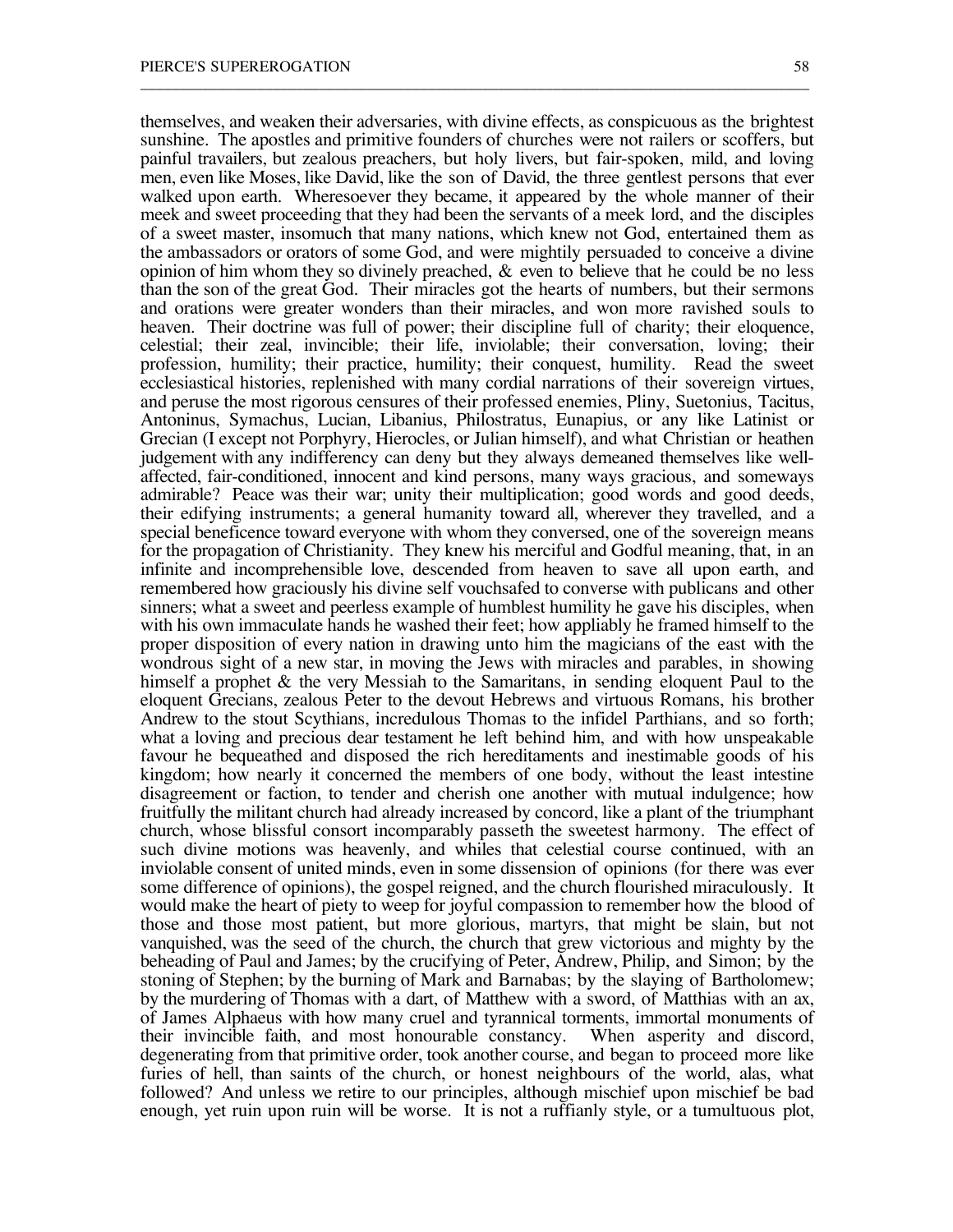that will amend the matter; some apostolical virtues would do well, and that same evangelical humility were much worth. In the mean season, surely reverend bishops and learned doctors, albeit corruptible men, should be meeter to administer or govern churches than lusty cutters, or insufficient plotters, albeit reformed creatures. Sweet Martin, as well Junior as Senior (for juniors and seniors are all one, as old Master Raye said in his mayoralty), and you sweet whirlwinds that so fiercely bestir you at this instant, now again and again I beseech you, either be content to take a sweet course, or take all for me. My interest in these causes is small, and howsoever some busy heads love to set themselves a-work, when they might be otherwise occupied, yet, by their favours, there is a certain thing that passeth all understanding, which I commend universally unto all, especially unto my friends, and singularly unto myself, *Nulla salus bello: pacem te poscimus omnes*. No law to the fetial law, nor any conquest to pacification. Would Christ reformation could be entreated to begin at itself, and discipline would be so good as to show by example of her own house where she inhabiteth and consorteth, what a precious and heavenly thing it were for a whole kingdom to live in such a celestial harmony of pure virtues, and all perfections. Theorics, and idees, are quickly imagined in an aspiring fantasy, but an inviolable practice of a divine excellency in human frailty, without excess, defect, or abuse, doubtless were a crystal worth the seeing, and a glorious mirror of eternal imitation. When contemplation hath a little more experience, it shall find that action is scantly so smooth and nimble a creature as speculation, two notable precedents *in concreto* more rare than twenty singular types *in abstracto*. They that shoot beyond the mark in imagination, come short in trial; good intentions were never too rife, & the best intentions have gone astray. All men are not of one mould; there is as great difference of ministers and aldermen as of other persons; even where the spirit is strong, the flesh is sometime found weak enough, and the world is a world of temptations, murmurings, offences, quarrels, treasons, crimes, and continual troubles in one sort or other.

\_\_\_\_\_\_\_\_\_\_\_\_\_\_\_\_\_\_\_\_\_\_\_\_\_\_\_\_\_\_\_\_\_\_\_\_\_\_\_\_\_\_\_\_\_\_\_\_\_\_\_\_\_\_\_\_\_\_\_\_\_\_\_\_\_\_\_\_\_\_\_\_\_\_\_\_\_\_\_\_\_\_\_\_\_\_

If the precisest and most scrupulous treatises have much ado to uphold the credit of any perfection or estimation with their own associates (how many heads, so many plots), what may reason conceive of the assurance, or maturity, of their judicial or other moral proceedings *in esse*? When his and his scripture, after some pretty pausing, is become apocryphal with his and his own adherents, whose writing was scripture with many of them, how can any of them ascertain, or resolve themselves, of the canonical incorruption, or authentical omnisufficiency of his or his actual government? When even he, that within these few years was alleged for text, hath so emproved his authority with a number of his ferventest brethren, that he will not be scantly allowed for a current gloss, why should defeated affection any longer delude itself with a prejudicate & vain imagination of an alchemistical discipline, not so sweet in conceit, as sour in proof, and as defective in needful provision, as excessive in unneedful presumption? If second cogitations be riper and sounder than the first, may not a third, or fourth, consultations take more  $\&$  more advisement? If Bishopsgate be infected, is it unpossible for Aldersgate to be attainted? And if neither can be long clear in an universal plague of corruption, what reason hath zeal to fly from God's blessing into a warm sun? What a wisdom were it to change for the worse, or what a notorious folly were it to innovate without infallible assurance of the better? What politic state, or considerate people, ever laboured any alteration, civil or ecclesiastical, without pregnant evidence of some singular or notable good, as certain in consequence as important in estimation? To be short (for I have already been over-long, and shall hardly qualify those heady younkers with any discourse), had Martin his lust, or Penry his wish, or Udall his mind, or Browne his will, or Kett his fancy, or Barrow his pleasure, or Greenwood his heart's desire, or the freshest practitioners their longing (even to be judges of the consistory, or fathers conscript of senate, or *Domine fac totum*, or themselves wot not what), there might fall out five hundred practicable cases, and a thousand disputable questions, in a year (the world must be reframed anew, or such points decided), wherewith they never disquieted their brains, and wherein the learnedest of them could not say A to the Arches, or B to a battledore. If the graver motioners of discipline (who no doubt are learneder men, and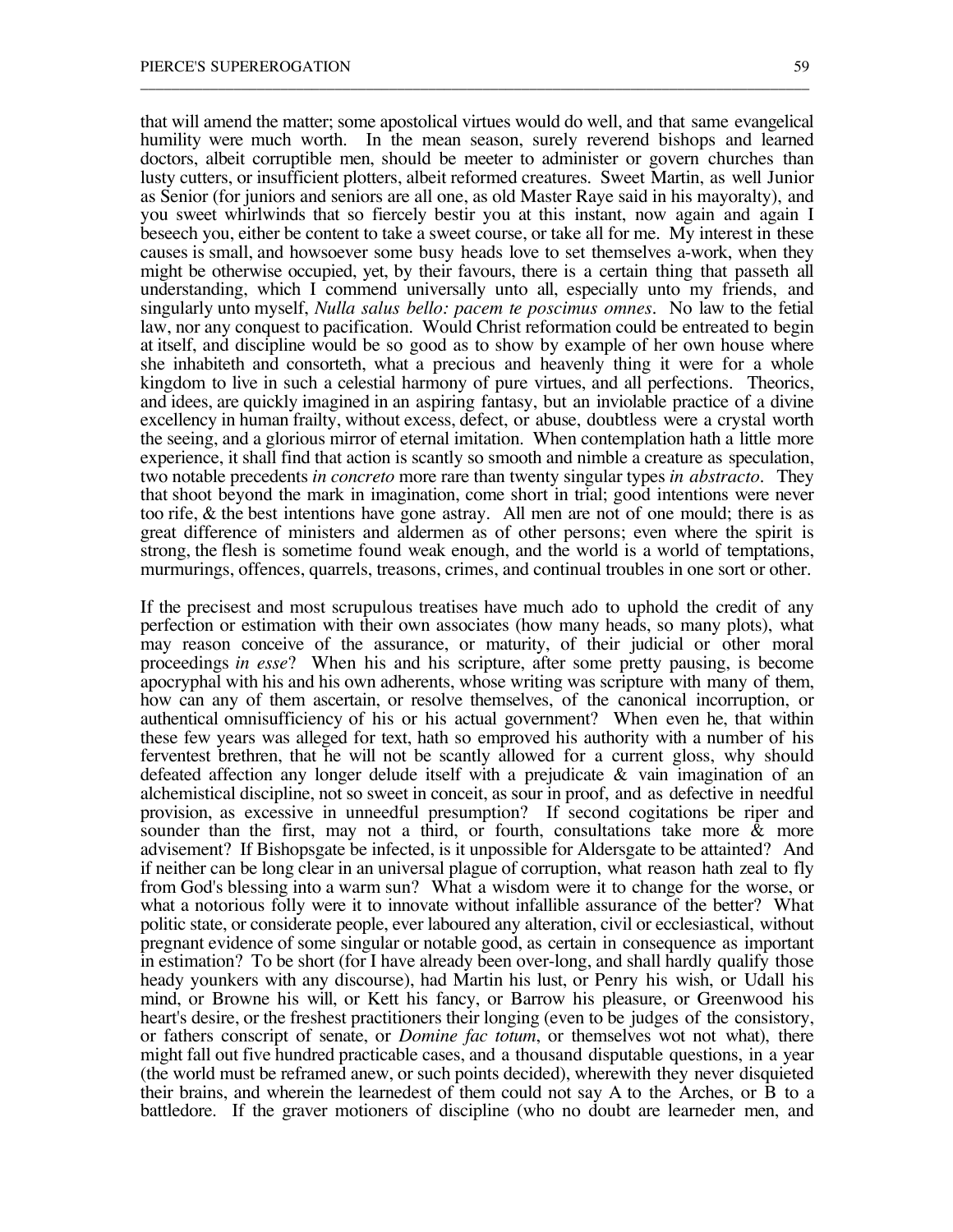might be wiser, but M. Travers, M. Cartwright, Doctor Chapman, and all the greyer heads begin to be stale with these novelists), have bethought themselves upon all cases and cautels in practice, of whatsoever nature, and have thoroughly provided against all possible mischiefs, inconveniences, and irregularities, as well future as present, I am glad they come so well prepared; surely some of the earnestest and eagerest solicitors are not yet so furnished. Words are good-fellows and merry men, but in my poor opinion it were not amiss for some sweating and fierce doers at this instant, that would down with Clement, and up with Hildebrand, either to know more at home, or to stir less abroad. It is no trifling matter, in a monarchy, to hoise up a new authority like that of the Jewish consistory above kings, or that of the Lacedemonian ephory above tyrants, or that of the Roman senate above emperors. Howbeit if there be no remedy but M. Fire must be the pastor, M. Air the doctor, goodman Water the deacon, and goodman Earth the alderman of the church, let the young calf and the old ass draw cuts whether of their heads shall wear the garland. And thus much in generality touching Martinizing, being urged to defend it if I durst, but for fear of indignation I durst not. The several particularities, and more gingerly niceties, of rites, signs, terms, and what not, I refer to the discussion of professed divines, or reserve for more leisure and fitter occasion.

\_\_\_\_\_\_\_\_\_\_\_\_\_\_\_\_\_\_\_\_\_\_\_\_\_\_\_\_\_\_\_\_\_\_\_\_\_\_\_\_\_\_\_\_\_\_\_\_\_\_\_\_\_\_\_\_\_\_\_\_\_\_\_\_\_\_\_\_\_\_\_\_\_\_\_\_\_\_\_\_\_\_\_\_\_\_

As for that new-created spirit whom Double V, like another Doctor Faustus, threateneth to conjure up at leisure (for I must return to the terrible creature that subscribeth himself Martin's Double V, and will needs also be my tittle-tittle), were that spirit disposed to appear in his former likeness, and to put the necromancer to his purgation, he could peradventure make the conjuring wizard forsake the centre of his circle, and betake him to the circumference of his heels. Simple creature, iwis thou art too young an artist *to conjure him up*, that can exorcise thee down, or to *lamback him* with *ten years'* preparation, that can lambkin thee with a day's warning. Out upon thee for a cowardly lambacker, that stealest in at the backdoor, and thinkest to filch advantage on the back wing. Knaves are backbiters; whores, belly-biters; and both, sheep-biters. Pedomancy fitter for such conjurers than either chiromancy, necromancy, or any familiar spirit but contempt. It is somebody's fortune to be haunted with backfriends, and I could report a strange dialogue between the clerk of Backchurch and the chanter of Pancras that would make the better vizard of the two to blush, but I favour modest ears, and a thousand honest tongues will justify it to thy face, Thou art, as it were, a gross idiot, and a very *Asse in presenti,* to imagine that thou couldst go scot-free in this saucy reckoning, although the party conjured should say nothing but mum. Honesty goeth never unbacked, and truth is a sufficient patron to itself, and I know one that hath written a pamphlet entitled *Cock-a-lily*, or *The White Son of the Black Art.* But he that can *massacre Martin's wit* (thou remembrest thine own phrase), can rot Paphatchet's brain, and he that can *tickle Marprelate with taunts* can twitch Double V to the quick, albeit he threaten no less than the siege of Troy in his note-book, and his pen resound like the harnessed womb of the Trojan horse. I have seen a broadsword stand at the door when a poignado hath entered, and although I am neither Ulysses nor Outis, yet perhaps I can tell how Nobody may do that somebody cannot do. Polyphemus was a mighty fellow, and conjured Ulysses' companions into excrements (few giants ever so hideous as Polyphemus), but poor Outis was even with him, and Nobody conjured his goggle eye as well. I pray thee, sweet Pap, insult not overmuch upon quiet men; though my pen be nobody at a hatchet, and my tongue less than nobody at a beetle, yet patience loveth not to be made a cart of Croydon, and no such libbard for a lively ape, as for dead silence. The merry gentleman deviseth to disport himself and his copesmates with a pleasurable conceit of *quaking ears*, and *all my works, at least six sheets in quarto, called by myself, The first tome of my familiar epistle*, two impudent lies, and so known notoriously. He might as truly forge any lewd or villainous report of any man in England, and for his labour challenge to be preferred to the clerkship of whetstone, which he is able to maintain sumptuously with a mint of quaint and uncouth similes, dainty monsters of nature. I must deal plainly with the spawn of rank calumny; his knavish & foolish malice palpably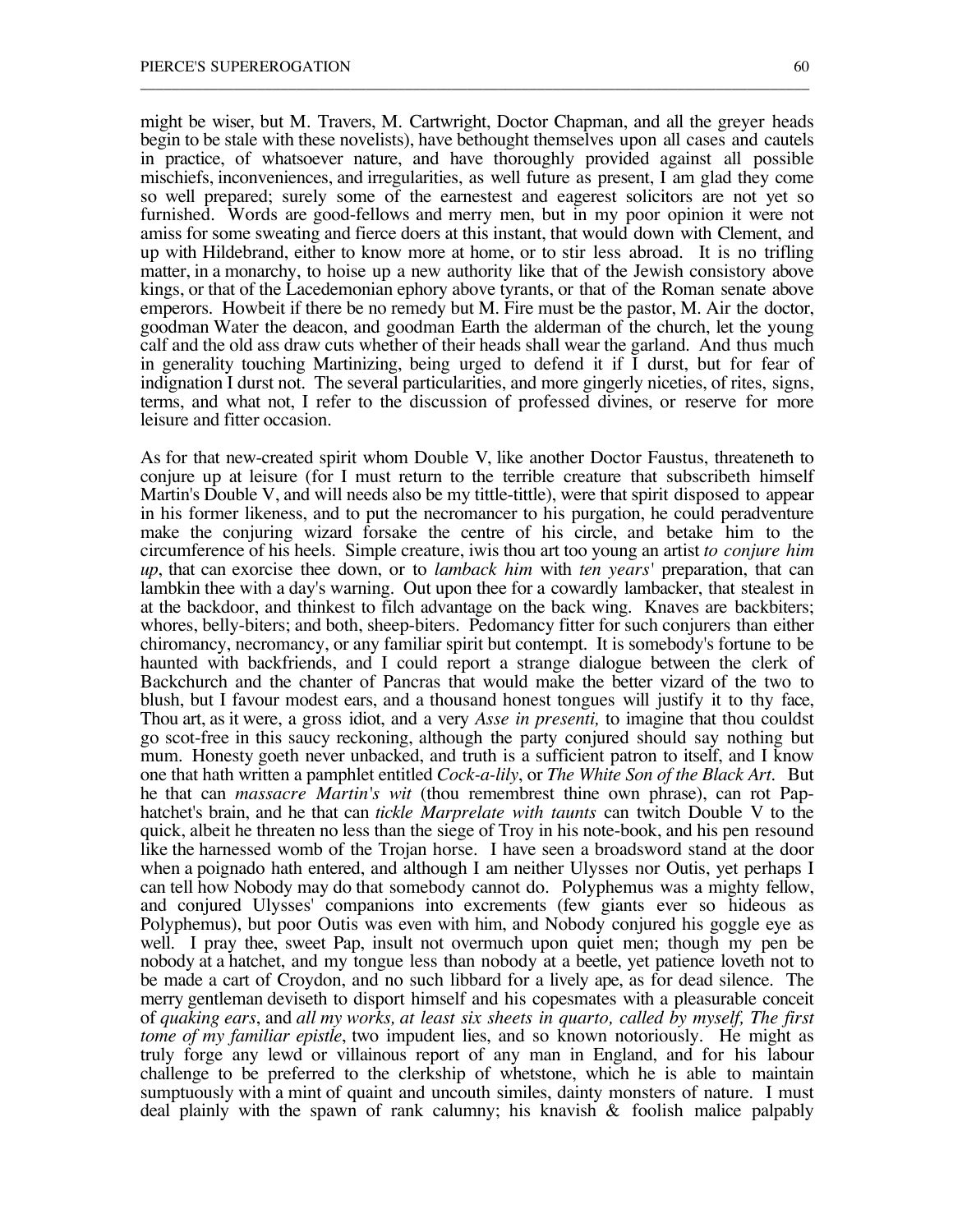bewrayeth itself in most odious fictions, meet to garnish the foresaid famous office of the whetstone. But what saith his own courageous pen of his own adventurous ears? *If ripping up of lives make sport, have with thee knuckle-deep; it shall never be said that I dare not venture mine ears where Martin hazards his neck.* Some men are not so prodigal of their ears, how lavish soever Martin may seem of his neck, & albeit every man cannot compile such grand volumes as Euphues, or rear such mighty tomes as Pap-hatchet, yet he might have thought other poor men have tongues and pens to speak something yet, when they are provoked unreasonably. But losers may have their words, and comedians their acts; such dry-bobbers can lustily strike at other, and cunningly rap themselves. He hath not played the vice-master of Paul's, and the fool-master of the Theater, for naughts. Himself a mad lad as ever twanged, never troubled with any substance of wit or circumstance of honesty, sometime the fiddlestick of Oxford, now the very bauble of London, would fain, forsooth, have some other esteemed as all men value him. A workman is easily descried by his terms; every man speaketh according to his art. I am threatened with a bauble, and Martin menaced with a comedy, a fit motion for a jester and a player, to try what may be done by employment of his faculty; baubles & comedies are parlous fellows *to decipher, and discourage men* (that is the point), with their witty flouts and learned jerks, enough to lash any man out of countenance. Nay, if you shake the painted scabbard at me, I have done, and all you that tender the preservation of your good names were best to please Pap-hatchet, and fee Euphues betimes, for fear lest he be moved, or some one of his apes hired, to make a play of you, and then is your credit quite undone forever and ever, such is the public reputation of their plays. He must needs *be discouraged* who they *decipher*. Better anger an hundred other, than two such, that have the stage at commandment, and can furnish out vices and devils at their pleasure. Gentlemen, beware of a *chafing pen, that sweateth out whole reams of paper*, and whole Theaters of jests; tis aventure if he die not of the papersweat, should he chance to be never so little over-chafed. For the jest-dropsy is not so peremptory. But no point of cunning to the *Tale of the Tub*, that is the profound mystery and the very secret of secrets. The sweet sister's answer, *that in her conscience thought lechery the superficies of sin* (a rare word with women, but by her answer she should seem to be learned); the true tale of one of Martin's godly sons, *that having the company of one of his sisters in the open fields, said he would not smother up sin, and deal in hugger-mugger against his conscience* (the historiographer hath many privy intelligences); the sober tale of *the eldest elder, that received forty angels at his table, where he sat with no less than forty good dishes of the greatest dainties, in more pomp than a pope* (he was not of the starved Pythagorean, or Platonical, diet, but liberal exhibition may maintain good hospitality); the zealous *love-letter, or a Corinthian epistle to the widow, as honest a woman as ever burnt malt* (the wooer, or the register, of Aretine's religion); *the holy oath of the Martinist, that thinking to swear by his conscience, swore by his concupiscence* (did not he forget himself, that expressly affirmed: *Martin will not swear but with indeed, in sooth, and in truth; he'll cog the die of deceit)*; these, and the rest of those bawdy inventions wherewith that brothellish pamphlet floweth, smell somewhat strongly of the pump, and show the credibility of the author, that dareth allege any impudent, profane, or blasphemous fiction to serve his turn. So he may soon make up the authentical legend of his *Hundred Merry Tales*, as true, peradventure, as Lucian's true narrations, or the heriocal history of Rabelais, or the brave legends of errant knights, or the egregious pranks of Owl-glass, Friar Rush, Friar Tuck, and suchlike, the renowned *bugiale* of Poggius, Racellus, Luscus Cincius, and that whole Italian crew of merry secretaries in the time of Pope Martin the Fifth, of whom our worshipful clerks of the whetstone, Doctor Clare, Doctor Bourne, M. Scogan, M. Skelton, M. Wakefield, divers late historiologers, and haply this new tale-founder himself, learned their most wonderful faculty. *Committing matrimony, carousing the sap of the church, cutting at the bum-card of conscience, besmearing of conscience, spelling of Our Father in a horn-book, the railing religion*, and a whole sink of such arrant phrases, savour hotly of the same Lucianical breath, & discover the minion secretary aloof. *Faith*, quoth himself, *thou wilt be caught by the style*; indeed, what more easy than to find the man by his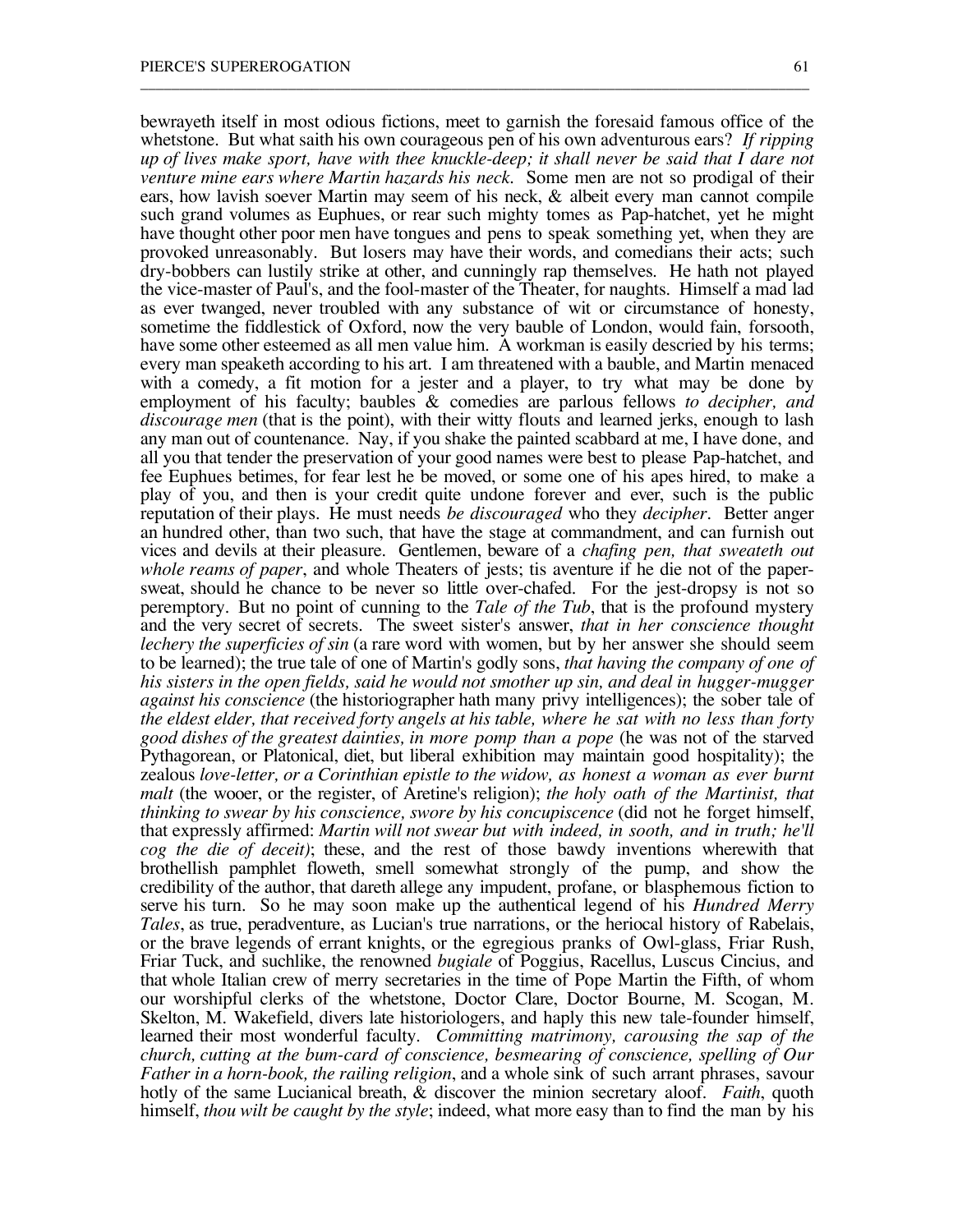humour, the Midas by his ears, the calf by his tongue, the goose by his quill, the play-maker by his style, the hatchet by the Pap? Albertus' secrets, Poggius' fables, Bebelius' jests, Scogan's tales, Wakefield's lies, Parson Darcy's knaveries, Tarleton's tricks, Elderton's ballads, Greene's pamphlets, Euphues' similes, Double V's phrases, are too well known to go unknown. Where the vein Braggadocio is famous, the artery of Pappadocio cannot be obscure. Gentlemen, I have given you a taste of his sugar-loaf, that weeneth Sidney's dainties, Ascham's comfits, Cheke's succates, Smith's conserves, and More's junkets, nothing comparable to his pap. Some of you dreamed of electuaries of gems, and other precious restoratives; of the quintessence of amber, & pearl dissolved; of I wot not what incredible delicacies, but his gem-mint is not always current, and as busy men, so painted boxes and gallipots, must have a vacation. Yet well fare the sweet heart of dia-pap, dia-fig, and dia-nut, three sovereign defensatives of the commonwealth, and three cordial confortatives of the church. It is a good hearing when good-fellows have a care of the commonwealth and the church, and a godly motion when interluders leave penning their pleasurable plays to become zealous ecclesiastical writers. *Bona fide*, some have written notably against Martinism (it were a busy task for the crediblest precisian to impeach the credit of Doctor Bancroft, or Doctor Sutcliffe), but this mammaday hath excellently knocked himself on the sconce with his own hatchet. I will cast away no more ink upon a compound of simples. The pap is like the hatchet; the fig like the nut, the country-cuff like the hangman's apron; the dog like the dog; John-a-'noke, and John-a-stile, like the bailiff of Withernam; the sign of the crab-tree cudgel like Thwack-Coat Lane; Martin's hanging like Pappadocio's mowing; Huff, Ruff, and Snuff, the three tame ruffians of the church, like Double V, never a lay in the barrel better herring; the beginning, the midst, and the end, all in one pickle. Some roses amongst pricks do well, and some lilies amongst thorns would have done no harm. But envy hath no fancy to the rose of the garden, and what careth malice for the lily of the valley? Would fair names were spells and charms against foul affections, and in some respects I could wish that civility would give humanity leave to conclude otherwise than I must. I could in courtesy be content, and in hope of reconciliation desirous, to mitigate the harshest sentences, and mollify the hardest terms. But can truth lie, or discretion approve folly, or judgement allow vanity, or modesty abide impudency, or good manners soothe bad speeches? He that penned the above-mentioned *Cock-a-lily* saw reason to display the black artist in his collier colours, and thought it most unreasonable to suffer such light and empty vessels to make such a loud and proud rumbling in the air. Other had rather hear the learned nightingale than the unlearned parrot, or taste the wing of a lark than the leg of a raven. The finest wits prefer the loosest period in M. Ascham, or Sir Philip Sidney, before the tricksiest page in Euphues, or Pap-hatchet. The muses shame to Sidney, before the tricksiest page in Euphues, or Pap-hatchet. remember some fresh quaffers of Helicon, and which of the graces or virtues blusheth not to name some lusty tosspots of rhetoric? The stately tragedy scorneth the trifling comedy, and the trifling comedy flouteth the new ruffianism. Wantonness was never such a swillbowl of ribaldry, nor idleness ever such a carouser of knavery. What honest mind, or civil disposition, is not accloyed with these noisome  $\&$  nasty gargarisms? Where is the polished and refined eloquence that was wont to bedeck and embellish humanity? Why should learning be a niggard of his excellent gifts, when impudency is so prodigal of his rascal trish-trash? What dainty or neat judgement beginneth not to hate his old love, and loathe his ancient delight, the press, the most honourable press, the most villainous press? Who smileth not at those and those trim-trams of gaudy wits, how flourishing wits, how fading wits? Who laugheth not at *I'll, I'll, I'll*, or gibeth not at some hundred piebald fooleries in that hare-brained declamation? They whom it nearliest pincheth cannot silence their just disdain, and I am forcibly urged to intimate my whole censure, though without hatred to the person, or derogation from any of his commendable gift [sic], yet not without special dislike of the bad matter, and general condemnation of the vile form. The whole work a bald toy, full of stale and wooden jests, and one of the most paltry things that ever was published by graduate of either university, good for nothing but to stop mustard-pots, or rub gridirons, or feather rats' nests, or suchlike homely use. For stationers are already too full of such reams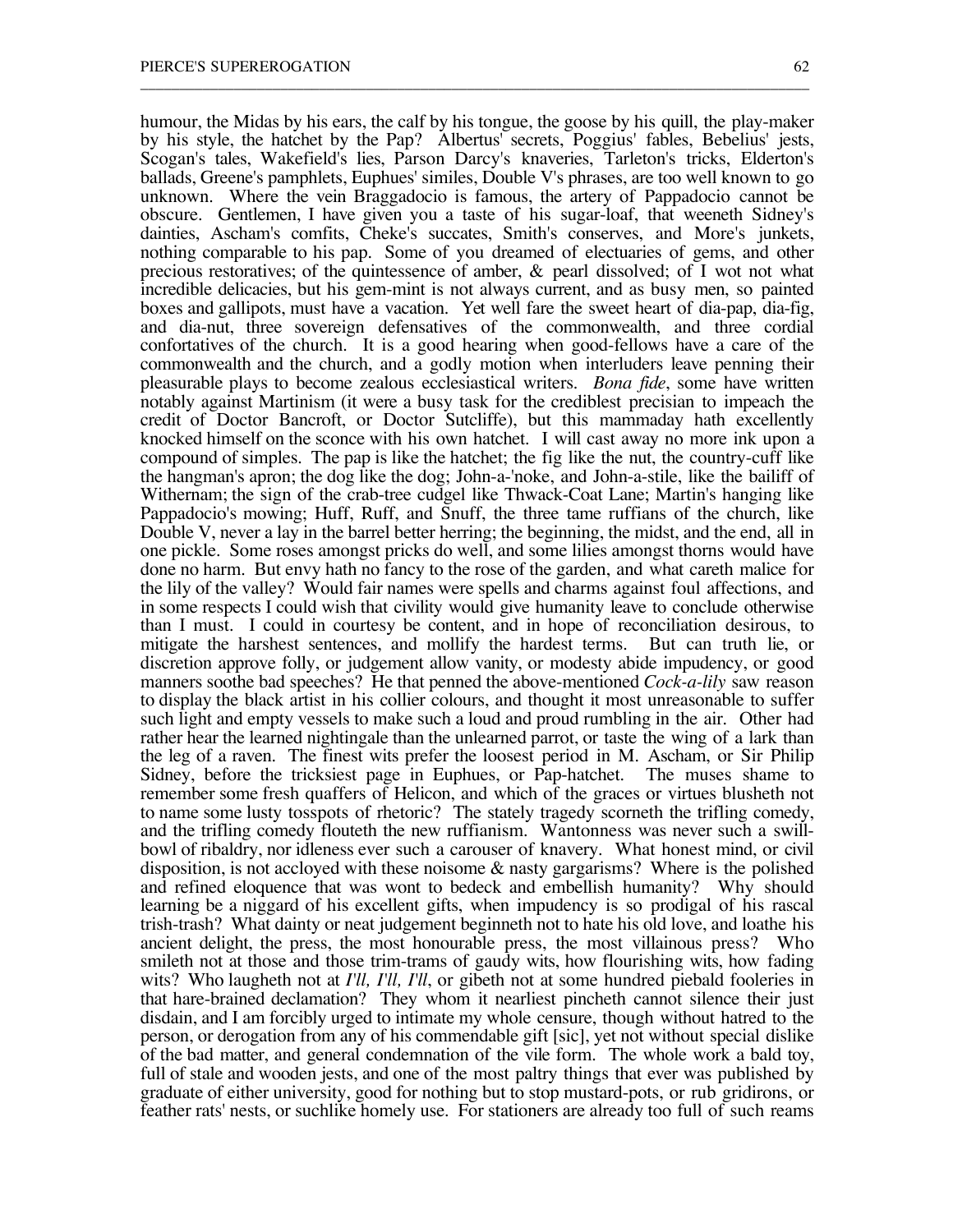and commonwealths of waste-paper, and find more gain in the lily-pot blank than in the lilypot euphued, a day or two fine for sheets, and afterward good for grocers. *Vanitas vanitatum*, the sum of grudge, the froth of levity, the scum of corruption, and the very scurf of rascality; nothing worthy of a scholar, or a civil gentleman; altogether fantastical and fond, without rime or reason, so oddly huddled and bungled together, in so madbrain sort, and with so brainsick stuff, that in an overflow of so many frivolous and ridiculous pamphlets, I scarcely know anyone in all points so incomparably vain and absurd, whereunto I may resemble that most toyish and piperly trifle, the fruit of an addle and lewd wit, long since dedicated to a dissolute and desperate licentiousness. Oh, what a *magnifico* would he be, were his purse as heavy as his head is light, and his heart frank? Even that same very *Mirror of Madness* hangeth together with some more coherence of reason, and smelleth not so rankly of the tavern, the ale-house, the stews, the cucking-stool, or other such honest places, as that drunk and shameless declamation, unbeseeming any but an orator of Bedlam, a rhetorician of Bridewell, or a discourser of Primrose Hill. And although that same French *Mirror* be *ex professo* devised in a mad garish vein, and stuffed with gear homely enough, fit for a libertine & frantic theme, yet doth it not so basely borrow of the ruffian's bag, the tapster's spigot, the peddler's pack, the tinker's budget, the knave's truss, and the rogue's fardel, unto all which, and other authors of like reputation, but chiefly to the hangman's apron (that that is the biggin of his wit) this worthy author is deeply beholding for great part of his fine conceits and dainty learning, precious ware for euphued creatures, and fantastical colts, whose wild and madbrain humour nothing fitteth so just as the stalest dudgeon or absurdest balductum that they, or their mates, can invent, in odd and awk speeches, disguisedly shapen after the antic fashion,  $\&$  monstrously shorn, like old Captain Lister's spaniel. They that affect such ruffianish braveries, and divide their roister-doistering jests into cuts, flashes, and foins, may bestow the reading; for any other of whatsoever quality or calling, it will do them as much good as dirt in their shoes, or draff in their bellies, and in good sooth there is all the use, civil or ecclesiastical, that I can find of this baby Pap, whom for his sweet entertainment with pap, fig, and nut, I officiously recommend to the *Ship of Fools*, and the galliass of knaves. When he useth himself with more discretion, I may alter my style (let him change, and I am changed), or if already he be ashamed of that conjuring lease, foisted in like a bombard, I have said nothing. Till he disclaimeth his injury in print, or confesseth his oversight in writing, or signifieth his penitence in speech, the abused party, that had reason to set down the premises without favour, hath cause to justify his own hand without fear, and as well in equity to avow truth, as in charity to disavow malice. At Trinity Hall, this fifth of November, 1589.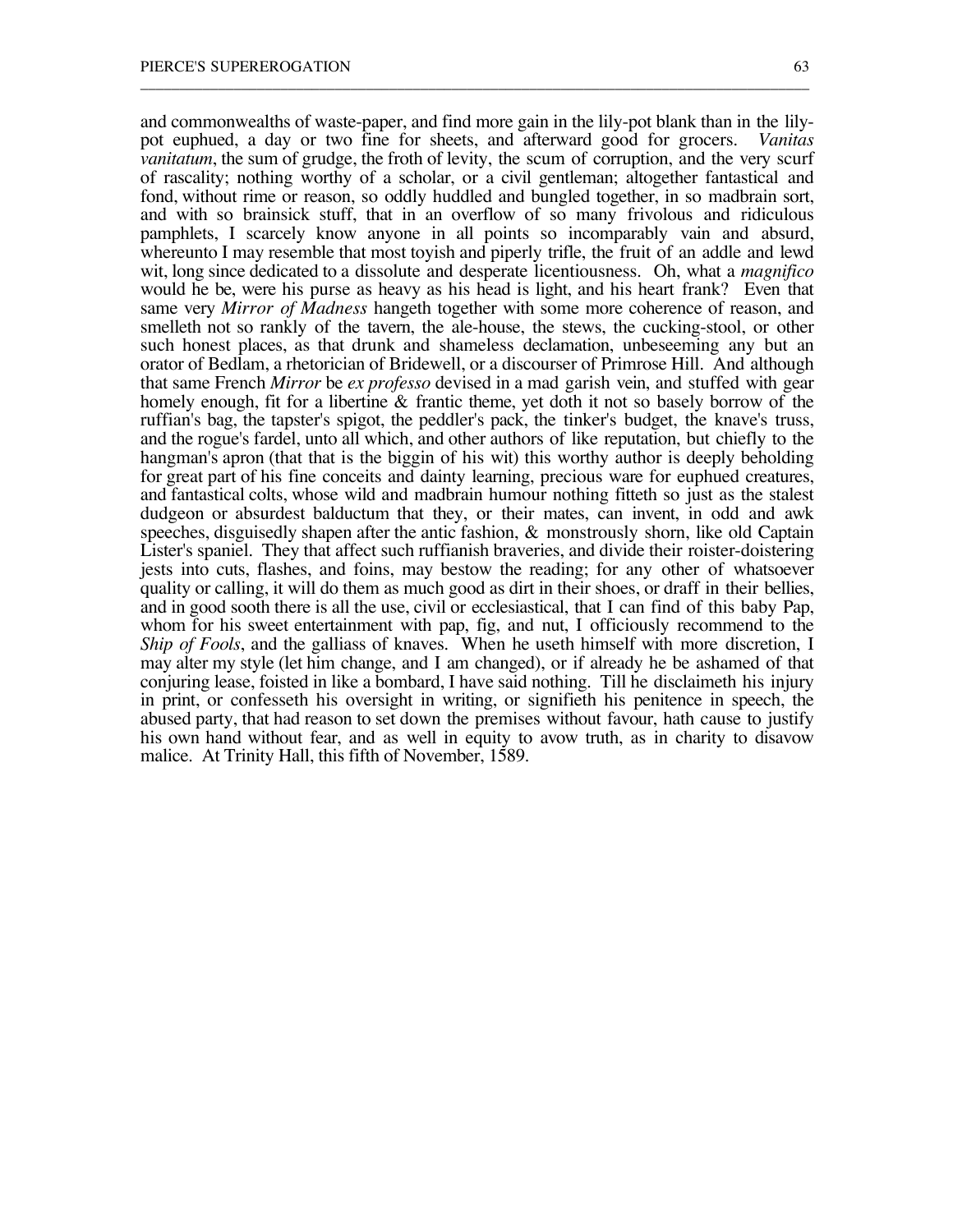So then of Pappadocio, whom nevertheless I esteem a hundred times learneder, and a thousand times honester, than this other Braggadocio, that hath more learning than honesty, and more money than learning, although he truly entitle himself Pierce Penilesse, and be elsewhere styled the gentleman ragamuffin. Nashe, the ape of Greene; Greene, the ape of Euphues; Euphues, the ape of envy, the three famous maumets of the press, and my three notorious feudists, draw all in a yoke, but some scholars excel their masters, and some lusty blood will do more at a deadly pull than two or three of his yoke-fellows. It must go hard, but he will emprove himself the incomparable darling of immortal vanity. Howbeit his friends could have wished he had not shown himself to the world such a ridiculous Suffenus or Shakerley to himself, by advancing the triumphal garland upon his own head before the least skirmish for the victory, which if he ever obtain by any valiancy, or bravure (as he weeneth himself the valiantest and bravest actor that ever managed pen), I am his bondman in fetters, and refuse not the humblest vassalage to the sole of his boot. Much may be done, by close confederacy, in all sorts of cozenage and legerdemain; *Monsieur Pontalais* in French, or *Messer Unico* in Italian, never devised such a nipping comedy as might be made in English of some leaguers in the quaint practics of the crossbiting art, but I have seen many bearwards and butchers in my time, and have heard of the one what belongeth to apes, and have learned of the other not to be afraid of a dozen horned beasts, albeit some one of them should seem as dreadful as the furious dun cow of Dunsmore heath, the terriblest foeman of Sir Guy. Aesop's ox, though he be a sure ploughman, is but a slow workman, and Greene's ape, though he be a nimble juggler, is no sure executioner. Yet well worth the master-ape and captain-maumet that had a hatchet as well as Pap, a country cuff as well as a fig; a crab-tree cudgel as well as a nut; something of a man's face, with more of an ape's face. Had his pen been muzzled at the first, as his mouth hath been bunged since, these fresh Euphuists would never have adventured upon the whip or the bob, but silence is a slave in a chain, and patience the common pack-horse of the world. Even this brat of an ape's-clog, that can but mow with his mouth, gnash with his teeth, quaver with his ten bones, and brandish his goose-quill, presuming of my former sufferance, layeth about him with the said quill as if it were possessed with the sprite of *Orlando Furioso*, or would teach the club of Gargantua to speak English. For the flail of *Ajax* distraught, or the club of Hercules enraged, were but hedge-stakes of the old world, and unworth the naming in an age of puissance emproved horribly. The newest legends of most hideous exploits may learn a new art to kill-cow men with peremptory terms, and bug's-words of certain death. Poor I must needs be plagued. Plagued? Nay, brayed and squeezed to nothing, that am matched with such a Gargantuist as can devour me quick in a salad, and thundereth more direful threatenings against me, that only touched him, than huge Polyphemus roared against Ulysses, that blinded him: *Genus irritabile Vatum.* The generation of raving poets is a swarm of gad-bees, and the anger of a moody rimester, the fury of a wasp. A mad tiger not like a mad wasp, and a chafed wild boar not comparable to a chafed gad-bee. Take heed of the man whom nature hath marked with a gag-tooth, art furnished with a gag-tongue, and exercise armed with a gag-pen, as cruel and murderous weapons as ever drew blood. The best is, who hath time, hath life. He meaneth not to come upon me with a cowardly stratagem of Scarborough warning; he useth a certain gallant Homerical figure called hysteron proteron, or the cart before the horse,  $\&$  with a resolution menaceth the effect before the causes be begotten. When the iron cart is made, and the fiery horses foaled, they shall bring the mighty battering-ram of terms, and the great ordinance of miracles, to town; ask not then how he will plague me. In the mean season, it is a wonder to see how courageously he taketh on with his hostess's needles and his botcher's bodkins. Indeed, a good soldier will make a shrewd shift with any weapons, but it is a marvellous heart that threateneth ruin, ruin, ruin, with the dint of a bodkin, and the blade of an awl. Where such another Rodomont, so furious, so valorous, so redoubtable? There is a piece of a good old song, peradventure as ancient as the noble legend of Sir Bevis, or Sir Lancelot du Lake:

\_\_\_\_\_\_\_\_\_\_\_\_\_\_\_\_\_\_\_\_\_\_\_\_\_\_\_\_\_\_\_\_\_\_\_\_\_\_\_\_\_\_\_\_\_\_\_\_\_\_\_\_\_\_\_\_\_\_\_\_\_\_\_\_\_\_\_\_\_\_\_\_\_\_\_\_\_\_\_\_\_\_\_\_\_\_

*Dubba-dubba-dub, kill him with a club,*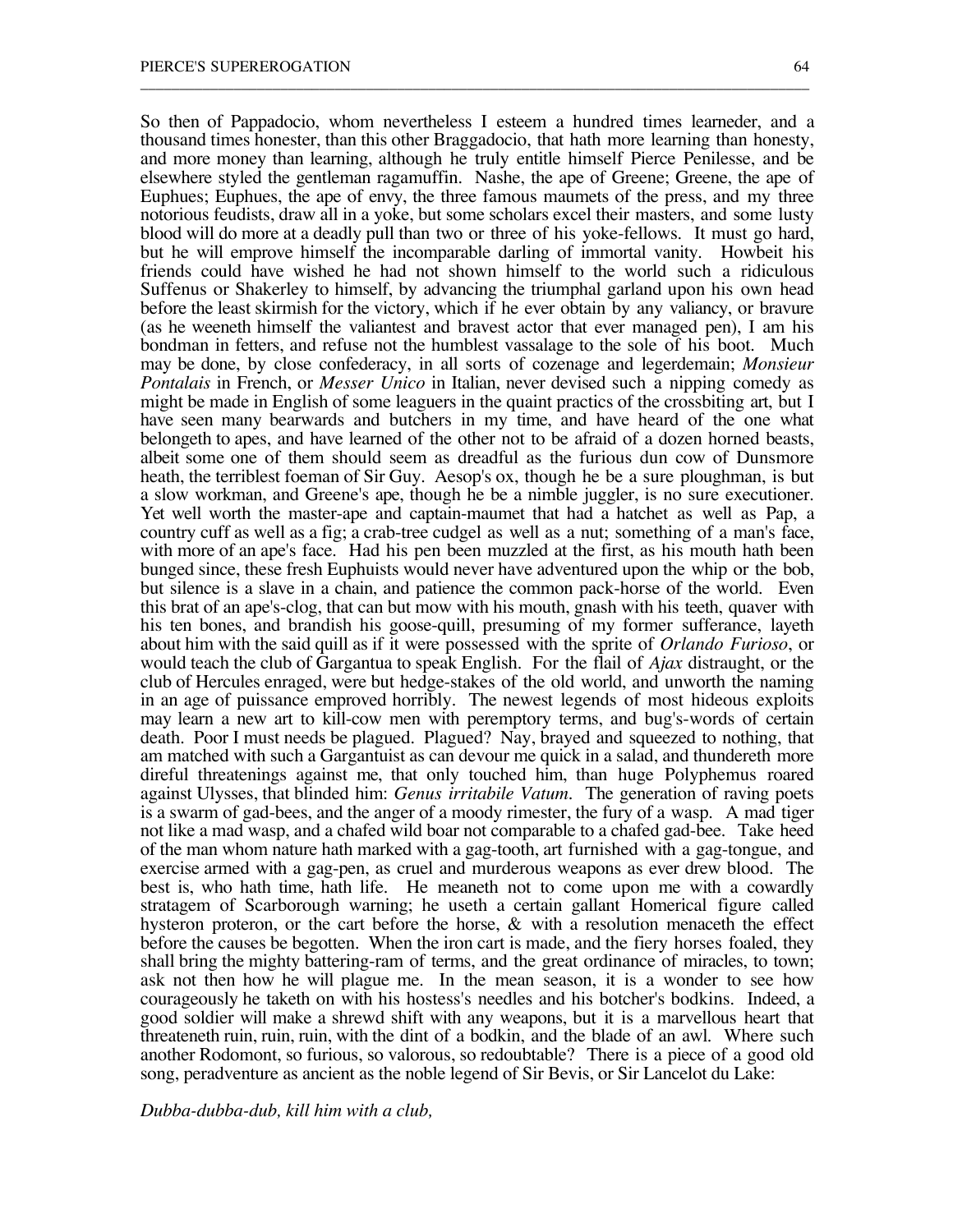## *And he will not die, kill him with a fly.*

He that made the rime in jest, little considered what a gad-fly may do in earnest. It is small wisdom to contemn the smallest enemy; the gad-fly is a little creature, but some little creatures be stingers; never falchion better managed than some tiny penknives, and what will he do when he rusheth upon me with the tempestuous engines of his own wit, that keepeth such a horrible coil with his school-fellow's poignado? An ape is never to seek of a good face to set upon the matter. Blessed Euphues, thou only happy, that hast a train of such good countenances in thy flourishing Greene motley livery; miserable I, the unhappiest on earth, that am left desolate. Ah, but that might be endured. Every man is not born to be the leader of a band, every bird carrieth not Argus' eyes displayed in her tail, fame is not everybody's saint. To be forsaken is no great matter; to be utterly undone is miserable. That, and the unmercifullest persecution that may be invented, is cruelly proclaimed against quiet him, that was once thronged and pestered with followers, but when he began to give over that green haunt, and betook himself to a riper profession, Diomedes' companions were changed into birds. Times alter, and as fortune hath more sectaries than virtue, so pleasure hath more adherents than profit. I had no sooner shaken off my young troop, whom I could not associate as before, but they were festivally re-entertained by some nimble wights that could take the advantage of opportunity (with good visages you may be sure), and had purposely lain in wait to climb in print by the fall of their seniors, like ambitious planets, that enhance their own dignities by the combustion, or retrogradation, of their fellow-planets. Much good may that advancement do them, and many dainty webs may I see of those fine spiders, but although I dote upon curious workmanship, yet I love not artificial poison, and am almost angry with the trimmest spinners when they extort venom out of flowers, and will needs defile their friends' libraries with those encroaching cobwebs. Iwis it were purer euphuism to win honey out of the thistle, to sweeten aloe with sugar, to perfume the stinking sagapenum with musk, and to mitigate the heat of eusorbium with the juice of the lily. Tush, you are a silly humanitian of the old world; that was the simplicity of the age that loved friendship more than gold,  $\&$  esteemed everything fine that was neat  $\&$  wholesome; all was pure that was seasoned with a little salt,  $\&$  all trim that was besprinkled with a few flowers; now the fiercest gunpowder, and the rankest pike sauce, are the bravest figures of rhetoric *in esse*, and he the only man at the scrivener's pistol, that will *so incessantly haunt the civilian and divine, that to avoid the hot chase of his fiery quill, they shall be constrained to ensconce themselves in an old urinal case*. Give me such a *Bonifacius*. Now well worth some terms of *aquafortis*, at a pinch, and welcome urinal case, a fit sconce for such valiant terms, and a meet bulwark against that fiery quill. I have already felt his pulse, and cannot well cast his water without an urinal, either old or new. But an old urinal will not so handsomely serve the turn; it would be as new as the cap-case of *Strange News*, but *a pure mirror* of an impure stale, *neither gross*, the clearer to represent a gross substance, *nor green*, the livelier to express some green colours & other wanton accidents, *nor any way a harlot*, the trulier to discover the state of a harlotry. I have seen as hot an agent made a tame patient, and glad to ensconce the dregs of his shame in an old urinal. It is a blab, but not every man's blab, that casteth a sheep's eye out of a calf's head, but a blab with judgement, but a blab that can make excrements blush, and teach Chaucer to retell a Canterbury tale. But such great judicials require some little study, and St. Fame is disposed to make it holiday. She hath already put on her wispen garland over her pouting cross-cloth, and behold with what an imperial majesty she cometh riding in the ducking-chariot of her triumph. I was never so sick of the milt but I could laugh at him that would seem a merry man, & cannot for his life keep in the breath of a fumish fool. Fie, Long Meg of Westminster would have been ashamed to disgrace her Sunday bonnet with her Saturday wit. She knew some rules of decorum, and although she were a lusty bouncing ramp, somewhat like Gallemella, or Maid Marian, yet was she not such a roinish rannell, or such a dissolute gillian-flirt, as this wainscot-faced tomboy, that will needs be Danter's malkin, and the only hag of the press. I was not wont to indite in this style, but for terming his fellow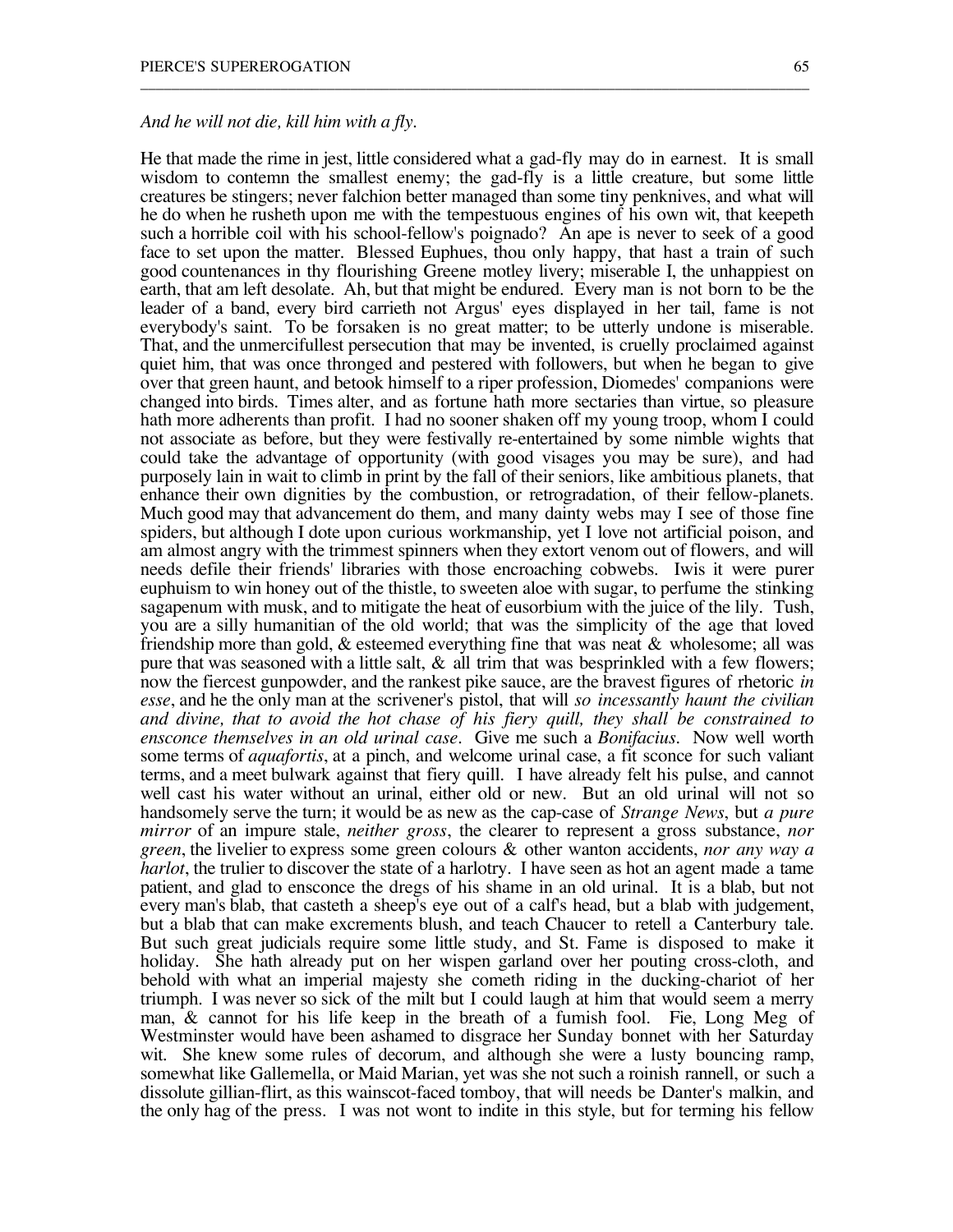Greene, as he was notoriously known, the scrivener of crossbiters, the founder of ugly oaths, the Greene master of the black art, the mocker of the simple world, et cetera, see, how the daggle-tailed rampallion bustleth for the frank-tenement of the dunghill. I confess I never knew my invective principles or confuting terms before, and perhaps some better scholars are nigh hand as far to seek in the kind rudiments and proper phrases of pure Nashery. *Why, thou arrant butter-whore* (quoth he, or rather, she), *thou cotquean and scrattop of scolds, wilt thou never leave afflicting a dead carcass, continually read the rhetoric lecture of Ram Alley? A wisp, a wisp, a wisp, rip rip, you kitchen-stuff wrangler.* Holla, sir, sweeter words would do no harm. Doubtless these emphatical terms of the alley were laid a-steep for some other acquaintance, not for me (good-fellows must be furnished with oratory meet for their company), but it is some men's evil luck to stumble in the way when Will Sommer's weapon is ready drawn, and yet more possible for him to stay the swing of his eager hand, than for malkin to stay the dint of her moody tongue, that can teach the storm-wind to scold English, and pleadeth natural possession of the cucking-stool. It is good policy to yield to the fury of the tempest (the resolutest hearts are fain to yield to the imperious jurisdiction of storms, and shrews), and the stamping fiend, in the hothouse of her foaming oratory, will have the last word. Sweet gossip, disquiet not your lovely self: the dunghill is your freehold, and the cucking-stool, your copyhold; I know none so rankminded to enter upon your proper possessions by riot, and in case thou wilt needs also be the schoolmistress of Ram Alley, certainly thou desirest but thy right, that canst read a rhetoric, or logic, lecture to Hecuba in the art of raving, and instruct Tisiphone herself in her own gnashing language. Other he- or she-drabs of the curstest, or vengeablest, ranks are but dipped or dyed in the art; not such a beldam in the whole kingdom of frogs, as thy croaking and most clamorous self. Even Martin's unbridled style, and Pap-hatchet's resty eloquence, is but a curtailed jade to thy long-tailed colt. Let the clock strike; I have lost more hours, and lose nothing, if I find equity. Should the butter-whore bestir herself like an arrant knight, and try all the conclusions of her churn, she might peradventure in some sort pay thee home with school-butter, but undoubtedly she should have much ado to stop thy oven-mouth with a lid of butter; thou hast swapped down a pound of butter at a piece of a breakfast, or else there be lies, and art such a witch for a churn or a cheese-press as is not to be found in the *Mallet of Witches*, or in Monsieur Bodin's *Daemonomania*. Three meals of a Lazarello, make the fourth a woolner [sic], and it is a craven frying-pan this is afraid of a butter-whore. No, no, the butter-whore is thy bondmaid in a bunch of keys, and take heed, sirrah, the cheese-knave be not her bondman in a load of logs. She cometh not of the blood of the threateners, but kitchen-stuff and a cole-rake have in times past been of some familiar acquaintance, and it is a bad pair of tongs that cannot make as good sport at a pinch as a pair of bellows. Though a dish of buttered peas be no great warrior, yet a mess of buttered artichokes may perhaps hold you some pretty tack. Only I bar those same whoreson unlawful terms steeped in cisterns of aquafortis and gunpowder, and have at you a gentle crash, when it shall please the urinal and the dairy to give me leave to play with a butterfly. I do you the uttermost credit in the world, that am ever glad to seek dilatory excuses, and to crave a term *ad deliberandum.* The fortune of the field, with pike or pen, is like the luck of navigation, or the hap of marriage, and I love not greatly to chop upon main chances. Nothing venture, nothing lose: none of the worst rules or cautels for their security that can tell stories of haphazard, and have known some gallants more hardy than wise. Humanity is desirous of peace with the best, and of truce with the worst, and truly I never longed to fight it out with flat strokes until I must needlessly needs, but if there be no remedy by treaty, or amicable composition, although I was ever a slow-worm in the morning, yet I cannot abide to go to bed with a dromedary. I cannot marvel enough how the nimble bee should be engendered of the sluggish ox, or the lively wasp of the dead horse, but nature is a miraculous and omnipotent workman, and I find it true by experience that I must learn to imitate by example, or prejudice myself by favouring other. To prejudice were a small matter where the party levelleth at no great matter, but when a man's credit is assaulted with bug's-words, and his wit beleaguered with the ever-playing shot of the press, wisdom must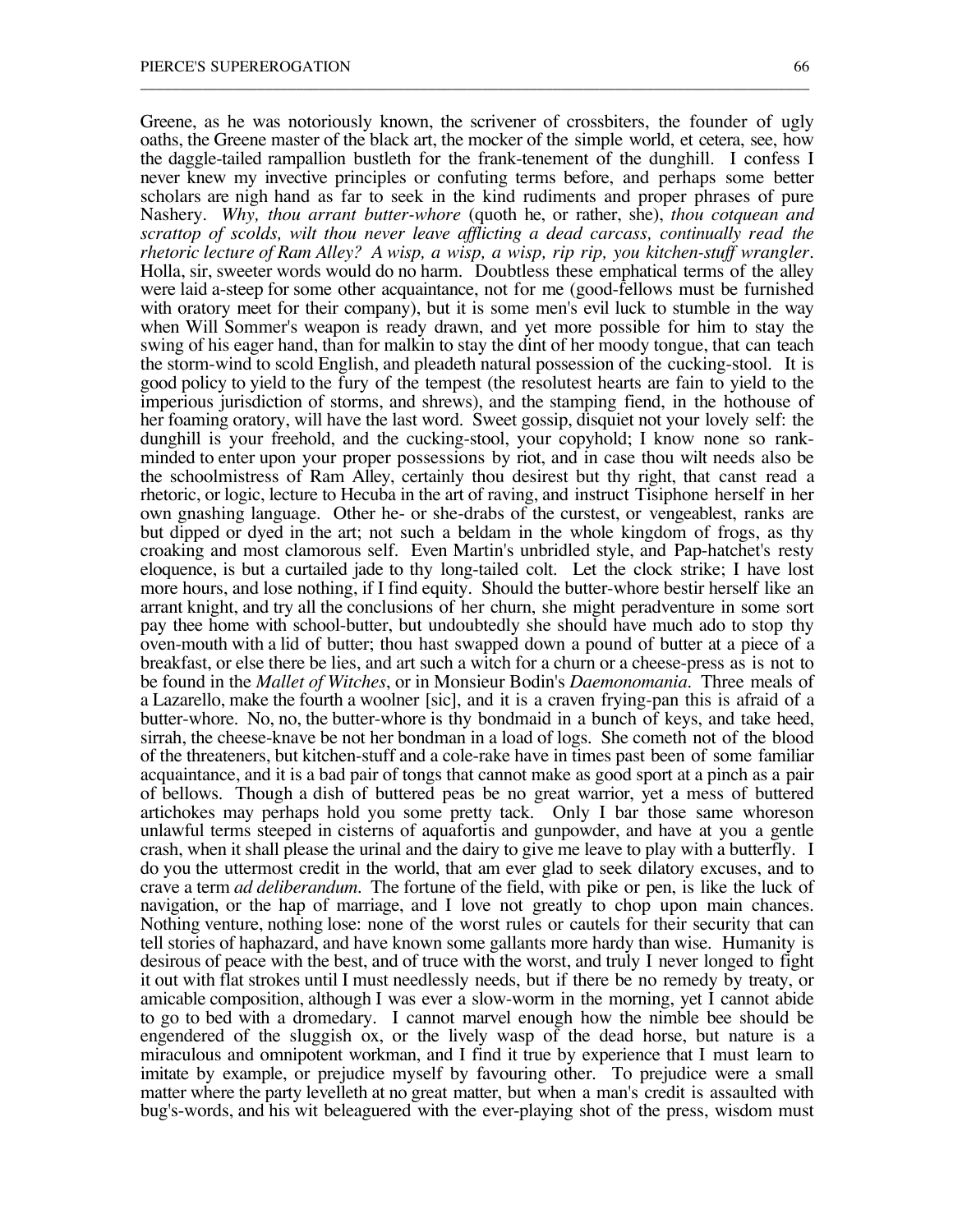pardon him whom folly assaileth, and humanity dispense with a necessary apology. I would I might make it a policy to make my adversary much and much and much better than he is, that I might re-encounter him with the more reputation, or the less disparagement, but it is his glory to shame himself notoriously, and he will needs proclaim his own vanities in a thousand sentences, and whole volumes of ribaldry, not to be read but upon a muckhill, or in the priviest privy of the bordello. Let his vices sleep on a down pillow; would I could awaken his virtues, and stop their mouths that wish me, in sober earnest, not to soil my hands upon such a contemptible rascal, but to let the reckless villain play with his own shadow (truth is my witness, divers honest men of good reckoning, and sundry worshipful gentlemen, have advised me in those very terms expressly), but sithence I can do him no good by persuasion, it were folly to suffer him to do me harm by detraction. You that are not ascertained of the lewd and vile disposition of the man, imagine as favourably of him as charity can possibly conceive of an impudent railer, and a profane mouth, but you that can skill of learning, and love scholarship, give him his desert; do equity right, and him no wrong, that wrongeth whom he listeth. They that have leisure to cast away (who hath not some idle hours to lose?) may peruse his gewgaws with indifferency, and find no art but euphuism, no wit but Tarletonism, no honesty but pure Scoganism, no religion but precise Marlowism, no consideration but mere Nashery: in brief, no substance but light feathers; no accidents, but lighter colours; no transcendents, but lightest fantasies, that fly above the highest region of the clouds, and purpose to have a saying to the man in the moon. His mountains of imagination are too apparent; his designments of vanity, too visible; his plots of ribaldry, too palpable; his forms of libelling, too outrageous; St. Fame, the goddess of his devotion; St. Blaze, the idol of his zeal; St. Audrey, the lady of his love; and the young vicar of St. Fools, his ghostly father. I have heard of many notable proud fools, read of many egregious aspiring fools, seen many haughty vainglorious fools, wondered at many busy tumultuous fools, but never such a famous arrogant conceited fool, the very transcendent fool of the *Ship*, that hugely contemneth all the world but his own flim-flams, and, against all policy, maketh his adversary more than an ass, and less than nothing, whose victory otherwise might peradventure have seemed something. But to overcrow an ass is a sorry conquest, and a miserable trophy for so doughty a squire. There were ways enough of answering or confuting with variety and reason, to his own credit, the satisfaction of other, and my contentment, although he had not desperately and scurrilously broken out into the foulest and filthiest scurf of odious terms that villainy could invent, or impudency utter. Iwis he might have spied a difference between staring, and stark blind; between raging, and stark mad; between confuting, and rank railing in the grossest sort. Had he seasoned his style with the least spice of discretion, or tempered his unmeasurable licentiousness with any moderation in the world, or had he not most arrantly laboured to show himself the very brazen forehead of impudency, and the iron mouth of malediction, without all respect, he might easily have found me the calmest and tractablest adversary that ever he provoked, as reasonable for him as for myself in causes of equity, and as partial to foe as to friend in controversies of truth. But it is the topgallant of his bravest bravure to be a creator of asses, a confuter of asses, and a conqueror of asses; asses are born to bear, and birds to soar aloft. No wings to the wings of self-conceit, nor any sails to the sails of words, but haggard wings are sometimes clipped, and hoised sails oftentimes humbled. Words amount, like castles of vapours, or pillars of smoke, that make a mighty show in the air, and straight vanish away. Howbeit envy is a soaking register, and spite, a remembrancer of trust. That would be written in a glass of wine is otherwhiles found in tables of marble, and indentures of wainscot. The ostrich can devour the rust of iron, and the gall of present obloquy may be brooked, but the note-book of malice is a monument of touchstone, and the memorial of feud, the claw of an adamant. Pride swelleth in the pen of arrogancy, vanity bubbleth in the mouth of folly, rancour boileth in the heart of vengeance, mischief hammereth in the head of villainy, and no such art memorative as a crab-tree desk. But in contempt of pride, I will speak one proud word: Vain Nashe, whom all posterity shall call vain Nashe, were thou the wisest man in England, though wouldst not, or were thou the valiantest man in England, thou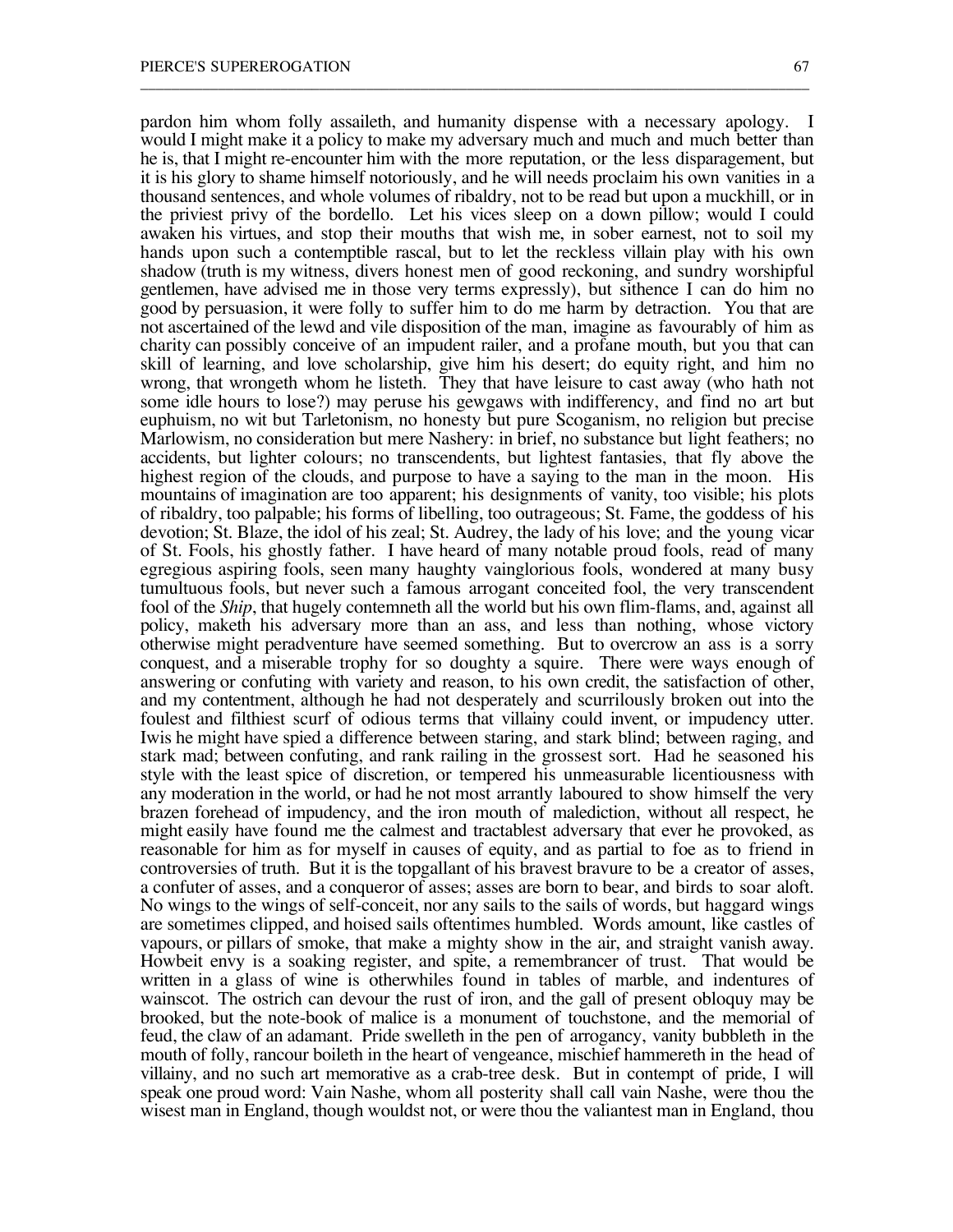durst not, have written as thou hast desperately written, according to thy green wit, but thou art the boldest bayard in print, a hare-brained fool in thy head, a vile swad in thy heart, a foul lie in thy throat, and a vainglorious ass in thy pen, as I will prove upon the carcass of thy wit and courage throughout all the predicaments of proof. I hate malice in myself, but love not to be an upholster of stuffed and bombasted malice in other. And because thou termest me an old fencer (indeed, I was once Tom Burley's scholar), and needest displing as much as any rake-hell in England, wheresoever I meet thee next, after my first knowledge of thy person (not for mine own revenge, but for thy correction), I will make thee a simple fool and a double swad as well with my hand as with my tongue, & will engrave such an epitaph, with such a *Kyrie eleison*, upon thy skull, as shall make thee remembered when Sir Gawain's skull shall be forgotten. Some bibber of Helicon will deem it worth eternal record. And if thou entreat me not the fairer (hope of amendment preventeth many ruins), trust me, I will batter thy carrion to dirt, whence thou camest, and squeeze thy brain to snivel, whereof it was curdled; nay, before I leave powdering thee, I will make [sic?] swear thy father was a rope-maker, and proclaim thyself the basest drudge of the press, with such a strange confutation of thine own *Strange News* as shall bring Sir Vainglory on his knees, and make Master Impudency blush like a virgin. Thy wit already maketh buttons, but I must have St. Fame disclaim her black *sanctus*, and Nashe's devout supplication to God to forgive Pierce's reprobate *Supplication to the Devil*. It must be roundly done, or I will, with a charm for a full stomach, make the gorge of thy belching rhetoric,  $\&$  the paunch of thy surfeiting poetry, fling figures upward and downward. Fie, what need that be spoken? True, there is choice enough of sweeter flowers,  $\&$  neat oratory entertaineth neatest civility (what relish so pleasant as the breath of Suada, or what smell so aromatical as the voice of the muses?), but the mouth of a rude ass can taste no other lettuce, and the spawn of a beastly dogfish will understand no other language but his own. Fury must be tamed with fury, according to Homer, that teacheth the god of the field to strike home; obstinacy awed with obstinacy; force mastered with force; threatenings cooled with threatenings; contempt answered in his own tongue, and seeing the wild colt is so unreasonably lusty, I mean percase either to make his courage crouch forward, or his art winch backward. I have twenty and twenty charms for the breaking of stubborn jades, for the biting of mad dogs, for the stinging of scorpions, for the darting of urchins, for the haunting of sprites, for the storming of tempests, for the blazing of lightning, for the rattling of thunder, and so forth, even for the craking of an hundred Pap-hatchets, or a thousand Greenes, or ten thousand Nashe's pea-gooses. And in case all happen to fail (for it must be a mighty exorcism that can conjure down spite), I have a *probatum est*, of a rare and powerable virtue, that will hold the nose of his or his conceit to the grindstone, and make gentle villainy confess all the shreds and rags of his flashingest terms are worn to the stumps. The desperate fool may claw-back himself awhiles, but it is possible he may soon find, by sound experience, he brayeth open war against him that can bray the ass-drum in a mortar, & stamp his Jew'strump to pin-dust. Tom Drum, reconcile thyself with a counter-supplication, or surely it is fatally done, and thy St. Fame utterly undone world without end. As savoury a saint, by the verdict of that excellent gentlewoman, as the cleanly disbursing of the dirt-purse of Sir Gargantua, that made King Charlemagne and his worthy chivalry laugh so merrily that their heads ached eight days after. A meet idol for such a beadman. I have digressed from my purpose, and wandered out of my accustomed way, but when the buttermilk goeth on pilgrimage, you must give the butter-whore leave to play the arrant knight a crash, and to make it ganging week for once. Ganging week? Nay, a ganging day, I trow, is a large allowance, and enough to betire a poor straggling wench, for all her brags. Never sorry lass so pitifully aweary of her ragged petticoat and daggled tail, the tattered livery of the confuting gentleman. Let it go, and the wisp go with it. I honour the meekest humility, but scorn the insolentest arrogancy under my foot, and say to the highest imagination of vanity, thou are a proud fop. When thou carriest thy wit loftiest, and prankest up thy self-love in his gaudiest colours, thou art but an ass's head, and peacock's tail. Love other, and thou mayest be loved of other for pure charity; hate other, and thou art one of the most odious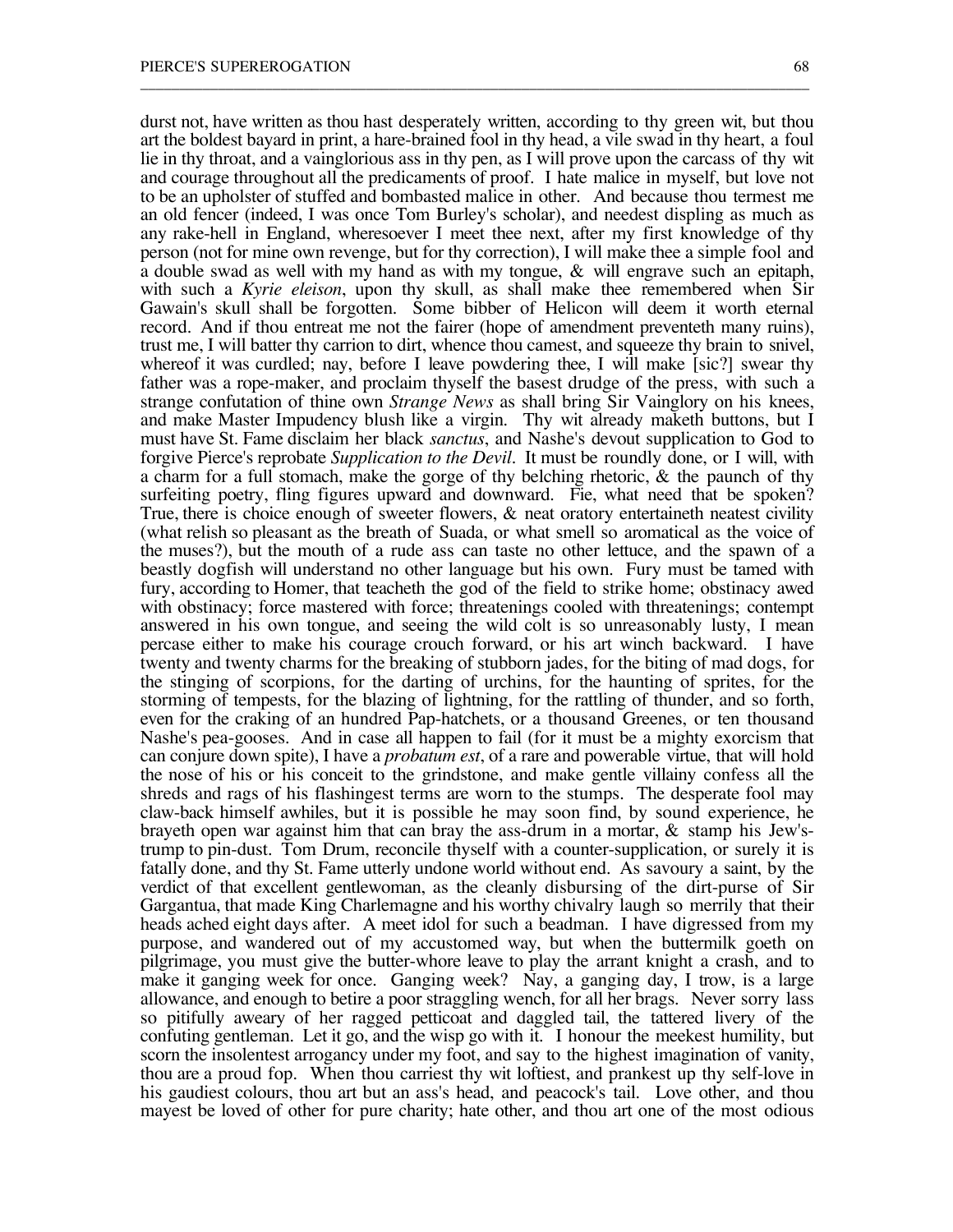pads in the world, a Turk for M. Ascham's archers to shoot at, and a Jew's eye for Christian needles. Now a little breathing pause will do no harm.

\_\_\_\_\_\_\_\_\_\_\_\_\_\_\_\_\_\_\_\_\_\_\_\_\_\_\_\_\_\_\_\_\_\_\_\_\_\_\_\_\_\_\_\_\_\_\_\_\_\_\_\_\_\_\_\_\_\_\_\_\_\_\_\_\_\_\_\_\_\_\_\_\_\_\_\_\_\_\_\_\_\_\_\_\_\_

Were not malice as wilful in maintaining abuse as rash in offering the same,  $\&$  arrogancy as obstinate in the conclusion as violent in the premises, I readily could, & willingly would, undertake a more temperate and pleasing course, but the fairest offer is foully contemned, the gentlest suit unkindly repulsed. Say I what I can, malice will be itself; or do I what I can, arrogancy will be itself, and no other impression can sink into the heart of spite, or the ear of pride, but instigations of spite, or suggestions of pride. Other motives are mere simplicities, and every treaty of pacification, or parley of reconciliation, the shaking of an aspen leaf. The devil's orator is an herald of war, not a legate of peace, and his dam's poet, the rankest challenger at short or long that ever sent defiance in white, or black. To refuse the trial would, in the common opinion, seem a shame; to accept the offer, in the best judgements, is a shame; to take the foil were a discredit; to give the foil is no credit. A hard case, where patience may be supposed simple, and avengement will be reputed unwise; where I cannot hold my peace without war upon war, nor speak without blame upon blame; where I must either be a passive, or an active, ass in print. I stand not upon the point of honour, or upon terms of reputation, but as it is a glory for the inferior to offer the combat, like the champion of prowess, or the duellist of courage, so I would the superior might refuse that without prejudice which he cannot undertake without disparagement, or perform without obloquy. To spoil Pierce Penilesse were a poor booty, and to make Thomas Nashe kiss the rod (by her favour that hath pleasurably made him a Sultan Tomumboius, & another Almanus Hercules, the great captain of the boys), were as sorry a victory, but only in her Bello Euboico, or in her main battle of scolds. Yet seeing he provoketh me so malapertly hand to hand, & seeing the infancy of his fancy will not otherwise be weaned from his crank conceit, better such a victory with some inconvenience (for I hope I may without arrogancy presume of the victory), than continual disturbance with more and more mischief. Hector never raged amongst the Grecians, nor Achilles amongst the Trojans, as Meridarpax, the most furious and thrice-redoubted captain of the mice, rushed upon the woeful frogs in that heroical battle. But Meridarpax himself, in his impetuous and massacrous sallies, never made such a havoc of the miserable frogs as this swash-pen would make of all English writers, howsoever garnished with eloquence, or stored with matter, might he be suffered to hew them down like stocks, or shrubs, without controlment. He will soon be ripe, that already giveth so lusty onsets, & threateneth such desperate main careers, as surpass the fiercest cavalcades of Bellerophon, or Don Alonso d'Avalos. Nothing curtaileth the courage of his bravery, or daunteth the swelling chivalry in his nostrils, but that excellent learning is not esteemed as it deserveth, nor singular men advanced according to the merits of their worthiness. Might Penilesse, singular Penilesse, be the preferrer of his own virtue, or judge of his own cause (as he courageously contendeth), I believe a velvet coat were scantly good enough for his wearing, that now remaineth most humbly, and thrice-affectionately, bounden to the right honourable printing-house for his poor shifts of apparel, and his rich cap of maintenance. An anatomy of the mind and fortune were respectively as behooveful and necessary as an anatomy of the body, but this captain confuter (like gallant Lobbellines in a new livery), neither knoweth himself nor other, yet presumeth he knoweth all things, with an overplus of somewhat more, in knowing his railing grammar, his raving poetry, his roisting rhetoric, and his chopping logic, with whose help he hath thwittled the mill-post of his huge and omnipotent conceit to a pudding-prick of *Strange News*. Strange news indeed, that Pierce Penilesse should create more asses in an hour than the brave king of France (now the mightiest warrior in Christendom, and a great advancer of valour), hath dubbed knights in his reign. The ironies of Socrates, Aristophanes, Epicharmus, Lucian, are but carterly derisions; the ironies of Tully, Quintilian, Petrarch, Pontan, Sanazarius, King Alphonsus, but the sorry jests of the council-table ass, Richard Clerke; the ironies of Erasmus in his praise of folly, of Agrippa in his dispraise of sciences, of Cardan in his apology of Nero, like Isocrates' commendation of Busiris, or Lucian's defence of Phalaris the tyrant, but *good*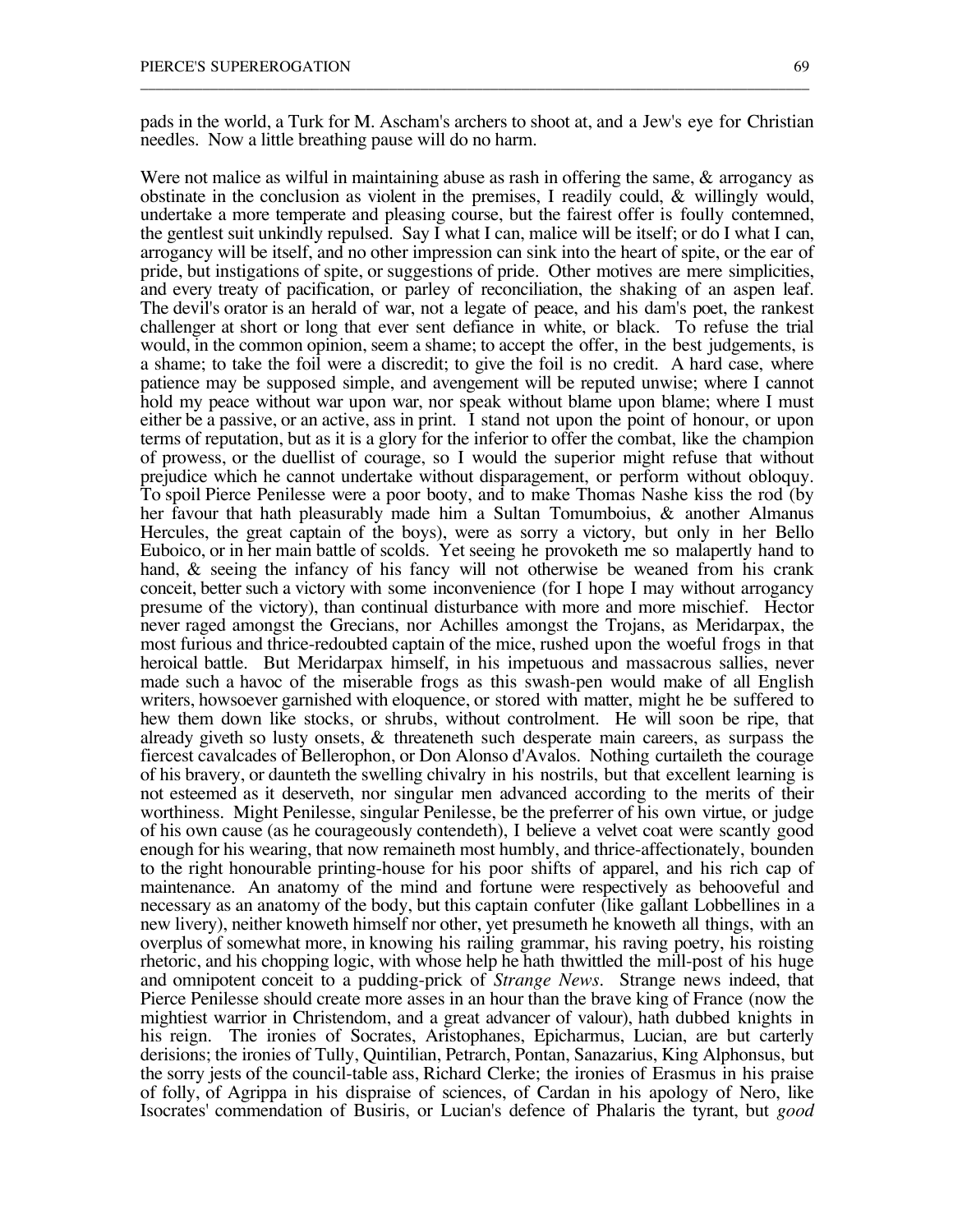*bear, bite not*; the ironies of Sir Thomas More in his *Utopia,* poems, letters and other writings, or of any their imitators at occasion, but the girds of every milkmaid. They were silly country fellows that commended the bald pate, the fever quartan, the fly, the flea, the gnat, the sparrow, the wren, the goose, the ass; flattery, hypocrisy, cozenage, bawdry, lechery, buggery, madness itself. What dunce or Sorbonist cannot maintain a paradox? What peasant cannot say to a glorious soldier, *Puchre me hercule dictum, & sapienter*, or *Laute, lepide, nihil supra,* or *Regem elegantem narras*, or a man is a man, though he have but a hose upon his head, or so forth. *No such light payment, Gabriel*, at Pierce Penilesse, or Thomas Nashe's, hand. They are rare and dainty wits that can roundly call a man *ass* at every third word, and make not nice to befool him in good sullen earnest, that can strangle the proudest breath of their pens, and meaneth to borrow a sight of their giddiest brains for a perfect anatomy of vanity and folly. Though strong drink fumeth, & aquafortis fretteth, yet I will not exchange my milkmaid's irony for his draff-maid's assery. It is not the first time that I have disputed *du umbra asini*, and proved the fox the finder, as wily a pigeon as the cunning goldsmith that accused his neighbour, and condemned himself. A melancholy body is not the kindest nurse for a cheerly mind (the jovial complexion is sovereignly beholding to nature), but I know not a finer transformation in Ovid than the metamorphosis of dudgeon earnest into sport, of harsh sour into sweet, of loss into gain, of reproach into credit, of whatsoever bad occurrence into some good. I was never a splenetic when I was most dumpish but I could smile at a frieze jest when the goodman would be pleasurable, and laugh at fustian earnest when the merry man would be surly. *Strange News* will be as pleasant as a cricket by cat's pangs, and where such a terlerie ginks of conceit, or such a gibberish of pastime, as *Strange News*? But fillip him or twitch him never so little, and not such a pouting wasp in Ram Alley, or such a winching jade in Smithfield. Then, *ass, and worse than a Cumane ass, and fool, and dolt, and idiot, and dunce, and Dorbel, and doddypoll, and Gibaltar, and Gamaliel Hobgoblin, and Gilgilis Hoberdehoy*, and all the rusty-dusty jests in a country are too little for his great confutation, that is lineally descended *ab equis ad asinos*, and taketh on like Hob-all-as, a stout king of the Saracens. When I am better grammared in the accidents of his proper idiotism, and grown into some more acquaintance with his confuting dictionary, I may peradventure construe and pierce the whole alphabet of his sweet eloquence a little better, and make some farther trial of M. Ascham's double translation, a pretty exercise in a fit subject. Meanwhile I am glad to see him swim up to the beardless chin in a sea of honey and hippocras, that so lately was plunged in a gulf of other liquor, and parlously dashed upon the horrible rock of desperation. It is good, they say, to be merry, and wise.

\_\_\_\_\_\_\_\_\_\_\_\_\_\_\_\_\_\_\_\_\_\_\_\_\_\_\_\_\_\_\_\_\_\_\_\_\_\_\_\_\_\_\_\_\_\_\_\_\_\_\_\_\_\_\_\_\_\_\_\_\_\_\_\_\_\_\_\_\_\_\_\_\_\_\_\_\_\_\_\_\_\_\_\_\_\_

Poggius was merry, and Panormitan wise; Marot was merry, and Bellay wise; Scogan was merry, and the lord Cromwell wise; Greene was merry, and Sir Christopher Hatton wise; Nashe is merry, and there be enough wise, though his mother's son be Pierce Penilesse. Or, if thou beest wise, or wouldst seem no fool, beware of casualties, & a new attractive. Thy tongue is a mighty loadstone of asses, and must do as much for thine own natural ears as the magnes doth for iron. As good do it at first as at last, and better voluntary confession with favour, than enforced profession with more shameful penance. *Balaam's ass* was wise, that would not run upon the angel's sword; *Aesop's ass* no fool, that was glad to fawn upon his master like a dog; *Lucian's ass*, albeit he could not fly, like the witch his hostess (whose miracles he thought to imitate, had not her gentle maid cozened him with a wrong box), yet could he politicly save himself, please or ease his masters, delight his mistresses, show many artificial feats, amaze the beholders, drink the purest wine in Thessalonica, and finally eat roses, as well as thistles; *Apuleius' ass* was a pregnant Lucianist, a cunning ape, a loving worm, and (what worthier praise?), a golden ass; *Machiavel's ass* of the same metal, and a deep politician like his founder, could provide for one better than the sparrow or the lily; *Agrippa's ass*, a beast, knew all things, like Solomon, and bore all burdens, like Atlas. The great library of King Ptolemy in Egypt, reported to have been replenished with seventy thousand volumes, not such a library of books, or such or such an university of arts  $\&$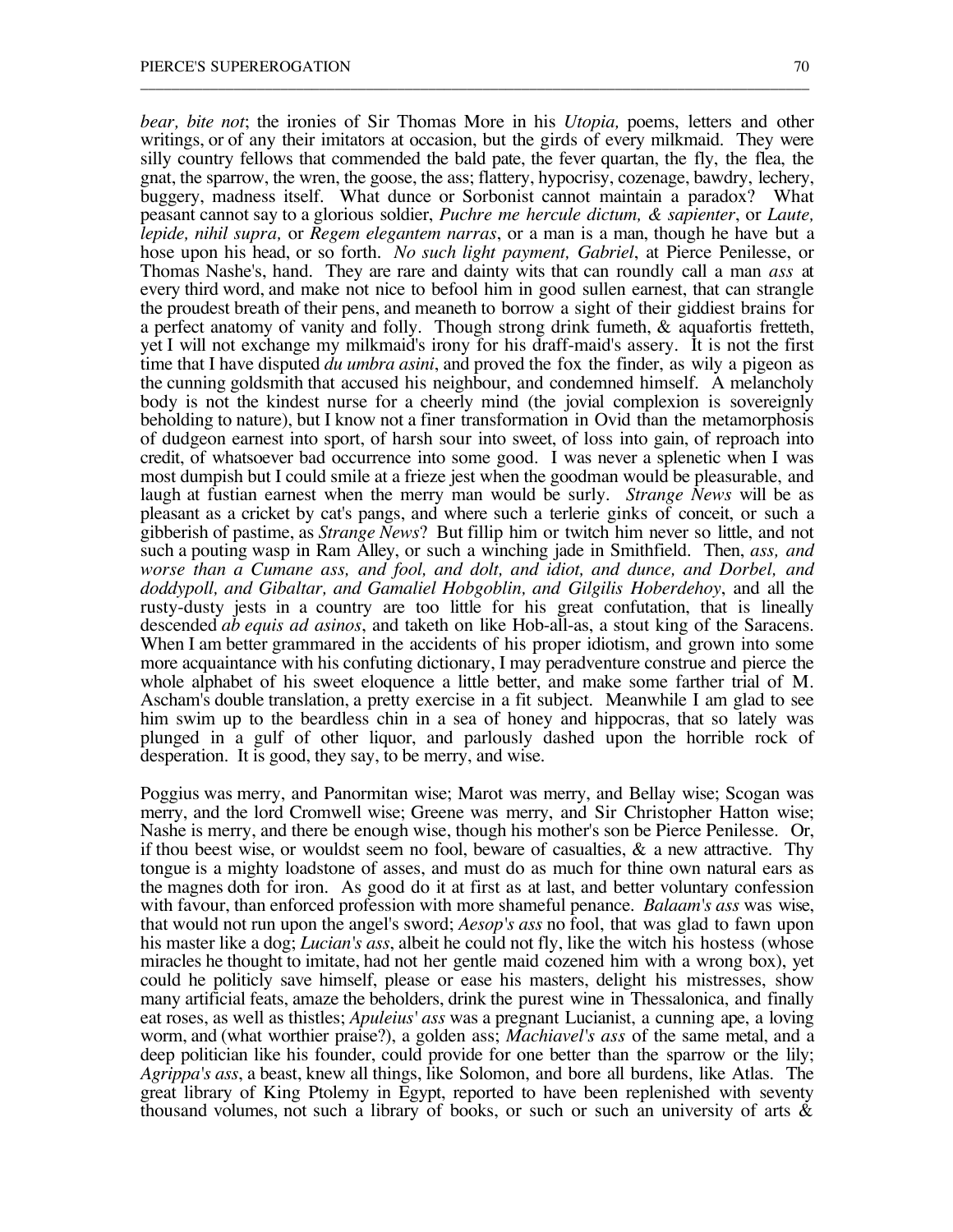sciences as Agrippa's ass. They that reverence the wondrous prophecies of the Cumane Sibyl Amalthea, the chiefest of the ten inspired Sibyls, defend or favour the excellent qualities of the *Cumane ass*, esteemed by Varro the most profitable servant of that country, and by Columella the most necessary instrument of all countries. *Every ass* is naturally a well disposed creature, and (as the learned rabbins have written), a mirror of clemency, patience, abstinence, labour, constancy, and divine wisdom. No such schoolmaster for a wild boy, or a rash fool, as the sober and staid ass, the countryman of the wise Apollo, and the seven wise masters.

\_\_\_\_\_\_\_\_\_\_\_\_\_\_\_\_\_\_\_\_\_\_\_\_\_\_\_\_\_\_\_\_\_\_\_\_\_\_\_\_\_\_\_\_\_\_\_\_\_\_\_\_\_\_\_\_\_\_\_\_\_\_\_\_\_\_\_\_\_\_\_\_\_\_\_\_\_\_\_\_\_\_\_\_\_\_

*Venerat & senior pando Silenus asello*. Silenus, the tender foster-father and sage tutor of the wanton and frolic Bacchus, afterward how brave and fruitful? What an oriental worthy! What an Indian conqueror! What a festival god! When Priapus, the shameless god of the garden (so gentility called that lecherous devil), attempting to surprise Vesta sleeping, what an honourable piece of service performed *the honest ass*, that with his loud braying detected that villainous assault? What heathen memorial more shameful to that infamous god than *the solemn sacrifice of that famous beast*, celebrated by the Lampsacens in revengement and reproach of that treasonable enterprise? But what treason like the treason of politic Achitophel, and plausible Absolon, that most disloyally and desperately rebelled against the sacred majesty of the most valorous and incomparable worthy, King David? And what reward or advancement meeter for such treason, than hanging? And who carried the wise Achitophel to hanging *but his own foolish ass*? And what carried the desperate Absolon to hanging but *his own sober mule*? What should I surcharge your memory with more histories at once? He that remembreth the government of Balaam's ass, Aesop's ass, Lucian's ass, Apuleius' ass, Machiavel's ass, Agrippa's ass, the Cumane ass, the rabbins' ass, Apollo's ass, the seven sages' ass, Silenus' ass, Priapus' ass, Achitophel's ass, and Absolon's mule, little needeth any other tutor or counsellor. Some would presume to allege the singular and peerless example of the Christian poet:

## *Ille viam ostendit, vili qua vectus asello Rerum Opifex.*

Agrippa, Cardan, Trithemius, Erasmus, and divers other notable scholars, affecting to show the variety of their reading, and the omnisufficiency of their learning, have been bolder in quoting such reverend examples upon as light, or lighter, occasion, but humanity must not be too saucy with divinity, & enough is better than a feast. Sweet Apuleius, when thou hast wiped thy mouth with thine own ass-dung, and thine own tongue hath said unto thy pen, *Pen, thou art an ass*, then fellow-asses may shake hands, and they clap their hands that have heard the comedy of *Adelphi*, or the two asses, a more notable pageant than the interlude of the two Sofias, of the two Amphitryos, or the two Mendechmi [sic], or the two Martin Guerras, or any such famous pair of the true person and the counterfeit. But asses carry mysteries, and what a riddle is this, that the true man should be the counterfeit, and the false fellow, the true ass. Or what a secret in philosophy shall I reveal, as unto the sons of the art, when I tell you ass's milk is restorative, good for the gout, for the bloody flux, for the clearness of the skin; ass's blood, good for the fever lurdan; ass's flesh sodden, good for the leprosy; ass's liver rotted, good for the falling sickness; ass's hooves burned to ashes, good also for the same sickness, for the king's evil, for women labouring with a dead burden; ass's bones well boiled, good against the empoisonment of the sea-hare; ass's stale, good for the reins of the back, and a fine decorative to beautify the face by taking of spots and blemishes; ass's dung, a sweet nosegay to staunch blood, a sovereign fumigation to expel a dead birth out of the mother's womb, and a fair emplaster for a foul mouth, as it might be for the mouth of bawdry in rime, or of blasphemy in prose. No Homerical Machaon or Podalirius comparable to the right ass, that teacheth the greatest empirics, spagyrics, cabbalists, alchemists, magicians, and occult philosophers to wrap up their profoundest and unrevealable mysteries in the thickest skin, or rather in the closest entrails, of an ass. I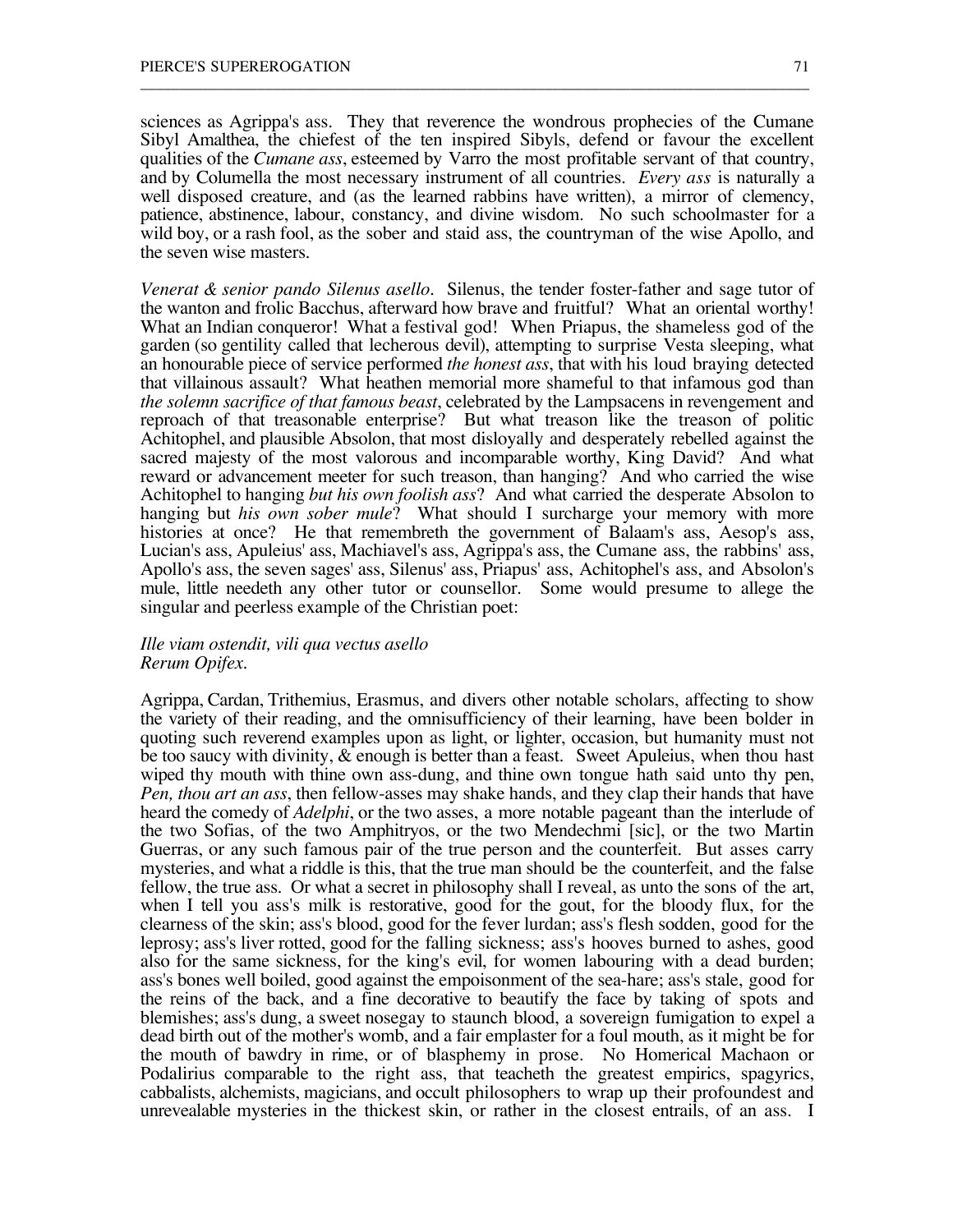would some open-mouthed libertines, and professed atheists, had as deeply learned that cunning lesson. Even the dead carcass of the ass engendreth the flying scarab, or soaring beetle, the noble and unreconcilable feudist of the eagle, of whom my brave adversary, the famousest dor-beetle of this age, hath learned to contemn and deprave the two mounting eagles of the heavenly art of poetry, Buchanan in Latin verse, and Bartas in French metre, whose gross imperfections he hath also vowed to publish, with an irrefragable confutation of Beza, and our flourishingest new writers, as well in divinity, as in humanity, only divine Aretine excepted. But no thunder-blazing affrighteth or toucheth the right eagle, and the least feather of the right eagle can soon devour the bastard wings of other envious and quarrellous birds. What carrion ass was the sire of the unappeasable scarab, or what scarab shall be the son and heir of this carrion ass, I leave it wholly to the discourse of the learned eagles that were ever molested with the buzzing fly, and shall ever be haunted with the braying beast. I must spin up my task. And because the wild ass wanteth a picke-devant, let him drink his own urine, tempered with spikenard, as he carouseth Helicon, and according to the tradition of Vitalis de Furno, it will procure and increase hair, as kindly as the artificial liniment of Doctor Levinus Lemnius for a comely beard. And in case he feareth his fellow Greene's sluttish disease, let him read the natural histories of the ass and the sheep in Aristotle, Pliny, or Gesner, and he shall find it one of their special privileges to be arrested from the arrest of the six-footed sergeant, a continual haunter of other hairy beasts, and only favourable to the good ass, and the gentle sheep. Or if haply he would be shod with a pair of everlasting shoes, like the talaria of Mercury (for alas that any gentleman of worth, or corrector of the Lord du Bartas, should lie in the Counter in his boots for want of shoes), Albertus and Cardan will teach him to make incorruptible shoes of the durablest part of an ass's hide, immortal leather. And O, sweet muses of Parnassus, are not the sweetest pipes and pleasantest instruments made of ass's bones, or do not the skilful geographers, Strabo and Pliny, call dainty Arcadia in Peloponnesus (the native country of the great Apollo), *the land of asses*? Was not the renowned Pan, the politic captain of the conquerous Bacchus, & a supposed god in the paynim world, an Arcadian ass? Was not Prince Arcas, the brave son of king Jupiter, after his death honoured with the glorious memorial of the *Great Bear* in heaven, an Arcadian ass? Was not the *Little Bear*, his mother Callisto, an Arcadian ass? Was not her father, the dread tyrant Lycaon, an Arcadian fox, an Arcadian wolf, an Arcadian ass? Was not the mighty Atlas, the father of Maia, and grandfather of Mercury, an Arcadian ass? Was not Mercury himself, the most nimble and super-eloquent god, an Arcadian ass? Was not Astrophil, excellent Astrophil (another Mercury at all dexterities, and how delicious a planet of heavenly harmony), by his own adoption an Arcadian ass? Histories are no snudges in matters of note, and asses had never less cause to be ashamed of asses. When wise Apollo, when valorous Pan, when employable Mercury, when surmounting Atlas, when the *Great* and *Little Bear* of heaven, when excellent Astrophil, glory in the honourable title of Arcadian asses, who would not covet to be recounted in that memorable catalogue? What generous or noble antiquity may wage comparison with Statius' Arcadians, *Astris, Lunaque priores?* Sweetness itself was the daughter and darling of Arcadia, and Arcadia the mother, the nurse, the dug, the sweetheart of sweetness itself. O, the sugar-candy of the delicate bagpipe there, and O, the licorice of the divine dulcimers there. No marvel though his music be sweeter and sweeter, that is as fine an *asinas ad lyram* as the famous disciple of the worthy Ammonius, and hath Greene's mellifluous Arcadia at his fingers' ends, the very funeral of *The Countess of Pembroke's Arcadia*. His other habiliments and complements be innumerable, and I know not an ass but hath some good quality, that is, some special property of an ass, either profitable for commodity, or pleasurable for delight, as an ass may be profitable or pleasurable either simply, or in some respect. It was not for nothing that the bravest king that ever reigned upon earth, Alexander the Great, even greater than any Mars or Jupiter that ever brandished sceptre in the world, in his royal and valorous judgement preferred the ass before the man, when, being solemnly commanded by oracle to slay the first living creature he should fortune to meet withal, if, after his puissant and conquerous manner, he would that day obtain the victory, he happened to meet a good honest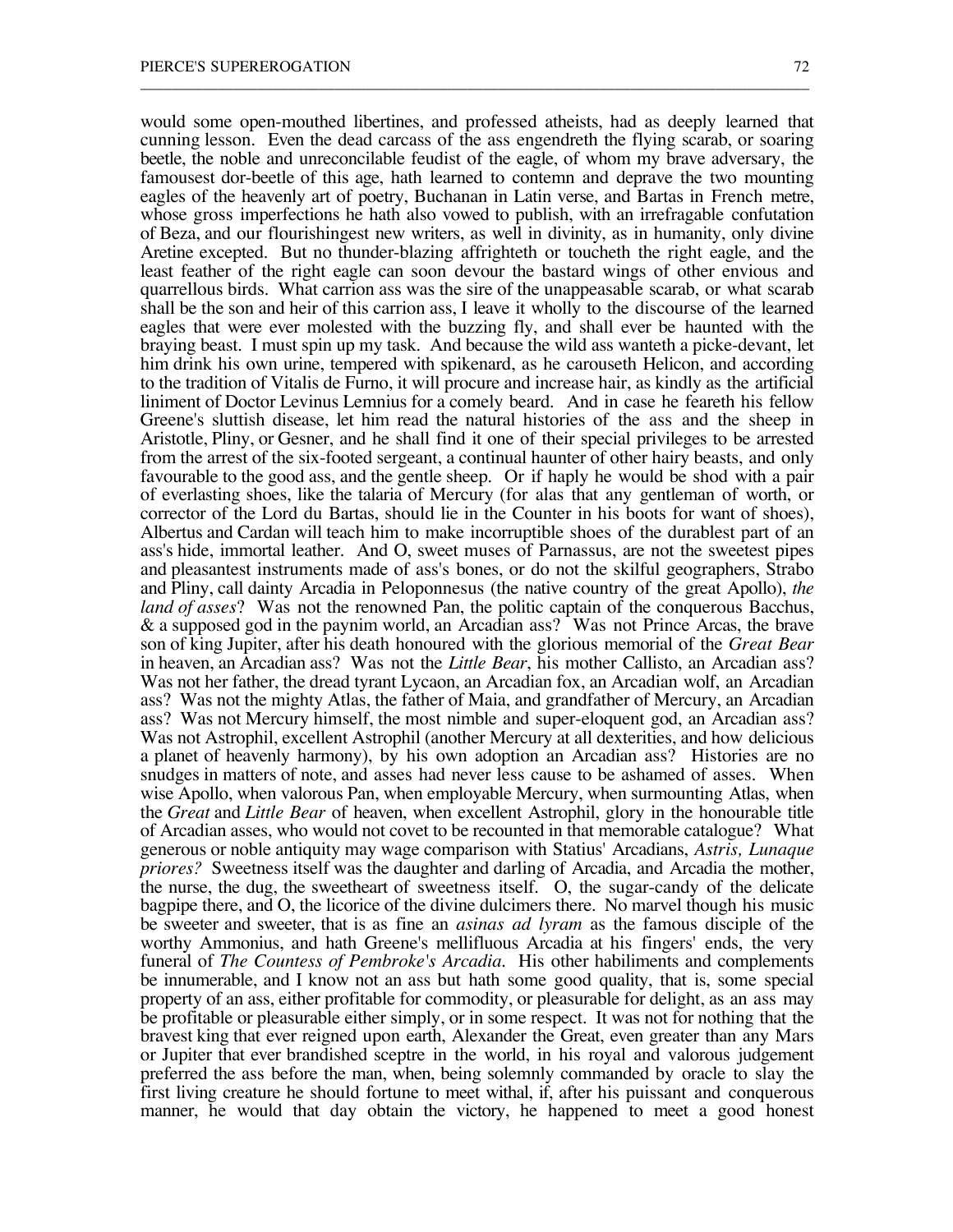countryman riding upon an ass, whose present sacrifice, as a most acceptable oblation, made him victorious. Less marvel of the archbishop's answer, in *Mensa Philosophica*, and Pontan's *Dialogues*, that, having reverently and devoutly preached on Palm Sunday of the she-ass whereupon Christ, in humility, vouchsafed to ride, and after his lowly sermon mounting upon the lofty palfrey, was riding his way, somewhat fatherly and graciously stayed awhile to hear the old woman's suit, that came hastily running towards him, and boldly taking his horse by the bridle, Now I beseech your grace, quoth she, is this the sheass whereupon Christ in humility rode? No, mother, quoth he, but a poor foal of that rich ass, and I a humble servant of that high Lord. Good enough, quoth the woman, I knew not before that the gentle she-ass your grace preached of had such goodly foals. Yes, mother, quoth the bishop, and a great deal goodlier than mine, and so departed, leaving behind him an everlasting memory of that devout sermon, and that weighty communication with the woman, in honour of the ass, a fruitful parent of many goodly and pompous foals. I will not trouble Boccace, or Poggius, for tales. He was a natural fool that would have given his livery again unto his lord, because it was embroidered with ass's heads, which made a comely show upon his garment, and might full well have beseemed some richer coats. Could the mill, the plough, the pack, the hamper, the pannier, the cloak-bag, the burden, the fardel, the bag and baggage, the cudgel, the goad, penury, famine, patience, labour itself speak, all other apologies were superfluous; they would frame a substantial and necessary defence of the ass, and experience would declaim in commendation of his perpetual exercise, travail, industry, valour, temperance, sufferance, magnanimity, and constancy, the honourablest and invinciblest virtues in the world. The wisest economy maketh especial account of three singular members; a merchant's ear, a pig's mouth, and an ass's back. A short note, but worth all Tusser's, or Cato's, husbandry. Had I more experience in some cases, I could say more, & as my experience in those cases may happen to increase, or amount, I will not fail to tender my devoir. I have penned large discourses in praise of study, meditation, conference, exercise, industry, vigilance, & perseverance, the worthiest things in the circuit of the earth (nothing under heaven equivalent to labour), and whatsoever I have addressed in their behalf, I may in sort allege in honour of the ass, and compile whole volumes in his commendation, more available for commodity, and more necessary for use, than the works of some great commentators in humanity, philosophy, history, and other higher professions. He that can kindly play the right ass, in ignorance will find knowledge; in poverty, wealth; in displeasure, favour; in jeopardy, security; in bondage, freedom; in war, peace; in misery, felicity. Who so thoroughly provided for both fortunes as he; or who so strongly armed against all casualties as he; or what Seneca, Epictetus, Boetius, Petrarch, or Cardan, so effectual a schoolmaster of *Sustine, et Abstine*, as he; or who such an economer to live, as he; or who such a philosopher to die, as he; or what physician for the body, like him; or what lawyer for the substance, like him; or what divine for the mind, like him; or where such a practitioner of virtue as he; or where such a fortune-wright as he; or, finally, where such an apt subject for the civil and moral reformation of the prudent Augustus, the good Trajan, the gentle Marcus Antoninus, the virtuous Alexander Severus, the dread Septimius Severus, or any honourable prince, or politic tyrant, that with a reverend authority would establish virtuous and awful orders of government in his dominions?

\_\_\_\_\_\_\_\_\_\_\_\_\_\_\_\_\_\_\_\_\_\_\_\_\_\_\_\_\_\_\_\_\_\_\_\_\_\_\_\_\_\_\_\_\_\_\_\_\_\_\_\_\_\_\_\_\_\_\_\_\_\_\_\_\_\_\_\_\_\_\_\_\_\_\_\_\_\_\_\_\_\_\_\_\_\_

But what an ass am I, that proceed so coldly and dully in the apology of so worthy a creature? What will you say, gentlemen, if I can prove with pregnant arguments, artificially drawn from all the places of invention, according to Ramus', Rodolophes', or Aristotle's logic, that the fire-breathing oxen and mighty dragon which kept the most famous golden fleece, the glorious prize of brave Jason, were asses of Colchos; that the watchful and dreadful dragon which kept the goodly golden apples in the occidental islands of the ocean, called Hesperides, one of the renowned prizes of doughty Hercules, was a West Indian ass; that the golden-horned and brazen-footed Maenalian hart, the fierce Erymanthean boar, the hideous birds Stymphalides, the puissant Nemean lion, and the seven-headed Lernaean hydra, which Hercules slew, were asses of Arcadia, and other adjacent countries of Morea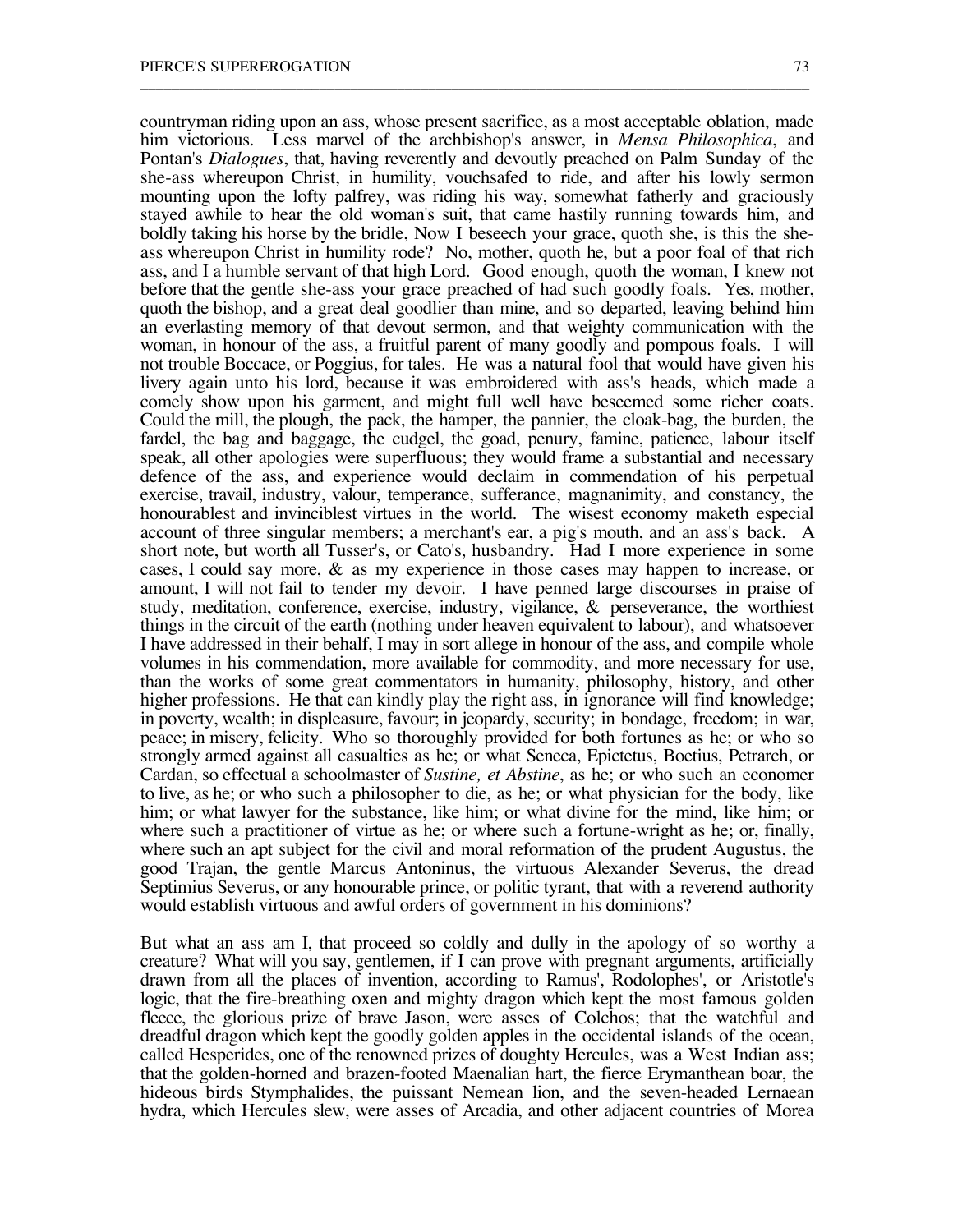(for Maenalus and Erymanthus were hills in Arcadia, Stymphalus a lake in Arcadia, Nemaea a wood in Argolis, and Lerna a fen in Argolis, another shire of Morea); that the serpent with the golden crest, which kept the rich fountain of Mars in Greece, and was slain of valiant Cadmus, was an ass of Boeotia, so called *a boue*, where the prophet Amphiaraus breathed oracles; that the huge serpent Python *de monte*, engendered shortly after Deucalion's deluge, which the Arcadian god of wisdom killed with his arrow, the first founders of the Pythian games, was a mighty ass of the mountains; that the mounting eagle into which king Jupiter turned, not himself, but Ganymedes (whom he took with him as his flying page, and used as his standing cup-bearer), was a faithful servant, and a perpetual ass; that the hundred-eyed Argus, whom Queen Juno appointed the keeper of Io, the fairest creature of the Arcadian herd, and whom Mercury lullabied asleep with a sweet syrinx, or Arcadian pipe (many stratagems and mysteries in that Arcadian pipe), was a blind ass of Arcadia; I skip a thousand memorable histories; that all they, by whatsoever noble or glorious names entitled, that having charge of greatest importance and inestimable value committed to their vigilant and zealous custody, did at once forego their treasure, their honour, and their life (as many great personages, for want of circumspection, have done), were notorious arch-asses. If I cannot substantially prove all this, and, for a need, evict by necessary and immediate demonstration, that the great world is a great ass, as well *actu* as *potentia*, and the microcosm a little ass, as well *habitu* as *affectione*, say I am a notable ass, as well *re* as *nomine*. The philosopher that, seeking about with a candle at high noon, could not find a man in a populous market, without a candle would soon have pointed at a fair of asses, and could quickly have discovered a fruitful generation in every element, in the water, in the earth, about the fire, in the air. And the wise man that said without exception, *Stultorum plena sunt omnia*, might easily have been entreated to have set it down for a sovereign maxim, or general rule, *Asinorum plena sunt omnia*. The thundering orator Demosthenes was not afraid to taunt Minerva, the armed goddess of fine Athens, for exhibiting favour to three unreasonable beasts, the owl, the dragon, and the people, counting the people the most importunate and intolerable beast of the three, by whose appointment he was banished the dainty city, the only seat of his reigning eloquence. If the people of fine Athens were such a barbarous and senseless brute as their excellentest orators, philosophers, captains, counsellors, and magistrates found, to their cost, and if the people of brave Rome, the lady and empress of the world, were such a bellowing beast of many heads as Horace called it, Tully proved it, Scipio felt it, and Caesar himself rued it, what may be said of other people? Flourishing Greece in many hundred years acknowledged but seven wise men of special note, as the ancient world acknowledged but seven miracles, or magnifical spectacles worth the seeing, & Callimachus, a sweet poet, recording the memorable and wonderful things of Peloponnesus, termed them paradoxes. Virtuous Italy, in a longer term of dominion, with much ado bred two Catos and one Regulus, but how many Sylvios, Porcios, Brutos, Bestias, Tauros, Vitellios, Capras, Capellas, Asinios, and so forth? Other singularities, meet matter for Tully's *Paradoxes*. The world was never given to singularities, and no such monster as excellency. He that speaketh as other use to speak, avoideth trouble, and he that doth as most men do shall be least wondered at. The ox and the ass are good-fellows; the leopard and the fox, quaint wizards; whatsoever is above the common capacity or usual ability, a paradox. I will not bethink myself of the vigorous sentences of stoical philosophers, or the biting apothegms of seditious malcontents, or the angry sayings of froward saturnists, or the tumultuous proverbs of mutinous people (I have small affection to the reasons that are drawn from affection), but were not the world an universal ox, and man a general ass, how were it possible that so many counterfeit sleights, crafty conveyances, subtle sophistications, wily cozenages, cunning impostures, and deep hypocrisies should overflow all; so many opinions, paradoxes, sects, schisms, heresies, apostacies, idolatries, atheisms, should pester the church; so many frauds, shifts, collusions, covens, falsifications, subornations, treacheries, treasons, factions, commotions, rebellions, should disturb the commonwealth? It is a world to consider what a world of follies and villainies possesseth the world, only because the world is a world, *id est*, an ass. And would the press suffer this scribbling ass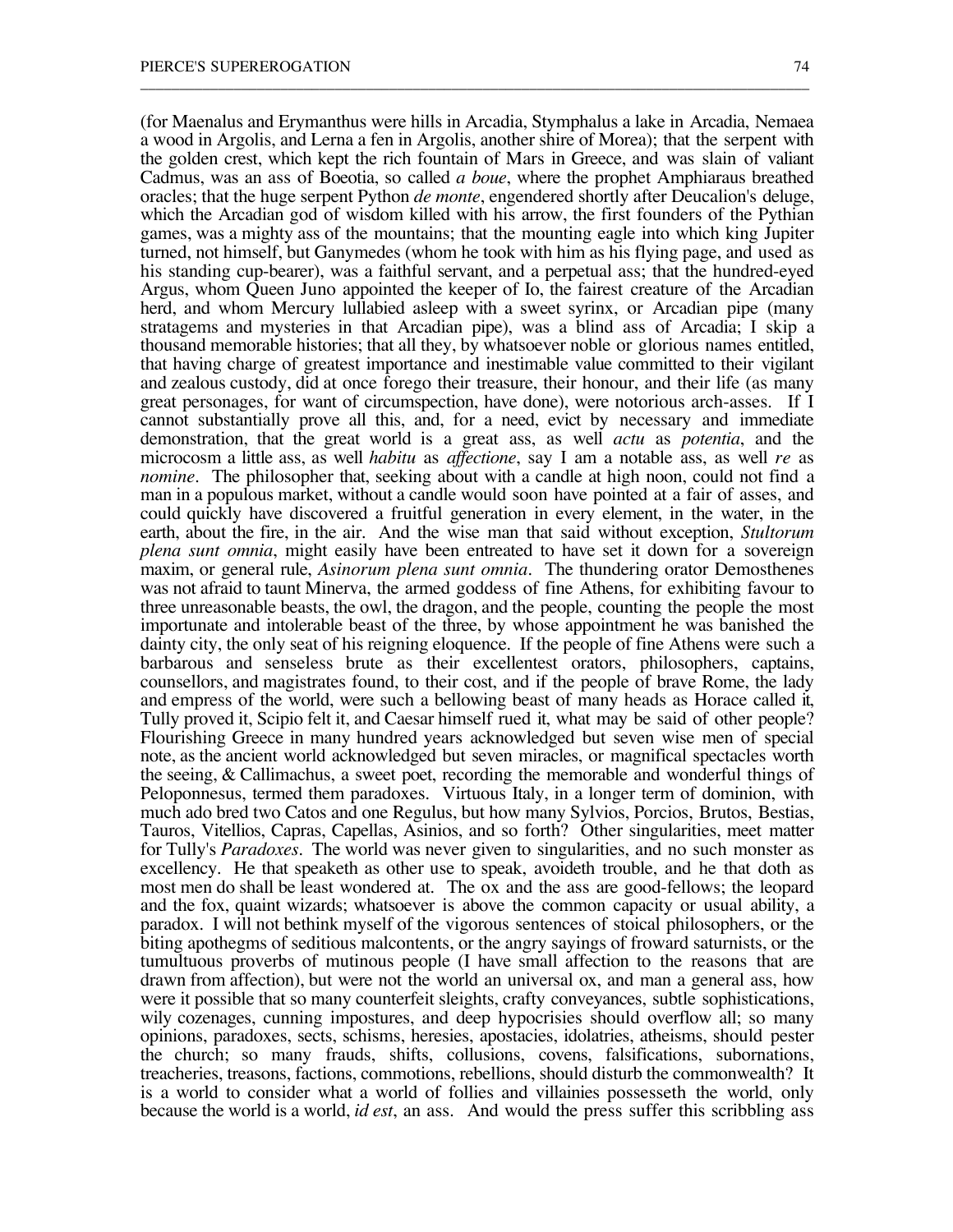to domineer in print, if it were not a press, *id est*, an ass? Might it please his confuting assship, by his honourable permission, to suffer one to rest quiet, he might, with my good leave, be the grand general of asses, or reign alone in his proper dominion, like the mighty Assyrian king, even Phul Assar himself, the famous son of the renowned Phul Bullochus. For so the gentlewoman hath entitled him in a place or two, that hath vowed the canonization of Nashe's St. Fame in certain discourses of regard, already dispatched to my satisfaction, & almost accomplished to her own intention. It may peradventure be his fortune to leave as glorious a nephew behind him as ever was the redoubted Lob-Assar-Duck, another noble king of Assyria, not forgotten by the said excellent gentlewoman, but remembered with such a grace as beautifieth divine wits. Kind-heart hath already offered fair for it, & were it not that the great Phul Assur himself had forestalled and engrossed all the commodities of Assyria, with the whole encomium of asses, into one hand, it should have gone very hard, but this redoubted Lob-Assar-Duck would have retailed, and regrated, some precious part of the said commodities and advancements. He may haply in time, by especial favour and approved desert (what means of preferment to especial favour and approved desert?), be entertained as a chapman of choice, or employed as a factor of trust, and have some stables of asses at his appointment, as may seem meetest for his carriages, and conveyances. For mine own part, I must be contented to remain at his devotion, that hath the whole generation of Assyrians at commandment , with a certain personal privilege, or rather an imperial prerogative, to create and install asses at pleasure. Had I not lately revisited the *Assyrian History* with the said virtuous gentlewoman, one of the gallantest ornaments of her sex, I might perchance have omitted this small parcel of his great honour, and left the commendation of the ass more unperfect, which, notwithstanding, I must still leave most unperfect, in respect of his unspeakable beau-desert. Unto whom, for a farewell, I can wish no more than accomplished honour, nor no less than athletical health. A short exhortation will serve Socrates to continue like himself. A roach not sounder than a haddock, or the stockfish that Pliny termeth *asellus*, & nothing so unkindly hurteth an ass as the two melancholy beasts, cold and the drowsy sickness, the cause why asses cannot abide to inhabit the most cold & frozen territories of Scythia, but are glad to seek their fortunes in other countries, & to colonize in warmer seats. Blame him not that saith, *The weather is cold, and I am weary with confuting*, & in another place, *Had I my health, now I had leisure to be merry, for I have almost washed my hands of the Doctor.* Now I see thou art a good-fellow by thine own confession, & wilt not give the ass's head for the washing. Cold and the drowsy sickness are thy two mortal enemies; when they are fled the country, like fugitive and dismal birds, let us have a flitch of mirth, with a fiddle of the purest assbone, only I bar the cheek-bone, for fear of Samson's tune, more than heroical. But the spring-tooth in the law will do us no harm, although it were a fountain of muscadel, or a conduit of hippocras. Many are the miracles of right virtue, and he entereth into an infinite labyrinth that goeth about to praise Hercules, or the ass, whose labours exceed the labours of Hercules, and whose glory surmounteth the top of Olympus. I were best to end before I begin, and to leave the author of asses where I found the ass of authors. When I am better furnished with competent provision (what provision sufficient for so mighty a province?), I may haply assay to fulfil the proverb, by washing the ass's head, and setting the crown of highest praise upon the crown of young Apuleius, the heir apparent of the old ass, the most glorious old ass.

\_\_\_\_\_\_\_\_\_\_\_\_\_\_\_\_\_\_\_\_\_\_\_\_\_\_\_\_\_\_\_\_\_\_\_\_\_\_\_\_\_\_\_\_\_\_\_\_\_\_\_\_\_\_\_\_\_\_\_\_\_\_\_\_\_\_\_\_\_\_\_\_\_\_\_\_\_\_\_\_\_\_\_\_\_\_

*I have written in all sorts of humours privately, I am persuaded more than any young man of my age in England*. They be the words of his own honourable mouth, and the golden ass, in the superabundance of his rich humours, promiseth many other golden mountains, but hath never a scrat of silver. Had Aristophanes' Plutus been outwardly as liberal as Greene's Mercury was inwardly prodigal, he must needs have been the only oriental star of this language, and all other writers, old or new, in prose or verse, in one humour or other, but sorry occidental stars. Only external defects, quoth himself, are cast in his dish; for internal graces, and excellentest perfections of an accomplished mind, who but he? Come, divine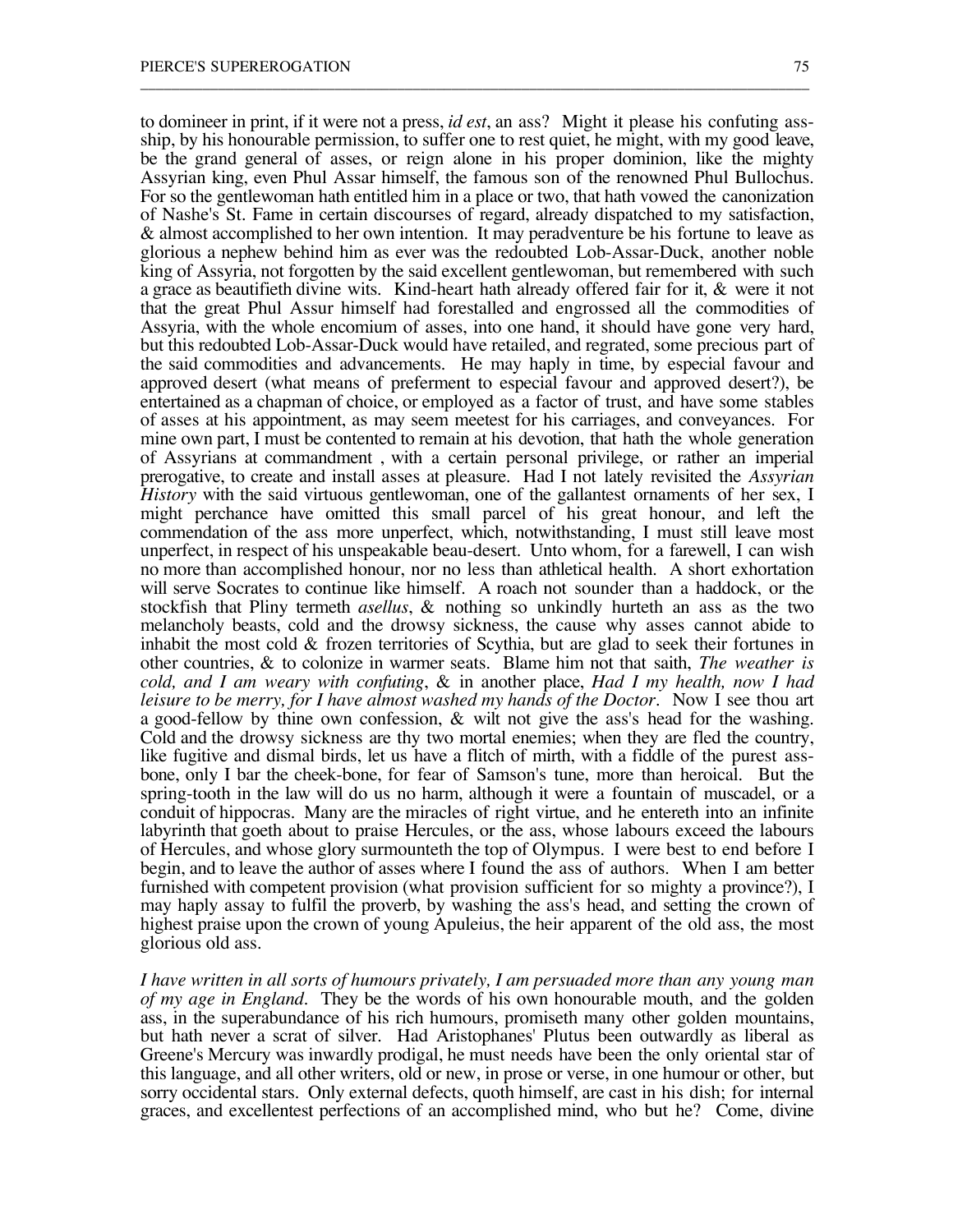poets and sweet orators, the silver-streaming fountains of flowingest wit and shiningest art; come, Chaucer and Spenser, More and Cheke, Ascham and Astley, Sidney and Dyer; come, the dearest sister of the dearest brother, the sweetest daughter of the sweetest muses, only one excepted, the brightest diamond of the richest eloquence, only one excepted, the resplendentest mirror of feminine valour, only one excepted, the gentlewoman of courtesy, the lady of virtue, the countess of excellency, and the madam of immortal honour; come, all the daintiest dainties of this tongue, and do homage to your vertical star, that hath all the sovereign influences of the eloquent and learned constellations at a beck, and paradiseth the earth with the ambrosial dews of his incomprehensible wit. But what should I dally with honey-bees, or presume upon the patience of the gentlest spirits that English humanity affordeth? Pardon me, excellent minds, and I will here dismiss my poor milkmaid, nothing appliant to the delicate humour of this minion humorist, and courtesan secretary. Shall I say? Fie upon arrant knavery, that hath never sucked his fill of most odious malice, or, out upon scurrilous  $\&$  obscene villainy, nuzzled in the bosom of filthiest filth, and hugged in the arms of the abominablest hags of hell. Be it nothing to have railed upon doctors of the university, or upon lords of the court (whom he abuseth most infamously, & abjecteth as contemptuously as me), but what other desperate varlet of the world durst so villainously have defamed London & the court, as he notoriously hath done in these rascal terms? *Tell me, is there any place so lewd as this Lady London? Not a wench sooner creeps out of the shell but she is of the religion. The court I dare not touch, but surely there be many falling-stars, and but one true Diana. Not a wench*, a very universal proposition in so large and honourable a city, and *but one*, a very short exception to a general rule of the court. Flourishing London, the staple of wealth, & madam town of the realm, *is there no place so lewd, as thyself*, and noble court, the palace of honour, and seat of majesty, hast thou *but one true Diana?* Is it not right hand time the young haddock were caught, that can already nibble so prettily? Was he, think you, lodged in Cappadocia, for sleeping by the sun, and studying by the moon? Whom, or what, will not he shortly confute with an overrunning fury, that so bravely adventureth upon London and the court at once? Honour, regard thy good reputation, and staunch the rank blood of this arrant author, as honest a man as some honest woman I could name, that keepeth her honesty as she doth her Friday fast. Suffer him to proceed as he presumeth, & to end as he beginneth, and look for a rarer beast in England than a wolf, and a stranger monster in print than the divine ruffian that entitled himself *Flagellum Principum*, and proved *Pestis Rerum publicarum*. My tongue is an infant in this idiotism, and I had rather bless my pestilentest enemy than curse any, but some little plain-dealing doth not otherwhiles amiss, where nothing but flat and rank grossness blotteth the paper, infecteth the air, depraveth the good, encourageth the bad, corrupteth youth, accloyeth age, and annoyeth the world. Good faith is my witness, I neither affect to obscure any light in an adversary, nor desire to quench any honest courage in an enemy, but wish every gift of heaven or earth, of mind or body, of nature, of fortune, redoubled in both, even in the greenest adversary and wildest enemy, in whom I honour the highest, and love the lowest, degree of excellency, but am not easily cozened by imperfection, branded with the counterfeit mark of perfection. I am over-ready to pardon young oversights, and forgive inconsiderate offences, but cannot flatter folly, or fawn upon vanity, or cocker ignorance, or soothe up untruth, or applaud to arrogancy, either in foe, or friend. It concerneth every man to look into his own estate with his own eyes, but the young man that will neither know himself, nor acknowledge other, must be told in brief what the common opinion reporteth at large. He hath little wit; less learning; least judgement; no discretion; vanity enough; stomach at will; superabundance of self-conceit; outward liking to few, inward affection to none (his defence of Greene, a more biting condemnation than my reproof); no reverence to his patrons; no respect to his superiors; no regard to any, but in contemptuous, or censorious, sort; hatred, or disdain to the rest; continual quarrels with one, or other (not such another mutterer, or murmurer, even against his familiarest acquaintance); an ever-grudging & repining mind; a ravenous throat; a gluttonous maw; a drunken head; a blasphemous tongue; a fisking wit; a shittle nature; a revolting and renegade disposition; a broking and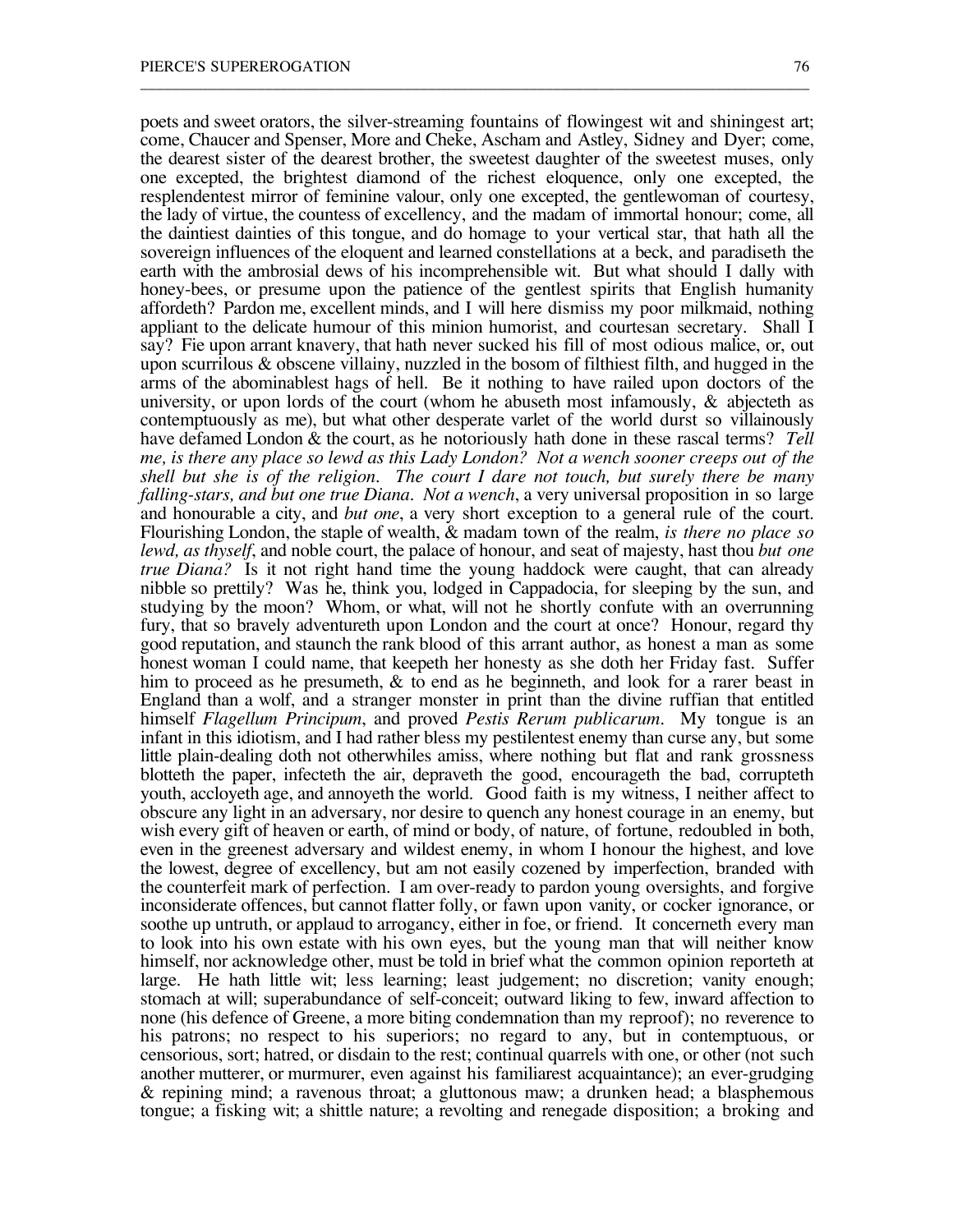huckstering pen; store of rascal phrases; some little of a brabbling scholar, more of a raving scold, most of a roisterly serving man; nothing of a gentleman; less than nothing of a fine, or cleanly, artist. And as for terms of honesty or civility (without which the sharpest invention is unsavoury, and the daintiest elocution loathsome), they are gibberish unto him, and he a Jewish rabbin or a Latin dunce with him, that useth any such form of monstrous terms. Aretine and the devil's orator would be ashamed to be convicted or indicted of the least respective or ceremonious phrase, but in mockage or cozenage. They neither fear goodman Satan, nor master Beelzebub, nor Sir Reverence, nor Milord Government himself; O wretched atheism, hell but a scarecrow, and heaven but a wonderclout in their doctrine; all vulgar, stale, and simple, that is not a note above God's forbid. Whom durst not he appeach, revile, or blaspheme, that forged the abominablest book in the world, *De tribus impostoribus mundi*, and whom will he forbear, in any reason or conscience, that hath often protested, in his familiar haunts, to confute the worthy Lord du Bartas, and all the famousest modern writers, saving him only who only meriteth to be confuted with unquenchable volumes of heaven-and hell-fire. Perionius deciphereth the foul precepts and reprobate examples of his moral philosophy in an invective declamation generally addressed unto all the princes of Christendom, but especially directed unto the most Christian French king, Henry the Second. Agrippa detecteth his monstrous veneries, and execrable sodomies. Cardan blazoneth him the most impudent ribald that ever took pen in hand. Manutius investeth him the ringleader of the corruptest bawds and miscreantest rake-hells in Italy. His familiar acquaintance, Sansovino, doth him never a whit more credit than needeth. Tasso disdaineth his insolent and insupportable affectation of singularity. Jovius, in his *Elegies*, vouchsafeth him not the naming. Doubtless he was endued with an exceeding odd wit, and I never read a more surpassing hyperbolical style. Castilio's *Courtier*, after a pleasurable sort, graceth him with a deep insight in the highest types and idees of human perfections, whereunto he most curiously and insatiably aspired. His wanton disciples, or vain-conceited favourites (such crows, such eggs), in their fantastical letters, and Bacchanal sonnets, extol him monstrously, that is, absurdly, as the only monarch of wit, that is, the prodigal son of conceit, and the mortal god of all virtue, that is, the immortal devil of all vice. Oh, what grandiloquous epithets, and supereminent titles of incredible and prodigious excellency, have they bestowed upon the arch-miracle of the world, Signior Unico, not so little as the huge Gargantua of prose, and more than the heaven-surmounting Babel of rime. But what approved man of learning, wisdom, or judgement ever deigned him any honour of importance, or commendation of note, but the young darling of St. Fame, Thomas Nashe, alias Pierce Penilesse, the second leviathan of prose, and another behemoth of rime? He it is that is born to glorify Aretine, to disgrace Bartas, and to undo me. Say I, write I, or do I what I can, he will haunt and trounce me perpetually, with spritish works of supererogation, incessant tormentors of the civilian, and the divine. Yet somebody was not wont to indite upon aspen leaves of paper, and take heed, sirrah, of the fatal quill, that scorneth the sting of the busy bee, or the scratch of the kittish shrew. A bee?  $\overrightarrow{A}$  drone, a dor, a dor-beetle, a dormouse. A shrew? A drab, a hag, a flibbertigibbet, a makebate, the pickthank of vanity, the pickpocket of foolery, the pickpurse of all the paltries and knaveries in print. She doth him no wrong that doth him right, like Astraea, and hath styled him with an immortal pen, the *bow-wow* of scholars, the *tut* of gentlemen, the *tee-hee* of gentlewomen, the *fie* of citizens, the *blurt* of courtiers, the *pooh* of good letters, the *faph* of good manners, the whoop hoo of good boys in London streets. Nashe, Nashe, Nashe (quoth a lover of truth and honesty), vain Nashe, railing Nashe, craking Nashe, bibbing Nashe, baggage Nashe, swaddish Nashe, roguish Nashe, Nashe the bell-wether of the scribbling flock, the swishswash of the press, the bum of impudency, the shambles of beastliness, the polecat of Paul's Churchyard, the shritch-owl of London, the toadstool of the realm, the scorning-stock of the world, & the horrible confuter of *Four Letters*. Such an antagonist hath fortune allotted me, to purge melancholy, and to thrust me upon the stage, which I must now load, like the old subject of my new praise. There is no warring with destiny, and the lord of my leisure will have it so. Much good may it do the puppy of St. Fame so to confute, and so to be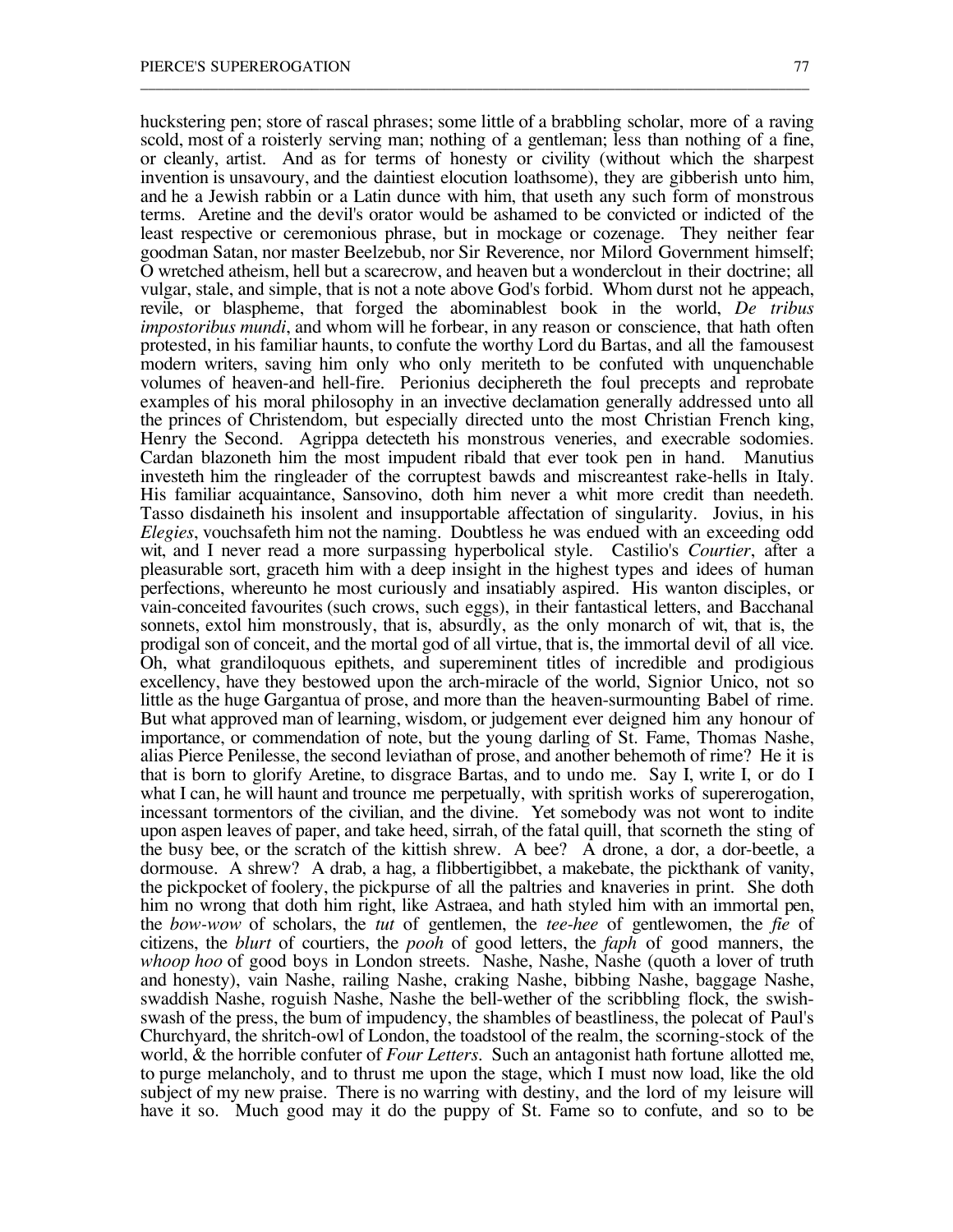confuted. Where his intelligence faileth (as God wotteth, it faileth often), he will be so bold, without more inquiry, to check the common sense of reason with the proper sense of his imagination, infinitely more high in conceit than deep in understanding, and where any phrase or word presumeth to approach within his swing, that was not before enrolled in the commonplaces of his paper-book, it is presently mere inkhornism, albeit he might have heard the same from a thousand mouths of judgement, or read it in more than an hundred writings of estimation. Pythagoras' silence was wont to be a rule for ignorance or immaturity (no better bit for unlearned, or unexpert, youth than Pythagoras' silence), but understand, or not understand, both are one; if he understand, it is duncery; if he understand not, it is either cabbalism in matter, or inkhornism in form; whether he be ripe, or unripe, all is raw or rotten that pleaseth not his imperial taste. Had he ever studied any pragmatical discourse, or perused any treaties of confederacy, of peace, of truce, of intercourse, of other foreign negotiations (that is specially noted for one of my inkhorn words), or researched any acts and monuments, civil or ecclesiastical, or looked into any law, statutes, injunctions, proclamations (nay, it is one of his witty flouts, *He begins like a proclamation*, but few treatises better penned than some proclamations), or had he seen any authentical instruments, pragmatic articles, or other politic tracts, he would rather have wondered I should use so few formal terms (which I have properly avoided, as not so vulgarly familiar), than have marvelled at any which I used. He is of no reading in comparison, that doth not acknowledge every term in those *Letters* to be authentical English, and allow a thousand other ordinary pragmatical terms, more strange than the strangest in those *Letters*, yet current at occasion. The ignorant idiot (for so I will prove him in very truth), confuteth the artificial words which he never read, but the vain fellow (for so he proveth himself in word and deed), in a fantastical emulation, presumeth to forge a mis-shapen rabblement of absurd and ridiculous words, the proper badges of his newfangled figure called foolerism, such as *inkhornism, absonism, the most copious carminist, thy carminical art, a proveditore of young scholars, a corrigidore of incongruity, a quest of cavalieros, inamoratos on their works, a theological gimpanado, a dromidote ergonist, sacriligiously contaminated, decrepit capacity, fictionate person, humour unconversable, merriments unexilable, the horrisonant pipe of inveterate antiquity*, and a number of such inkhornish phrases, as it were a pan of outlandish collops, the very bowels of his profoundest scholarism. For his eloquence passeth my intelligence, that clepeth himself a *callimunco* for pleading his companion's cause in his own apology, and me a *pistlepragmos*, for defending my friends in my *Letters*, and very artificially *interfuseth finicality, syllogistry, disputative right, hermaphrodite phrases, declamatory styles, censorial moralizers, unlineal usurpers of judgement, infamizers of vice, new infringement to destitute the indictment, deriding dunstically, banging abominationly, unhandsoming of divinityship, absurdifying of phrases, ratifying truthable and eligible English, a calm dilatement of forward harmfulness and backward irefulness*, and how many sundry dishes of such dainty fritters, rare junkets, and a delicate service for him that compiled the most delicious commentaries, *De optimitate triparum*. And what say you, boys, the flatteringest hope of your mothers, to *a porch of paynim pilfries, pestered with praises?* Dare the pertest or deftest of you hunt the letter, or hawk a metaphor, with such a tit-tut-tat? He weeneth himself a special penman, as he were the headman of the pamphleting crew, next, and immediately after, Greene, and although he be a harsh orator with his tongue (even the filed Suada of Isocrates wanted the voice of a siren, or the sound of an echo), yet would he seem as fine a secretary with his pen as ever was Bembus in Latin, or Machiavel in Italian, or Guevara in Spanish, or Amiot in French, and with a confidence presseth into the rout of that humorous rake that affecteth the reputation of supreme singularity. But he must crave a little more acquaintance at the hand of art, and serve an apprenticehood of some nine or ten years in the shop of curious imitation (for his wild fantasy will not be allowed to maintain comparison with curious imitation), before he will be able to perform the twentieth, or fortieth, part of that sufficiency whereunto the crankness of his imagination already aspireth, as more exquisite than the Atticism of Isocrates, or more puissant than the fury of Tasso. But how insolently soever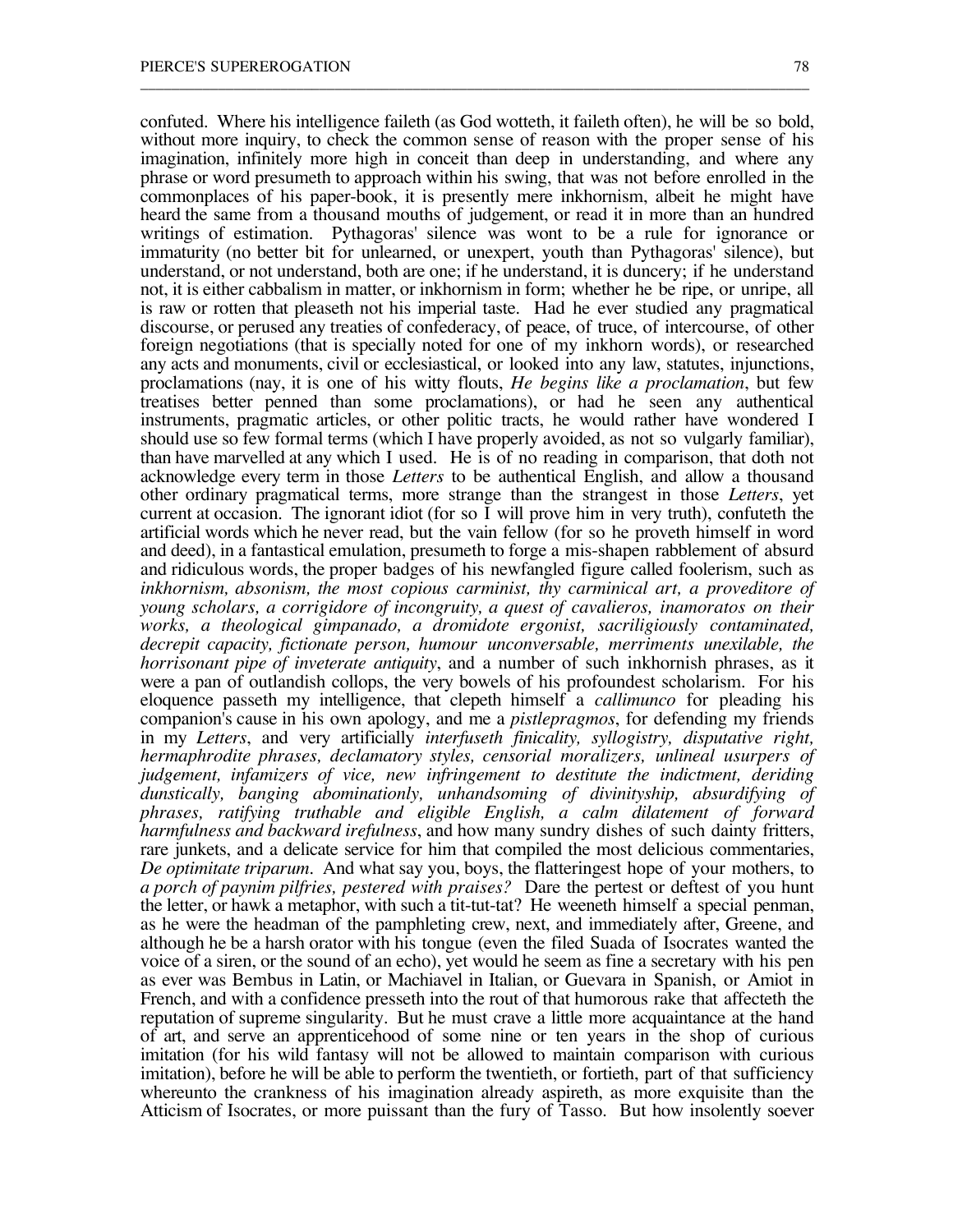gross ignorance presumeth of itself (none so haughty as the basest buzzard), or how desperately soever foolhardy ambition advanceth his own colours (none so foolhardy as the blindest Hob), I have seldom read a more garish and piebald style in any scribbling inkhornist, or tasted a more unsavoury slampamp of words and sentences in any sluttish pamphleter that denounceth not defiance against the rules of oratory, and the directions of the *English Secretary*. Which may here and there stumble upon some tolerable sentence, neighbourly borrowed, or featly picked out of some fresh pamphlet, but shall never find three sentences together worth any allowance, and as for a fine or neat period, in the dainty and pithy vein of Isocrates or Xenophon, marry, that were a periwig of a siren, or a wing of the very bird of Arabia, an inestimable relic. Tush a point, neither curious Hermogenes, nor trim Isocrates, nor stately Demosthenes are for his tooth, nor painting Tully, nor carving Caesar, nor purple-dyeing Livy for his humour. It is for Cheke or Ascham to stand levelling of colons, or squaring of periods, by measure and number; his pen is like a spigot, and the wine-press a dullard to his ink-press. There is a certain lively and frisking thing, of a quaint and capricious nature, as peerless as nameless, and as admirable as singular, that scorneth to be a book-worm, or to imitate the excellentest artificiality of the most renowned work-masters that antiquity affordeth. The wit of this  $\&$  that odd modernist is their own,  $\&$ no such mineral of richest art as pregnant nature, the plentifullest womb of rare invention and exquisite elocution. Whist art, and nature advance thy precious self in thy most gorgeous and magnificent robes, and if thy new descant be so many notes above old ela, good-now be no niggard of thy sweet accents & heavenly harmony, but reach the antic muses their right liripoop. Desolate eloquence, and forlorn poetry, thy most humble suppliants *in forma pauperum*, clad in mournful and dreary weeds, as becometh their lamentable case, lie prostrate at thy dainty foot, and adore the idol-excellency of thy monstrous singularity. O stately Homer, and lofty Pindarus, whose wit mounteth like Pegasus, whose verse streameth like Nilus, whose invention flameth like Aetna, whose elocution rageth like Sirius, whose passion blustereth like Boreas, whose reason breatheth like Zephirus, whose nature savoureth like Tempe, and whose art perfumeth like paradise; O, the mightiest spirits of courageous vigour, of whom the delicate Grecian, worthy Roman, and gallant vulgar muses learned their shrillest tunes, and hyperbolical notes; O, the fiercest trumpets of heroical valour, that with the strange sympathy of your divine fury, and with those same piercing motions of heavenly inspiration, were wont to ravish the affections, and even to melt the bowels, of bravest minds, see, see what a wondrous qualm.

\_\_\_\_\_\_\_\_\_\_\_\_\_\_\_\_\_\_\_\_\_\_\_\_\_\_\_\_\_\_\_\_\_\_\_\_\_\_\_\_\_\_\_\_\_\_\_\_\_\_\_\_\_\_\_\_\_\_\_\_\_\_\_\_\_\_\_\_\_\_\_\_\_\_\_\_\_\_\_\_\_\_\_\_\_\_

But peace, milkmaid, you will still be shaming yourself, and your bringing up. Hadst thou learned to discern the fairest face of eloquence from the foulest visage of barbarism, or the goodliest frame of method from the ill-favouredest shape of confusion, as thou canst descry the finest flour from the coarsest bran, or the sweetest cream from the sourest whey, peradventure thou wouldst dote indeed upon the beautiful and dainty feature of that natural style, that appropriate style, upon which himself is so deeply enamoured. I would it were out of peradventure; no man more greedy to behold that miraculous art of emproved nature. He may malapertly brag in the vain ostentation of his own natural conceit, and, if it please him, make a golden calf of his wooden stuff, but show me any half-page without piperly phrases and tinkerly composition, and say I am the simplest artist that ever looked fair rhetoric and sweet poetry in the face. It is the destiny of our language to be pestered with a rabblement of botchers in print, but what a shameful shame is it for him, that maketh an idol of his own pen, and raiseth up an huge expectation of paper miracles (as if Hermes Trismegist were newly risen from the dead, and personally mounted upon Danter's press, to emprove himself as rank a bungler in his mightiest work of supererogation as the starkest patch-panel of them all, or the grossest hammer-drudge in a country). He disdaineth Thomas Deloney, Philip Stubbes, Robert Armin, and the common pamphleters of London, even the painfullest chroniclers too, because they stand in his way, hinder his scribbling traffic, obscure his resplendishing fame, or have not chronicled him in their catalogues of the renowned modern authors, as he meritoriously meriteth, and may peradventure be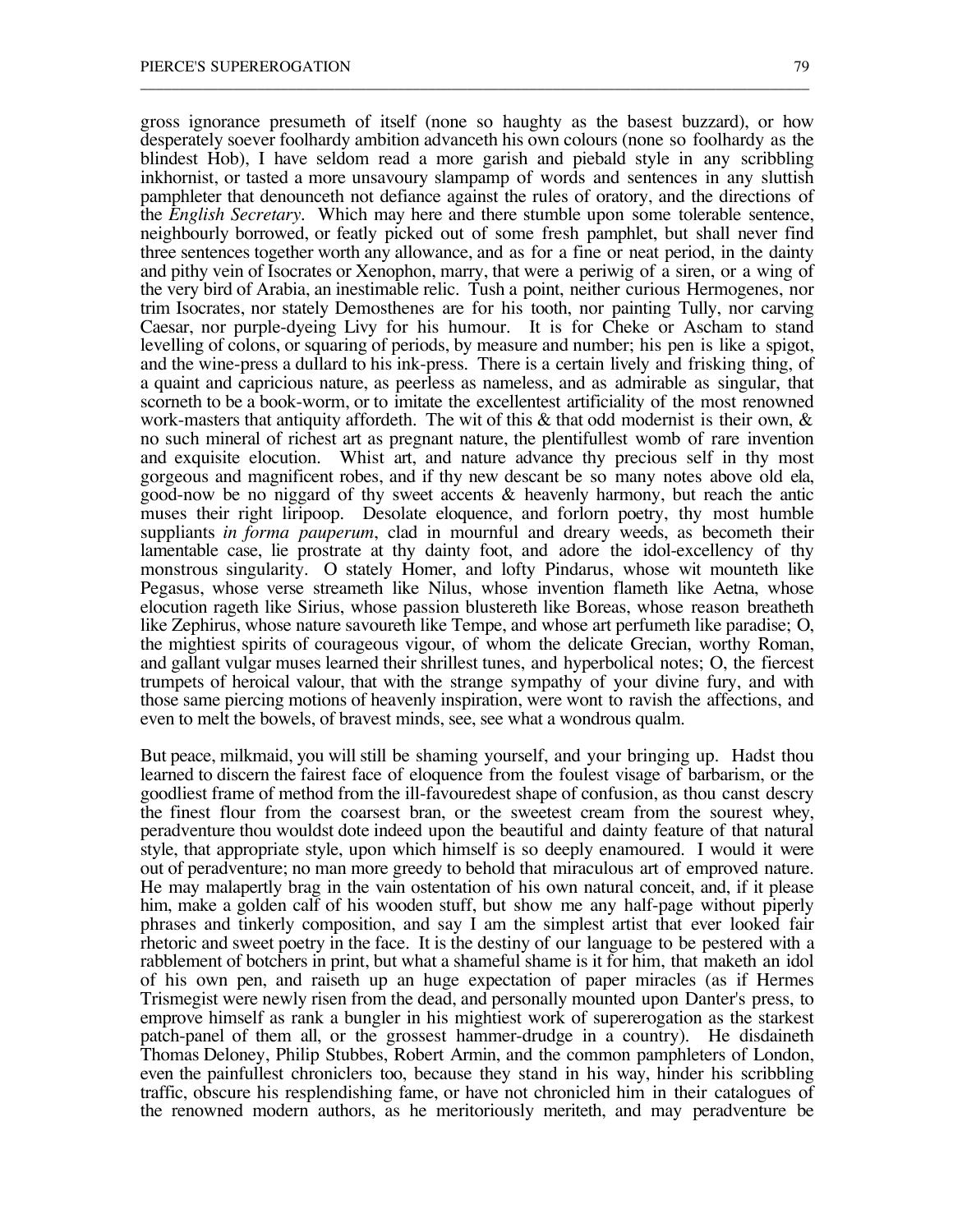remembered hereafter. But may not Thomas Deloney, Philip Stubbes, Robert Armin, and the rest of those misused persons, more disdainfully disdain him, because he is so much vainer, so little learneder, so nothing eleganter, than they, and they so much honester, so little obscurer, so nothing contemptibler, than he? Surely, Thomas, it were policy to boast less with Thomas Deloney, or to achieve more with Thomas More. If vaunting, or craking, may make thee singular, thy art is incomparable, thy wit superexcellent, thy learning omnisufficient, thy memory infinite, thy dexterity incomprehensible, thy force horrible, thy other gifts more than admirable, but when thou hast gloried thy uttermost, and struggled with might and main to seem the Great Turk of secretaries, if my eyesight be anything in the art of inditing (wherein it hath pleased favour to repute me something), upon my credit forever, thou hast nothing in thee of valour but a railing gall, and a swelling bladder. For thy pen is as very a gentleman foist as any pickpurse living, and, that which is most miserable, not a more famous neck-verse than thy choice, to thyself pernicious, to youth dangerous, to thy friends grievous, to thy adversaries pitiful, to virtue odious, to learning ignominious, to humanity noyous, to divinity intolerable, to authority punishable, to the world contemptible. I longed to see thy best amendment, or worst avengement, but thy gay best, *ut supra,* proveth nothing, and thy main worst, *ut infra,* less than nothing. Never silly man's expectation so deluded with contrary events upon the stage (yet fortune sometime is a quaint comedian, far beyond the *Supposes* of Ariosto), as these *Strange News* have cony-caught my conjecture; more deceived than my prognostication of the last year, which happened to be a true prophet of some dismal contingents. Though I never fancied tautologies, yet I cannot repeat it enough: I looked for a treaty of pacification, or imagined thou wouldst arm thy quill, like a stout champion, with the complete harness of wit and art; nay, I feared the brazen shield and the brazen boots of Goliah, and that same hideous spear, like a weaver's beam, but it is only thy fell stomach, that blustereth like a northern wind. Alas, thy wit is as tame as a duck; thy art as fresh as sour ale in summer; thy brazen shield in thy forehead; thy brazen boots in thy heart; thy weaver's beam in thy tongue, a more terrible lance than the hideous spear, were the most of thy power equivalent to the least of thy spite. I say not, what aileth thy Gorgon's head, or what is become of thy Samson's locks (yet where miracles were promised, and achievements of supererogation threatened, they had reason, that dreaded unknown forces), but, O blasts of divine fury, where is your supernatural prowess, and O horn of abundance, what meaneth this dearth of plenty, this penury of superfluity, this infancy of eloquence, this simplicity of cunning, this stupidity of nimbleness, this obscurity of bravery, this nullity of omnisufficiency? Was Pegasus ever a cow in a cage, or Mercury a mouse in a cheese, or industry a snail in a shell, or dexterity a dog in a doublet, or legerdemain a slow-worm, or vivacity a lazy-bones, or entelechy a slugplum? Can lively and winged spirits suppress the divinity of their ethereal and seraphical nature? Can the thunder tongue-tie, or the lightning smother, or the tempest calm, or love quench, or zeal lukewarm, or valour manacle, or excellency mew up, or perfection geld, or supererogation comb-cut itself? Is it not impossible for humanity to be a spittle-man, rhetoric a dummerell, poetry a tumbler, history a bankrupt, philosophy a broker, wit a cripple, courage a jade? How could the sweet mermaids, or dainty nymphs, find in their tender hearts to be so far divorced from their quaintest and galliardest minion? Art, take heed of an eager appetite, if a little greedy devouring of singularity will so soon get the hicket, and make thee (as it were) belch the sloven's oratory, and (as a man would say), parbreak the slut's poetry. Pure singularity, wrong not thy arch-excellent self, but embrace him with both thy arms, that huggeth thee with his fine wits, and cowl him with thy two coral bracelets, that busseth thee with his two ruby lips, and his three diamond powers, natural, animal, and vital. Precious singularity, how canst thou choose but dote upon his alabaster neck, whose inventive part can be no less than a sky-coloured sapphire, like the heavenly devises of the delicious poetess Sappho, the godmother of that azure gem; whose rhetorical figures, sanguine and resplendishing carbuncles, like the flamy pyropes of the glistering palace of the sun; whose alluring persuasions, amethysts; whose cutting girds, adamants; whose conquering ergos, loadstones; whose whole conceit as green as the greenest jasper; whose Orient wit, the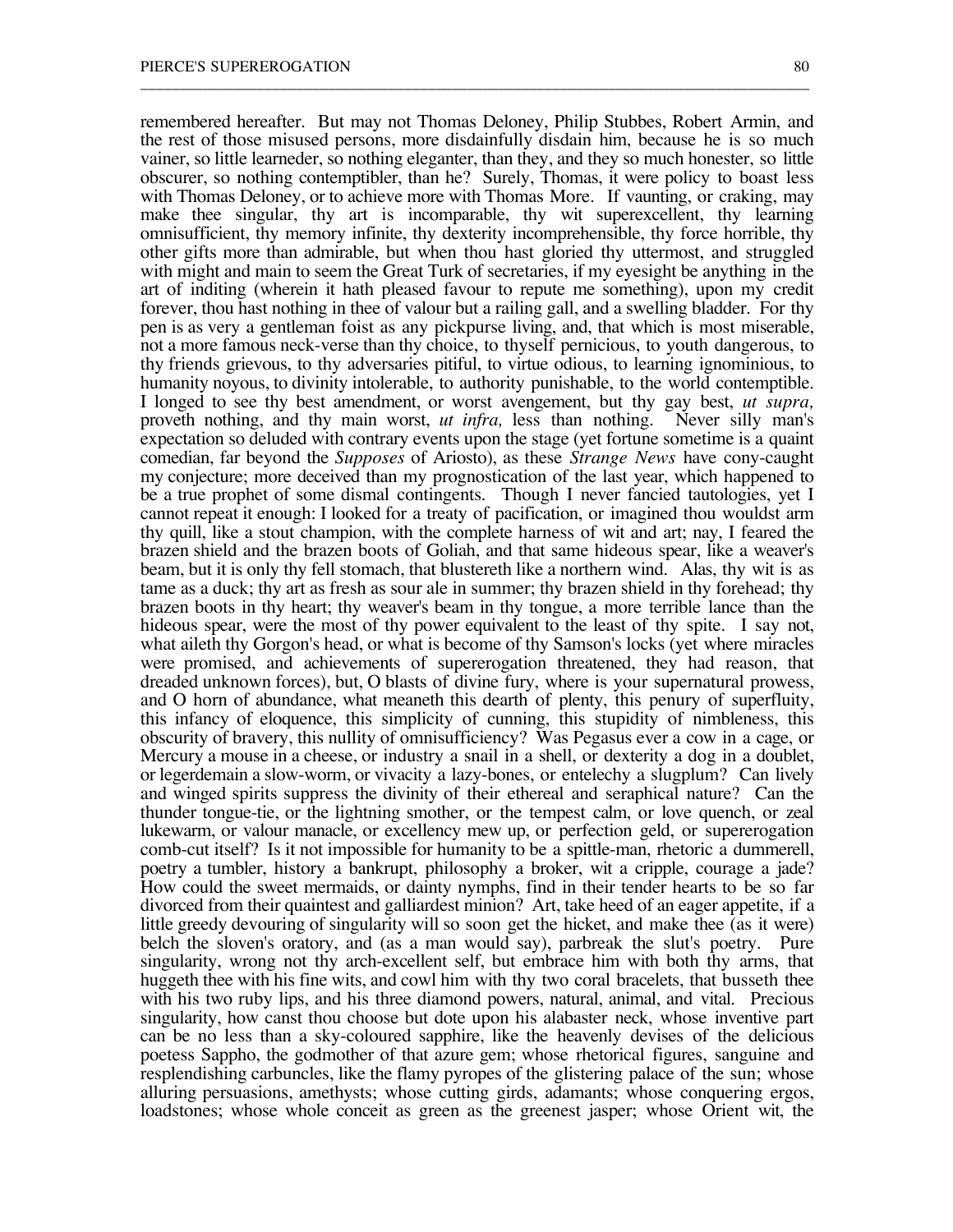renowned achates of King Pyrrhus, that is, the tabernacle or chancel of the muses, Apollo sitting in the midst, and playing upon his ivory harp most enchantingly. Is it possible those powerful words of antiquity, whose mighty influence was wont to debase the miraculous operation of the most virtuous stones, herbs, and stars (philosophy knoweth the incredible force of stones, herbs, & stars), should be to seek in a panting inspired breast, the closet of revealed mysteries, and garden of infused graces? What locks, or bars of iron, can hold that quicksilver Mercury, whose nimble vigour disdaineth the prison, and will display itself in his likeness, maugre whatsoever impeachment of iron Vulcan, or wooden Daedalus? I hoped to find that I lusted to see, the very singular subject of that invincible  $\&$  omnipotent eloquence, that in the worthiest age of the world, entitled heroical, put the most barbarous tyranny of men, and the most savage wildness of beasts, to silence, and areared wonderful admiration in the heart-root of obstinatest rebellion, otherwise how untractable? Had I not cause to platform new theorics, and idees of monstrous excellency, when the parturient mountain of miracles was to be delivered of his mighty burden of supererogation? Who would not ride post to behold the chariot of his triumph, that glorieth as if he had won both the Indies from the Spaniard, or Constantinople from the Turk, or Babylon from the Sophy? But holla, brave gentlemen, and alack, sweet gentlewomen, that would so fain behold St. Fame in the pomp of her majesty; never poor suckling hope so incredibly crossbitten with more than excessive discretion. I looked and looked for a shining sun of singularity, that should amaze the eyes, and astonish the hearts of the beholders, but never poor shimmering sun of singularity so horribly eclipsed. I perceive one good honest acre of performance may be more worth than a whole land of promise. Take heed, aspiring minds, you that deem yourselves the paragon wits of the world, lest your hills of jollity be converted into dales of obscurity, and the pomp of your glory become like this pump of shame. Even when envy boiled his ink, malice scotched his pen, pride parched his paper, fury inflamed his heart, St. Fame raged like St. George's dragon, mark the conclusion: the weather was cold, his style frost-bitten, and his wit nipped in the head. Take away the flaunting and huffing braveries of his railing tropes and craking figures, and you see the whole galliard of his rhetoric, that flouteth the poor *Philippics* of Tully and Demosthenes, and mocketh him that chanced to name them once in *Four Letters,* as he used their word entelechy, now a vulgar French and English word, once in four and twenty sonnets. The wise priest could not tell whether epiphany were a man-saint, or a woman-saint, or what the devil it was. Such an epiphany to this learned man is entelechy, the only quintessence of excellent and divine minds, as is above mentioned, showing whence they came by their heavenly and perpetual motion. What other word could express that noble and vigorous motion, quicker than quicksilver, and the lively spring, or rather the vestal fire, of the ever-stirring virtue of Caesar, *Nescia stare loco*, a mystery, and a very chimera, to this swad of swads, that beginneth like a bull-bear, goeth on like a bullock, endeth like a bullfinch, and hath never a sparkle of pure entelechy. Gentlemen, now you know the good nature and handsome art of the man, if you happen upon a feather or some morsel for your liking (it is a very sorry book that yieldeth nothing for your liking), thank the true author, of whose provision you have tasted, and say not but Thomas Nashe has read something, that, affecting to seem an university of sciences, and a Royal Exchange of tongues, would be thought to have devoured libraries, and to know all things, like Iarchas and Syfarion, nay, like Adam and Solomon, the arch-patrons of our new omniscians. If he did so in verity, it were the better for him, and not the worse for me, but you see his doing, and my suffering. Neither I nor my betters can please all, nor he, nor his punies, will displease all, but as in the best something remaineth that may be amended, without derogation to their credit, so in the worst there may appear something worth the allowance, with no great commendation to their person. Were I disposed to discourse, as sometime I have been forward upon less occasion, for the only exercise of my style, and some practice of my reading, I could with a facility declare at large that may only be touched. Amongst so many notable works of divine wits, excepting the works of God's own finger, there is not any so absolutely excellent wherein some blemish of imperfection may not be noted, nor amongst so many contemptible pamphlets, any so simply base but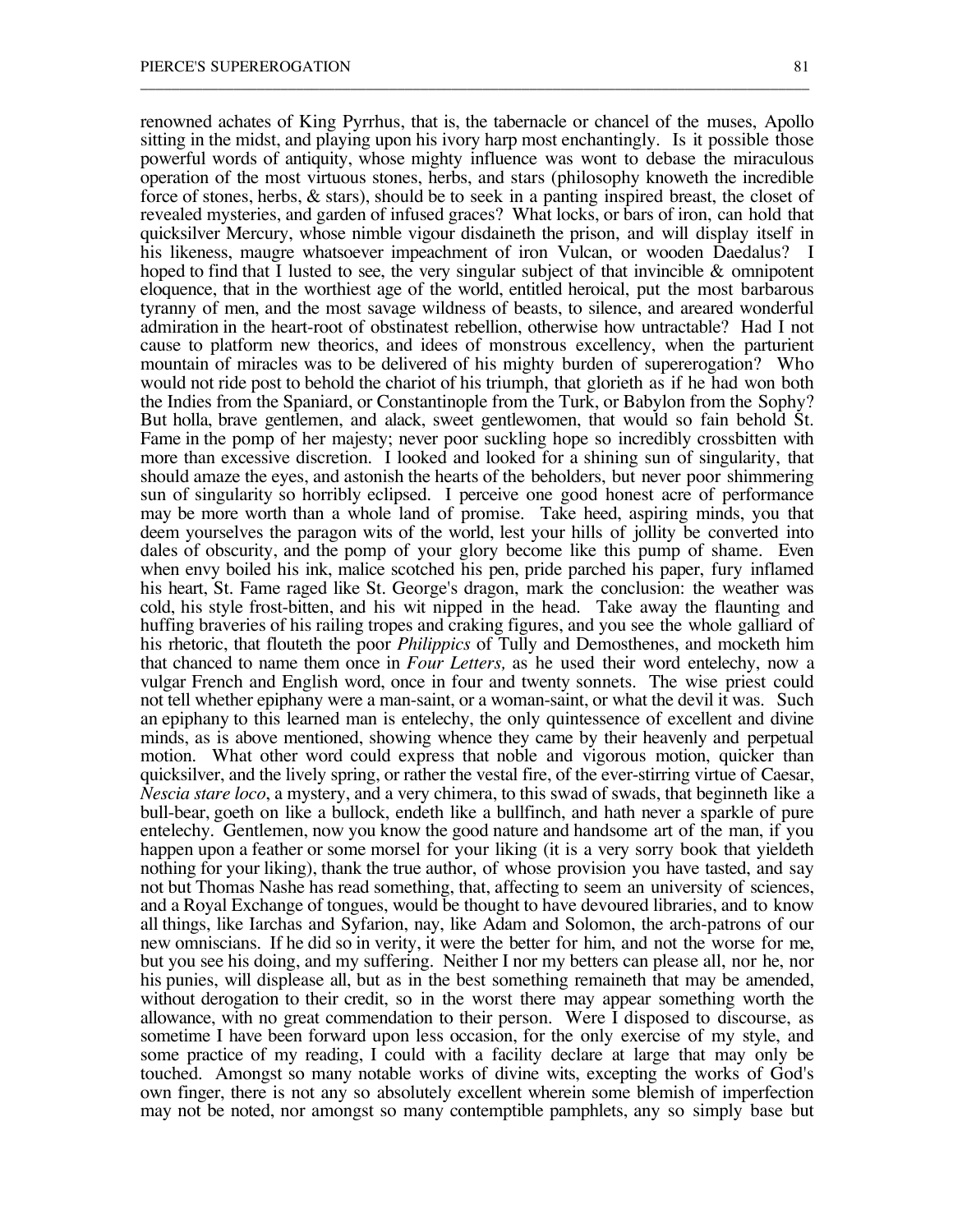may yield some little fruit of advertisement, or some few blossoms of discourse. In the sovereign workmanship of nature herself, what garden of flowers without weeds, what orchard of trees without worms, what field of corn without cockle, what pond of fishes without frogs, what sky of light without darkness, what mirror of knowledge without ignorance, what man of earth without frailty, what commodity of the world without discommodity? Oh, what an honourable and wonderful creature were perfection, were there any such visible creature under heaven! But pure excellency dwelleth only above, and what mortal wisdom can acclear itself from error, or what heroical virtue can justify, I have no vice? The most precious things under the sun have their defaults, and the vilest things upon earth want not their graces. Virgil could enrich himself with the rubbish of Ennius; to how many rusty-dusty wains was brave Livy beholding? Tully, that was as fine as the crusado, disdained not some furniture of his predecessors, that were as coarse as canvass, and he that will diligently seek, may assuredly find treasure in marl, corn in straw, gold in dross, pearls in shell-fishes, precious stones in the dunghill of Aesop, rich jewels of learning and wisdom in some poor boxes. He that remembreth Humfrey Cole, a mathematical mechanician; Matthew Baker, a shipwright; John Shute, an architect; Robert Norman, a navigator; William Bourne, a gunner; John Hester, a chemist, or any like cunning and subtle empiric (Cole, Baker, Shute, Norman, Bourne, Hester, will be remembered when greater clerks shall be forgotten), is a proud man if he contemn expert artisans, or any sensible industrious practitioner, howsoever unlectured in schools, or unlettered in books. Even the Lord Vulcan himself, the supposed God of the forge, and thunder-smith of the great king Jupiter, took the repulse at the hands of the Lady Minerva, whom he would in ardent love have taken to wife. Yet what wit or policy honoureth not Vulcan, and what profound mathematician, like Digges, Hariot, or Dee, esteemeth not the pregnant mechanician? Let every man in his degree enjoy his due, and let the brave engineer, fine Daedalist, skilful Neptunist, marvellous vulcanist, and every mercurial occupationer, that is, every master of his craft, and every doctor of his mystery, be respected according to the uttermost extent of his public service, or private industry. I cannot stand to specify particularities. Our late writers are as they are, and albeit they will not suffer me to balance them with the honourable authors of the Romans, Grecians, and Hebrews, yet I will crave no pardon of the highest, to do the simplest no wrong. In Grafton, Holinshed, and Stow; in Heywood, Tusser, and Googe; in In Grafton, Holinshed, and Stow; in Heywood, Tusser, and Googe; in Gascoigne, Churchyard, and Floyd; in Riche, Whetstone, and Munday; in Stanyhurst, Fraunce, and Watson; in Kissin, Warner, and Daniel; in an hundred such vulgar writers, many things are commendable, divers things notable, some things excellent. Fraunce, Kissin, Warner, and Daniel, of whom I have elsewhere more especial occasion to entreat, may haply find a thankful remembrance of their laudable travails. For a polished and garnished style, few go beyond Cartwright, and the chiefest of his confuters, furnished writers, and how few may wage comparison with Reynolds, Stubbes, Mulcaster, Norton, Lambert, and the Lord Henry Howard, whose several writings the silver style of the workman recommendeth to the plausible entertainment of the daintiest censure. Who can deny but *The Resolution*, and *Mary Magdalen's Funeral Tears*, are penned elegantly and pathetically? Scot's *Discovery of Witchcraft* dismasketh sundry egregious impostures, and in certain principal chapters,  $\&$  special passages, hitteth the nail on the head with a witness, howsoever I could have wished he had either dealt somewhat more courteously with Monsieur Bodin, or confuted him somewhat more effectually. Let me not forget the *Apology of Sundry Proceedings by Jurisdiction Ecclesiastical,* or the Answer to an Abstract of Certain Acts of Parliament, Injunctions, Canons, Constitutions, and Synodals Provincial, unless I will skip two of the most material and most formal treatises that any English print hath lately yielded. Might I respectively presume to intimate my slender opinion, without flattery, or other undecency, methought ever Doctor Whitgift (whom I name with honour) in his sermons was pithy; Doctor Hutton, profound; Doctor Young, piercing to the quick; Doctor Chadderton, copious; M. Curtes, elegant; M. Wickam, sententious; M. Drant, curious; M. Deering, sweet; Doctor Still, sound; Doctor Underhill, sharp; Doctor Matthew, fine; M. Lawherne, gallant; M. Dove, eloquent; M. Andrews, learned; M. Chadderton,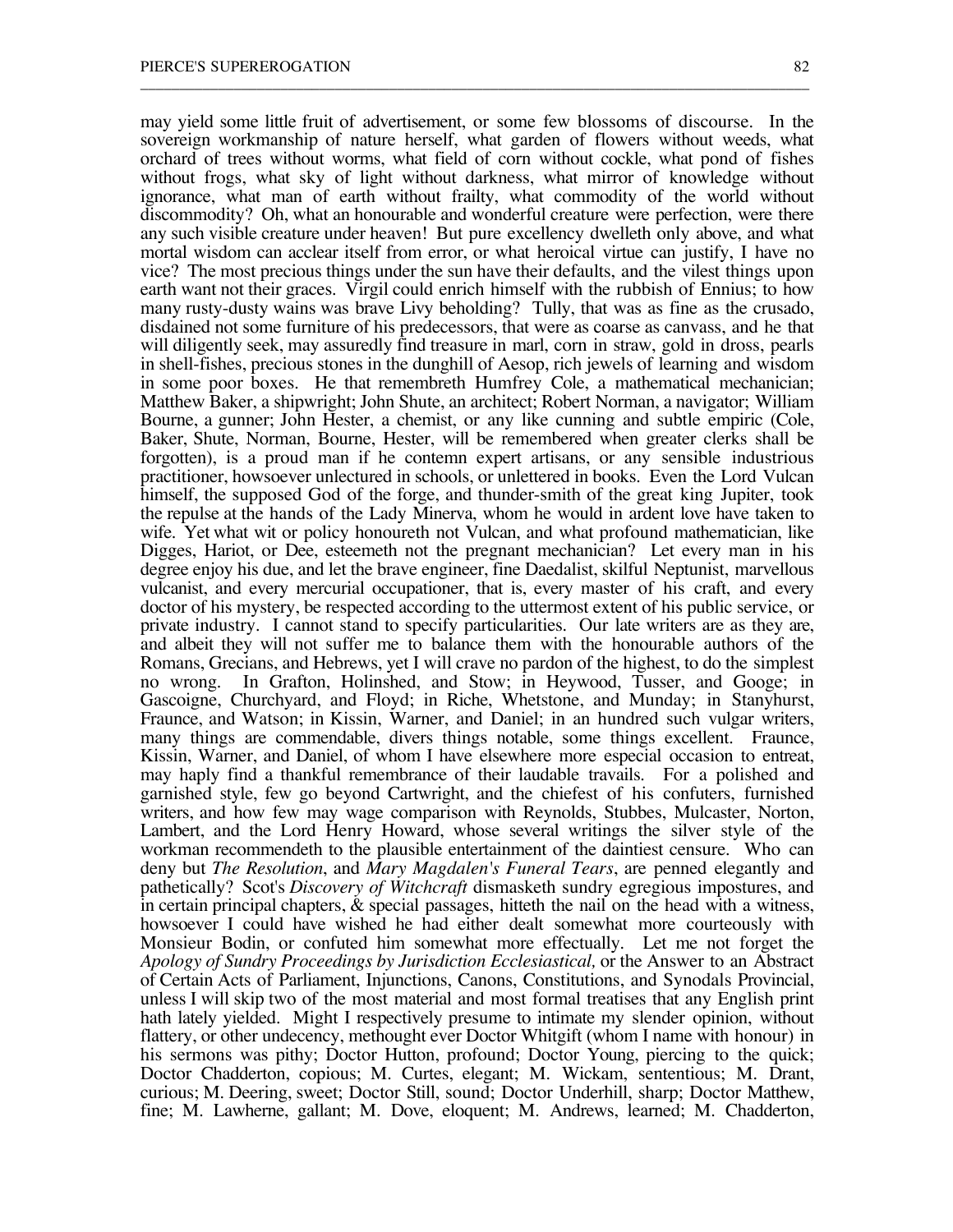methodical; M. Smith, pathetical; sundry other in their proper vein notable, some exquisite, a few singular. Yet which of the best hath all perfections (*nihil omni ex parte beatum)*, or which of the meanest hath not some excellency? I cannot read over all; I have seldom heard some (it was never my hap to hear Doctor Cooper, Doctor Humfrey, or Doctor Fletcher, but in Latin), and I would be loath to injury, or prejudice, any that deserveth well, *viva voce*, or by pen. I deem him wise that maketh choice of the best, avoideth the worst, reapeth fruit by both, despiseth nothing that is not to be abhorred, accepteth of anything that may be tolerated, entertaineth everything with commendation, favour, contentment, or amendment. Lucian's ass, Apuleius' ass, Agrippa's ass, Machiavel's ass, myself since I was dubbed an ass by the only monarch of asses, have found savoury herbs amongst nettles, roses amongst prickles, berries amongst bushes, marrow amongst bones, grain amongst stubble, a little corn amongst a great deal of chaff. The abjectest naturals have their specifical properties, and some wondrous virtues, and philosophy will not flatter the noblest, or worthiest, naturals in their venoms, or impurities. True alchemy can allege much for her extractions and quintessences,  $\&$  true physic more for her corrections and purgations. In the best, I cannot commend the bad, and in the baddest, I reject not the good, but precisely play the alchemist, in seeking pure and sweet balms in the rankest poisons. A pithy or filed sentence is to be embraced, whosoever is the author, and for the least benefit received, a good mind will render dutiful thanks, even to his greatest enemy. O humanity, my Lullius, or O divinity, my Paracelsus, how should a man become that peer of alchemy that can turn the ratsbane of villainy into the balm of honesty, or correct the mandrake of scurrility with the myrrh of courtesy, or the saffron of temperance. Conceive a fountain of contentation, as it were of oil, or a bath of delight, as it were of nectar, and prefer that saffron or myrrh, that odoriferous saffron, or aromatical myrrh, before this sovereign oil, and that balm, that divine balm, before this heavenly nectar. No natural restorative like that saffron or myrrh, the very death of contention, nor any artificial cordial like that balm, the very life of humanity, or should I rather say, the very life of life? We have many new methods and platforms, and some no doubt as exquisite as scrupulous, but assuredly it were an excellent method and singular platform to honour the wise, and moderate the fool; to make much of the learned, and instruct the ignorant; to embrace the good, and reform the bad; to wish harm to none, & do well to all; and finally (for that is the scope of this, and some other, discourses), to commend the fox, and praise the ass. Martin himself is not altogether a wasp, nor Browne altogether a cankerworm, nor Barrow altogether a scorpion, nor haply Kett altogether a cockatrice. Take heed of the snake in the grass, or the pad in the straw, and fear no bugs. Be Martin a Martin Guerra, Browne a brown-bill, Barrow a wheelbarrow, Kett a kite, H.N. an O.K.; if any sound judgements find themselves beholding unto them in any point of advisement or consideration (singular men, and namely schismatics and heretics, are ever wont to have something or other extraordinary and remarkable), they may without my contradiction confess their beholdingness, and for so much profess a recognizance of their debt. I thank Nashe for something, Greene for more, Pap-hatchet for much more, Perne for most of all. Of him I learned to know him, to know my enemies, to know my friends, to know myself, to know the world, to know fortune, to know the mutability of times, and slipperiness of occasions, an inestimable knowledge, and incomparably more worth than Doctor Gregory's *Ars mirabilis*, or Politian's *Panepistemon*. He was an old soaker indeed, and had more wit in his hoary head than six hundred of these flourishing greenheads, and lusty curled pates. He would either wisely hold his peace, or smoothly flatter me to my face, or surely pay home with a witness, but commonly in a corner, or in a maze, where the author might be uncertain, or his packing intricate, or his purpose some way excusable. No man could bear a heavy injury more lightly, or forbear a learned adversary more cunningly, or bourd a wilful friend more dryly, or circumvent a dangerous foe more covertly, or countermine the deepest underminer more subtly, or lullaby the circumspectest Argus more sweetly, or transform himself into all shapes more deftly, or play any part more kindly. He had such a patience as might soften the hardest heart; such a sober mood as might ripen the greenest wit; such a sly dexterity as might quicken the dullest spirit; such a scrupulous manner of proceeding in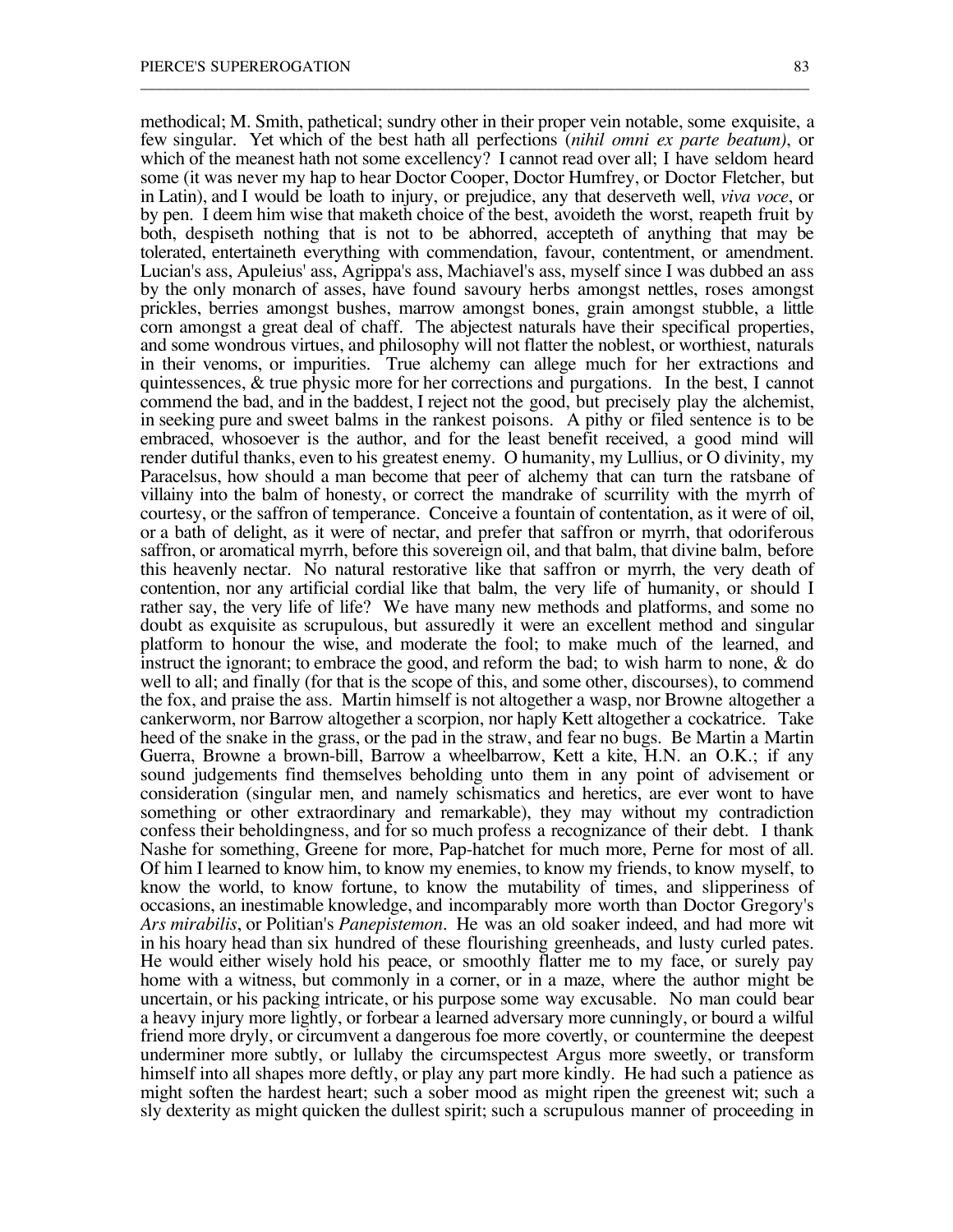doubtful cases as might put a deep consideration into the shallowest fantasy; such a suspicious jealousy as might smell out the secretest complot, & defeat any practice; such an inextricable sophistry as might teach an Agathocles to hypocrise profoundly, or a Hieron to tyrannize learnedly. Whereas other carried their hearts in their tongues, and their heads in their pens, he liked no such simplicity, but after a smug and fleering guise, carried his tongue in his heart, his pen in his head, his dagger in his sleeve, his love in his bosom, his spite in his pocket, and when their speech, writing, or countenance bewrayed their affection (as the manner is), nothing but his fact discovered his drift, & not the beginning, but the end, was the interpreter of his meaning. Some of us, by way of experiment, assayed to feel his pulse, and to tickle his wily veins in his own vein, with smoothing and glozing as handsomely as we could, but the bottom of his mind was a gulf of the main,  $\&$  nothing could sound him deeply, but the issue. Iwis elder men had been too young to manage such an enterprise with success, and the finest intelligencer or sagest politician in a state would undoubtedly have been gravelled in the execution of that rash attempt. He could speak by contraries as quaintly as Socrates, and do by contraries as shrewdly as Tiberius; the master of Philip de Comines, Louis the French king, one of the busiest, jealousest, and craftiest princes that ever reigned in that kingdom, might have borrowed the fox's satchel of him, and peradventure not only Aesop's, or Archilochus' fox, but even Lysander's fox, Aristomenes' fox, Pisistratus' fox, Ulysses' fox, Chiron's fox, and Proteus' own fox might learn of him to play the fox in the hole. For Stephen Gardiner's fox or Machiavel's fox are too young cubs to compare with him, that would seem anything rather than a fox, and be a fox rather than anything else. Legendaries may record wonderments, but examine the subtlest counsels, or the wiliest practices of Gargantua himself, and even Gargantua himself, albeit his gown were furred with two thousand & five hundred fox-skins, might have been his pupil. And I doubt not but he that worshipped *Solem in Leone*, after some few lectures in his astronomy, would have honoured *Solem in Vulpe*. He once kept a cub for his pleasure in Peterhouse in Cambridge (as some keep birds, some squirrels, some puppies, some apes, and so forth), and ministered notable matter to St. Mary's pulpit, with stories of the cub and fox, whose acts and monuments are notorious, but had the young one been as cunning an artist for his part as the old one was for his, I believe all the colleges in both universities, or in the great university of Christendom, could not have patterned the young man with such another bachelor of sophistry, or the old master with such another doctor of hypocrisy. Men may discourse at pleasure, and feed themselves with carps and pikes, but I have known few of so good a nature; so devoid of obstinacy; so far alienated from contumacy; so contrary to frowardness, or restiveness; so tractable, so buxom, so flexible, so appliable to every time, place, and person; so curious in observing the least circumstance of importance, or advantage; so conformable to public proceedings, and private occasions; so respectful to everyone of quality; so courteous to men of worship; so dutiful to men of honour; so ceremonious in tendering his devotion to his good lords, or good ladies; so obedient to authority; so loyal to majesty; so indifferent to all, and in all. He was gentle without familiarity (for he doubted contempt); severe without rigour (for he regarded his estimation); grave without solemnity (for he curred [sic?] popular favour); not rash, but quick; not hasty, but speedy; not hot, but warm; not eager in show, but earnest in deed; no barker at any, but a biter of some, round, and found. The clergy never wanted excellent fortune-wrights, but what bishop or politician in England so great a temporizer as he, whom every alteration found a new man, even as new as the new moon? And as he long yawned to be an archbishop or bishop in the one, or other, church (they wronged him that termed the image of both churches a neuter), so did he not arch-deserve to be installed the puling preacher of humility, humility, humility, and the gaping orator of obedience, obedience, obedience. Was not ever *Pax vobis* one end of his gasping sermon, & the very foot of his warbling song? Be it percase a small matter to temporize in four alterations of kings and queens, but what an ambidexterity, or rather omnidexterity, had the man, that at one and the same meeting had a pleasing tongue for a protestant, a flattering eye for a papist, and a familiar nod for a good-fellow? It was nothing with him to temporize *in genere*, or *in*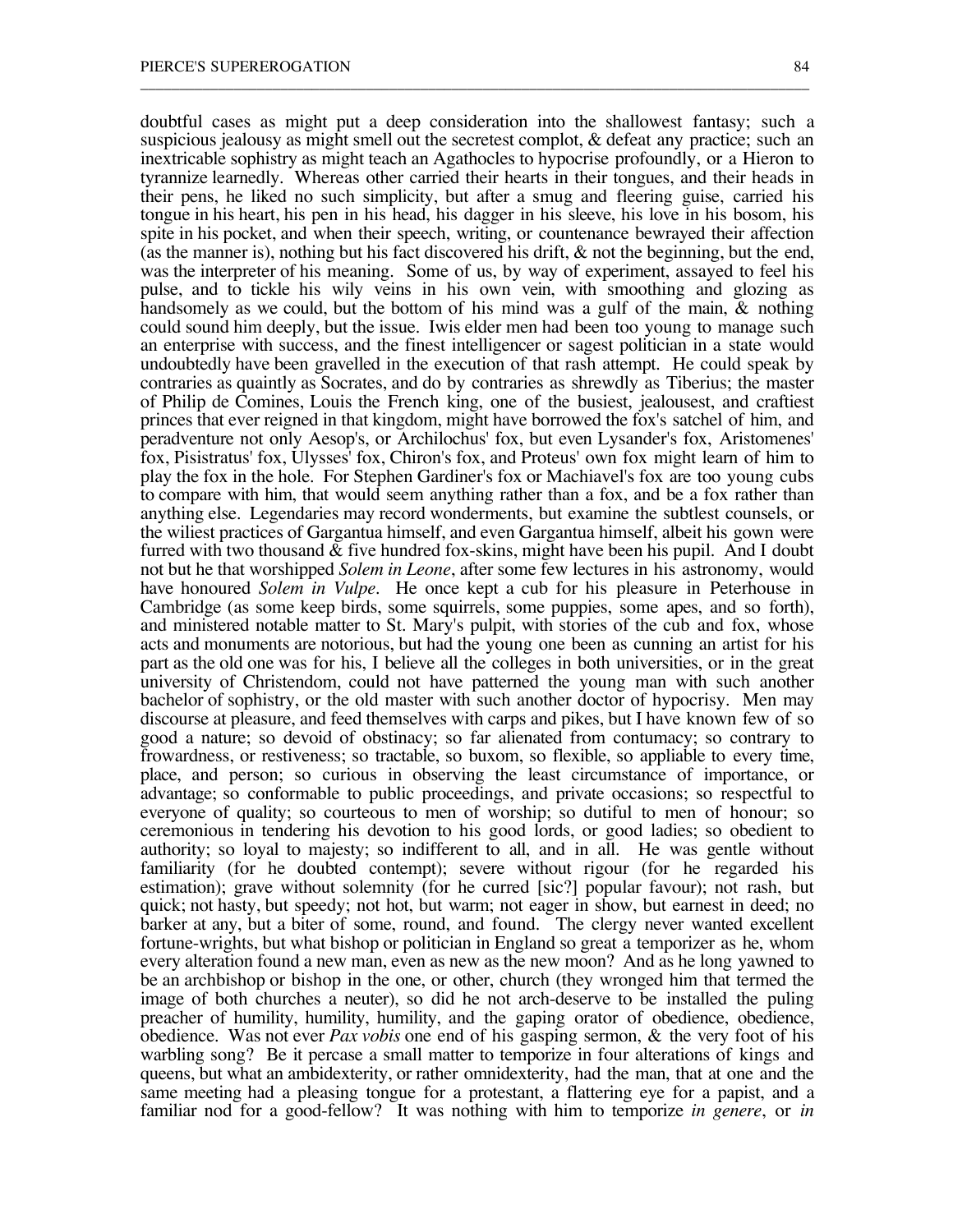*specie*, according to Machiavel's ground of fortunate success in the world, that could so formally & featly personize *in indiuiduo*. He must know all the sinews of commodity, and acquaint himself with all the joints of advantage, that will live, and teach other to live. *O foelix Cato, tu solus nosti Viuere*. Or if Cato were over-peremptory, and stoical, to enjoy that felicity, *O foelix Perne, tua solius Ars viuendi*. Doubtless it were better for the world, by infinite masses of millions, could the barbarous and tragical tyrants, Saturn and Mars, two devilish gods, moderate their fury as he could do, or the hypocritical and comical tyrants, Jupiter and Mercury, two godly devils, temper their cunning as he could do. It was in him to give instructions unto Ovid for the re-penning of his *Metamorphoses* anew, and he better merited the name of Vertumnus, than Vertumnus himself. His designments were mysteries; his counsels, oracles; his intentions like Minotaur in the labyrinth; his actions like the stratagems of Fabius; his defiance like the welcome of Circe; his menaces, like the song of the sirens; his curses, like the blessings of those witches in Africa, that forspoke what they praised, and destroyed what they wished to be saved. I have seen spaniels, mongrels, leopards, antelopes, scorpions, snakes, cockatrices, vipers, and many other serpents in sugar-work, but to this day never saw such a standing dish of sugar-work as that sweet-tongued doctor, that spake pleasingly whatsoever he thought, and was otherwhiles a fair prognostication of foul weather. Such an authentical irony emproved, as all oratory cannot eftsoons counterpane. Smooth voices do well in most societies, and go currently away in many reckonings, when rough-hewn words do but lay blocks in their own way. He found it in a thousand experiences, and was the precisest practitioner of that soft and tame rhetoric that ever I knew in my dealings. And in case I should prefer any man of whatsoever quality before him, for a staid government of his affections (which he always ruled, as Homer's Minerva bridled Pegasus), or for an infinite and bottomless patience, sib to the patience of Anaxarchus or Job, I should injury him, and mine own conscience, exceedingly. Were he handled as London kennels are used of sluts, or the Thames of slovens, he could pocket it up as handsomely as they, and complain in as few words as any channel or river in England, when they are most contumeliously depraved. His other virtues were colours in grain: his learning, lawn in starch; his wisdom, napery in suds; his conscience, the weather in April, when he was young, the weather in September as he grew elder, the weather in February toward his end, and not such a current prognostication for the fifty years wherein he flourished, as the ephemerides of his conscience. For his smug and canonical countenance, certainly he might have been St. Boniface himself; for his fair and formal speech, St. Benedict, or St. Eulaly; for his merry conceits, St. Hillary; for his good husbandry (he was merry, and wise), St. Servatius; for his invincible sufferance, St. Vincent the Martyr; for his retracting, or recanting, St. Augustine; for his not seeing all things, St. Bernard; for his preaching to geese, St. Francis, or St. Fox; for his praying, a St. Pharisee; for his fasting, a St. Publican; for his chastity, a *Sol in virgine*; for his pastoral devotion, a Shepherd's Calendar; for his fame, an almanac of saints. But if ever any were patience incorporate, it was he, and if ever any were hypocrisy incarnate, it was he, unto whom I promised to dedicate an eternal memorial of his immortal virtues, and have paid some little part of my vows. I twice or thrice tried him to his face, somewhat saucily and smartly, but the picture of Socrates, or the image of St. Andrew, not so unmovable, and I still reverence the honourable remembrance of that grave and most eloquent silence, as the sagest lesson of my youth. Had Nashe a dram of his wit, his answer should have been mum, or his confutation, the sting of the scorpion. Other strange news, like Pap-hatchet's rap with a bauble, are of the nature of that same snout-horned rhinoceros, that biteth himself by the nose, and bestir them like the doughty fencer of Barnwell, that played his taking up with a recumbentibus, and his laying down with a broken pate in some three or four corners of his head. He must revenge himself with a learned discourse of deepest silence, or come better provided than the edge of the razor, that would be valued as wise as that Apollo doctor, whose epitaph none can display accordingly, but some sprite of the air, or the fire. For his zeal to God and the church was an aery triplicity, and his devotion to his prince and the state, a fiery trigon. And surely he was well advised, that comprised a large history in one epithet,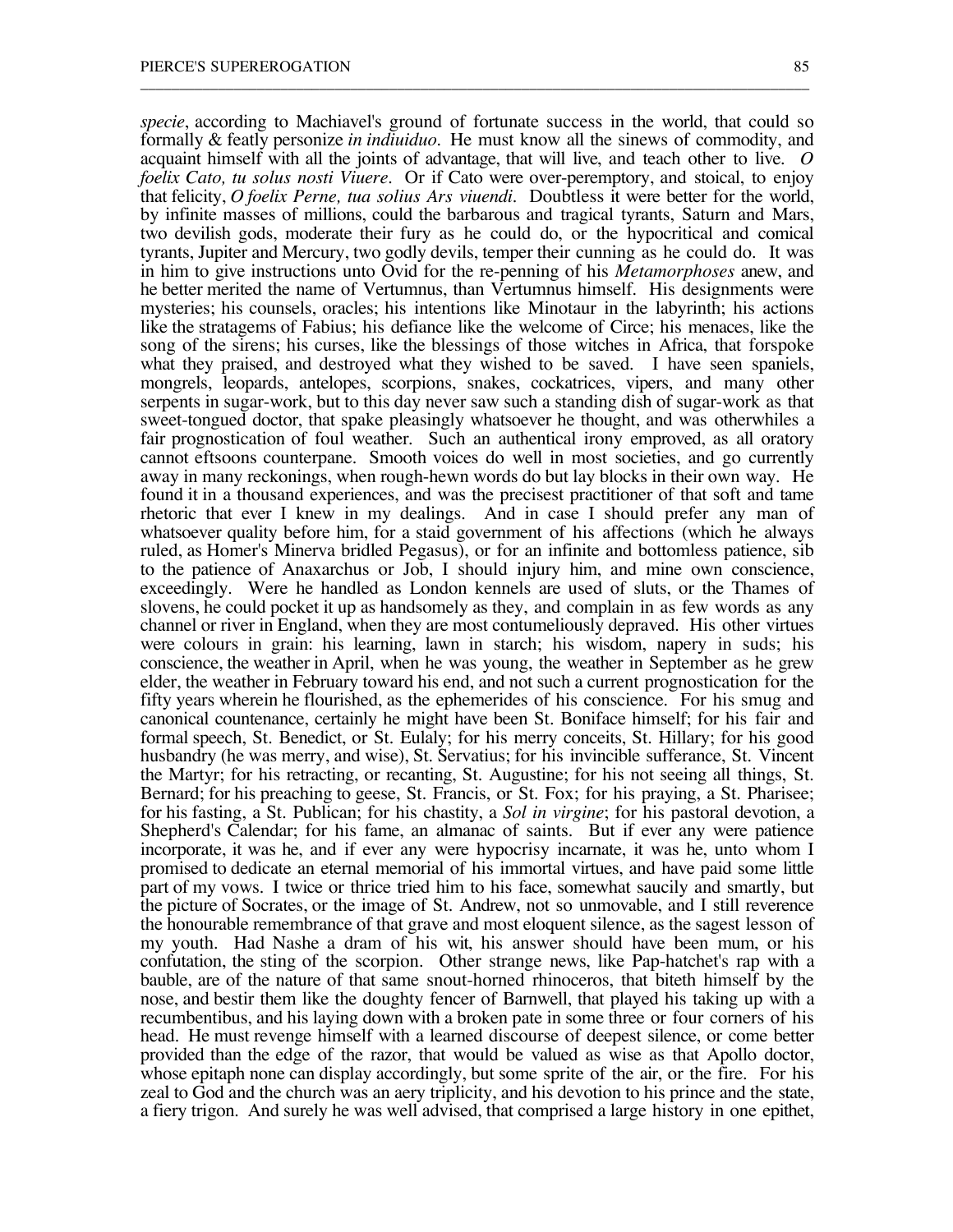and honoured him with the title of the thrice-learned dean. Only I must needs grant, one such secret and profound enemy, or shall I say, one such thrice-secret and thrice-profound enemy, was incomparably more pernicious than a hundred hatchets, or country cuffs; a thousand Greenes, or cony-catchers; an army of Nashes, or Pierces Penilesse; a forest of wild beasts; or whatsoever Iliad of professed evils. It is not the threatener, but the underminer, that worketh the mischief; not the open assault, but the privy surprise, that terrifieth the old soldier; not the surging flood, but the low water, that affrayeth the expert pilot; not the high, but the hidden, rock, that endangereth the skilful mariner; not the busy pragmatical, but the close politician, that supplanteth the puissant state; not proclaimed war, but pretended peace, that striketh the deadly stroke. What historian remembreth not the subtle stratagems of King Bacchus against the Indians, of King Midas against the Phrygians, of King Romulus against the Sabines, of King Cyrus against the Lydians, of many other politic conquerors against sundry mighty nations, principalities, seigniories, cities, castles, fortresses? Brave valour may sometime execute with fury, but prowess is weak in comparison of other practices,  $\&$  no puissance to policy, no rage to craft, no force to wit, no pretence to religion (what spoils under colour of religion?), no text to the gloss, what will not the gloss maintain by hook or crook? It was not Mercury's wood-knife that could so easily have dispatched Argus, the lieutenant of Queen Juno, had not his enchanting pipe first lulled him asleep. And was not Ulysses in greater jeopardy by the alluring sirens, charming musicians, than by cruel Polyphemus, a boisterous giant? Undoubtedly Caesar was as singularly wise as unmatchably valiant, & rather a fox than a lion, but in his wisdom he was more afraid of Sylla than of Marius, of Cato than of Catiline, or Cassius than of Anthony, of Brutus than of Pompey; to be short, of Saturn than of Mars, of Mercury than of Jupiter himself. It were a long discourse to survey the wily trains and crafty fetches of the old, and the new, world, but whosoever is acquainted with stratagems, ancient or modern, knoweth what an hoard of policies lurketh in the shroud of dissimulation, & what wonders may be achieved by unexpected surprises. The professed enemy rather encumbreth himself, & annoyeth his friends, than overthroweth his adversary, or oppresseth his foes. Alexander's and Caesar's sudden eruptions made them the lords of the world and masters of kings, whiles greatest threateners got nothing but greatest loss, and greater shame. What should I speak of the first founders of monarchies, *Ninus* and *Cyrus*, of the venturous *Argo pilots*, of the worthy *heroes*, of the doughtiest *errant knights*, of the *bravest men* in all ages, whose mightiest engine (notwithstanding whatsoever hyperbole of valour, or fury) was *Scarborough warning*, and whose conquests were as soon known abroad, as their invasions. No power like the unlikely assault, nor any mischief so peremptory as the unlooked for affliction. He that warneth me, armeth me, and it is much that a prepared mind and body may endure, but unsuspected accidents are hardly remedied, and in the fairest weather of security, to offer the foulest play of hostility is an incredible advantage. So Caesar Borgia, the sovereign type of Machiavel's prince, won the dukedom of Urbin in one day. So the Emperor Charles the Fifth's army, passing through Rome, occursively sacked the city, and enriched themselves exceedingly. So many invincible states have been suddenly ruinated, and many puissant personages easily vanquished. Brave exploits, where the causer as honourable as the effect admirable. But honourable or dishonourable, policy was ever a privy counsel whose posy, *Dolus, an Virtus*; glory, a ravishing oration; ambition, a courser; love, a hotspur; anger, a fire-brand; hope, a grain of mustard seed; courage, an errant knight; covetise, a merchant-venturer; fury, a fierce executioner, whose word, the sword, and whose law, *Non quam, sed quom*. As monarchies, principalities, and conquests, so petty governments, seigniories, lieutenantships, magistracies, masterships, fellowships, have their colourable practices, and nothing is cunning that is apparent. The fox preacheth *Pax vobis* to the capons and geese, and never worse intended, than when the best pretended. Horaces, or rather, Borgias.

\_\_\_\_\_\_\_\_\_\_\_\_\_\_\_\_\_\_\_\_\_\_\_\_\_\_\_\_\_\_\_\_\_\_\_\_\_\_\_\_\_\_\_\_\_\_\_\_\_\_\_\_\_\_\_\_\_\_\_\_\_\_\_\_\_\_\_\_\_\_\_\_\_\_\_\_\_\_\_\_\_\_\_\_\_\_

*Astuta ingenuum Vulpes imitata Leonem*, the very deepest ground of highest policies, and the very stratagem of stratagems. The glorious Indian conquests are famously known to the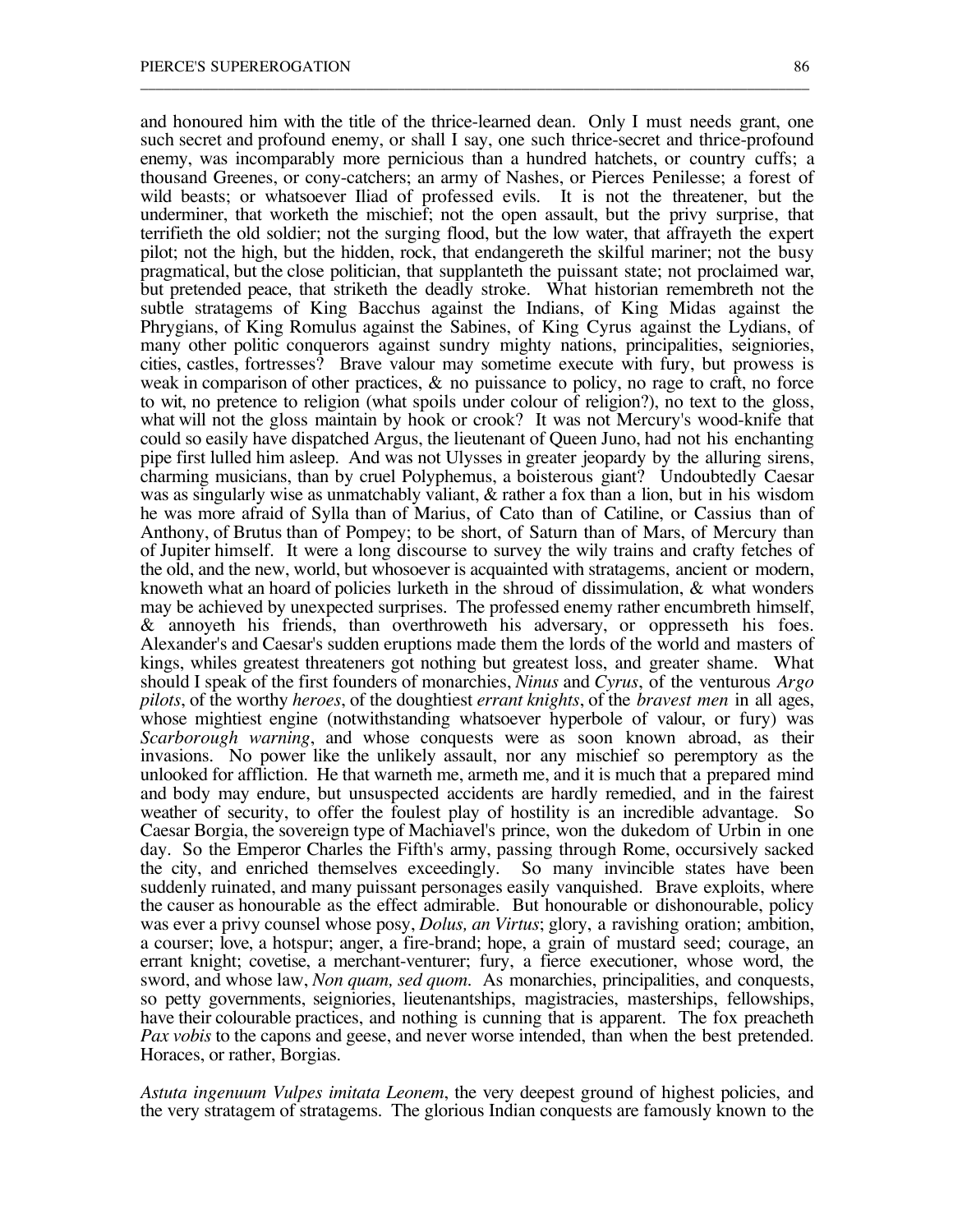world, and what was the valorous Duke of Parma in his bravest victories, but *Vulpes imitata Leonem*, and a new compound of old stratagems? Jovius' fox, in his militar and amorous empresses, may call himself a fox, but some learned clerks, and judicious censors, profound politics, like Machiavel, or Perne (for Machiavel never discoursed with his pen, as Perne devised with his mind), would go very nigh to call him a goose that gave for his mot *Simul astu, et dentibus utor*. And his griffin, in some opinions, was never a whit the more terrible for that lusty post, a jolly heroical verse in a grammar school:

\_\_\_\_\_\_\_\_\_\_\_\_\_\_\_\_\_\_\_\_\_\_\_\_\_\_\_\_\_\_\_\_\_\_\_\_\_\_\_\_\_\_\_\_\_\_\_\_\_\_\_\_\_\_\_\_\_\_\_\_\_\_\_\_\_\_\_\_\_\_\_\_\_\_\_\_\_\_\_\_\_\_\_\_\_\_

#### *Vnguibus, et rostro, atque alis armatus in hostem.*

I never read that Alexander's Bucephalus, or Caesar's courageous horse, had any such or such glorious posies, and I believe Bevis's Arundel was no great braggart with mots. The Trojan horse, or rather the Grecian horse, was not such an ass to advance himself with any such proud imprese as *Scandit fatalis machina muros*, but ministered ruthful and tragical matter of that haughty posy to the stately poet. Did the flying Pegasus of the redoubted Bellerophon, before his adventurous expedition against the hideous lion-dragon chimera, that is, against the fierce savages which inhabited that fire-vomiting mountain in Lycia, provide to arm himself with a brave posy, or boast of his horrible mother, Medusa, or of his own Gorgonian wings? Did the fiery horses of the sun, that is, of the hottest East-countries, threaten Prince Phaeton, or the world, with a dreadful verse?

*Tunc sciet ignipedum Vires expertus Equorum*. May not peradventure the proudest horse to be counter-motted with a poor fragment of Statius, *Seruiet asper Equus*? Or may not haply the doughtiest ass be emblemed with a good old devise, *insulso tribulus sapit asper asello*. The roughest net is not the best catcher of birds, nor the finest policy a professed termagant. Although Lysander's oxen said nothing, yet the fox Lysander could tell which of them was a sluggard, and which laborious. It is not the verbal mot, but the actual imprese, that argueth a generous or noble mind. Children and fools use to crake; action, the only emblem of Jugurth, and the noblest fellows, whose manner is, *Plurimum facere; minimum de se loqui*, the honourablest devise that worthy valour can invent. The tree is known by the fruit, and needeth no other posy; the gallantest mot of a good apple-tree is a good apple; of a good warden-tree, a good warden; of a good lemon-tree, a good lemon; of a good palm, a good date; of a good vine, a good grape, and so forth; their leaves, their prognostications; their blossoms, their boasts; their branches and boughs, their bravery; their fruit, their arms, their emblems, their nobility, their glory. I dare not say that Pittacus was as wise as he that beginneth like front-tufted Occasion (for Occasion is bald behind), and endeth like Ovid's lover (for Ovid's lover must not attempt, but where he will conquer); few resoluter mots than *aut nunc aut nunquam*, and what valianter posy than *Aut numquam tentes, aut perfice*, but Pittacus was one of the seven famous masters, and in his sage wisdom thought it a sober lesson. Foretell not what thou intendest to achieve, lest peradventure, being frustrate, thou be laughed to scorn, and made a notable flouting-stock. Perhaps he was an ass, and speaketh like a fool (for who is not an ass,  $\&$  a fool, with this Thomas Wisdom?), but some plain men are of his opinion, and will hardly believe that the frankest braggarts are the doughtiest doers. Were I a collector of witty apophthegms, like Plutarch, or of pithy gnomes, like Theognis, or of dainty emblems, like Alciat, surely Pittacus should not be the last, or the least, in that rhapsody. Meanwhile, it is nothing out of my way to praise the close or suspicious ass, that will not trouble any other with his privy counsel, but can be content to be his own secretary. There be more quaint experiments in an university than many a politic head would imagine. I could nominate the man that could teach the Delphical oracle, and the Egyptian crocodile, to play their parts. His civil tongue was a riddle; his ecclesiastical tongue, a hieroglyphic; his face, a vizard; his eyes, cormorants; his ears, martyrs; his wit, a maze; his heart, a juggling-stick; his mind, a mist; his reason, a veil; his affection, a curb; his conscience, a mask; his religion, a triangle in geometry; his charity, a syllogism in celarent; his hospitality, eleven months in the year, as good as Good Friday; for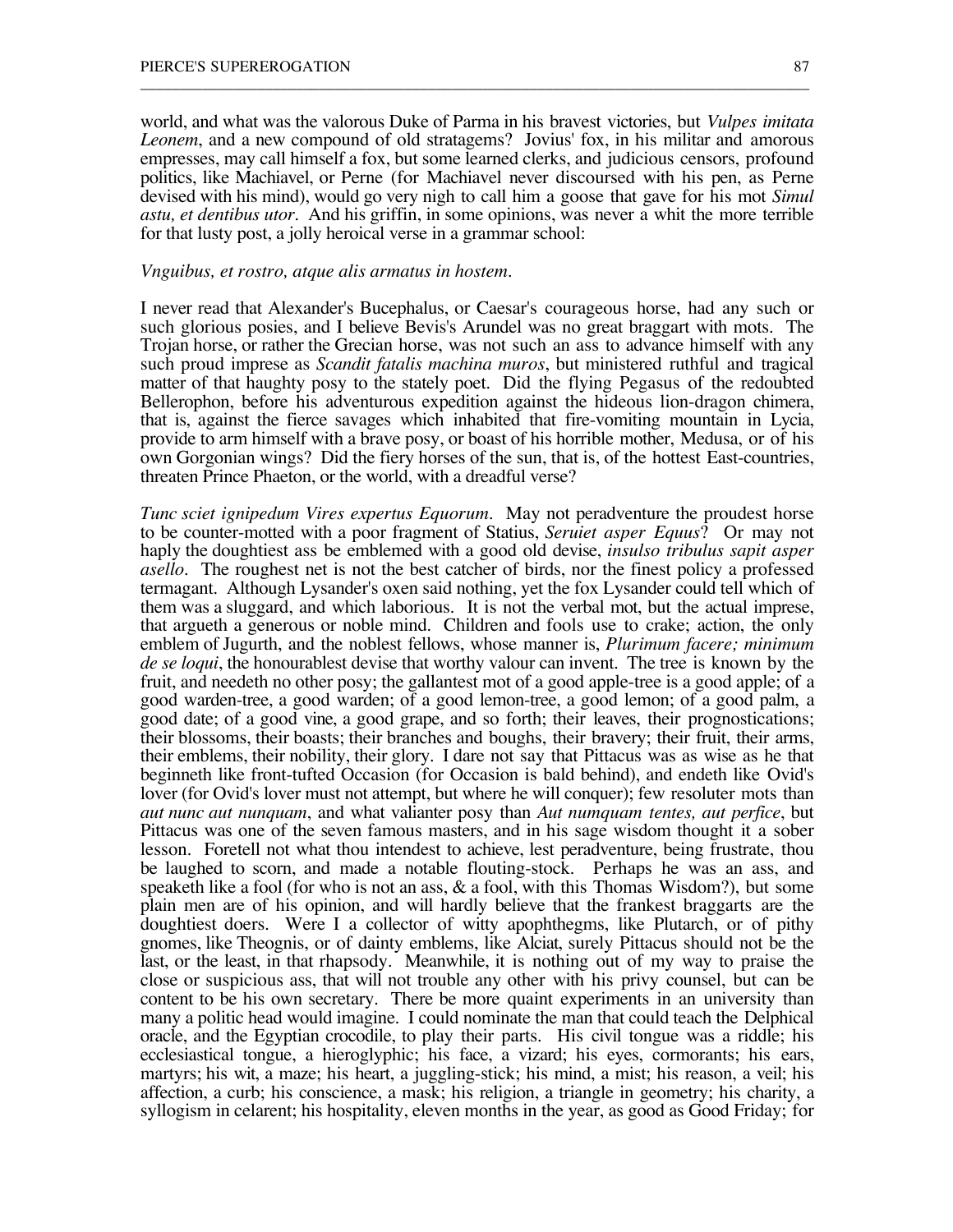one month, or very near, he was resident upon his deanery,  $\&$  kept open house in the Isle like ember-week. Of another man's, no man more liberal; of his own, no man more frugal. He deeply considered (as he did all things), that good economy was good policy; that learning was to be commended, but lucre and preferment to be studied; that he soweth in vain, which moweth not his own advantage; that nothing was to be bestowed without hope of usance; that love, or hatred, avail not, but where they may prevail; that affections were to be squared by occasion, and reasons to be framed by profit; that names of partialities, sects, and divisions, either in civil or religious causes, were but foolish words, or pelting terms, & all men were to be estimated by their valuation in esse; that the true square & right geometrical compass of things is ability, the only thing that, by a sovereign prerogative, deserveth to be called substance; that according to Chaucer's English, there can be little *addling* without much *gabbing*, that is, small getting without great lying and cogging; that it was more wisdom to borrow than to lend *gratis*; that the raven's croaking loseth him many a fat prey; that the forestalling & engrossing of privy commodities was a pretty supply of privy tithes; that many a little, by little  $\&$  little, maketh a mickle; that often return of gain amounteth; that the fox never fareth better than when he is cursed most; that a silver picklock was good at a pinch, and a golden hook a cunning fisher of men; that every man was nearest to himself, and the skin nearer than the shirt; that there were many principles and precepts in art, but one principal maxim, or sovereign cautel, in practice. *Si non caste, tamen caute*, that there was no security in the world without Epicharmus' incredulity, Dion's apisty, or Heywood's *Fast bind, fast find*; that Bayard in the stable, and *Legem pone*, were substantial points of law; that many things are hypothetically to be practised, which may not categorically be revealed; that two friends, or brethren, may keep counsel when one of the two is away; that *vnum necessarium*, and so forth. For *Vincit, qui patitur* would go nigh hand to open the whole pack, and tell wonderful tales out of school. Pap-hatchet talketh of publishing *a hundred merry tales* of certain poor Martinists, but I could here dismask such a rich mummer, & record such *a hundred wise tales* of memorable note, with such a smart moral, as would undoubtedly make this pamphlet the vendiblest book in London, and the register one of the famousest authors in England. But I am none of those that utter all their learning at once, and the close man (that was no man's friend, but from the teeth outward; no man's foe, but from the heart inward), may percase have some secret friends, or respective acquaintance, that in regard of his calling, or some private consideration, would be loath to have his coat blazed, or his satchel ransacked. Beside, what methodical artist would allow the encomium of the fox in the praise of the ass, unless I would prove by irrefragable demonstration that the false fox was a true ass, as I once heard a learned physician affirm, if a goose were a fox, he was a fox. Yet surely, by his favour who could sharply judge, and durst freely speak, he was a fox and a half in his whole body and in every part of his soul, albeit I will not deny but he might, in some respects, be a goose, and, after a sort (as it were), an ass, especially for defeating one without cause, and troubling the same without effect, that, for aught he knew, might possibly have it in him to requite him alive, and dead. Let the wronged party not be injuried, and I dare avow he never did nor ever will injury or prejudice any in deed, word, or intention, but if any whosoever will needs be offering abuse in fact, or snip-snapping in terms, sith other remedy shrinketh, he may peradventure not altogether pass unanswered. He thinketh not now on the booted fool, that always jetteth in his startups, with his steelyard hat in his drowsy eyes, but of another good ancient gentleman, that might have been his father for age, his tutor for learning, his counsellor for wisdom, his creditor for silver, his catechist for religion, and his ghostly father for devotion. He once, in a scold's policy, called me fox, between jest and earnest (it was at the funeral of the honourable Sir Thomas Smith, where he preached, and where it pleased my Lady Smith, and the co-executors, to bestow certain rare manuscript books upon me, which he desired); I answered him, between earnest  $\&$  jest, I might haply be a cub, as I might be used, but was over-young to be a fox, especially in his presence. He smiled, and replied, after his manner, with a chameleon's gape, and a very emphatical nod of the head. Whosoever or whatsoever he was, certes my old backfriend of Peterhouse was the lock of cunning conveyance, but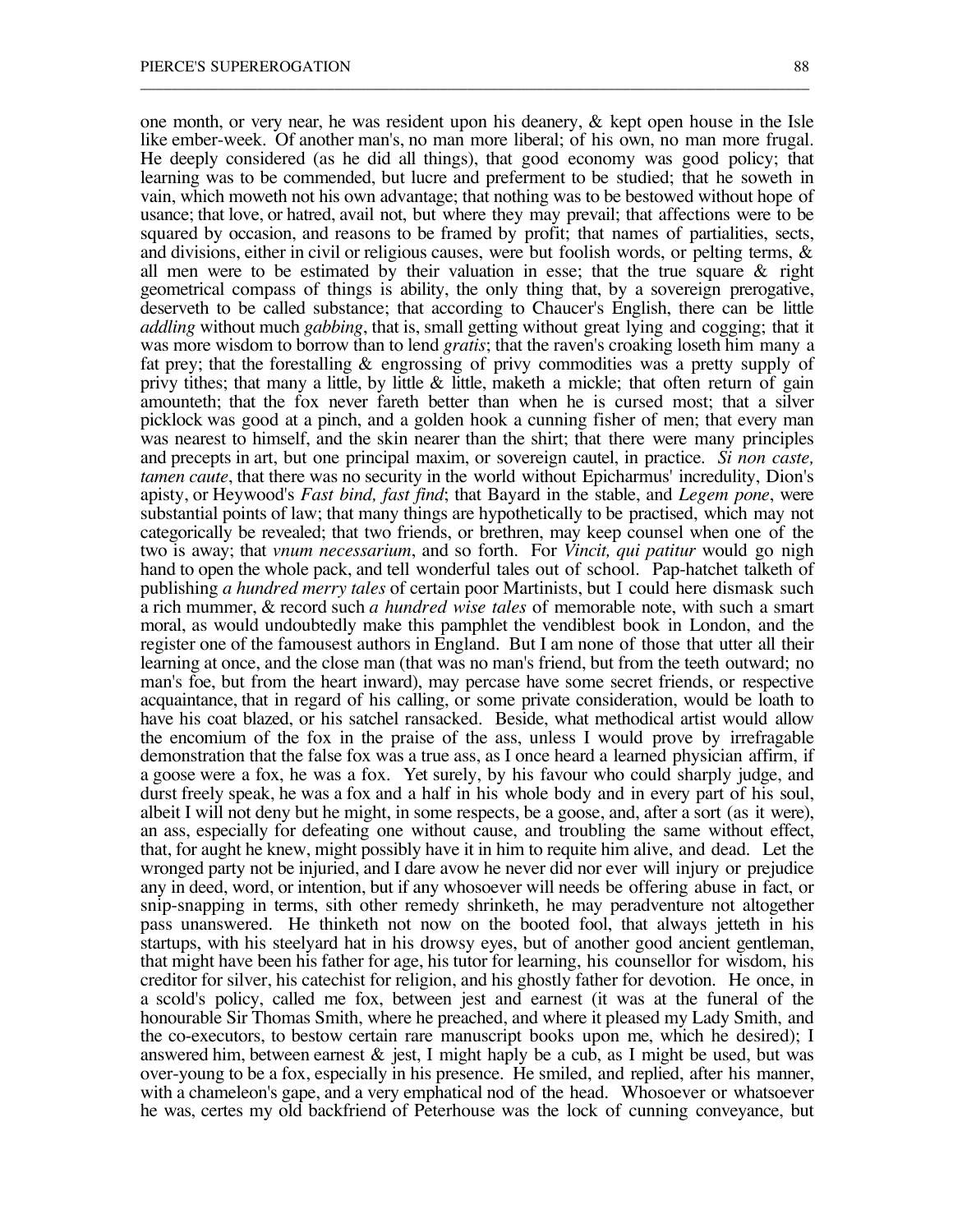such a lock as could not possibly be opened with any key but the key of opportunity, and the hand of advantage. If opportunity were abroad, Iodocus was not at home; where occasion presented advantage, policy wanted no dexterity, and the light-footed fox was not so swift of foot, as nimble of wit, and quick of hand. Some that called him the lukewarm doctor, and likened him to milk from the cow, found him at such a fit over-warm for their ferventest zeal, and I remember a time when one of the hottest furnace, showing himself little better than a cow, he, in a quavering voice, and a lightning spirit, taught the wild roe his lesson. Haste was not so forward to run to a commodity, but speed was swifter to fly to an advantage, and where haste somewhat grossly bewrayed his forwardness, speed very finely marched in a cloud, and found the goddess hypocrisy as sly a conductress as ever was fair Venus to Aeneas, or wise Minerva to Ulysses, in their quaint passages. We may discourse of natural magic, and supernatural cabal, whereof the learnedest and crediblest antiquity hath recorded wonderful histories, but it is the rod of Mercury, and the ring of Gyges, that work miracles, and no mathematician, magician, or cabbalist may countervail him that, in his heroical expeditions, can walk in a cloud, like a vapour, or in his divine practices go invisible, like a spirit. Brave minds and venturous hearts, thank him for this invaluable note, that could teach you to achieve more with the little finger of policy than you can possibly compass with the mighty arm of prowess. Or else, in my curious observation of infinite histories, hypocrisy had never been the great tyrant of the world, & the huge Antichrist of the church. The weapon of the fire and air is lightning; the weapon of the earth  $\&$  water, cunning. Was not he shrewdly encountered, that was prestigiously besieged, and invisibly undermined, with that that [sic] weapon of weapons? What other supply could have seconded, or rescued, him but death, that had often been the death of his life in his worthiest friends, and was eftsoons the death of his death in his wiliest enemy. Whose spite was intricate, but detected, and whose subtlety marvellous, but disveiled, and he that disclosed the same is perhaps to leave an immortal testimonial of his Indian discovery. In the meantime, as the admirable geometrician Archimedes would have the figure of a cylinder, or roller, engraved upon his tomb, so it were reason the thrice-famous dean should have the threesided figure, or equilater triangle, imprinted upon his sepulchre, with this, or some worthier, epitaph, devised according to the current method of *Tria sequunter Tria*.

\_\_\_\_\_\_\_\_\_\_\_\_\_\_\_\_\_\_\_\_\_\_\_\_\_\_\_\_\_\_\_\_\_\_\_\_\_\_\_\_\_\_\_\_\_\_\_\_\_\_\_\_\_\_\_\_\_\_\_\_\_\_\_\_\_\_\_\_\_\_\_\_\_\_\_\_\_\_\_\_\_\_\_\_\_\_

# *The coffin speaketh.*

*Ask not, What news? that come to visit wood, My treasure is, three faces in one hood, A changeling triangle, a turncoat rood.*

*A lukewarm trigon, a three-edged tool, A three-oared galley, a three-footed stool, A three-winged weathercock, a three-tongued school.*

*Three-headed Cerberus, woe be unto thee: Here lies the only trey, and rule of three, Of all triplicities, the A.B.C.*

Somebody oweth the three-shapen Geryon a greater duty, in recognizance of his oftenpromised courtesies, and will not be found ungrateful at occasion. He were very simple that would fear a conjuring Hatchet, a railing Greene, or a threatening Nashe, but the old dreamer, like the old dog, biteth sore, and no foe to the flattering Perne, or pleasing Titius, that have sugar in their lips, gall in their stomachs; water in one hand, fire in the other; peace in their sayings, war in their doings; sweetness in their exhortations, bitterness in their canvasses; reverence in their titles, coven in their actions; notable men in their kind, but pitch-branded with notorious dissimulation; large promisers, compendious performers; shallow in charity, profound in malice; superficial in theory, deep in practice; masters of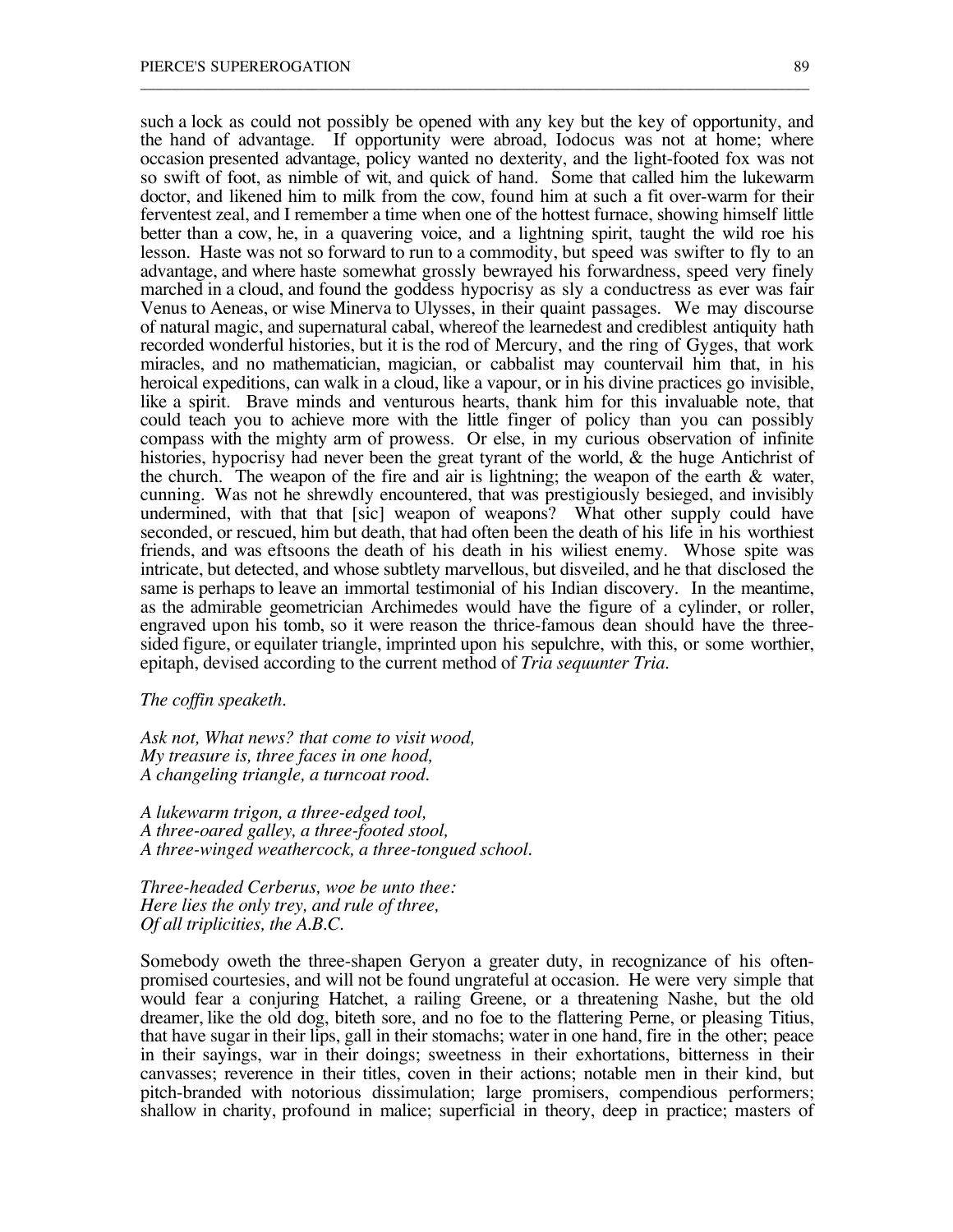sophistry, doctors of hypocrisy; formal friends; deadly enemies; thrice-excellent impostors. These, these, were the only men that I ever dreaded, especially that same odd man *Trium Litterarum*, that for a linsey-woolsey wit, & a cheverel conscience, was *A per se A*; other braggarts or threateners whatsoever I fear as I fear hobgoblin, & the bugs of the night. When I have sought up my day-charms and night-spells, I hope their power to hurt shall be as ridiculously small as their desire to affright is outrageously great. I never stood stiffly in defence of mine own ability or sufficiency; they that impeach me of imperfection in learning or practice, in discoursing or inditing, in any art or profession, confute me not, but confirm mine own confession. It is only my honesty  $\&$  credit that I endeavour to maintain; other defects I had rather supply by industry than cloak by excuse, & refer the decision of such points to the arbitrament of indifferency, to which also I prefer the praises of my dispraisers, & beseech equity to render them their due, with a largess of favour. Judgement is the wisest reader of books, and no art of distinctions so infallible as grounded discretion, which will soon discern between white and black, and easily perceive what wanteth, and what superaboundeth; what becometh, what misbecometh; what in this, or that, respect deserveth commendation; what may reasonably, or probably, be excused; what would be marked with an asterisk, what noted with a black coal. As in metals, so in styles, he hath slender skill that cannot descry copper from gold, tin from silver, iron from steel, the refuse from the rich vein, the dross from the pure substance. It is little of value, either *for matter*, *or manner*, that can be performed in such perfunctory pamphlets on either side, but how little soever it be, or may appear, for mine own part, I refuse not to underlie the verdict of any courteous or equal censure that can discern betwixt chalk and cheese. *Touching the matter*, what wanteth, or might be expected here, shall be particularly and largely recompensed, as well in my discourses entitled *Nashe's St. Fame*, which are already finished, and attend the publication, as also in other supplements thereof, especially those of the above-mentioned gentlewoman, whom, after some advertisement, it pleased to make the *Strange News* of the railing villain the cushionet of her needles and pins. Though my scribblings may fortune to continue awhile, and then have their desert according to the laudable custom (what should toys, or dalliances, live in a world of business?), yet I dare undertake with warrant, whatsoever she writeth must needs remain an immortal work, and will leave, in the activest world, an eternal memory of the silliest vermin that she should vouchsafe to grace with her beautiful and allective style, as ingenious as elegant. *Touching the manner*, I take it a nice and frivolous curiosity for my person to bestow any cost upon a trifle of no importance, and am so overshadowed with the flourishing branches of that heavenly plant, that I may seem to have purposely prevented all comparison in yielding that homage to her divine wit which at my hands she hath meritoriously deserved. Albeit I protest, she was neither bewitched with entreaty, nor juggled with persuasion, nor charmed with any corruption, but only moved with the reason which the equity of my cause, after some little communication, in her unspotted conscience suggested. They that long to advance their own shame (I always except a phoenix or two), may bravely enter the lists of comparison,  $\&$  do her the highest honour in despite that they could possibly devise in a serviceable devotion. She hath, in my knowledge, read the notablest histories of the most singular women of all ages, in the Bible, in Homer, in Virgil (her three sovereign books, the divine archetypes of Hebrew, Greek, and Roman valour), in Plutarch, in Polyen, in Petrarch, in Agrippa, in Tyraquel, in whom not, that have specially rendered their diligent devoir to honour the excellentest women that have lived in the world, and, commending the meanest, extolling the worthiest, imitating the rarest, and approving all, according to the proportion of their endowments, envieth none but art in person and virtue incorporate, the two preciousest creatures that ever flourished upon earth. Other women may yield to Penelope, Penelope to Sappho, Sappho to Arachne, Arachne to Minerva, Minerva to Juno, Juno to none of her sex; she to all that use her and hers well; to none of any sex that misuse her, or hers. She is neither the noblest, nor the fairest, nor the finest, nor the richest lady, but the gentlest, and wittiest, and bravest, and invinciblest gentlewoman that I know. Not such a wench in Europe to unswaddle a fair baby, or to swaddle a foul puppy. Some of you may aim at her personage, and it is not the first time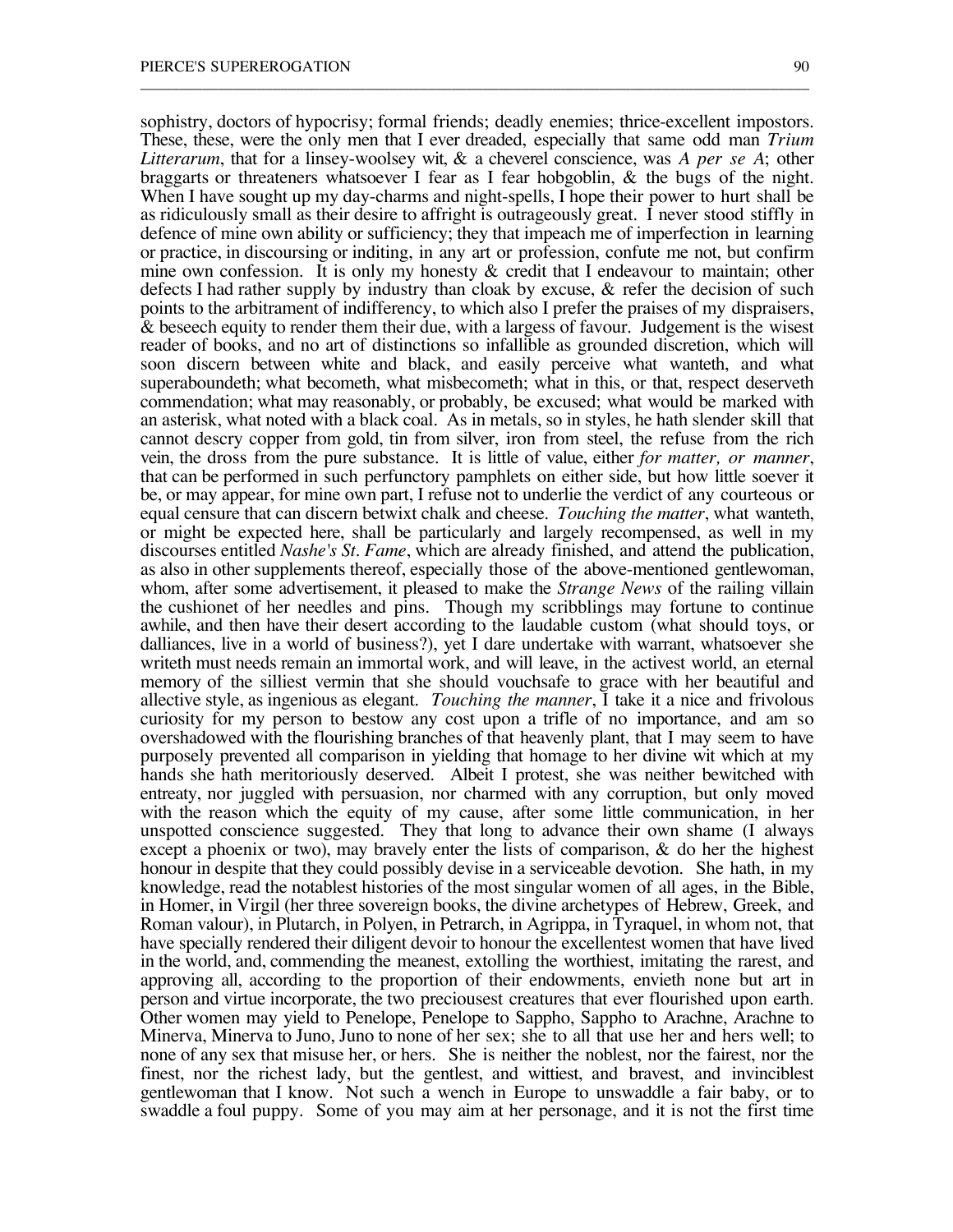that I have termed her style the tinsel of the daintiest muses and sweetest graces, but I dare not particularize her description, according to my conceit of her beau-desert, without her licence or permission, that standeth upon masculine, not feminine, terms, and is respectively not to be dealt withal, in regard of her courage, rather than her fortune. And what if she can also publish more works in a month than Nashe hath published in his whole life, or the pregnantest of our inspired Heliconists can equal? Could I dispose of her recreations, and some others' exercises, I nothing doubt but it were possible (notwithstanding the most curious curiosity of this age), to breed a new admiration in the mind of contempt, & to restore the excellentest books into their wonted estate, even *in integrum*. Let me be notoriously condemned of partiality, and simplicity, if she fail to accomplish more in gallant performance (now she hath condescended to the spinning up of her silken task), than I ever promised before, or may seem to insinuate now. Yet she is a woman, and for some passions may challenge the general privilege of her sex, and a special dispensation in the cause of an affectionate friend devoted to the service of her excellent desert, whom she hath found no less than the handmaid of art, the mistress of wit, the gentlewoman of right gentleness, and the lady of right virtue. Howbeit even those passions she hath so ordered and managed, with such a witty temper of violent, but advised, motions, full of spirit and blood, but as full of sense and judgement, that they may rather seem the marrow of reason than the froth of affection, and her hottest fury may fitly be resembled to the passing of a brave career by a Pegasus, ruled with the reins of a Minerva's bridle. Her pen is a very Pegasus indeed, and runneth like a winged horse, governed with the hand of exquisite skill. She it is that must return the mighty famous work of supererogation with benet and collect. I have touched the booted Shakerley a little, that is always riding, and never rideth; always confuting, and never confuteth; always ailing something, and railing anything; that shamefully and odiously misuseth every friend or acquaintance, as he hath served some of his favourablest patrons (whom for certain respects I am not to name), M. Apis Lapis, Greene, Marlowe, Chettle, and whom not, that saluteth me with a *Gabrielissime Gabriel*, which can give him the farewell with a *Thomassissime Thomas*, or an *assissime ass,* yet have not called him a filthy companion, or a scurvy fellow, as all the world that knoweth him, calleth him, that in his *Pierce Penilesse* and *Strange News*, the bull-beggars of his courage, hath omitted no word or phrase of his railing dictionary, but only *Tu es Starnigogulus*, and hath valiantly vowed to have *the last word*, to die for 't.

\_\_\_\_\_\_\_\_\_\_\_\_\_\_\_\_\_\_\_\_\_\_\_\_\_\_\_\_\_\_\_\_\_\_\_\_\_\_\_\_\_\_\_\_\_\_\_\_\_\_\_\_\_\_\_\_\_\_\_\_\_\_\_\_\_\_\_\_\_\_\_\_\_\_\_\_\_\_\_\_\_\_\_\_\_\_

## *Plaudite Victori, Iuuenes hic quotquot adestis; Nam me qui vicit, doctior est Nebulo.*

The best is, where my answer is, or may be deemed, unsufficient (as it is commonly overtame for so wild a bullock), there she, with as visible an analysis as any anatome, strippeth his art into his doublet, his wit into his shirt, his whole matter & manner into their first principles, his matter *in materia primam*, his manner *in formam primam*, and both in *Priuationem Vltimam*, id est, his *last word*, so gloriously threatened. I desire no other favour at the hands of courtesy, but that art and wit may be her readers, & equity my judge, to whose unpartial integrity I humbly appeal in the premises, with dutiful recommendation of *Nashe's St. Fame*, even to St. Fame herself, who, with her own flourishing hands is shortly to erect a maypole in honour of his victorious *last word*. Doubt ye not, gallant gentlemen, he shall find the guerdon of his valour, & the meed of his meritorious work. Though my pen be a slugplum, look for a quill as quick as quicksilver,  $\&$  pity the sorry swain that hath incurred the indignation of such a quill, and may everlastingly be a miserable spectacle for all libelling rake-hells, that otherwise might desperately presume to venture the foil of their crank folly. The stay of the publication resteth only at my instance, who can conceive small hope of any possible account or regard of mine own discourses, were that fair body of the sweetest Venus in print, as it is redoubtedly armed with the complete harness of the bravest Minerva. When his necessary defence hath sufficiently accleared him whom it principally concerneth to acquit himself, she shall no sooner appear in person,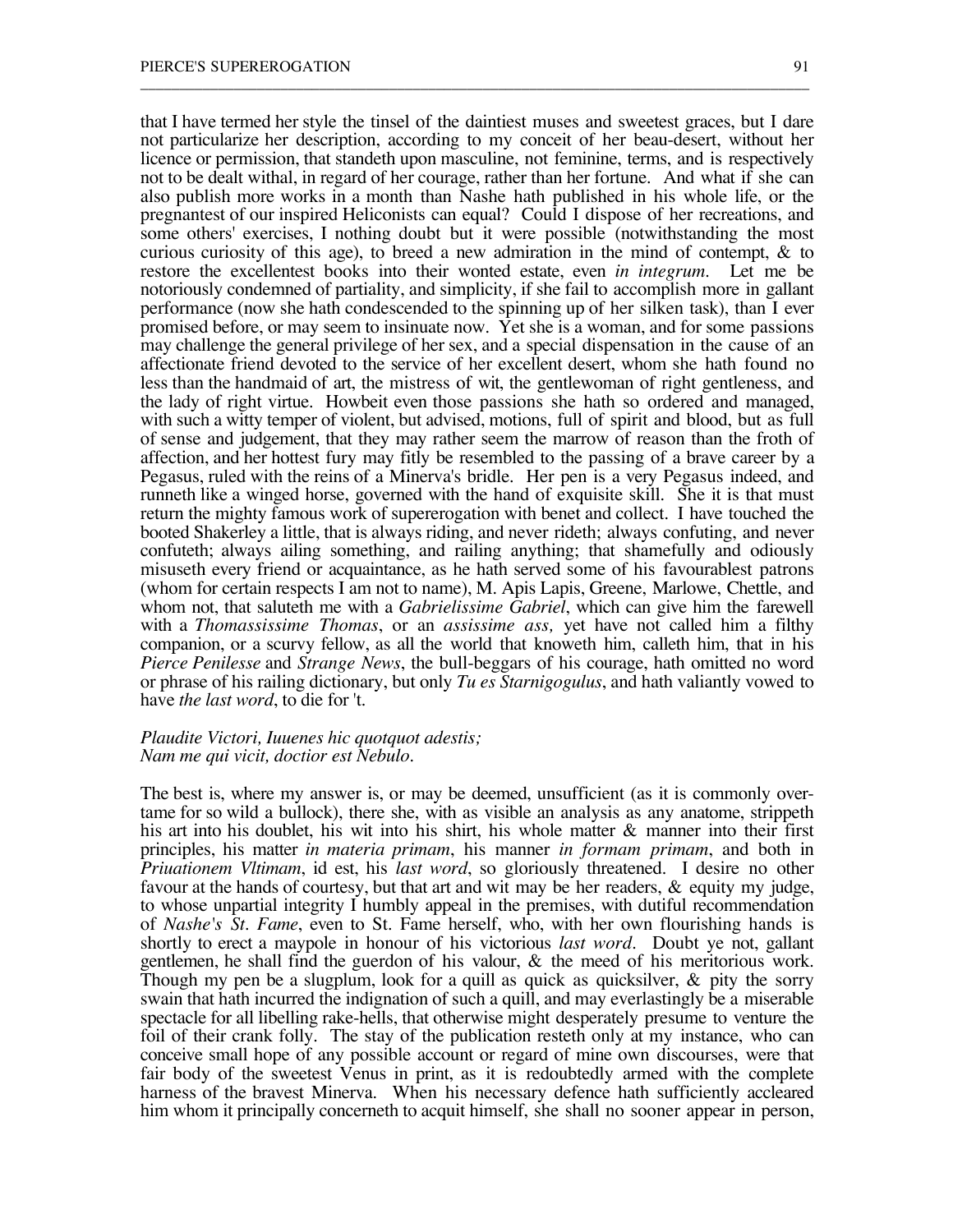like a new star in Cassiopeia, but every eye of capacity will see a conspicuous difference between her, and other, mirrors of eloquence, and the woeful slave of St. Fame must either blindfold himself with insensible perversity, or behold his own notorious folly with most shameful shame. It will then appear, as it were in a clear urinal, whose wit hath the greensickness, and I would deem it a greater marvel than the mightiest wonder that happened in the famous year '88, if his cause should not have the falling sickness, that is encountered with an arm of such force. M. Stow, let it be enchronicled for one of the singularities, or miracles, of this age, that a thing lighter than *Tarleton's Toy*, and vainer than Shakerley's conceit, that is, Nashe, should be the subject of so invaluable a work, and be it known to impudency by these presents, that his brazen wall is battered to pin-dust, and his iron gate shaken all to nothing. It is in the least of her energetical lines to do it, more easily than a fine thread cracketh a jangling bell. A pretty experiment, &, not unlike some of her strange inventions and rare devises, as forcible to move, as feat to delight. The issue will resolve the doubtfullest mind, and I am content to refer incredulity to the visible and palpable evidence of the term probatory. When either the light of nature and the sun of art must be in eclipse, or the shining rays of her singular gifts will display themselves in their accustomed brightness, and discover the base obscuring of that mischievous planet that, in a vile ambition, seeketh the exaltation of his fame by the depression of their credit that are able to extinguish the proudest glimpse of his lamp. Her rare perfections can liveliest blazon themselves, and this pen is a very unsufficient orator to express the heavenly beauties of her mind, but I never knew virtue a more inviolable virgin than in her excellent self, and the day is yet to come wherein I ever found her wit a defective or ecliptic creature. She knoweth I flatter not her fortune, and if I honour her virtue, whose confirmed modesty I could never see disguised with any gloze of commendation, who can blame me for discharging some little part of a great duty? She hath, in mere gratuity, bestowed largess upon her affectionate servant, that imputeth the same, as an excessive favour, to her hyperbolical courtesy, not to any merit in himself, but the lesser my desert, the greater her liberality, whom I cannot any way reacquite farther than the zeal of a most devoted mind may extend, as incessantly thankful as infinitely debtful. For to address a plausible discourse, or to garnish a panegyrical oration, in her praise, as occasion may present, will appear to be a task of civil justice, not any piece of civil courtesy, when her own silver tracts shall publish the precious valour of her golden virtues, and decipher the inestimable worth of the author by her divine handiwork. At the first view whereof, as at the piercing sight of the amiablest beauty, who can tell how sudden passions may work, or what a sting some tickling interjection may leave in the heart and liver of affection? I am ever prone to hope as I wish, even the best of the worst, and although wilful malice be a stiff and stubborn adversary to appease, yet I have seen a greater miracle than the pacification of paper wars, or the atonement of inkhorn foes. There she standeth, that with the finger of industry, and the tongue of affability, hath achieved some stranger wonders, upon as rough and harsh fellows, as:

\_\_\_\_\_\_\_\_\_\_\_\_\_\_\_\_\_\_\_\_\_\_\_\_\_\_\_\_\_\_\_\_\_\_\_\_\_\_\_\_\_\_\_\_\_\_\_\_\_\_\_\_\_\_\_\_\_\_\_\_\_\_\_\_\_\_\_\_\_\_\_\_\_\_\_\_\_\_\_\_\_\_\_\_\_\_

## *The noddy Nashe, whom every serving-swash With pot-jests dash, and every whip-dog lash.*

(for the rime is more famous than was intended), and with the same causes emproved, why may she not directly, or violently, accomplish the same effects, or what is impossible to the persuasive and pathetical influence of reason, and affection? It is a very dismal and caitiff planet that can find in his heart to encounter those two gracious stars with malicious aspects, which he must despitefully encounter, that will obstinately oppose his peevish rancour to her sweet civility. In case nothing else will prevail with insatiable envy, and unquenchable malice (for so I am eftsoons informed, whatsoever course be taken for the mitigation of his rage), yet I am vehemently persuaded in physic, and resolved in policy, that the oil of scorpions will finally heal the wounds of scorpions. I know one that experimentally proved what a rod in lye could do with the curstest boy in a city, and found the imperative mood a better orator than the optative. It may fortune, the same man hath such a whipsy-doxy in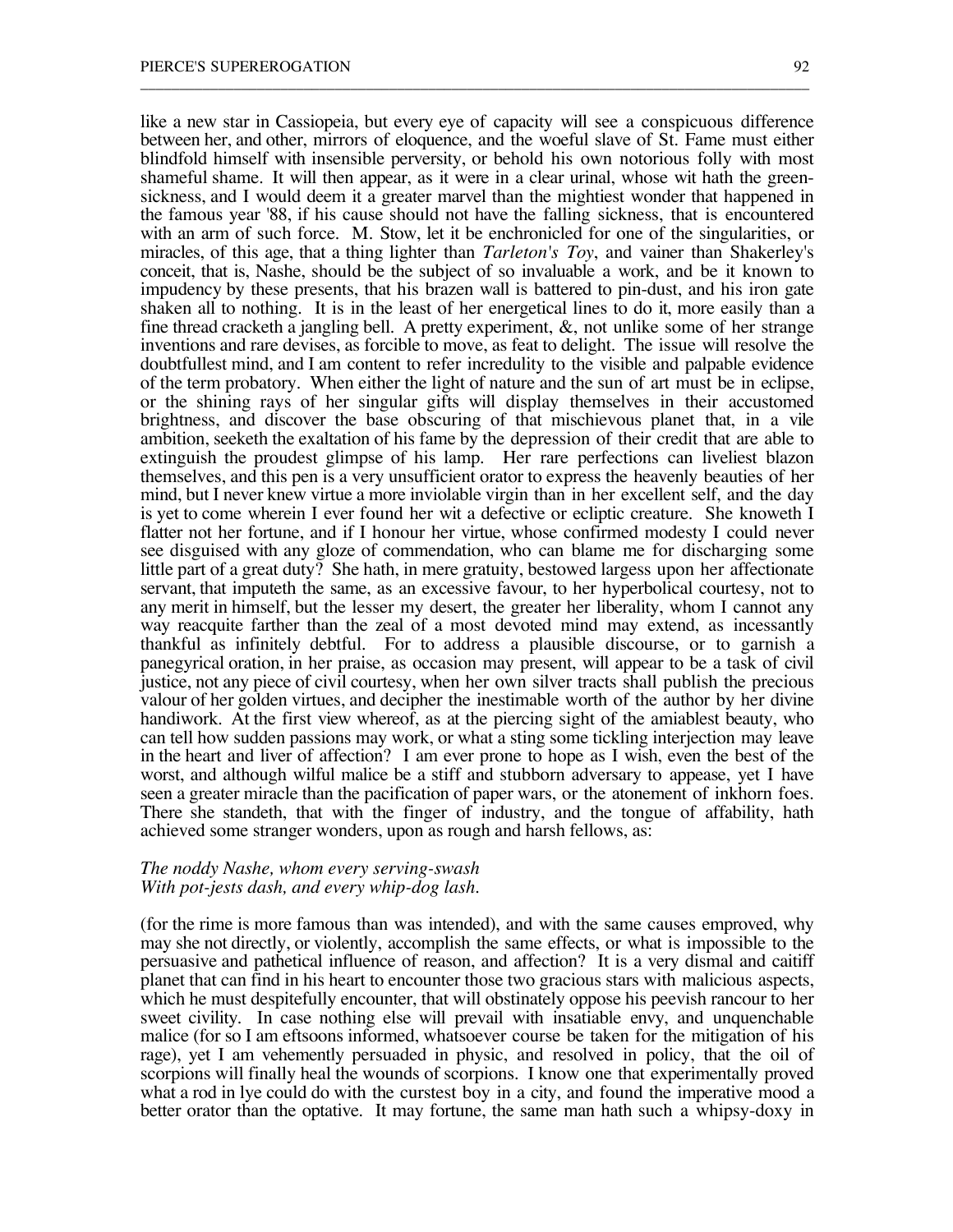store for a Jack-sauce, or unmannerly puppy, as may school him to turn over a new leaf, and to cry the pitifullest peccavi of a woeful penitent. For my part, whom at this instant it smartly behooveth to be resolute, I confess I was never more entangled and intricated in the discourse of mine own reason, than since I had to do with this desperate Dick, that dareth utter, and will cog, anything to serve his turn. Not to confute him, in some respects were perhaps better; to confute him, is necessary. Were it possible to confute him in not confuting him, I am of opinion it would be done (for insolency, or any injury, would be repressed by order of law, where order of law is a sufficient remedy, and silence, in some cases, were the finest eloquence, or scorn, the fittest answer), and haply I could wish not to confute him in confuting him (for the discovery of cony-catchers doth not greatly edify some bad minds), but seeing he is so desperate that he will not be confuted with not confuting, I must desire his patience to be a little content to be confuted with confuting, rather after his, or other's, guise, than after my manner. *Answer not a fool according to his foolishness, lest thou also be like him; answer a fool according to his foolishness, lest he be wise in his own conceit.* They are both proverbs of the wisest master of sentences, of whom also I have learned that to the horse belongeth a whip; to the ass, a snaffle, to the fool's back, a rod. Let no man be wiser than Solomon. The fool's head must not be suffered to coy itself; the colt must feel the whip, or the wand; the ass, the snaffle or the goad; the fool's back, the rod or the cudgel. Let the colt, the ass, the fool, beware in time, or he may peradventure feel them indeed, with such a *Tu autem* as he hath not often been quavered in any language. If peace, or treaty, may not be heard, war shall command peace, and he muzzle the mouth of rankest impudency, or fiercest hostility, that can do it, and do it otherwise than is yet imagined, and yet nothing like that inspired gentlewoman. Whose pen is the shot of the musket, or rather a shaft of heaven, swifter than any arrow, and mightier than any hand-weapon, when courtesy is repulsed, and hostility must enforce amity, but otherwise how graciously amiable, how divinely sweet? Gentlemen, look upon the lovely glistering star of the morning, and look for such an Orient star, when she displayeth the resplendishing beams of her bright wit, and pure bounty. Meanwhile, if some little shimmering light appear at a little crevice, I have my request, and some pretty convenient leisure to take order with another kind of strange news in Westminster Hall. It is some men's fortune to have their hands full of unneedful business at once, and for myself, I should make no great matter of two, or three, such glowing irons in the fire, were it not some small grief or discouragement to consider that nothing can be perfectly, or sufficiently, performed by halves, or fragments. Which necessary interruption hath been the utter disgrace of the premises, and a great hindrance to my larger discourses, more ample trifles. I can but crave pardon, and prepare amends as leisure and occasion may afford opportunity. Learned wits can skilfully examine, and honest minds will uprightly consider, circumstances with courteous regard of favour, or due respect of reason, in whose only indifferency, as in a safe and sweet harbour, I repose my whole affiance and security, as heretofore. And so for this present I surcease to trouble your gentle courtesies, of whose patience I have (according to particular occasions), sometime unmannerly, but modestly; often familiarly, but sincerely; mostwhat freely, but considerately; always confidently, but respectively; in every part simply, in the whole tediously, presumed under correction. I writ only at idle hours that I dedicate only to *Idle Hours*, or would not have made so unreasonably bold, in no needfuller discourse, than *The Praise, or Supererogation, of an Ass*.

\_\_\_\_\_\_\_\_\_\_\_\_\_\_\_\_\_\_\_\_\_\_\_\_\_\_\_\_\_\_\_\_\_\_\_\_\_\_\_\_\_\_\_\_\_\_\_\_\_\_\_\_\_\_\_\_\_\_\_\_\_\_\_\_\_\_\_\_\_\_\_\_\_\_\_\_\_\_\_\_\_\_\_\_\_\_

This 27 of April, 1593. Your mindful debtor, G.H.

FINIS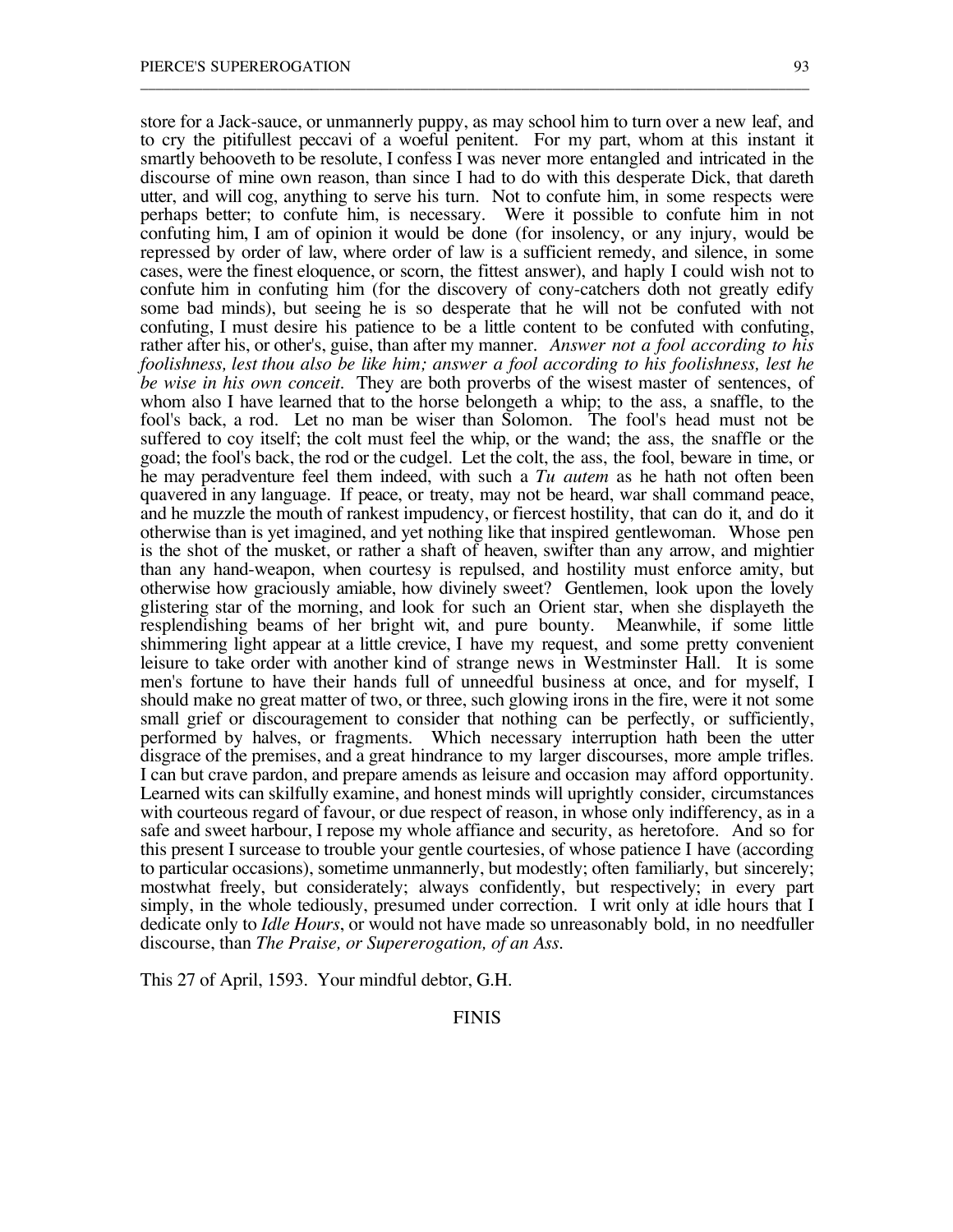To the right worshipful, my very good friend, M. Doctor Harvey.

\_\_\_\_\_\_\_\_\_\_\_\_\_\_\_\_\_\_\_\_\_\_\_\_\_\_\_\_\_\_\_\_\_\_\_\_\_\_\_\_\_\_\_\_\_\_\_\_\_\_\_\_\_\_\_\_\_\_\_\_\_\_\_\_\_\_\_\_\_\_\_\_\_\_\_\_\_\_\_\_\_\_\_\_\_\_

Good M. Doctor Harvey, promise I account debt, especially to so especial a friend, and therefore I have now again laboured to discharge myself of it. I would I were of desert to set forth your long-deserved praise, and of ability to express your singular abilities in style, knowledge, and other most commendable virtues. What is in my power, the least of your friends shall command; what is not, I can but wish, which I would most earnestly wish if that might serve, though I never should wish more. I will not trouble your graver studies, but pray for your health's continuance, and will most willingly perform more, if occasion serve.

Oxford, this 10th of July, 1593.

Yours ever to command, John Thorius.

Sonnet

Defamed by one, who most himself defameth, Write, worthy Harvey, for the wise applaud thee; Shame be his hire, that foully himself shameth, And would of thy deserved right defraud thee. And if you force the undeserved wrong, Wherewith some simple ignorant disdains thee, You in your wisdom may exceed as long As he in folly foolishly disdains thee, For sharp-eyed equity hath descried to all Th' injurious vein that sets his pen to school, Whose railing tends unto your wisdom's fall, And proves all fond, to prove himself a fool; Which monstrous folly would be left in haste, As wisdom's age will make him know at last.

John Thorius.

Enclosed in the same letter.

And that I might not be held last in remembrance, though absent, that in your presence have sought the self-proffering cause of after-memory, I have once more (as he that devoteth himself and his poor labours to your good liking), how badly you may see, but how heartily I wish you could see, or I could say, writ these my pure devotions and zealous lines with as true desire to honour yourself, according to your worth, as I have been wanting the desert which your courteous nature hath afforded me. I request, sir, but your acceptance and your favour, which, if I gain, I have got more than my due, and so wishing your continual bliss, I end, as one with oft prayers desiring to be held,

Your bound by much desert, Antony Chute.

Sonnet.

Proceed, most worthy lines, in your disdain Against the false suggestions you abuse,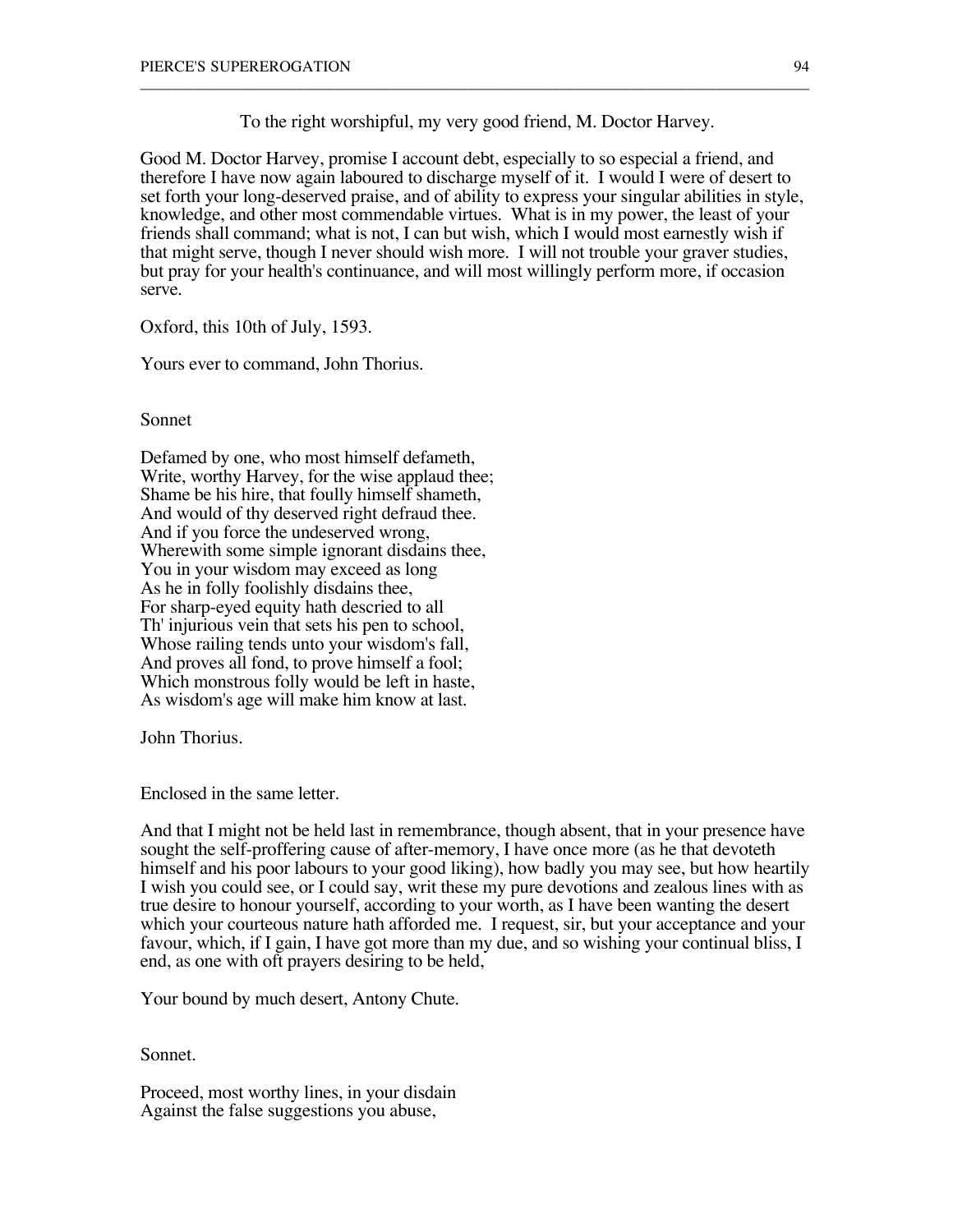Whose rascal style deserved hath to gain The hateful title of a railing muse. Doubtless the wisest that shall chance to read you, In true judicial of a quiet thought, Will give applause unto the wit that bred you, And you shall win the good that you have sought. Win more, and since the fool defames you still, The fool whom shame hath stained with foul blot, Perform on him your discontented will. Fame shall be your meed, shame shall be his lot; And so proceeding, you shall so redeem The name that he would drown in black esteem.

Subscribed, Sh: Wy for Shore's Wife.

Sur l'Apologie de Monsieur le tres-docte & tres-eloquent Docteur Harvey, par le Sieur de Fregeuille du Gaut.

\_\_\_\_\_\_\_\_\_\_\_\_\_\_\_\_\_\_\_\_\_\_\_\_\_\_\_\_\_\_\_\_\_\_\_\_\_\_\_\_\_\_\_\_\_\_\_\_\_\_\_\_\_\_\_\_\_\_\_\_\_\_\_\_\_\_\_\_\_\_\_\_\_\_\_\_\_\_\_\_\_\_\_\_\_\_

Celuy qui prouoque publie sa defence, Peut auecques raison so cauase deployer; La Loy de Talion ne peut moins, qu'ottroyer Just permission de repayer l'offence. Mais celuy qui enfle, a escrire commence, A diffamer autruy, tachant a s'employer: De droit ne peut pretendre adueu our bon loyer, Ains l'infame intente luy vient pour recompense. J'aime pourtant par tout un stile modere, Mesmes si on respond au sot demesure, Car on n'a point raison d'imiter sa sottise, Marri sui mon d'Haruey de te voir prouoque, Mais tres-aise qu'estant indignement pique, To Docte response est eloquente & rassise.

His sonnet, that will justify his word, and dedicateth Nashe's St. Fame to immortality.

A dame more sweetly brave than nicely fine, Yet fine as finest gentlewomen be, Brighter than diamond in every line, *Is Penilesse so witless still?* quoth she. If Nashe will felly gnash, and rudely slash, Snip-snap a crash may lend St. Fame a gash. Skill read the rime, and put it in truth's purse; (Experience kisseth reconcilement's hand). If warning-piece be scorned, spite may hear worse; Though love no warrior be, right leads a band. How fain would courtesy these jars surcease? How glad would charity depart in peace?

But if Sir Rash continue still Sir Swash, He lives that will him dash, and lash, and squash. *Haec quoq; culpa tua est: haec quoq; poena tua est.*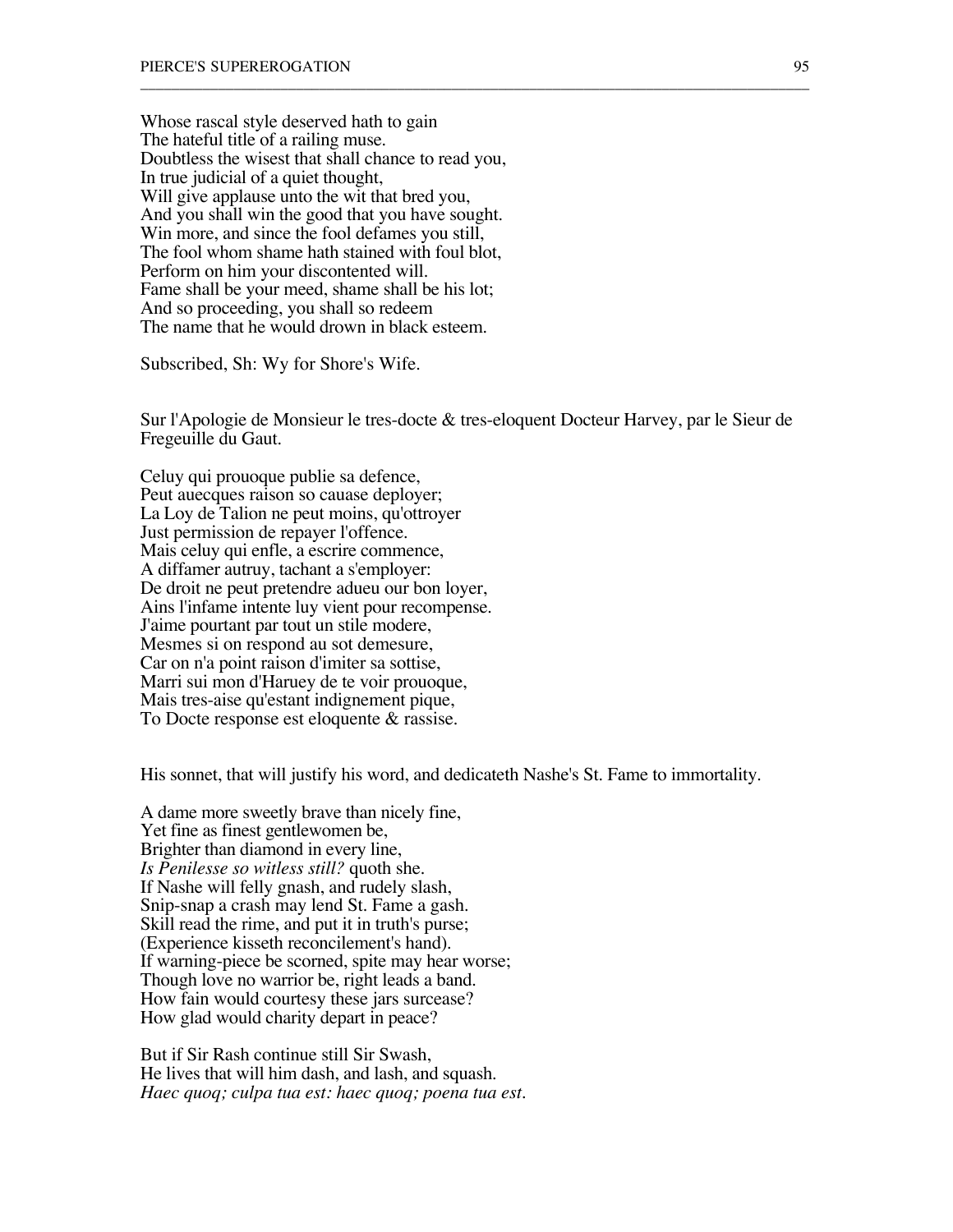#### Another occasional admonition.

*Fame roused herself, and gan to swash about; Boys swarmed, youths thronged, bloods swore, brutes reared the hoot, Her meritorious work, a wonderclout; Did ever Fame so bravely play the lout?* I chanced upon the rime, and wondered much What courage of the world, or mister wight, Durst terrible St. Fame so rashly touch, Or her redoubtable bull-begging knight. Incontinent I heard a piercing voice, Not Echo's voice, but shriller than a lark: *Sith destiny allots no wiser choice, Pastime appose the pickle-herring clerk.* Quiet thy rage, imperious Swish-swash, Or woe be to thy horrible trish-trash. *Est bene, non potuit dicere: dixit, Erit.*

\_\_\_\_\_\_\_\_\_\_\_\_\_\_\_\_\_\_\_\_\_\_\_\_\_\_\_\_\_\_\_\_\_\_\_\_\_\_\_\_\_\_\_\_\_\_\_\_\_\_\_\_\_\_\_\_\_\_\_\_\_\_\_\_\_\_\_\_\_\_\_\_\_\_\_\_\_\_\_\_\_\_\_\_\_\_

An apostrophe to the health of his abused friends.

Live, father sweet, and miscreant varlets, die, That wrong my parent heart and brother eye. Dearest of eyes, contemn thy caitiff foes, Kindest of hearts, enjoy thy firm repose. Sky, with a patron eye, aspect that eye, That eye espoused to the virgin sky. Art, with a lover heart preserve that heart, That heart devoted to the heavenly art. Blessings, descend from your empyreal throne, And lend a bounteous ear to suppliant moan. Ambrosial springs of clearest influence, Fountains restorative of cordial bliss, Deign zeal prostrate your tend'rest indulgence, And sovereignly redress that is amiss.

L'envoy.

Volumes of thanks and praise, your store combine In passionate hymns, and psalms divine.

### The printer's postscript.

Sweet gentlemen, having committed the premises to the press, and acquainting certain learned and fine men with some other of the commendatory letters and sonnets of M. Thorius and M. Chute, there was such an especial liking conceived of two other their writings that I was finally entreated, or rather overtreated, to give them also their welcome in print, as not the unfittest lines that have been published to entertain lazy hours, or to employ drowsy eyes. Sometime in the bravest shows there is little performed, and sometime a poor publican may work as great a work of supererogation as a proud Pharisee. I am not the meetest to blaze other men's arms, and they are best furnished to be their own tongues, that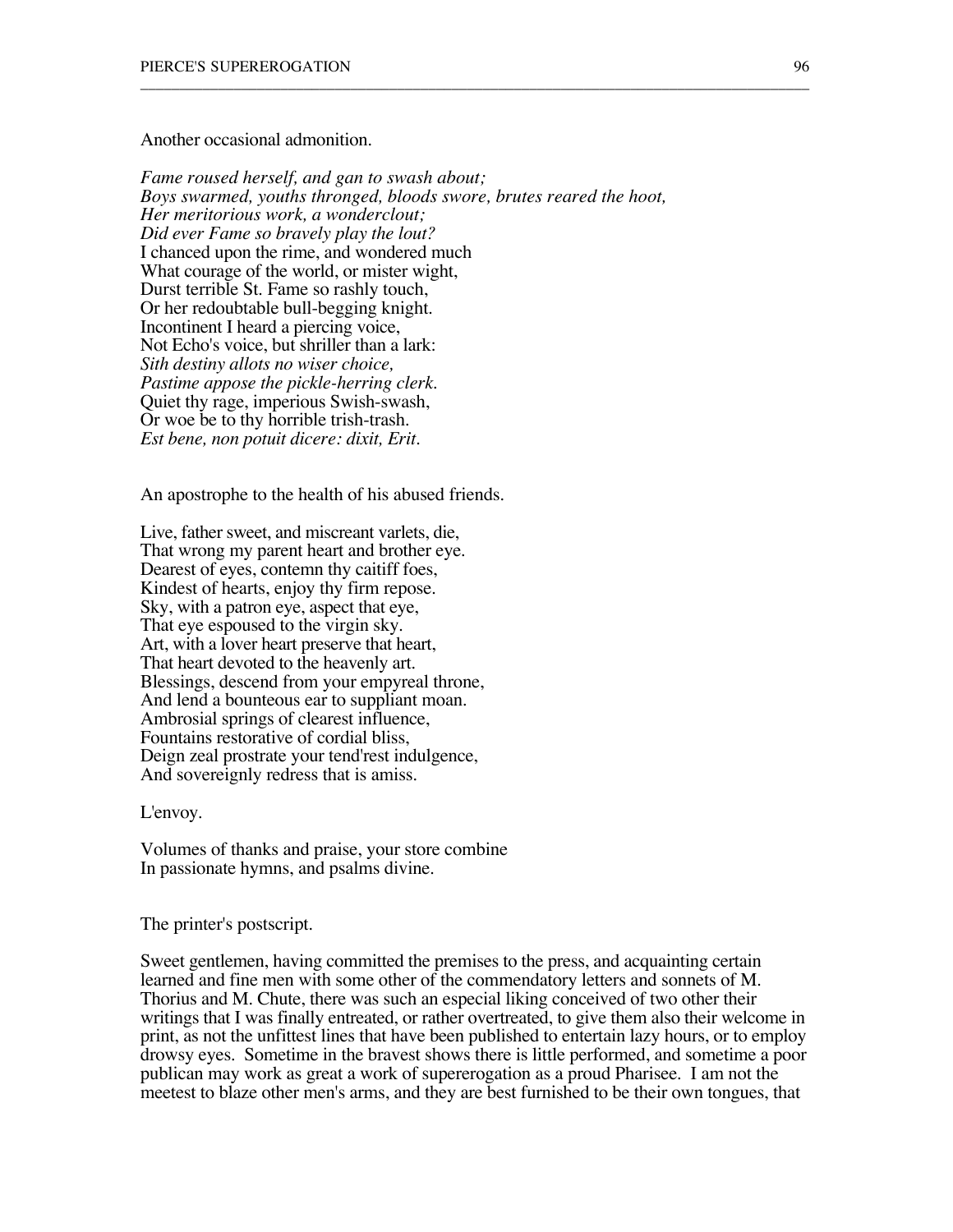can so well plead for themselves and their friends. I can but recommend their learned exercise, and mine own unlearned labour, to your gentle acceptation.

To the right worshipful, my very assured friend, M. Doctor Harvey.

\_\_\_\_\_\_\_\_\_\_\_\_\_\_\_\_\_\_\_\_\_\_\_\_\_\_\_\_\_\_\_\_\_\_\_\_\_\_\_\_\_\_\_\_\_\_\_\_\_\_\_\_\_\_\_\_\_\_\_\_\_\_\_\_\_\_\_\_\_\_\_\_\_\_\_\_\_\_\_\_\_\_\_\_\_\_

My silence thus long, good M. Doctor Harvey, was not occasioned either by forgetfulness or by negligence, but rather for want both of convenient leisure and of sufficient argument, being very unwilling either to spend time often in writing of unmaterial lines, or to trouble any especial friend with reading them. Yet because amity is maintained by this loving kind of intercourse, & because custom hath allowed that affection induced to express a careful memory of the continuance of friendship by writing even upon small, or no, occasion, though the letter were signed with nothing else but *Si vales, bene est: ego valeo*, lest longer silence might cause me to incur just reprehension, and that you may receive some slender token of my often thinking on you, I send you enclosed three stanzas, though simple in conceit or other regard, yet were they equal to my goodwill they would undoubtedly excel, and should be someway suitable to your right excellent gifts. If they please, or not displease you, and may seem worthy, or not altogether unworthy, to serve as foils, with my other sonnets which you received before, to those much worthier verses which you have of much happier poets than myself, you may therein do your pleasure, whereto only they are consecrated. Thus hoping that you are persuaded of me as of one affectionately your own to use and to command at your appointment, I leave you with my most hearty and humble recommendations.

### Oxford, the 3rd of August, 1593.

Yours always at command, John Thorius.

Stanzas.

Among the Greeks, sweet Homer's copious verse, Foregoing times to Fame's swift wings commended; The Latins, Virgil's noble work rehearse, Nor yet in these were ancient praises ended; Demosthen's rich style through Greece was blazed, And Tully's forcing tongue made Rome amazed; Our modern age to egall with the past, The Italian pleasing muse hath done her best; The learned French pens have themselves surpassed, And worthy English wits have banished rest, Midst whom, who not emblazon Harvey's name, Wrong him, themselves, and England's growing fame. Yielding, fond Nashe, thy glory shalt not stain, But rather shalt increase thy praise hereby; Thy friends shall know thy judgment not so vain, But thou discerns where true desert doth fly, And thy desert by so much shall seem greater, By how much thou art known to know thy better.

John Thorius.